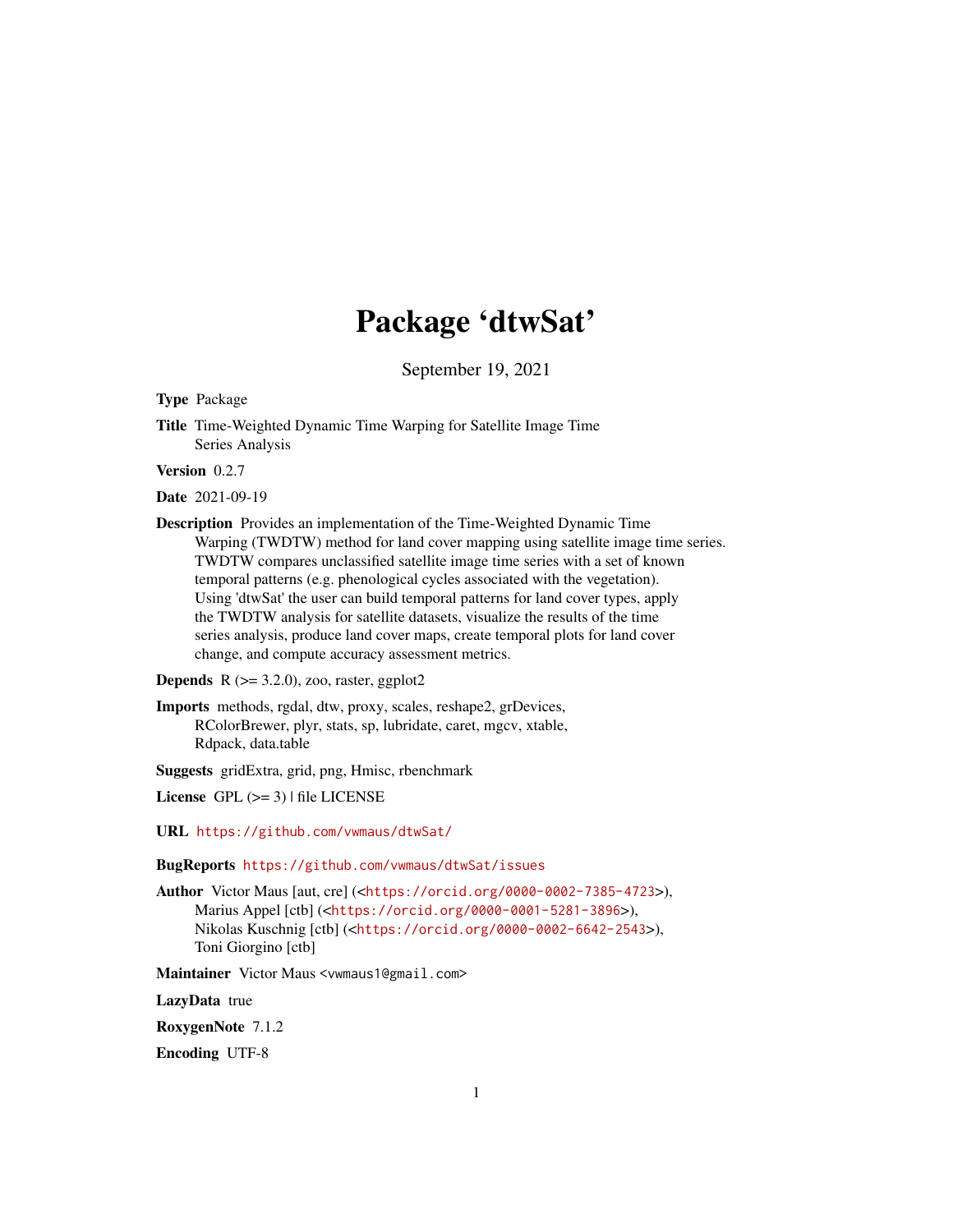Collate 'class-crossValidation.R' 'class-twdtwRaster.R' 'class-twdtwAssessment.R' 'class-twdtwTimeSeries.R' 'class-twdtwMatches.R' 'createPatterns.R' 'data.R' 'dtw.R' 'dwtSat.R' 'getInternals.R' 'getTimeSeries.R' 'linearWeight.R' 'logisticWeight.R' 'methods.R' 'miscellaneous.R' 'plot.R' 'plotAccuracy.R' 'plotAdjustedArea.R' 'plotAlignments.R' 'plotArea.R' 'plotChanges.R' 'plotClassification.R' 'plotCostMatrix.R' 'plotDistance.R' 'plotMapSamples.R' 'plotMaps.R' 'plotMatches.R' 'plotPaths.R' 'plotPatterns.R' 'plotTimeSeries.R' 'resampleTimeSeries.R' 'subset.R' 'twdtw.R' 'twdtwApply.R' 'twdtwAssess.R' 'twdtwClassify.R' 'twdtwCrossValidate.R' 'twdtwDist.R' 'twdtwXtable.R' 'twdtw\_reduce\_time.R' 'zzz.R'

RdMacros Rdpack

NeedsCompilation yes

Repository CRAN

Date/Publication 2021-09-19 13:20:10 UTC

# R topics documented:

| $\mathbf{3}$                                                                                                |
|-------------------------------------------------------------------------------------------------------------|
| 5                                                                                                           |
| 6                                                                                                           |
| 7                                                                                                           |
| -8                                                                                                          |
| 10                                                                                                          |
| 11                                                                                                          |
| $MOD13Q1.MT.$ yearly patterns $\ldots \ldots \ldots \ldots \ldots \ldots \ldots \ldots \ldots \ldots$<br>12 |
| 13                                                                                                          |
| $\overline{14}$                                                                                             |
| -15                                                                                                         |
| $-15$                                                                                                       |
|                                                                                                             |
| -17                                                                                                         |
| -19                                                                                                         |
| 20                                                                                                          |
| 21                                                                                                          |
| 23                                                                                                          |
|                                                                                                             |
|                                                                                                             |
|                                                                                                             |
|                                                                                                             |
| 31                                                                                                          |
| 34                                                                                                          |
| -35<br>plotPaths                                                                                            |
|                                                                                                             |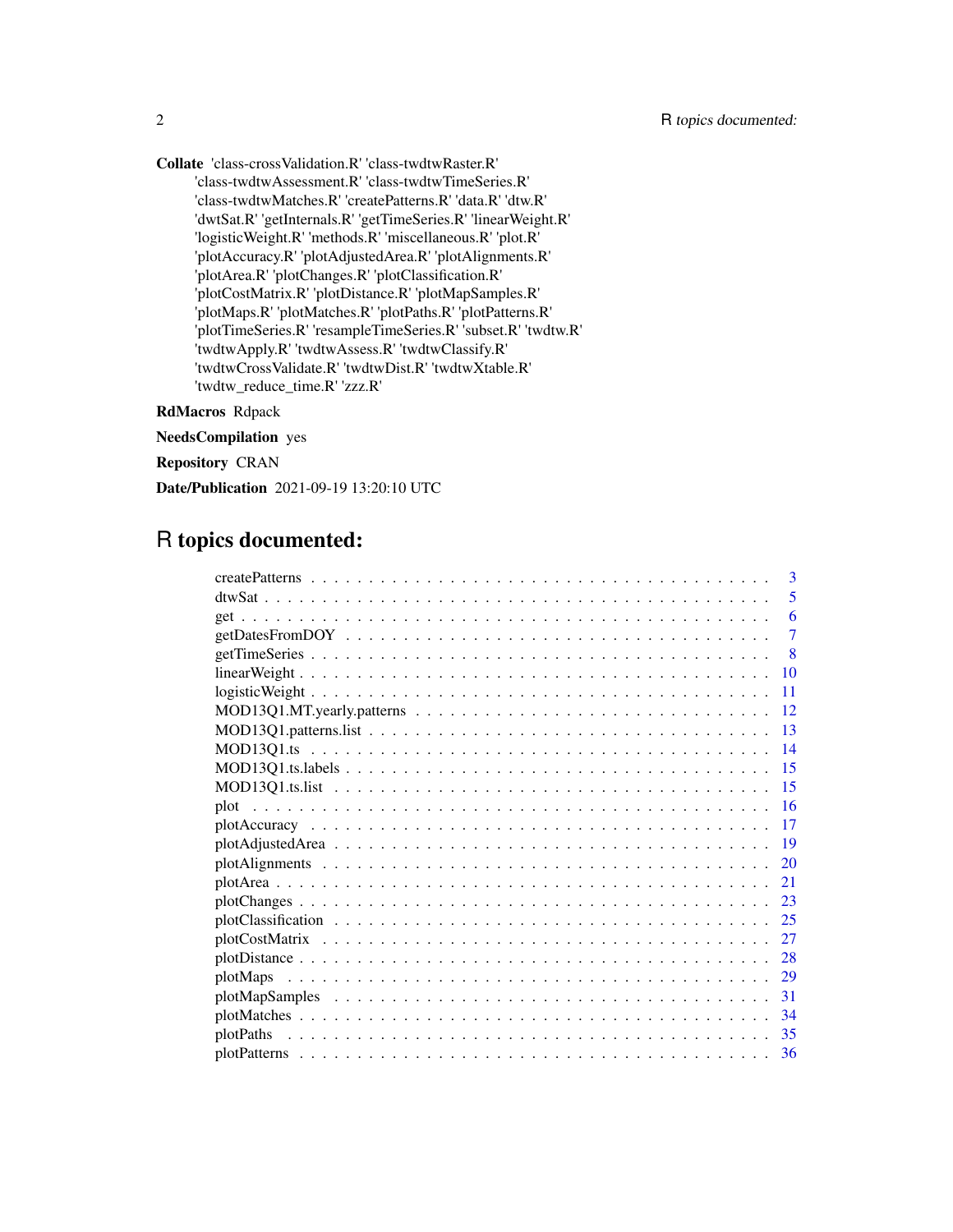### <span id="page-2-0"></span>createPatterns 3

<span id="page-2-1"></span>createPatterns *Create patterns*

### Description

Create temporal patterns from objects of class twdtwTimeSeries.

### Usage

```
createPatterns(
  x,
  from = NULL,
  to = NULL,freq = 1,
  attr = NULL,
  split = TRUE,formula,
  ...
\mathcal{L}## S4 method for signature 'twdtwTimeSeries'
createPatterns(
  x,
  from = NULL,
  to = NULL,
  freq = 1,
  attr = NULL,
  split = TRUE,formula,
  ...
\mathcal{L}
```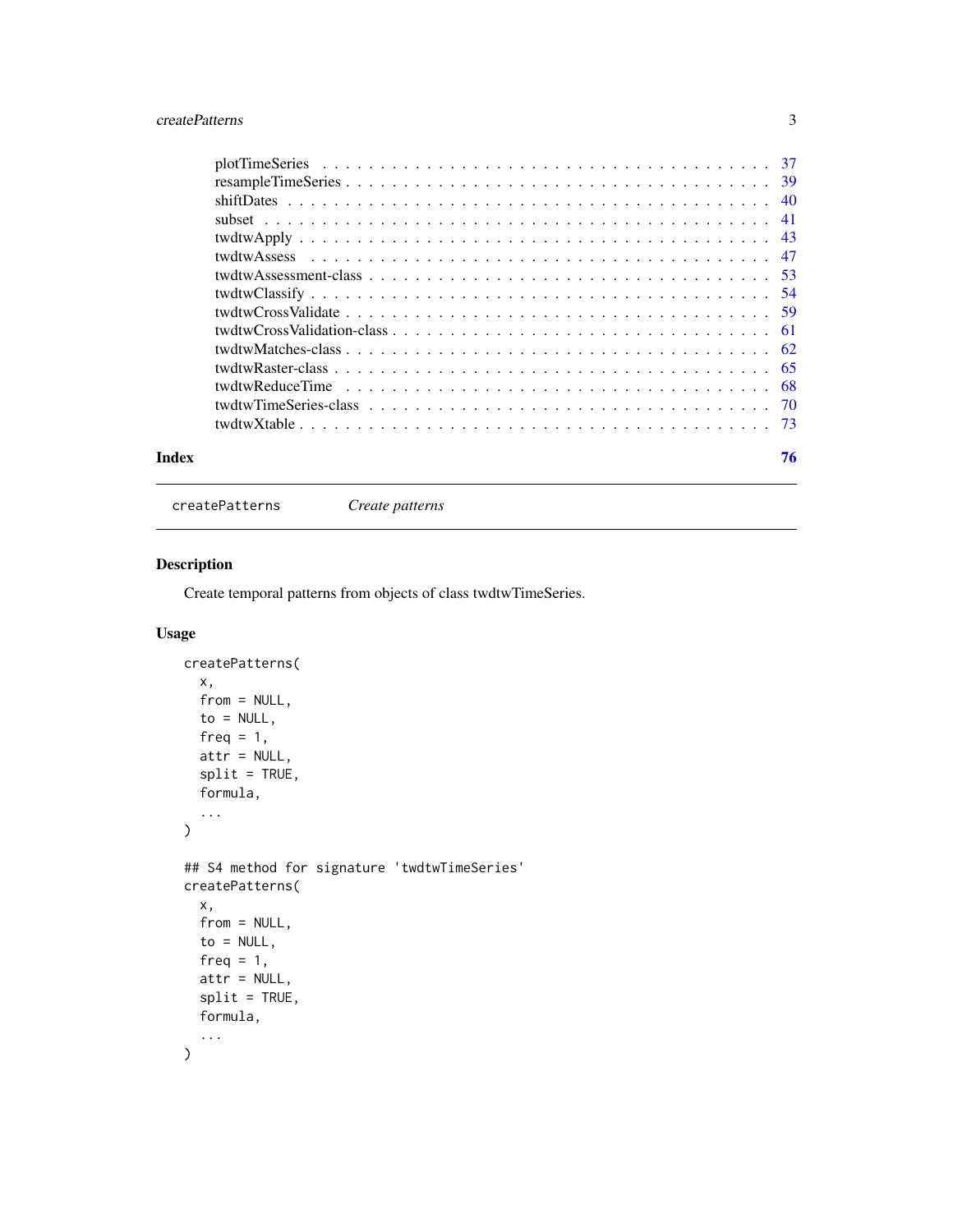#### **Arguments**

| x         | an object of class twdtwTimeSeries.                                                                                                                 |
|-----------|-----------------------------------------------------------------------------------------------------------------------------------------------------|
| from      | A character or Dates object in the format "yyyy-mm-dd". If not provided it is<br>equal to the smallest date of the first element in x. See details. |
| to        | A character or Dates object in the format "yyyy-mm-dd". If not provided it is<br>equal to the greatest date of the first element in x. See details. |
| freg      | An integer. The sampling frequency of the output patterns.                                                                                          |
| attr      | A vector character or numeric. The attributes in x to be used. If not declared the<br>function uses all attributes.                                 |
| split     | A logical. If TRUE the samples are split by label. If FALSE all samples are set<br>to the same label.                                               |
| formula   | A formula. Argument to pass to gam.                                                                                                                 |
| $\ddotsc$ | other arguments to pass to the function gam in the package mgcv.                                                                                    |

#### Details

The hidden assumption is that the temporal pattern is a cycle the repeats itself within a given time interval. Therefore, all time series samples in x are aligned with each other, keeping their respective sequence of days of the year. The function fits a Generalized Additive Model (GAM) to the aligned set of samples.

### Value

an object of class [twdtwTimeSeries](#page-69-1)

### Author(s)

Victor Maus, <vwmaus1@gmail.com>

#### References

Maus V, Camara G, Appel M, Pebesma E (2019). "dtwSat: Time-Weighted Dynamic Time Warping for Satellite Image Time Series Analysis in R." *Journal of Statistical Software*, 88(5), 1–31. doi: [10.18637/jss.v088.i05.](https://doi.org/10.18637/jss.v088.i05)

Maus V, Camara G, Cartaxo R, Sanchez A, Ramos FM, de Queiroz GR (2016). "A Time-Weighted Dynamic Time Warping Method for Land-Use and Land-Cover Mapping." *IEEE Journal of Selected Topics in Applied Earth Observations and Remote Sensing*, 9(8), 3729–3739. doi: [10.1109/](https://doi.org/10.1109/JSTARS.2016.2517118) [JSTARS.2016.2517118.](https://doi.org/10.1109/JSTARS.2016.2517118)

### See Also

[twdtwMatches-class](#page-61-1), [twdtwTimeSeries-class](#page-69-2), [getTimeSeries](#page-7-1), and [twdtwApply](#page-42-1)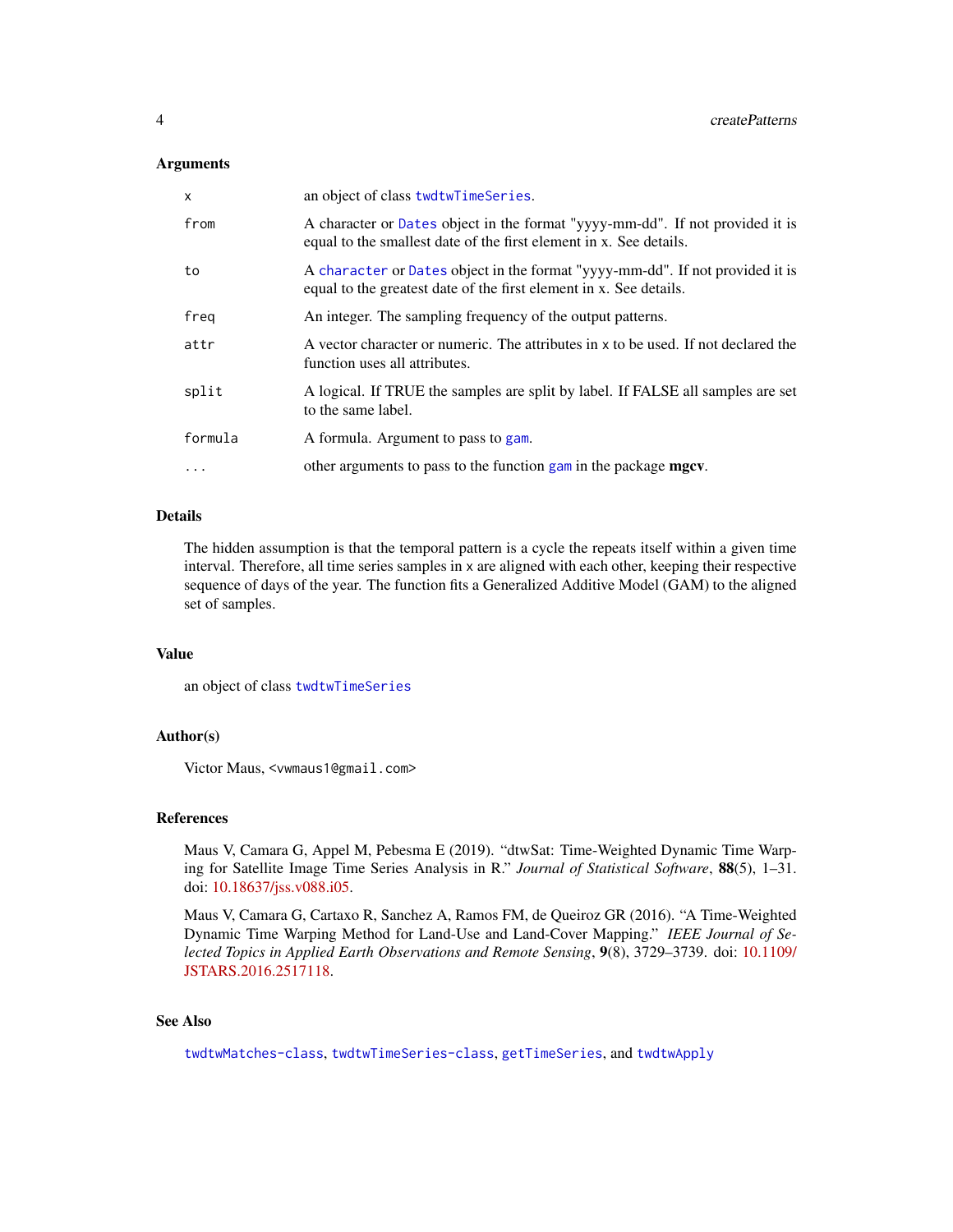#### <span id="page-4-0"></span>dtwSat 5

#### Examples

```
# Creating patterns from objects of class twdtwTimeSeries
evi = brick(system.file("lucc_MT/data/evi.tif", package="dtwSat"))
ndvi = brick(system.file("lucc_MT/data/ndvi.tif", package="dtwSat"))
timeline = scan(system.file("lucc_MT/data/timeline", package="dtwSat"), what="date")
rts = twdtwRaster(evi, ndvi, timeline=timeline)
# Read field samples
## Not run:
field_samples = read.csv(system.file("lucc_MT/data/samples.csv", package="dtwSat"))
prj_string = scan(system.file("lucc_MT/data/samples_projection", package="dtwSat"),
                  what = "character")
# Extract time series
ts = getTimeSeries(rts, y = field_samples, proj4string = prj_string)
# Create temporal patterns
patt = createPatterns(x=ts, from="2005-09-01", to="2006-09-01", freq=8, formula = y \sim s(x))
# Plot patterns
autoplot(patt[[1]], facets = NULL) + xlab("Time") + ylab("Value")
```
## End(Not run)

dtwSat *Time-Weighted Dynamic Time Warping for Satellite Image Time Series*

#### Description

Provides an implementation of the Time-Weighted Dynamic Time Warping (TWDTW) method for land use and land cover mapping using satellite image time series (Maus et al. 2016; Maus et al. 2019). TWDTW is based on the Dynamic Time Warping technique and has achieved high accuracy for land use and land cover classification using satellite data. The method is based on comparing unclassified satellite image time series with a set of known temporal patterns (e.g. phenological cycles associated with the vegetation). Using 'dtwSat' the user can build temporal patterns for land cover types, apply the TWDTW analysis for satellite datasets, visualize the results of the time series analysis, produce land cover maps, and create temporal plots for land cover change analysis.

#### Author(s)

Victor Maus, <vwmaus1@gmail.com>

#### References

Maus V, Camara G, Appel M, Pebesma E (2019). "dtwSat: Time-Weighted Dynamic Time Warping for Satellite Image Time Series Analysis in R." *Journal of Statistical Software*, 88(5), 1–31. doi: [10.18637/jss.v088.i05.](https://doi.org/10.18637/jss.v088.i05)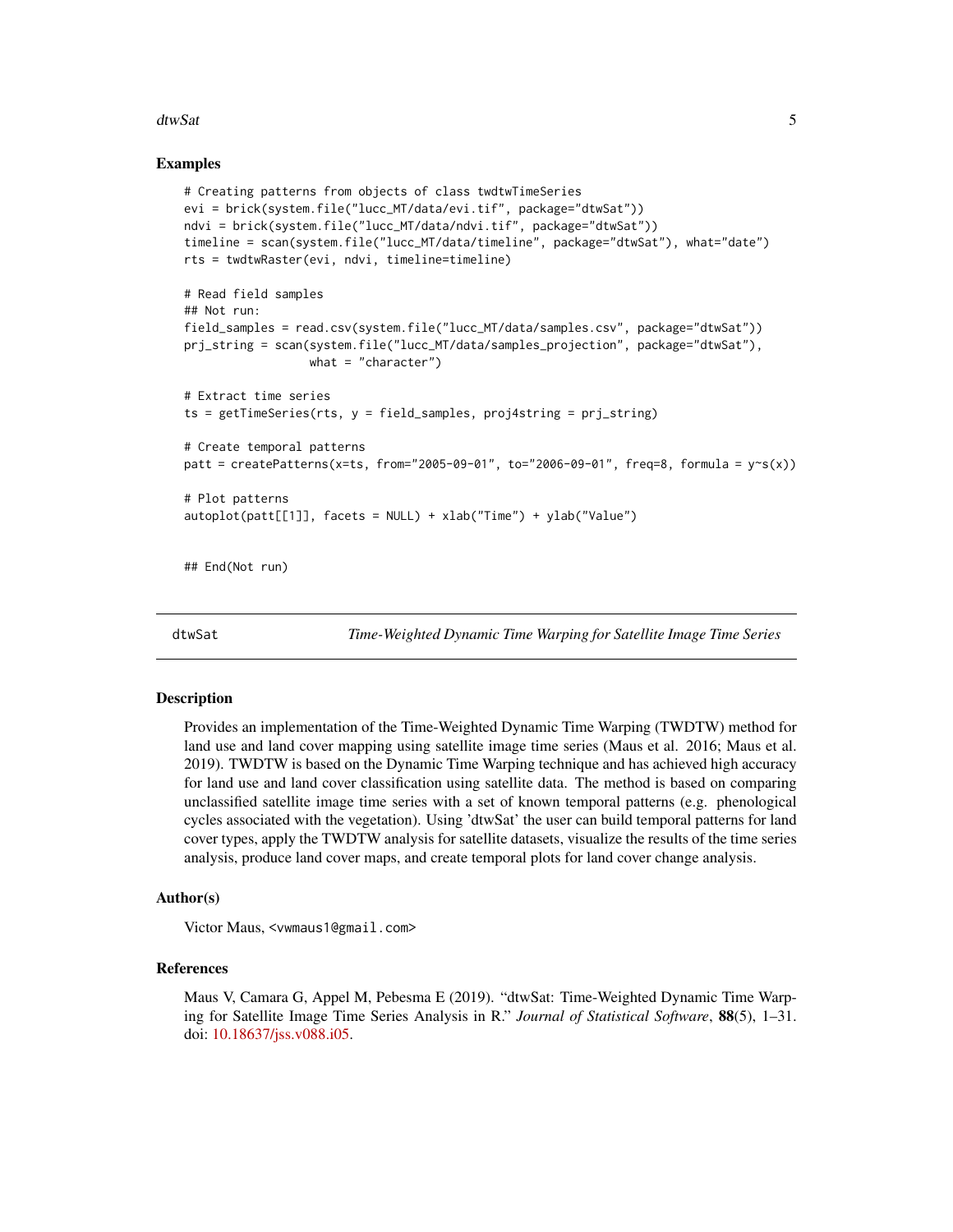<span id="page-5-0"></span>Maus V, Camara G, Cartaxo R, Sanchez A, Ramos FM, de Queiroz GR (2016). "A Time-Weighted Dynamic Time Warping Method for Land-Use and Land-Cover Mapping." *IEEE Journal of Selected Topics in Applied Earth Observations and Remote Sensing*, 9(8), 3729–3739. doi: [10.1109/](https://doi.org/10.1109/JSTARS.2016.2517118) [JSTARS.2016.2517118.](https://doi.org/10.1109/JSTARS.2016.2517118)

#### See Also

[twdtwApply](#page-42-1)

#### get *Get elements from twdtwMatches objects*

### Description

Get elements from [twdtwMatches-class](#page-61-1) objects.

#### Usage

```
## S4 method for signature 'twdtwMatches'
getAlignments(object, timeseries.labels = NULL, patterns.labels = NULL)
```
## S4 method for signature 'twdtwMatches' getInternals(object, timeseries.labels = NULL, patterns.labels = NULL)

## S4 method for signature 'twdtwMatches' getMatches(object, timeseries.labels = NULL, patterns.labels = NULL)

#### Arguments

object an object of class twdtwMatches. timeseries.labels a vector with labels of the time series. patterns.labels

a vector with labels of the patterns.

#### Value

a list with TWDTW results or an object [twdtwTimeSeries-class](#page-69-2).

#### Author(s)

Victor Maus, <vwmaus1@gmail.com>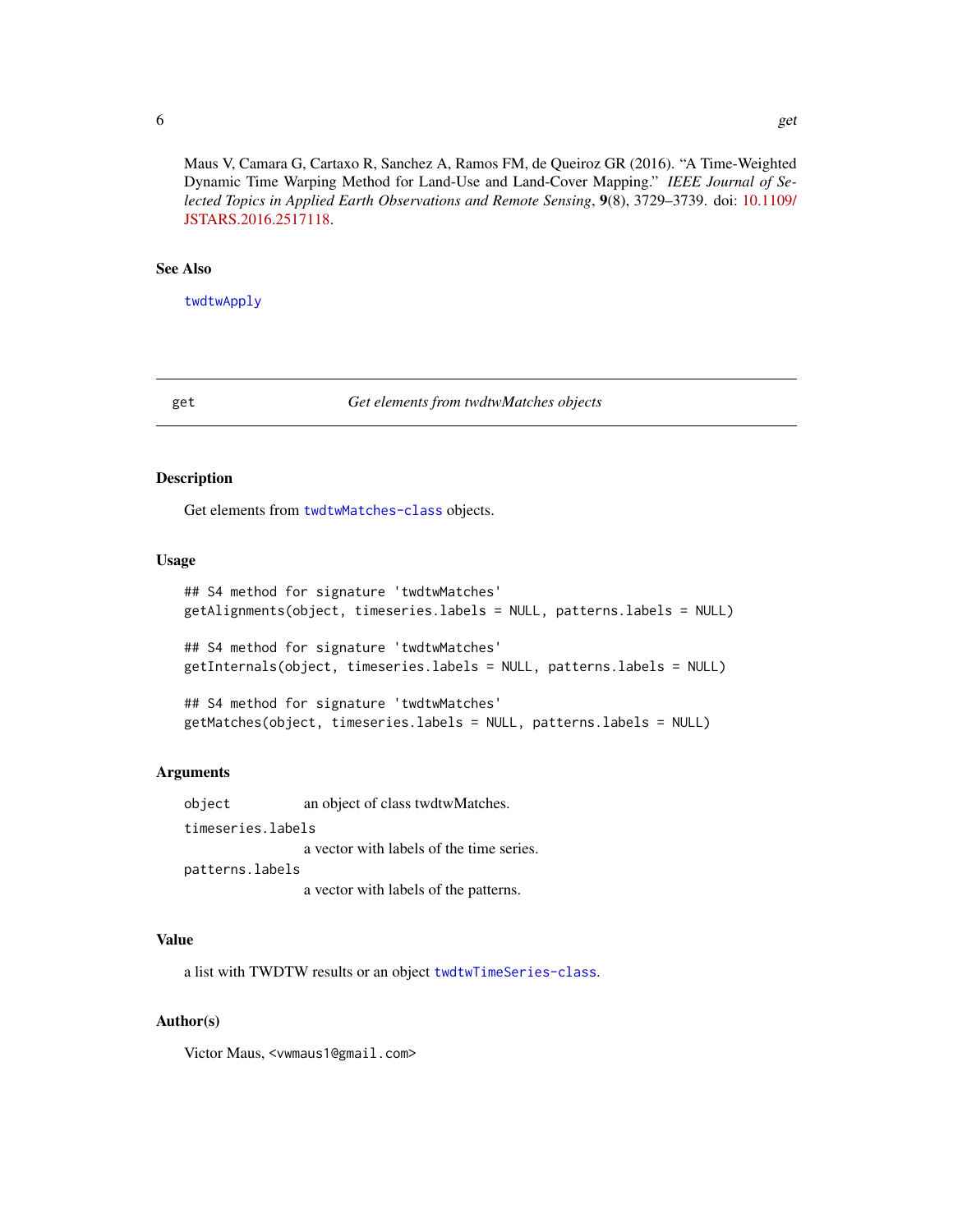#### <span id="page-6-0"></span>getDatesFromDOY 7

#### References

Maus V, Camara G, Appel M, Pebesma E (2019). "dtwSat: Time-Weighted Dynamic Time Warping for Satellite Image Time Series Analysis in R." *Journal of Statistical Software*, 88(5), 1–31. doi: [10.18637/jss.v088.i05.](https://doi.org/10.18637/jss.v088.i05)

Maus V, Camara G, Cartaxo R, Sanchez A, Ramos FM, de Queiroz GR (2016). "A Time-Weighted Dynamic Time Warping Method for Land-Use and Land-Cover Mapping." *IEEE Journal of Selected Topics in Applied Earth Observations and Remote Sensing*, 9(8), 3729–3739. doi: [10.1109/](https://doi.org/10.1109/JSTARS.2016.2517118) [JSTARS.2016.2517118.](https://doi.org/10.1109/JSTARS.2016.2517118)

### See Also

[twdtwMatches-class](#page-61-1), and [twdtwApply](#page-42-1)

#### Examples

```
# Getting patterns from objects of class twdtwMatches
patt = twdtwTimeSeries(MOD13Q1.patterns.list)
ts = twdtwTimeSeries(MOD13Q1.ts.list)
mat = twdtwApply(x=ts, y=patt, weight.fun=logisticWeight(-0.1,100), keep=TRUE)
getPatterns(mat)
getTimeSeries(mat)
getAlignments(mat)
getMatches(mat)
getInternals(mat)
```
getDatesFromDOY *Get dates from year and day of the year*

#### Description

This function retrieves the date corresponding to the given year and day of the year.

#### Usage

```
getDatesFromDOY(year, doy)
```
#### Arguments

| year | A vector with the years.                                                 |
|------|--------------------------------------------------------------------------|
| doy  | A vector with the day of the year. It must have the same length as year. |

#### Value

A [Dates](#page-0-0) object.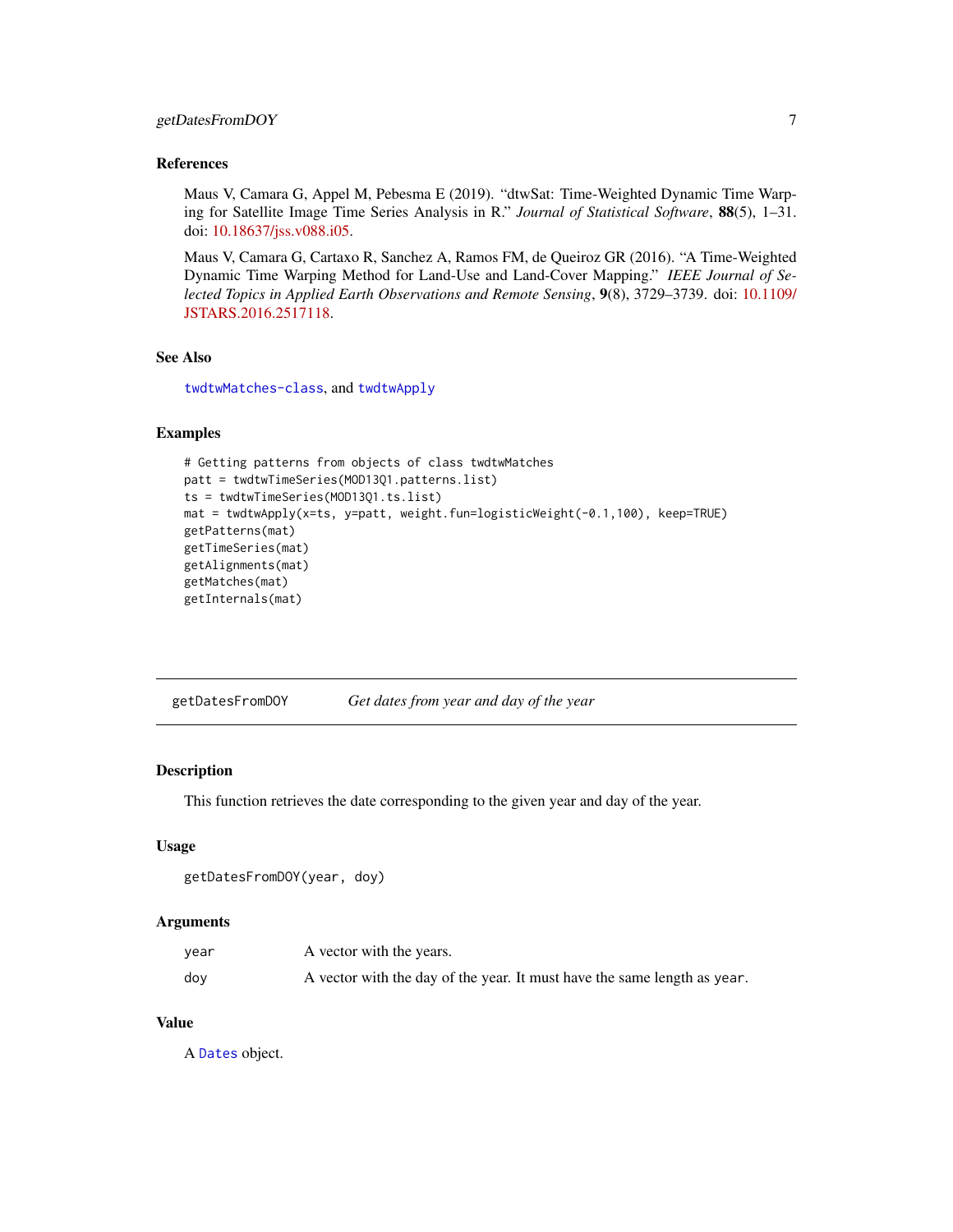#### <span id="page-7-0"></span>Author(s)

Victor Maus, <vwmaus1@gmail.com>

### References

Maus V, Camara G, Appel M, Pebesma E (2019). "dtwSat: Time-Weighted Dynamic Time Warping for Satellite Image Time Series Analysis in R." *Journal of Statistical Software*, 88(5), 1–31. doi: [10.18637/jss.v088.i05.](https://doi.org/10.18637/jss.v088.i05)

Maus V, Camara G, Cartaxo R, Sanchez A, Ramos FM, de Queiroz GR (2016). "A Time-Weighted Dynamic Time Warping Method for Land-Use and Land-Cover Mapping." *IEEE Journal of Selected Topics in Applied Earth Observations and Remote Sensing*, 9(8), 3729–3739. doi: [10.1109/](https://doi.org/10.1109/JSTARS.2016.2517118) [JSTARS.2016.2517118.](https://doi.org/10.1109/JSTARS.2016.2517118)

#### See Also

[shiftDates](#page-39-1)

#### Examples

```
year = c(2000, 2001)
doy = c(366, 365)
dates = getDatesFromDOY(year, doy)
dates
```
<span id="page-7-1"></span>getTimeSeries *Get time series from twdtw\* objects*

### Description

Get time series from objects of class twdtw\*.

#### Usage

```
## S4 method for signature 'twdtwTimeSeries'
getTimeSeries(object, labels = NULL)
## S4 method for signature 'twdtwMatches'
getTimeSeries(object, labels = NULL)
## S4 method for signature 'twdtwMatches'
getPatterns(object, labels = NULL)
## S4 method for signature 'twdtwRaster'
getTimeSeries(object, y, labels = NULL, proj4string = NULL, id.labels = NULL)
```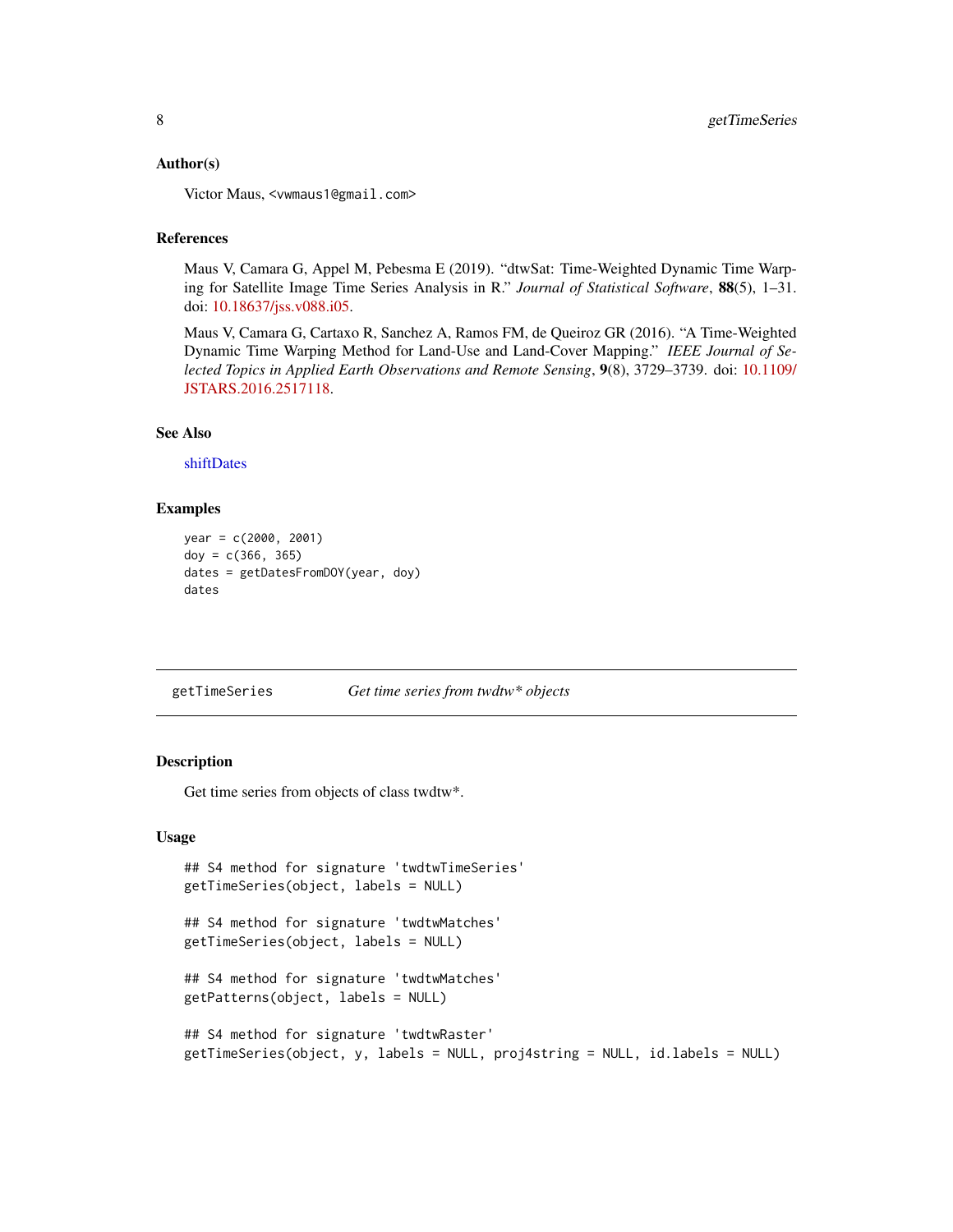### getTimeSeries 9

#### **Arguments**

| object      | an object of class twdtw*.                                                                                                                                                                                                                                                                                                                     |
|-------------|------------------------------------------------------------------------------------------------------------------------------------------------------------------------------------------------------------------------------------------------------------------------------------------------------------------------------------------------|
| labels      | character vector with time series labels. For signature twdtwRaster this argu-<br>ment can be used to set the labels for each sample in y, or it can be combined<br>with id. labels to select samples with a specific label.                                                                                                                   |
| <b>y</b>    | a data. frame whose attributes are: longitude, latitude, the start "from" and the<br>end "to" of the time interval for each sample. This can also be a Spatial PointsDataFrame<br>whose attributes are the start "from" and the end "to" of the time interval. If<br>missing "from" and/or "to", they are set to the time range of the object. |
| proj4string | projection string, see CRS-class. Used if y is a data. frame.                                                                                                                                                                                                                                                                                  |
| id.labels   | a numeric or character with an column name from y to be used as sample labels.<br>Optional.                                                                                                                                                                                                                                                    |

### Value

An object of class [twdtwTimeSeries](#page-69-1).

a list with TWDTW results or an object [twdtwTimeSeries-class](#page-69-2).

#### Author(s)

Victor Maus, <vwmaus1@gmail.com>

#### References

Maus V, Camara G, Appel M, Pebesma E (2019). "dtwSat: Time-Weighted Dynamic Time Warping for Satellite Image Time Series Analysis in R." *Journal of Statistical Software*, 88(5), 1–31. doi: [10.18637/jss.v088.i05.](https://doi.org/10.18637/jss.v088.i05)

Maus V, Camara G, Cartaxo R, Sanchez A, Ramos FM, de Queiroz GR (2016). "A Time-Weighted Dynamic Time Warping Method for Land-Use and Land-Cover Mapping." *IEEE Journal of Selected Topics in Applied Earth Observations and Remote Sensing*, 9(8), 3729–3739. doi: [10.1109/](https://doi.org/10.1109/JSTARS.2016.2517118) [JSTARS.2016.2517118.](https://doi.org/10.1109/JSTARS.2016.2517118)

#### See Also

[twdtwRaster-class](#page-64-2), [twdtwTimeSeries-class](#page-69-2), and [twdtwMatches-class](#page-61-1)

### Examples

```
# Getting time series from objects of class twdtwTimeSeries
ts = twdtwTimeSeries(MOD13Q1.ts.list)
getTimeSeries(ts, 2)
# Getting time series from objects of class twdtwTimeSeries
ts = twdtwTimeSeries(MOD13Q1.ts.list)
patt = twdtwTimeSeries(MOD13Q1.patterns.list)
mat = twdtwApply(x=ts, y=patt)
getTimeSeries(mat, 2)
```
## This example creates a twdtwRaster object and extract time series from it.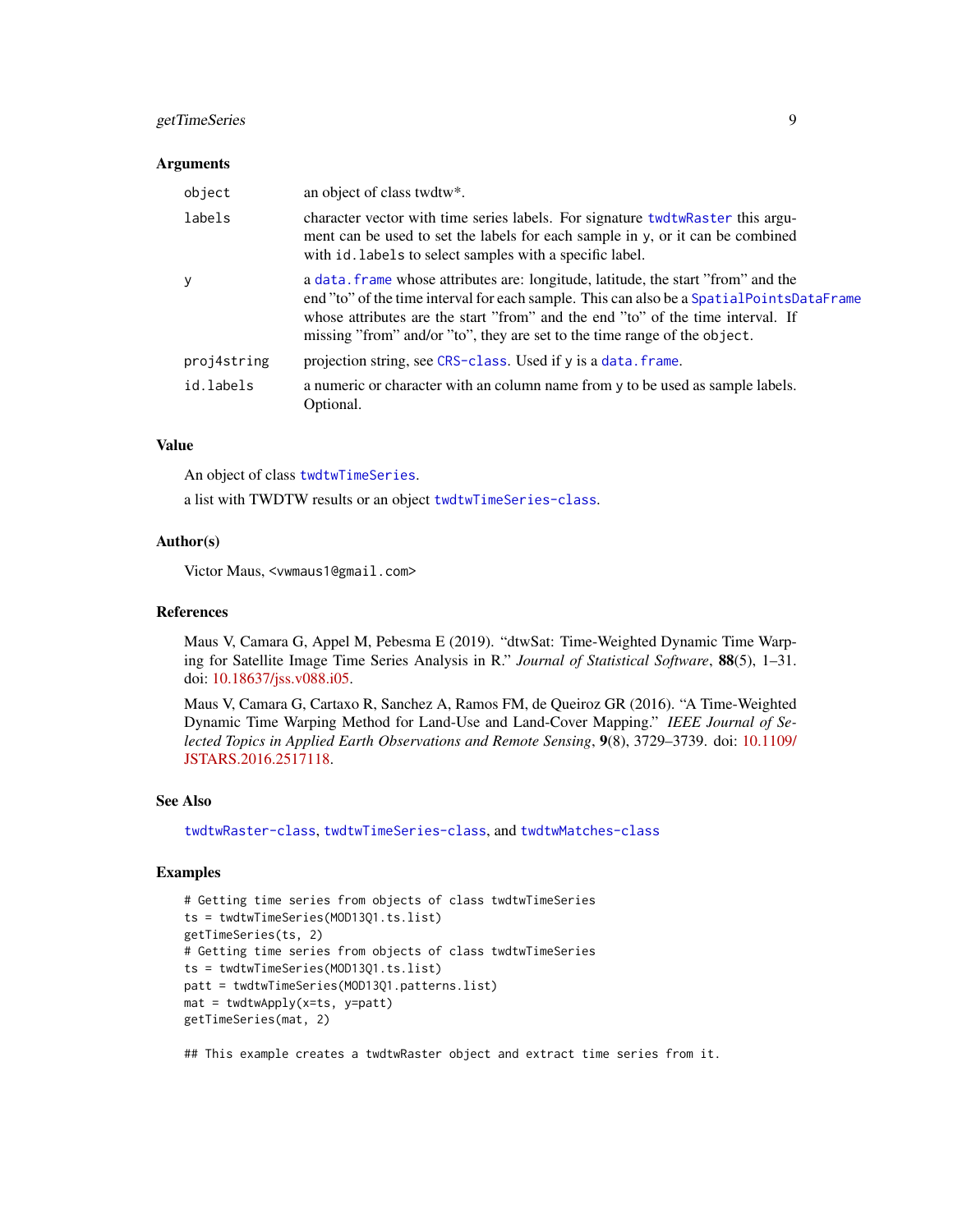```
# Creating objects of class twdtwRaster with evi and ndvi time series
evi = brick(system.file("lucc_MT/data/evi.tif", package="dtwSat"))
ndvi = brick(system.file("lucc_MT/data/ndvi.tif", package="dtwSat"))
timeline = scan(system.file("lucc_MT/data/timeline", package="dtwSat"), what="date")
rts = twdtwRaster(evi, ndvi, timeline=timeline)
# Location and time range
ts_location = data.frame(longitude = -55.96957, latitude = -12.03864,
                         from = "2007-09-01", to = "2013-09-01")
prj_string = "+proj=longlat +datum=WGS84 +no_defs +ellps=WGS84 +towgs84=0,0,0"
# Extract time series
ts = getTimeSeries(rts, y = ts_location, proj4string = prj_string)
autoplot(ts[[1]], facets = NULL) + xlab("Time") + ylab("Value")
```
linearWeight *Linear weight function*

#### Description

Builds a linear time weight function to compute the TWDTW local cost matrix [1].

#### Usage

linearWeight(a,  $b = 0$ )

#### Arguments

| a | numeric. The slop of the line.      |
|---|-------------------------------------|
| b | numeric. The intercept of the line. |

#### Details

The linear linearWeight and logisticWeight weight functions can be passed to [twdtwApply](#page-42-1) through the argument weight.fun. This will add a time-weight to the dynamic time warping analysis. The time weight creates a global constraint useful to analyse time series with phenological cycles of vegetation that are usually bound to seasons. In previous studies by Maus et al. (2016) the logistic weight had better results than the linear for land cover classification. See Maus et al. (2016) and Maus et al. (2019).

### Value

A [function](#page-0-0) object.

### Author(s)

Victor Maus, <vwmaus1@gmail.com>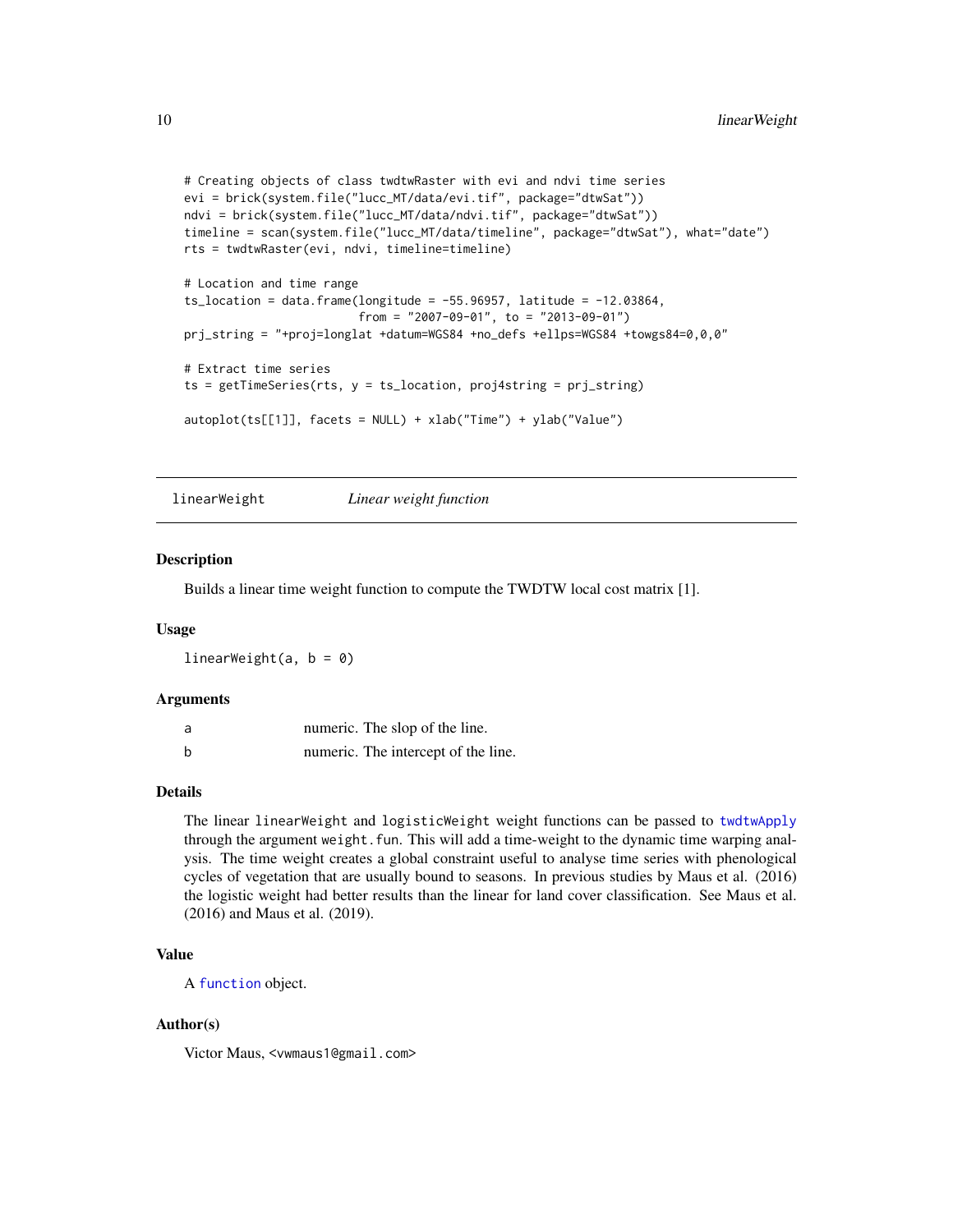#### <span id="page-10-0"></span>logistic Weight 11

#### References

Maus V, Camara G, Appel M, Pebesma E (2019). "dtwSat: Time-Weighted Dynamic Time Warping for Satellite Image Time Series Analysis in R." *Journal of Statistical Software*, 88(5), 1–31. doi: [10.18637/jss.v088.i05.](https://doi.org/10.18637/jss.v088.i05)

Maus V, Camara G, Cartaxo R, Sanchez A, Ramos FM, de Queiroz GR (2016). "A Time-Weighted Dynamic Time Warping Method for Land-Use and Land-Cover Mapping." *IEEE Journal of Selected Topics in Applied Earth Observations and Remote Sensing*, 9(8), 3729–3739. doi: [10.1109/](https://doi.org/10.1109/JSTARS.2016.2517118) [JSTARS.2016.2517118.](https://doi.org/10.1109/JSTARS.2016.2517118)

#### See Also

[twdtwApply](#page-42-1)

#### Examples

lin\_fun = linearWeight(a=0.1) lin\_fun

logisticWeight *Logistic weight function*

#### **Description**

Builds a logistic time weight function to compute the TWDTW local cost matrix [1].

#### Usage

```
logisticWeight(alpha, beta)
```
#### Arguments

| alpha | numeric. The steepness of logistic weight. |
|-------|--------------------------------------------|
| beta  | numeric. The midpoint of logistic weight.  |

#### Details

The linear linearWeight and logisticWeight weight functions can be passed to [twdtwApply](#page-42-1) through the argument weight. fun. This will add a time-weight to the dynamic time warping analysis. The time weight creates a global constraint useful to analyze time series with phenological cycles of vegetation that are usually bound to seasons. In previous studies by Maus et al. (2016) the logistic weight had better results than the linear for land cover classification. See Maus et al. (2016) and Maus et al. (2019).

#### Value

A [function](#page-0-0) object.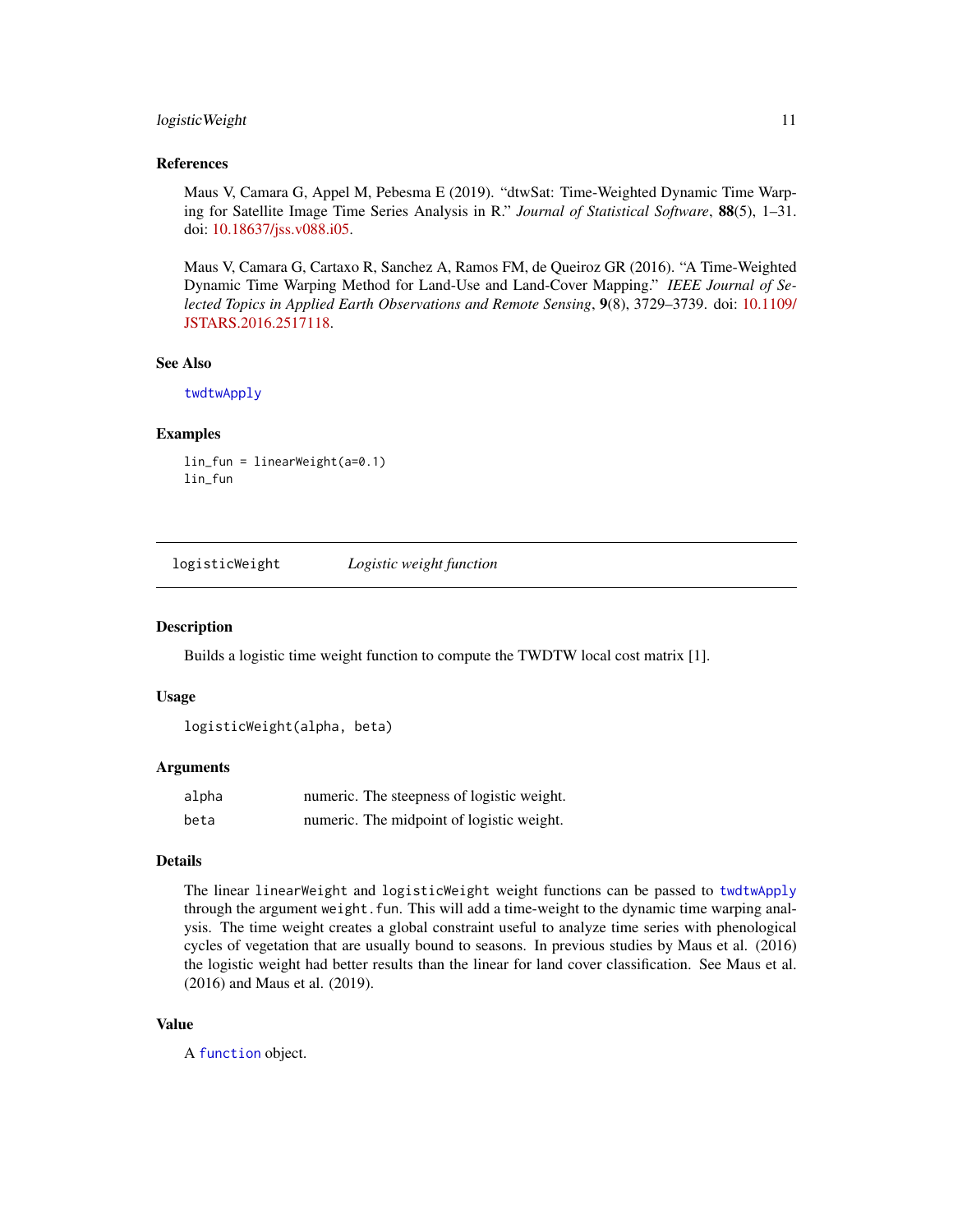#### <span id="page-11-0"></span>Author(s)

Victor Maus, <vwmaus1@gmail.com>

#### References

Maus V, Camara G, Appel M, Pebesma E (2019). "dtwSat: Time-Weighted Dynamic Time Warping for Satellite Image Time Series Analysis in R." *Journal of Statistical Software*, 88(5), 1–31. doi: [10.18637/jss.v088.i05.](https://doi.org/10.18637/jss.v088.i05)

Maus V, Camara G, Cartaxo R, Sanchez A, Ramos FM, de Queiroz GR (2016). "A Time-Weighted Dynamic Time Warping Method for Land-Use and Land-Cover Mapping." *IEEE Journal of Selected Topics in Applied Earth Observations and Remote Sensing*, 9(8), 3729–3739. doi: [10.1109/](https://doi.org/10.1109/JSTARS.2016.2517118) [JSTARS.2016.2517118.](https://doi.org/10.1109/JSTARS.2016.2517118)

### See Also

[twdtwApply](#page-42-1)

#### Examples

```
log_fun = logisticWeight(alpha=-0.1, beta=100)
log_fun
```
MOD13Q1.MT.yearly.patterns

*Data: Pattern time series*

### Description

This dataset has a list of patterns with the phenological cycle of: Water, Cotton-Fallow, Forest, Low vegetation, Pasture, Soybean-Cotton, Soybean-Maize, Soybean-Millet, Soybean-Sunflower, and Wetland. These time series are based on the MODIS product MOD13Q1 250 m 16 days (Didan 2015). The patterns were built from ground truth samples of each crop using Generalized Additive Models (GAM), see [createPatterns.](#page-2-1)

#### Usage

```
MOD13Q1.MT.yearly.patterns
```
#### Format

A [twdtwTimeSeries](#page-69-1) object.

#### Author(s)

Victor Maus, <vwmaus1@gmail.com>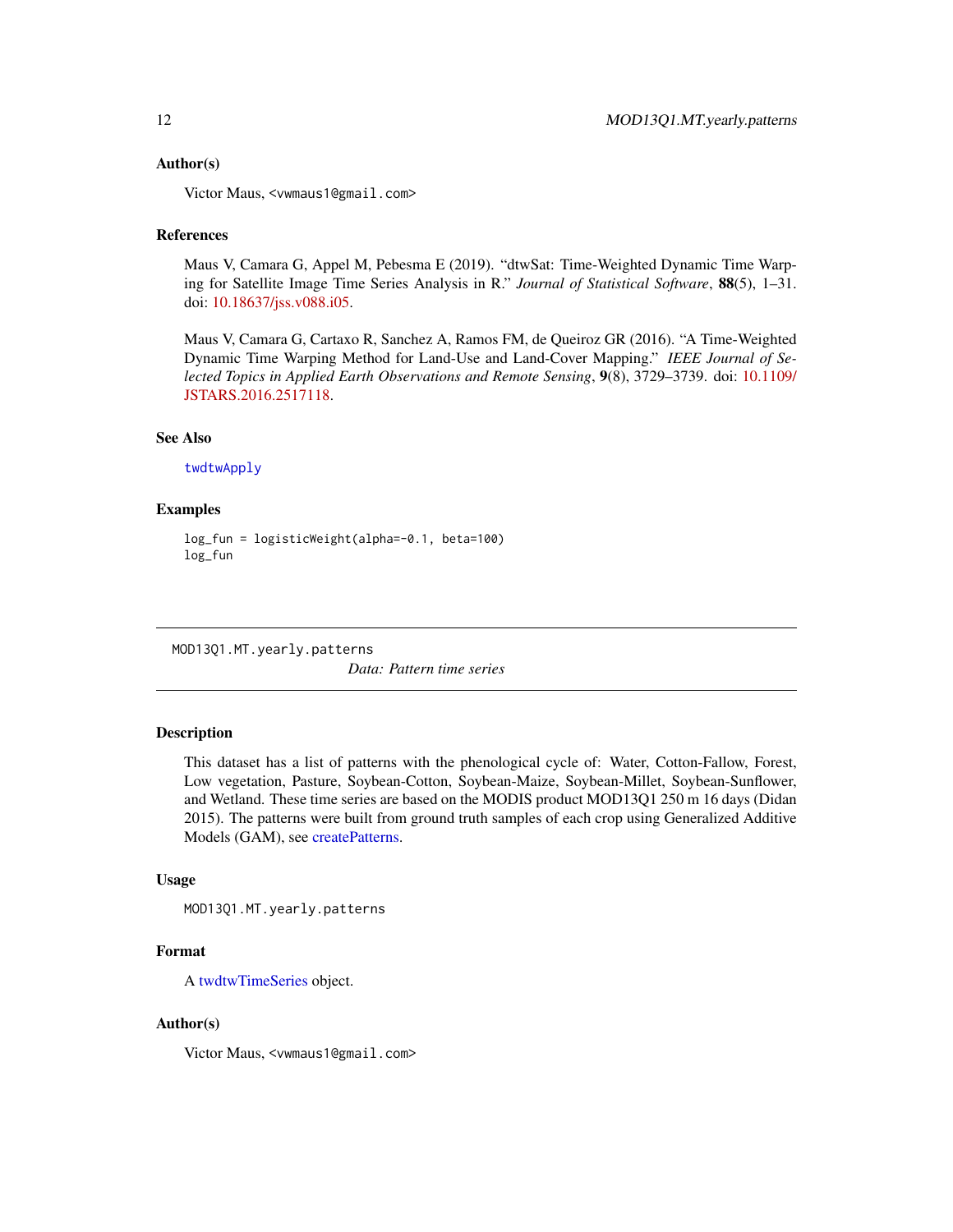#### <span id="page-12-0"></span>References

Didan K (2015). "MOD13Q1 MODIS/Terra Vegetation Indices 16-Day L3 Global 250m SIN Grid V006 [Data set], NASA EOSDIS LP DAAC." doi: [10.5067/MODIS/MOD13Q1.006.](https://doi.org/10.5067/MODIS/MOD13Q1.006)

Maus V, Camara G, Appel M, Pebesma E (2019). "dtwSat: Time-Weighted Dynamic Time Warping for Satellite Image Time Series Analysis in R." *Journal of Statistical Software*, 88(5), 1–31. doi: [10.18637/jss.v088.i05.](https://doi.org/10.18637/jss.v088.i05)

Maus V, Camara G, Cartaxo R, Sanchez A, Ramos FM, de Queiroz GR (2016). "A Time-Weighted Dynamic Time Warping Method for Land-Use and Land-Cover Mapping." *IEEE Journal of Selected Topics in Applied Earth Observations and Remote Sensing*, 9(8), 3729–3739. doi: [10.1109/](https://doi.org/10.1109/JSTARS.2016.2517118) [JSTARS.2016.2517118.](https://doi.org/10.1109/JSTARS.2016.2517118)

#### See Also

For details about MOD13Q1 see (Didan 2015).

<span id="page-12-1"></span>MOD13Q1.patterns.list *Data: patterns time series*

#### Description

This dataset has a list of patterns with the phenological cycle of: Soybean, Cotton, and Maize. These time series are based on the MODIS product MOD13Q1 250 m 16 days (Didan 2015). The patterns were built from ground truth samples of each crop using Generalized Additive Models (GAM), see [createPatterns.](#page-2-1)

#### Usage

MOD13Q1.patterns.list

#### Format

A named list of three [zoo](#page-0-0) objects, "Soybean", "Cotton", and "Maize", whose indices are [Dates](#page-0-0) in the format "yyyy-mm-dd". Each node has 6 attributes: "ndvi", "evi", "red", "nir", "blue", and "mir".

#### Author(s)

Victor Maus, <vwmaus1@gmail.com>

#### References

Didan K (2015). "MOD13Q1 MODIS/Terra Vegetation Indices 16-Day L3 Global 250m SIN Grid V006 [Data set], NASA EOSDIS LP DAAC." doi: [10.5067/MODIS/MOD13Q1.006.](https://doi.org/10.5067/MODIS/MOD13Q1.006)

Maus V, Camara G, Appel M, Pebesma E (2019). "dtwSat: Time-Weighted Dynamic Time Warping for Satellite Image Time Series Analysis in R." *Journal of Statistical Software*, 88(5), 1–31. doi: [10.18637/jss.v088.i05.](https://doi.org/10.18637/jss.v088.i05)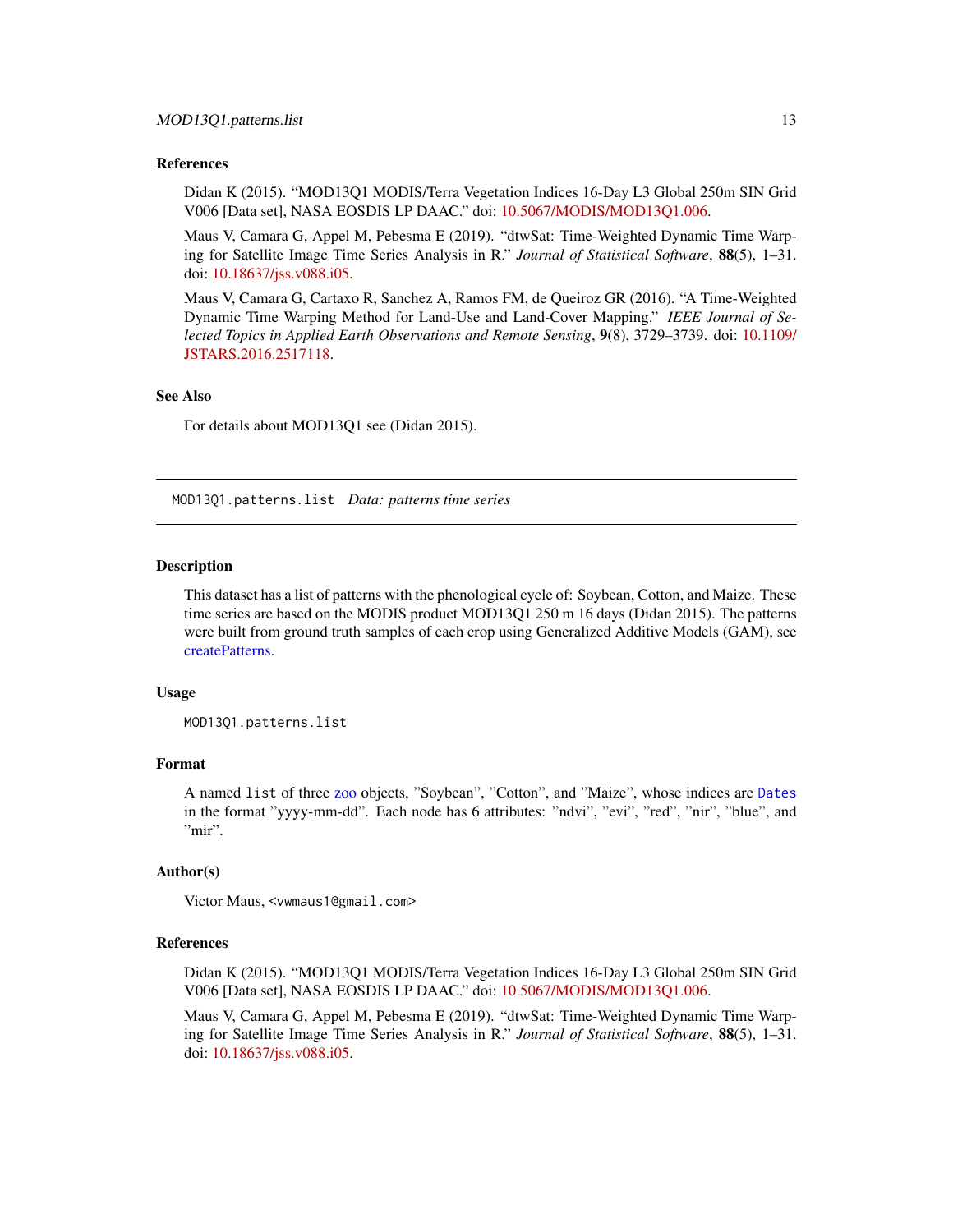<span id="page-13-0"></span>Maus V, Camara G, Cartaxo R, Sanchez A, Ramos FM, de Queiroz GR (2016). "A Time-Weighted Dynamic Time Warping Method for Land-Use and Land-Cover Mapping." *IEEE Journal of Selected Topics in Applied Earth Observations and Remote Sensing*, 9(8), 3729–3739. doi: [10.1109/](https://doi.org/10.1109/JSTARS.2016.2517118) [JSTARS.2016.2517118.](https://doi.org/10.1109/JSTARS.2016.2517118)

#### See Also

[MOD13Q1.ts,](#page-13-1) [MOD13Q1.ts.list,](#page-14-1) and [createPatterns.](#page-2-1) For details about MOD13Q1 see (Didan 2015).

<span id="page-13-1"></span>MOD13Q1.ts *Data: An example of satellite time series*

#### Description

This dataset has a time series based on the MODIS product MOD13Q1 250 m 16 days (Didan 2015). It is an irregularly sampled time series using the real date of each pixel from "2009-08-05" to "2013-07-31".

#### Usage

MOD13Q1.ts

#### Format

A [zoo](#page-0-0) object, whose indices are [Dates](#page-0-0) in the format "yyyy-mm-dd". Each node has 6 attributes: "ndvi", "evi", "red", "nir", "blue", and "mir".

#### Author(s)

Victor Maus, <vwmaus1@gmail.com>

### References

Didan K (2015). "MOD13Q1 MODIS/Terra Vegetation Indices 16-Day L3 Global 250m SIN Grid V006 [Data set], NASA EOSDIS LP DAAC." doi: [10.5067/MODIS/MOD13Q1.006.](https://doi.org/10.5067/MODIS/MOD13Q1.006)

Maus V, Camara G, Appel M, Pebesma E (2019). "dtwSat: Time-Weighted Dynamic Time Warping for Satellite Image Time Series Analysis in R." *Journal of Statistical Software*, 88(5), 1–31. doi: [10.18637/jss.v088.i05.](https://doi.org/10.18637/jss.v088.i05)

Maus V, Camara G, Cartaxo R, Sanchez A, Ramos FM, de Queiroz GR (2016). "A Time-Weighted Dynamic Time Warping Method for Land-Use and Land-Cover Mapping." *IEEE Journal of Selected Topics in Applied Earth Observations and Remote Sensing*, 9(8), 3729–3739. doi: [10.1109/](https://doi.org/10.1109/JSTARS.2016.2517118) [JSTARS.2016.2517118.](https://doi.org/10.1109/JSTARS.2016.2517118)

#### See Also

[MOD13Q1.ts.list,](#page-14-1) [MOD13Q1.patterns.list.](#page-12-1)

For details about MOD13Q1 see (Didan 2015).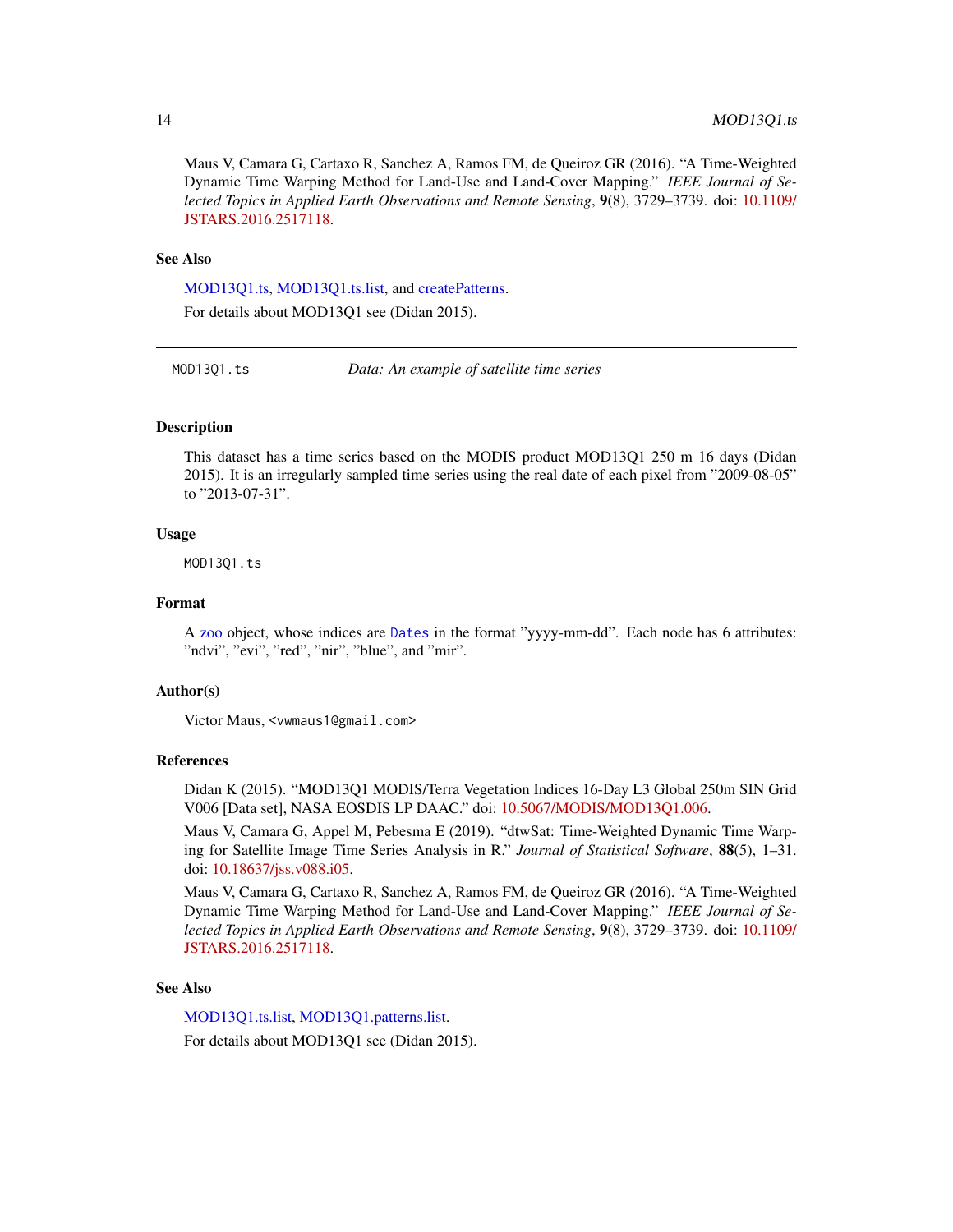<span id="page-14-0"></span>MOD13Q1.ts.labels *Data: Labels of the satellite time series in MOD13Q1.ts*

#### Description

These labels are based on field work.

### Usage

MOD13Q1.ts.labels

#### Format

An object of class [data.frame,](#page-0-0) whose attributes are: the label of the crop class "label", the start of the crop period "from", and the end of the crop period "to". The dates are in the format "yyyy-mm-dd".

### Author(s)

Victor Maus, <vwmaus1@gmail.com>

### See Also

[MOD13Q1.ts.](#page-13-1)

<span id="page-14-1"></span>MOD13Q1.ts.list *Data: A list of satellite time series*

#### Description

This dataset has a list of time series based on the MODIS product MOD13Q1 250 m 16 days (Didan 2015). It is an irregularly sampled time series using the real date of each pixel from "2009-08-05" to "2013-07-31".

#### Usage

MOD13Q1.ts.list

### Format

A [zoo](#page-0-0) object, whose indices are [Dates](#page-0-0) in the format "yyyy-mm-dd". Each node has 6 attributes: "ndvi", "evi", "red", "nir", "blue", and "mir".

### Author(s)

Victor Maus, <vwmaus1@gmail.com>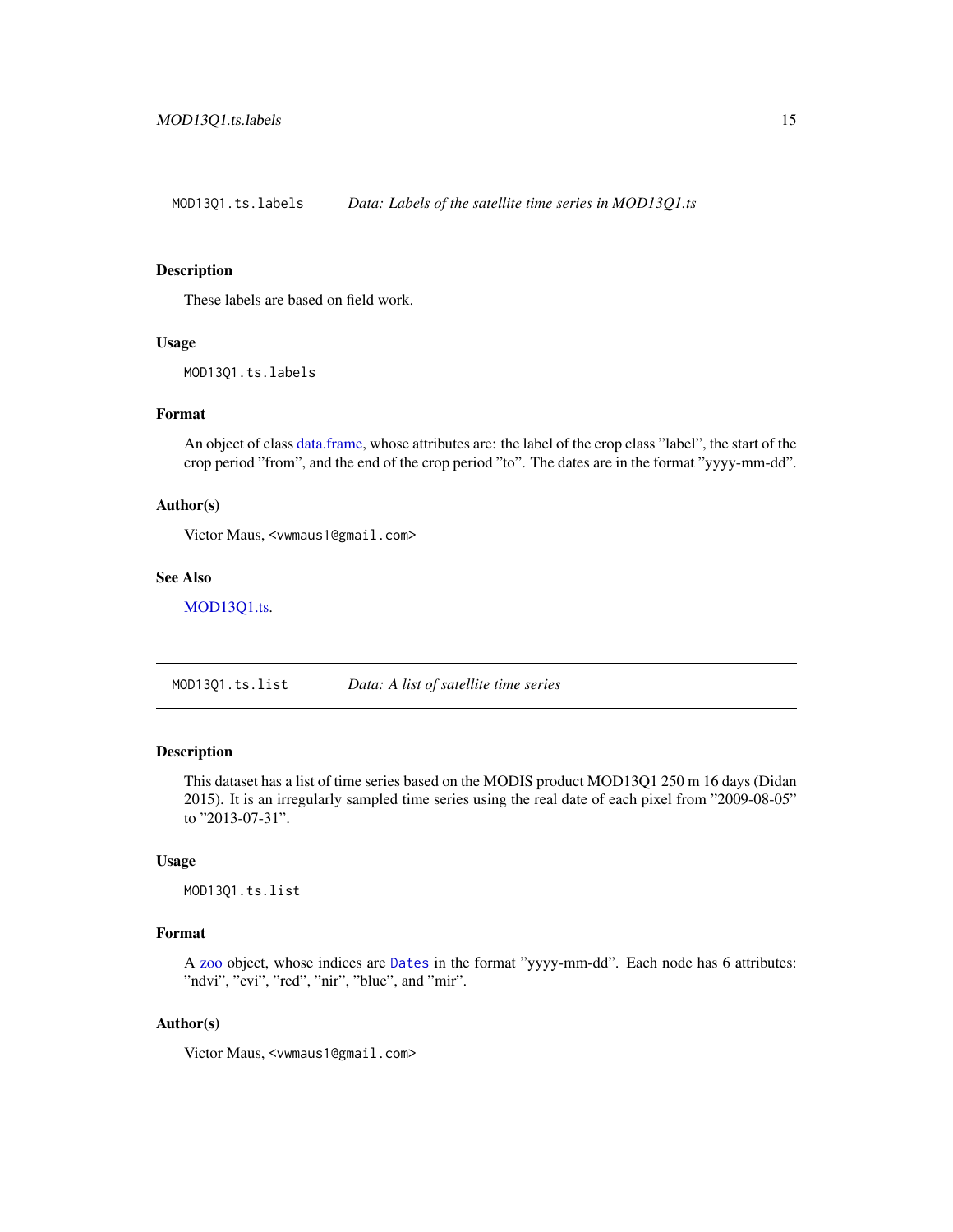#### <span id="page-15-0"></span>References

Didan K (2015). "MOD13Q1 MODIS/Terra Vegetation Indices 16-Day L3 Global 250m SIN Grid V006 [Data set], NASA EOSDIS LP DAAC." doi: [10.5067/MODIS/MOD13Q1.006.](https://doi.org/10.5067/MODIS/MOD13Q1.006)

Maus V, Camara G, Appel M, Pebesma E (2019). "dtwSat: Time-Weighted Dynamic Time Warping for Satellite Image Time Series Analysis in R." *Journal of Statistical Software*, 88(5), 1–31. doi: [10.18637/jss.v088.i05.](https://doi.org/10.18637/jss.v088.i05)

Maus V, Camara G, Cartaxo R, Sanchez A, Ramos FM, de Queiroz GR (2016). "A Time-Weighted Dynamic Time Warping Method for Land-Use and Land-Cover Mapping." *IEEE Journal of Selected Topics in Applied Earth Observations and Remote Sensing*, 9(8), 3729–3739. doi: [10.1109/](https://doi.org/10.1109/JSTARS.2016.2517118) [JSTARS.2016.2517118.](https://doi.org/10.1109/JSTARS.2016.2517118)

#### See Also

[MOD13Q1.ts,](#page-13-1) and [MOD13Q1.patterns.list.](#page-12-1)

For details about MOD13Q1 see (Didan 2015).

#### plot *Plotting twdtw\* objects*

#### Description

Methods for plotting objects of class twdtw\*.

#### Usage

```
## S4 method for signature 'twdtwAssessment,ANY'
plot(x, type = "area", ...)## S4 method for signature 'twdtwCrossValidation,ANY'
plot(x, type = "crossvalidation", ...)## S4 method for signature 'twdtwTimeSeries,ANY'
plot(x, type = "timeseries", ...)## S4 method for signature 'twdtwMatches,ANY'
plot(x, type = "alignments", ...)## S4 method for signature 'twdtwRaster,ANY'
plot(x, type = "maps", ...)
```
#### Arguments

|      | An object of class twdtw*.                                                         |
|------|------------------------------------------------------------------------------------|
| type | A character for the plot type: "paths", "matches", "alignments", "classification", |
|      | "cost", "patterns", "timeseries", "maps", "area", "changes", and "distance".       |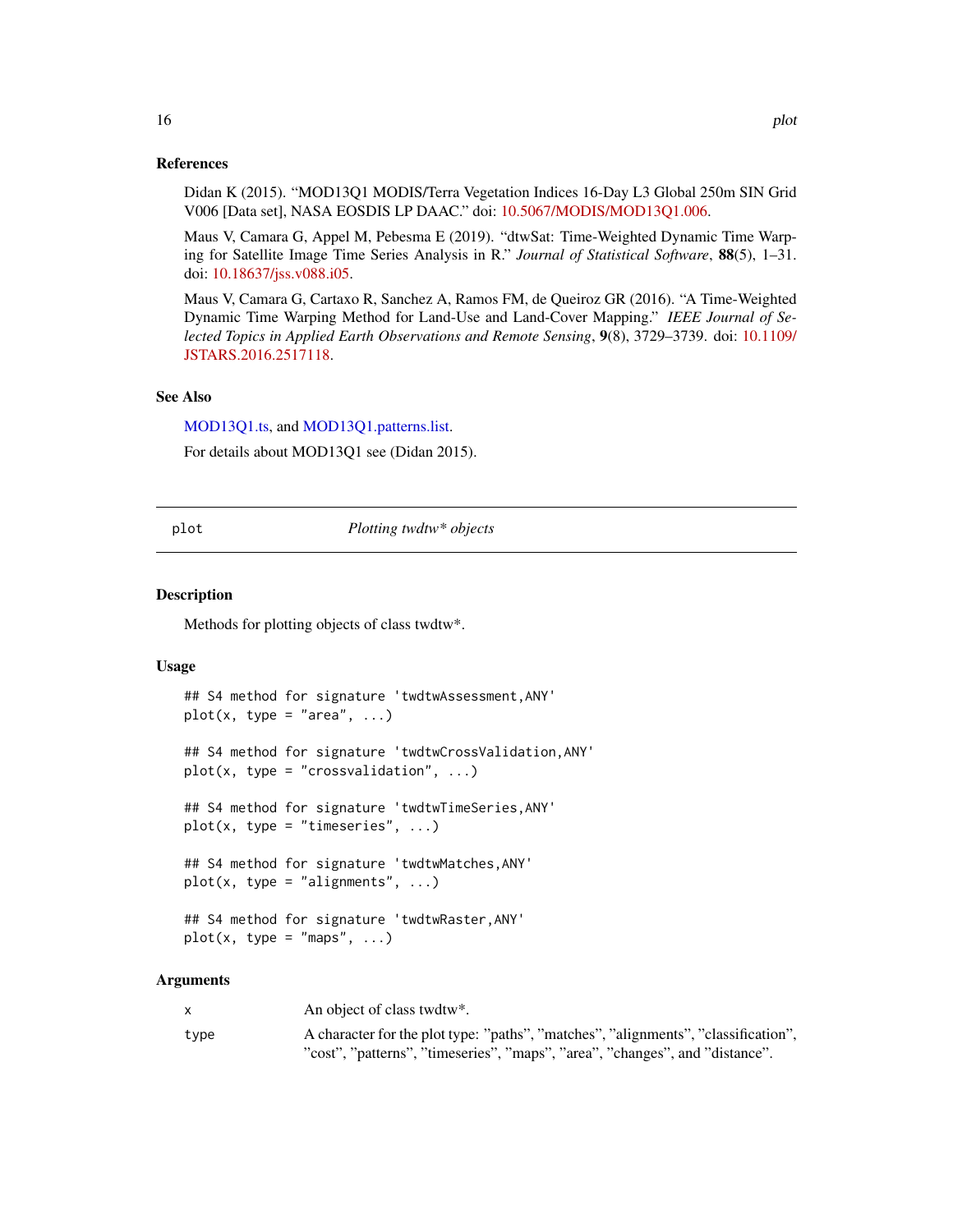### <span id="page-16-0"></span>plotAccuracy 17

... additional arguments to pass to plotting functions. [plotPaths](#page-34-1), [plotCostMatrix](#page-26-1), [plotAlignments](#page-19-1), [plotMatches](#page-33-1), [plotClassification](#page-24-1), [plotPatterns](#page-35-1), [plotTimeSeries](#page-36-1), [plotMaps](#page-28-1), [plotArea](#page-20-1), or [plotChanges](#page-22-1).

### Details

### Plot types :

paths: Method for plotting the minimum paths in the cost matrix of TWDTW. matches: Method for plotting the matching points from TWDTW analysis. alignments: Method for plotting the alignments and respective TWDTW dissimilarity measures. classification: Method for plotting the classification of each subinterval of the time series based on TWDTW analysis. cost: Method for plotting the internal matrices used during the TWDTW computation. patterns: Method for plotting the temporal patterns.

timeseries: Method for plotting the temporal patterns.

### Value

A [ggplot](#page-0-0) object.

### Author(s)

Victor Maus, <vwmaus1@gmail.com>

<span id="page-16-1"></span>plotAccuracy *Plotting accuracy assessment*

### Description

Method for plotting accuracy assessment results.

#### Usage

```
plotAccuracy(
  x,
 perc = TRUE,
 conf.int = 0.95,
  time.labels = NULL,
 category.name = NULL,
  category.type = NULL
)
```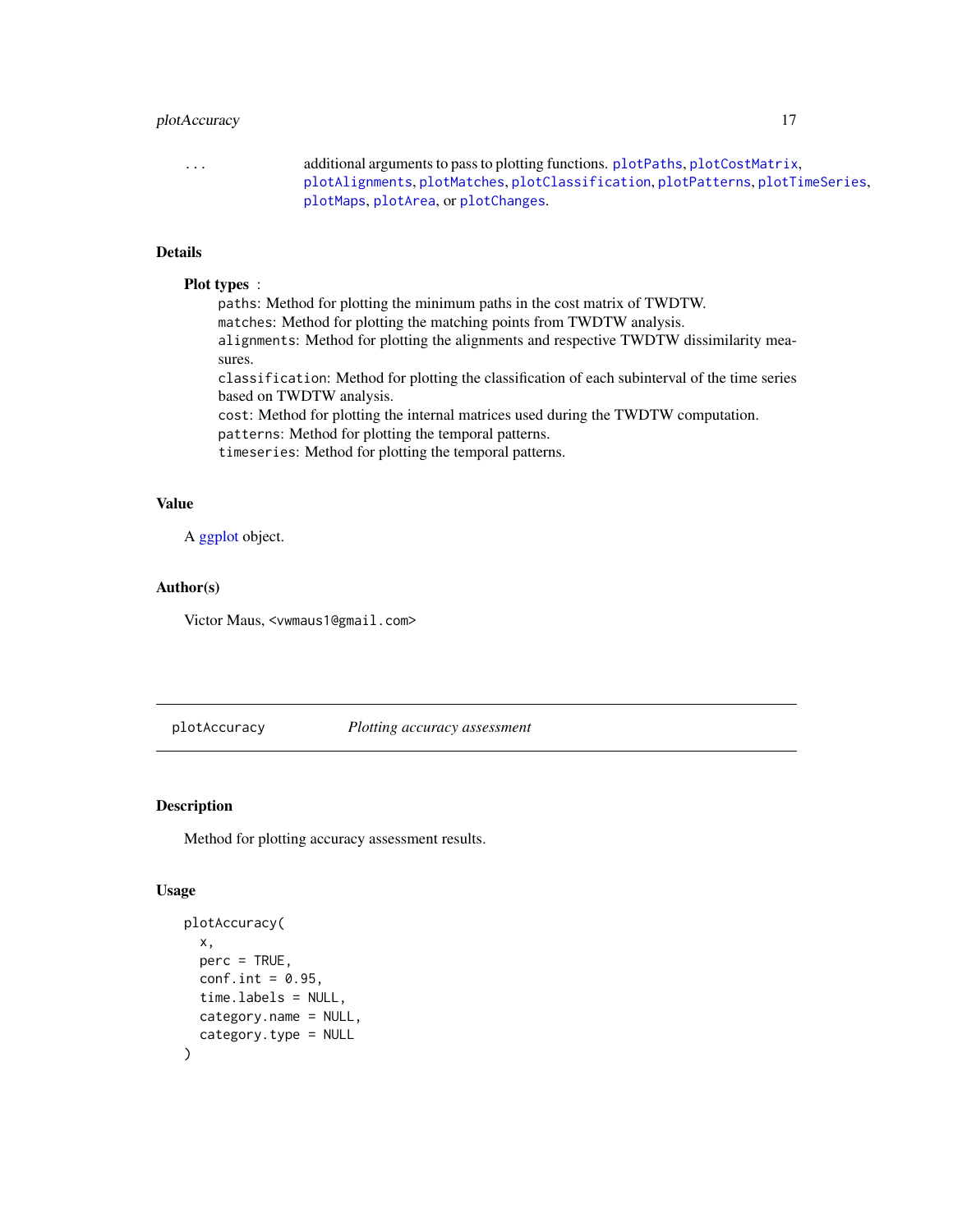#### Arguments

| X             | An object of class twdtwAssessment or twdtwCrossValidation.                                                                                                  |
|---------------|--------------------------------------------------------------------------------------------------------------------------------------------------------------|
| perc          | if TRUE shows the results in percent of area. Otherwise shows the area in the<br>map units or km2 for no project raster. Default is TRUE.                    |
| conf.int      | confidence level $(0-1)$ for interval estimation of the population mean. For details<br>see smean.cl.normal. Used if x is twdtwCrossValidation.              |
| time.labels   | a character or numeric for the time periods or NULL to aggregate all classified<br>periods in the same plot. Default is NULL. Used if x is two two sessment. |
| category.name | a character vector defining the class names. If NULL the class names in the<br>object x are used. Default is NULL.                                           |
| category.type | a character defining the categories type "numeric" or "letter", if NULL the class<br>names are used. Default is NULL.                                        |

### Value

A [ggplot](#page-0-0) object.

#### Author(s)

Victor Maus, <vwmaus1@gmail.com>

#### References

Maus V, Camara G, Appel M, Pebesma E (2019). "dtwSat: Time-Weighted Dynamic Time Warping for Satellite Image Time Series Analysis in R." *Journal of Statistical Software*, 88(5), 1–31. doi: [10.18637/jss.v088.i05.](https://doi.org/10.18637/jss.v088.i05)

Maus V, Camara G, Cartaxo R, Sanchez A, Ramos FM, de Queiroz GR (2016). "A Time-Weighted Dynamic Time Warping Method for Land-Use and Land-Cover Mapping." *IEEE Journal of Selected Topics in Applied Earth Observations and Remote Sensing*, 9(8), 3729–3739. doi: [10.1109/](https://doi.org/10.1109/JSTARS.2016.2517118) [JSTARS.2016.2517118.](https://doi.org/10.1109/JSTARS.2016.2517118)

#### See Also

[twdtwAssessment](#page-52-1) and [twdtwAssess](#page-46-1)

#### Examples

## Not run:

# See ?twdtwAssess and ?twdtwCrosValidate

```
plotAccuracy(x)
```
plotAccuracy(x, category.type="letter")

## End(Not run)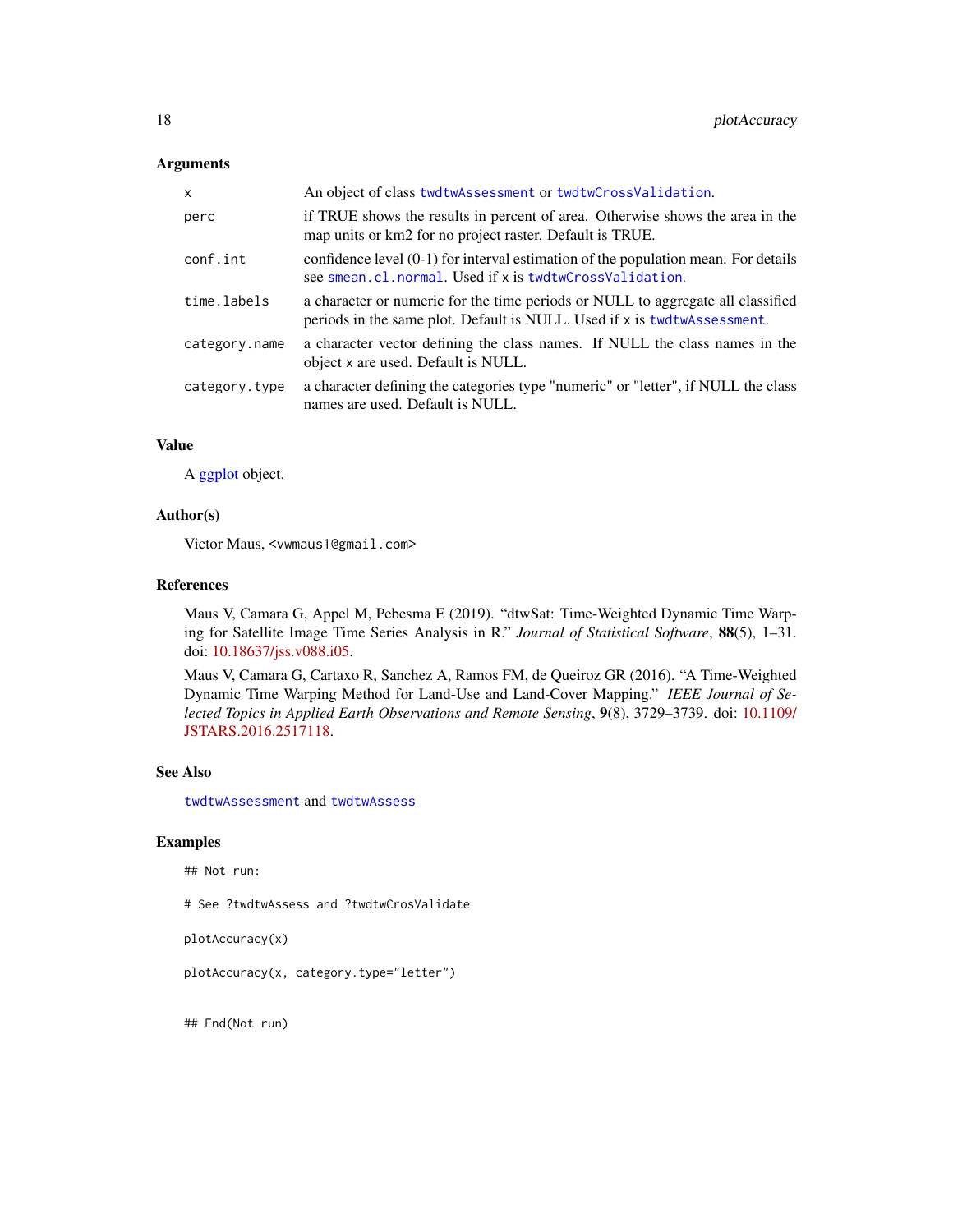### <span id="page-18-1"></span><span id="page-18-0"></span>Description

Method for plotting area and uncertainty.

#### Usage

```
plotAdjustedArea(
  x,
 perc = TRUE,
  time.labels = NULL,
  category.name = NULL,
  category.type = NULL
)
```
#### Arguments

| X             | An object of class twdtwAssessment or twdtwCrossValidation.                                                                                                 |
|---------------|-------------------------------------------------------------------------------------------------------------------------------------------------------------|
| perc          | if TRUE shows the results in percent of area. Otherwise shows the area in the<br>map units or km2 for no project raster. Default is TRUE.                   |
| time.labels   | a character or numeric for the time periods or NULL to aggregate all classified<br>periods in the same plot. Default is NULL. Used if x is twdtwAssessment. |
| category.name | a character vector defining the class names. If NULL the class names in the<br>object x are used. Default is NULL.                                          |
| category.type | a character defining the categories type "numeric" or "letter", if NULL the class<br>names are used. Default is NULL.                                       |

### Value

A [ggplot](#page-0-0) object.

#### Author(s)

Victor Maus, <vwmaus1@gmail.com>

### References

Maus V, Camara G, Appel M, Pebesma E (2019). "dtwSat: Time-Weighted Dynamic Time Warping for Satellite Image Time Series Analysis in R." *Journal of Statistical Software*, 88(5), 1–31. doi: [10.18637/jss.v088.i05.](https://doi.org/10.18637/jss.v088.i05)

Maus V, Camara G, Cartaxo R, Sanchez A, Ramos FM, de Queiroz GR (2016). "A Time-Weighted Dynamic Time Warping Method for Land-Use and Land-Cover Mapping." *IEEE Journal of Selected Topics in Applied Earth Observations and Remote Sensing*, 9(8), 3729–3739. doi: [10.1109/](https://doi.org/10.1109/JSTARS.2016.2517118) [JSTARS.2016.2517118.](https://doi.org/10.1109/JSTARS.2016.2517118)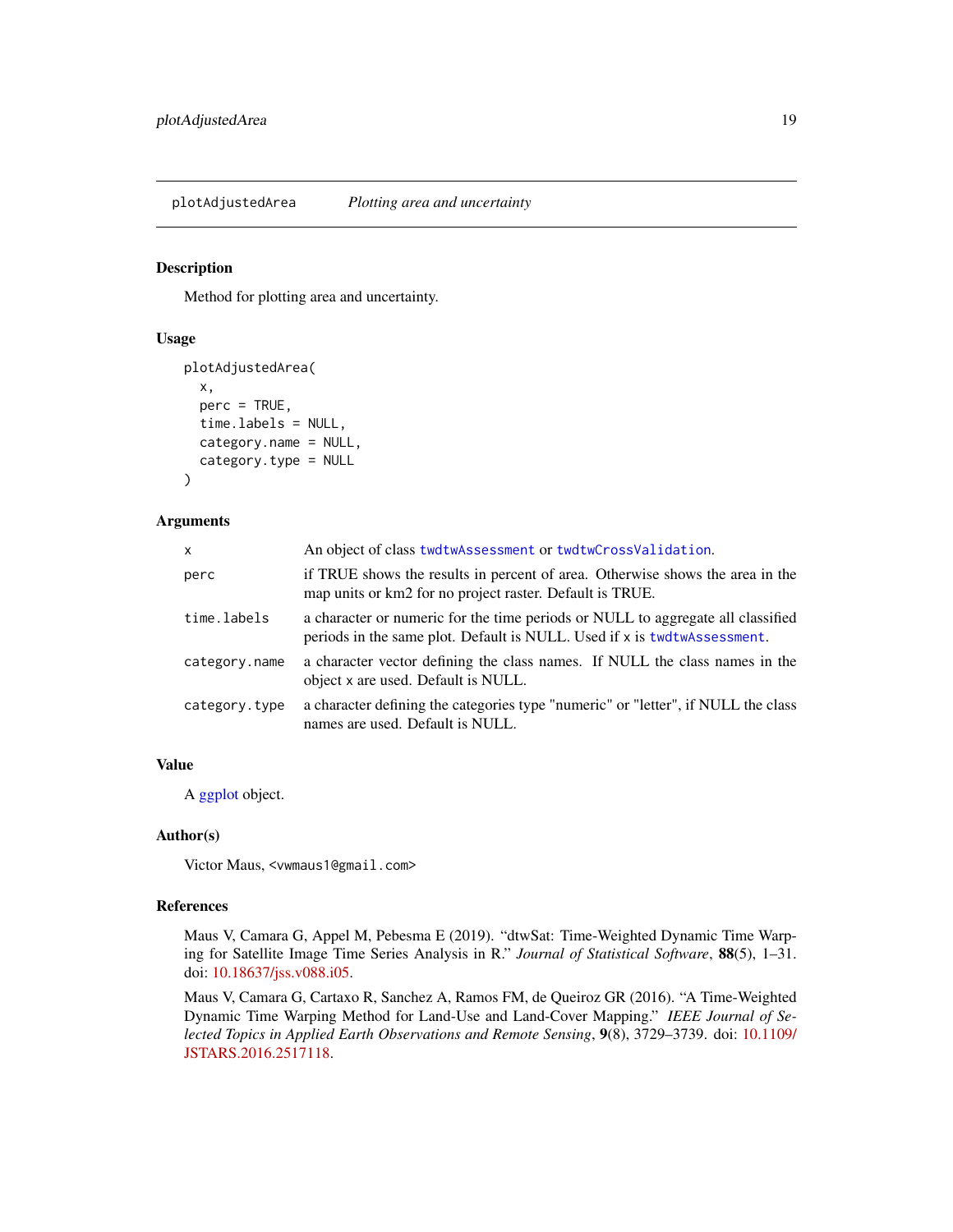### See Also

[twdtwAssessment](#page-52-1) and [twdtwAssess](#page-46-1)

### Examples

## Not run:

# See ?twdtwAssess

plotAdjustedArea(twdtw\_assess)

plotAdjustedArea(twdtw\_assess, category.type="letter")

## End(Not run)

<span id="page-19-1"></span>plotAlignments *Plotting alignments*

### Description

Method for plotting the alignments and TWDTW dissimilarity measures.

### Usage

```
plotAlignments(
  x,
  timeseries.labels = NULL,
  patterns.labels = NULL,
  attr = 1,threshold = Inf
\mathcal{L}
```
### Arguments

| x                 | An object of class twdtwMatches.                                                                                      |
|-------------------|-----------------------------------------------------------------------------------------------------------------------|
| timeseries.labels |                                                                                                                       |
|                   | the label or index of the time series. Default is 1.                                                                  |
| patterns.labels   |                                                                                                                       |
|                   | a vector with labels of the patterns. If not declared the function will plot the<br>alignments for all patterns in x. |
| attr              | An integer or character vector indicating the attribute for plotting. Default is 1.                                   |
| threshold         | A number. The TWDTW dissimilarity threshold, <i>i.e.</i> the maximum TWDTW<br>cost for consideration. Default is Inf. |

<span id="page-19-0"></span>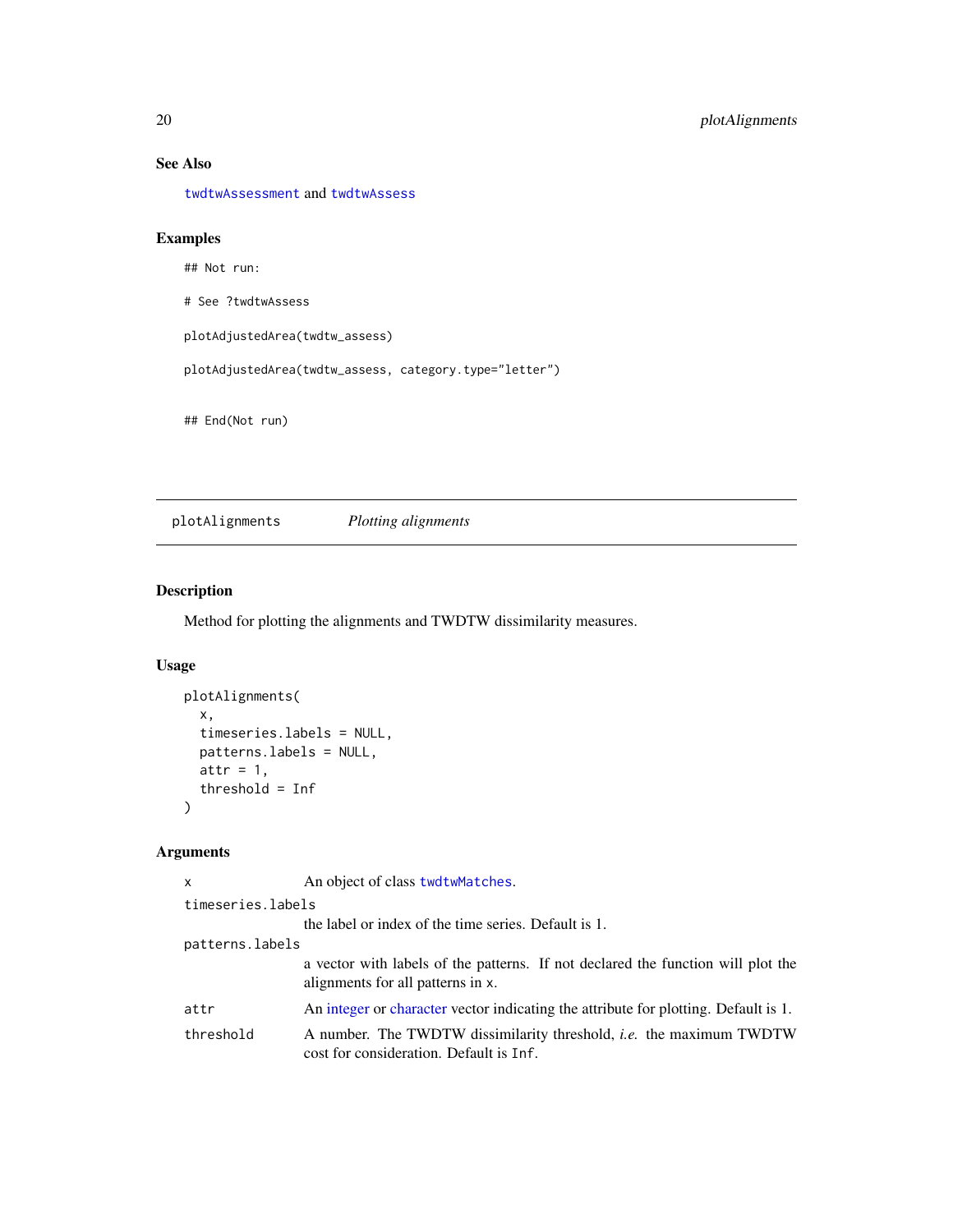#### <span id="page-20-0"></span>plotArea 21

### Value

A [ggplot](#page-0-0) object.

### Author(s)

Victor Maus, <vwmaus1@gmail.com>

### References

Maus V, Camara G, Appel M, Pebesma E (2019). "dtwSat: Time-Weighted Dynamic Time Warping for Satellite Image Time Series Analysis in R." *Journal of Statistical Software*, 88(5), 1–31. doi: [10.18637/jss.v088.i05.](https://doi.org/10.18637/jss.v088.i05)

Maus V, Camara G, Cartaxo R, Sanchez A, Ramos FM, de Queiroz GR (2016). "A Time-Weighted Dynamic Time Warping Method for Land-Use and Land-Cover Mapping." *IEEE Journal of Selected Topics in Applied Earth Observations and Remote Sensing*, 9(8), 3729–3739. doi: [10.1109/](https://doi.org/10.1109/JSTARS.2016.2517118) [JSTARS.2016.2517118.](https://doi.org/10.1109/JSTARS.2016.2517118)

#### See Also

[twdtwMatches-class](#page-61-1), [twdtwApply](#page-42-1), [plotPaths](#page-34-1), [plotCostMatrix](#page-26-1), [plotMatches](#page-33-1), and [plotClassification](#page-24-1).

#### Examples

```
log_fun = logisticWeight(-0.1, 100)
ts = twdtwTimeSeries(MOD13Q1.ts.list)
patt = twdtwTimeSeries(MOD13Q1.patterns.list)
mat1 = twdtwApply(x=ts, y=patt, weight.fun=log_fun)
plotAlignments(mat1)
plotAlignments(mat1, attr=c("evi","ndvi"))
```
<span id="page-20-1"></span>plotArea *Plotting accumulated area*

#### Description

Method for plotting time series of accumulated area.

### Usage

```
plotArea(
  x,
  time.levels = NULL,
  time.labels = NULL,
  class.levels = NULL,
  class.labels = NULL,
```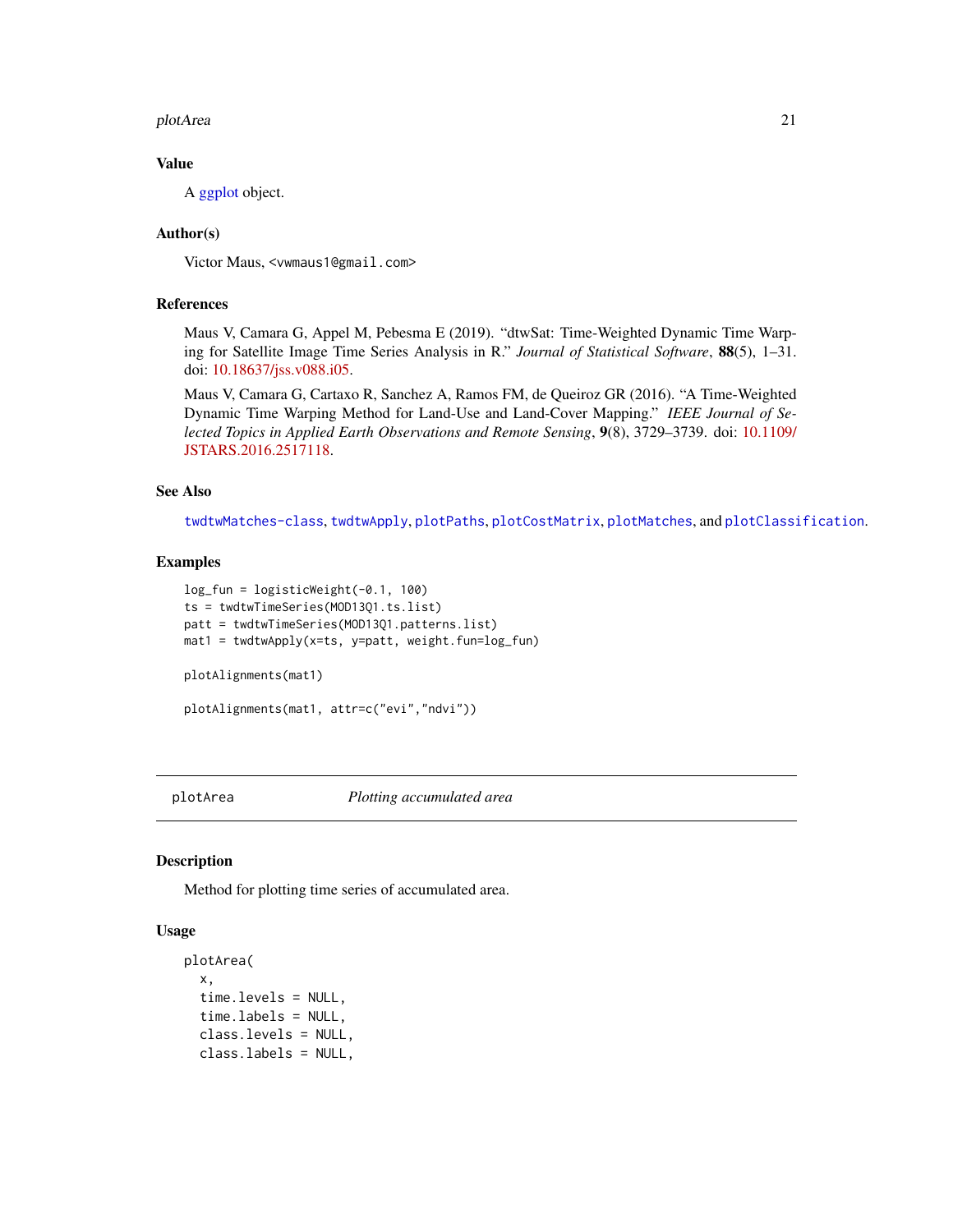```
class.colors = NULL,
 perc = TRUE
\lambda
```
#### Arguments

| $\mathsf{x}$ | An object of class twdtwRaster.                                                                                                           |
|--------------|-------------------------------------------------------------------------------------------------------------------------------------------|
| time.levels  | A character or numeric vector with the layers to plot. For plot type "change" the<br>minimum length is two.                               |
| time.labels  | A character or numeric vector with the labels of the layers. It must have the<br>same length as time. levels. Default is NULL.            |
| class.levels | A character or numeric vector with the levels of the raster values. Default is<br>NULL.                                                   |
| class.labels | A character or numeric vector with the labels of the raster values. It must have<br>the same length as class. levels. Default is NULL.    |
| class.colors | a set of aesthetic values. It must have the same length as class levels. Default is<br>NULL. See scale fill manual for details.           |
| perc         | if TRUE shows the results in percent of area. Otherwise shows the area in the<br>map units or km2 for no project raster. Default is TRUE. |

### Value

A [ggplot](#page-0-0) object.

#### Author(s)

Victor Maus, <vwmaus1@gmail.com>

#### References

Maus V, Camara G, Appel M, Pebesma E (2019). "dtwSat: Time-Weighted Dynamic Time Warping for Satellite Image Time Series Analysis in R." *Journal of Statistical Software*, 88(5), 1–31. doi: [10.18637/jss.v088.i05.](https://doi.org/10.18637/jss.v088.i05)

Maus V, Camara G, Cartaxo R, Sanchez A, Ramos FM, de Queiroz GR (2016). "A Time-Weighted Dynamic Time Warping Method for Land-Use and Land-Cover Mapping." *IEEE Journal of Selected Topics in Applied Earth Observations and Remote Sensing*, 9(8), 3729–3739. doi: [10.1109/](https://doi.org/10.1109/JSTARS.2016.2517118) [JSTARS.2016.2517118.](https://doi.org/10.1109/JSTARS.2016.2517118)

#### See Also

[twdtwRaster-class](#page-64-2), [twdtwApply](#page-42-1), [plotMaps](#page-28-1), [plotChanges](#page-22-1), and [plotDistance](#page-27-1).

### Examples

## Not run:

```
# Create raster time series
evi = brick(system.file("lucc_MT/data/evi.tif", package="dtwSat"))
```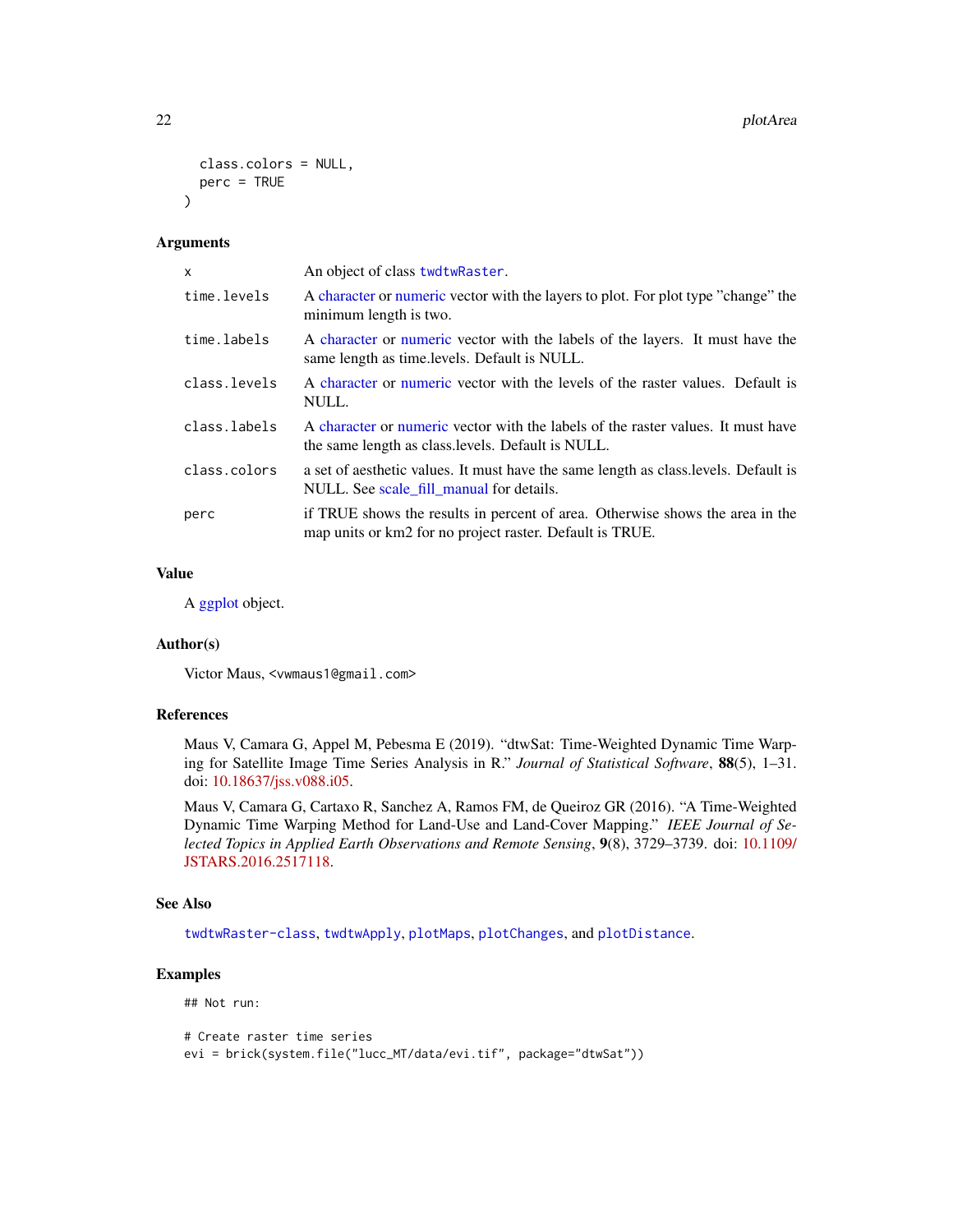```
ndvi = brick(system.file("lucc_MT/data/ndvi.tif", package="dtwSat"))
red = brick(system.file("lucc_MT/data/red.tif", package="dtwSat"))
blue = brick(system.file("lucc_MT/data/blue.tif", package="dtwSat"))
nir = brick(system.file("lucc_MT/data/nir.tif", package="dtwSat"))
mir = brick(system.file("lucc_MT/data/mir.tif", package="dtwSat"))
doy = brick(system.file("lucc_MT/data/doy.tif", package="dtwSat"))
timeline = scan(system.file("lucc_MT/data/timeline", package="dtwSat"), what="date")
rts = twdtwRaster(evi, ndvi, red, blue, nir, mir, timeline = timeline, doy = doy)
# Read field samples
field_samples = read.csv(system.file("lucc_MT/data/samples.csv", package="dtwSat"))
proj_str = scan(system.file("lucc_MT/data/samples_projection",
                package="dtwSat"), what = "character")
# Split samples for training (10%) and validation (90%) using stratified sampling
library(caret)
set.seed(1)
I = \text{unlist}(\text{createDataPartition}(\text{field\_samples$label}, p = 0.1))training_samples = field_samples[I,]
validation_samples = field_samples[-I,]
# Create temporal patterns
training_ts = getTimeSeries(rts, y = training_samples, proj4string = proj_str)
temporal_patterns = createPatterns(training_ts, freq = 8, formula = y \sim s(x))
# Run TWDTW analysis for raster time series
log_fun = weight.fun=logisticWeight(-0.1,50)
r_twdtw = twdtwApply(x=rts, y=temporal_patterns, weight.fun=log_fun, format="GTiff",
                     overwrite=TRUE)
# Classify raster based on the TWDTW analysis
r_lucc = twdtwClassify(r_twdtw, format="GTiff", overwrite=TRUE)
plotArea(r_lucc)
plotArea(r_lucc, perc=FALSE)
## End(Not run)
```
<span id="page-22-1"></span>plotChanges *Plotting changes*

#### **Description**

Method for plotting changes over time.

#### Usage

plotChanges(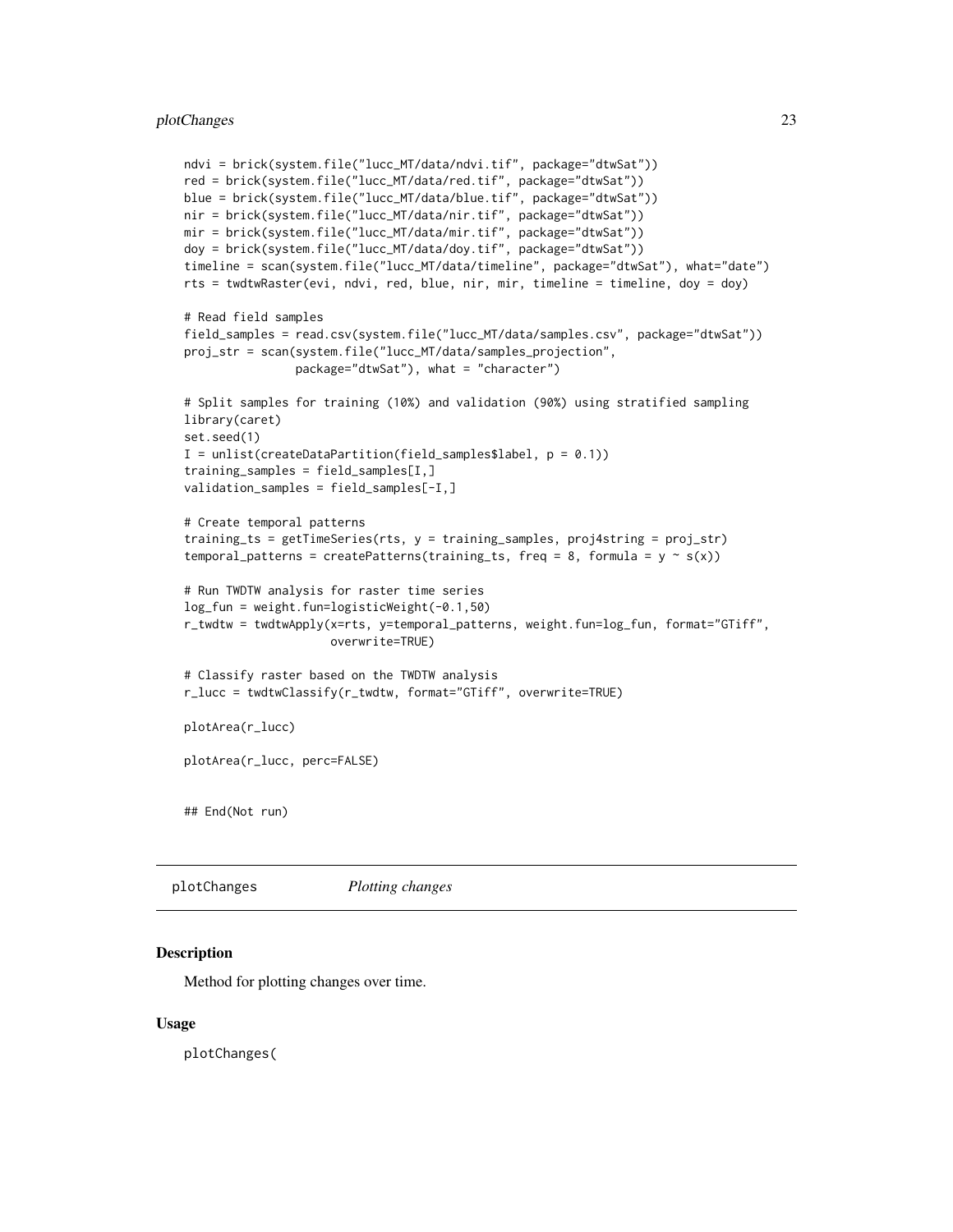```
x,
  time.levels = NULL,
  time.labels = NULL,
 class.levels = NULL,
  class.labels = NULL,
 class.colors = NULL
)
```
#### Arguments

| X            | An object of class twdtwRaster.                                                                                                        |
|--------------|----------------------------------------------------------------------------------------------------------------------------------------|
| time.levels  | A character or numeric vector with the layers to plot. For plot type "change" the<br>minimum length is two.                            |
| time.labels  | A character or numeric vector with the labels of the layers. It must have the<br>same length as time. levels. Default is NULL.         |
| class.levels | A character or numeric vector with the levels of the raster values. Default is<br>NULL.                                                |
| class.labels | A character or numeric vector with the labels of the raster values. It must have<br>the same length as class. levels. Default is NULL. |
| class.colors | A set of aesthetic values. It must have the same length as class. levels. Default is<br>NULL. See scale fill manual for details.       |

### Value

A [ggplot](#page-0-0) object.

#### Author(s)

Victor Maus, <vwmaus1@gmail.com>

### References

Maus V, Camara G, Appel M, Pebesma E (2019). "dtwSat: Time-Weighted Dynamic Time Warping for Satellite Image Time Series Analysis in R." *Journal of Statistical Software*, 88(5), 1–31. doi: [10.18637/jss.v088.i05.](https://doi.org/10.18637/jss.v088.i05)

Maus V, Camara G, Cartaxo R, Sanchez A, Ramos FM, de Queiroz GR (2016). "A Time-Weighted Dynamic Time Warping Method for Land-Use and Land-Cover Mapping." *IEEE Journal of Selected Topics in Applied Earth Observations and Remote Sensing*, 9(8), 3729–3739. doi: [10.1109/](https://doi.org/10.1109/JSTARS.2016.2517118) [JSTARS.2016.2517118.](https://doi.org/10.1109/JSTARS.2016.2517118)

### See Also

[twdtwRaster-class](#page-64-2), [twdtwApply](#page-42-1), [plotArea](#page-20-1), [plotMaps](#page-28-1), and [plotDistance](#page-27-1).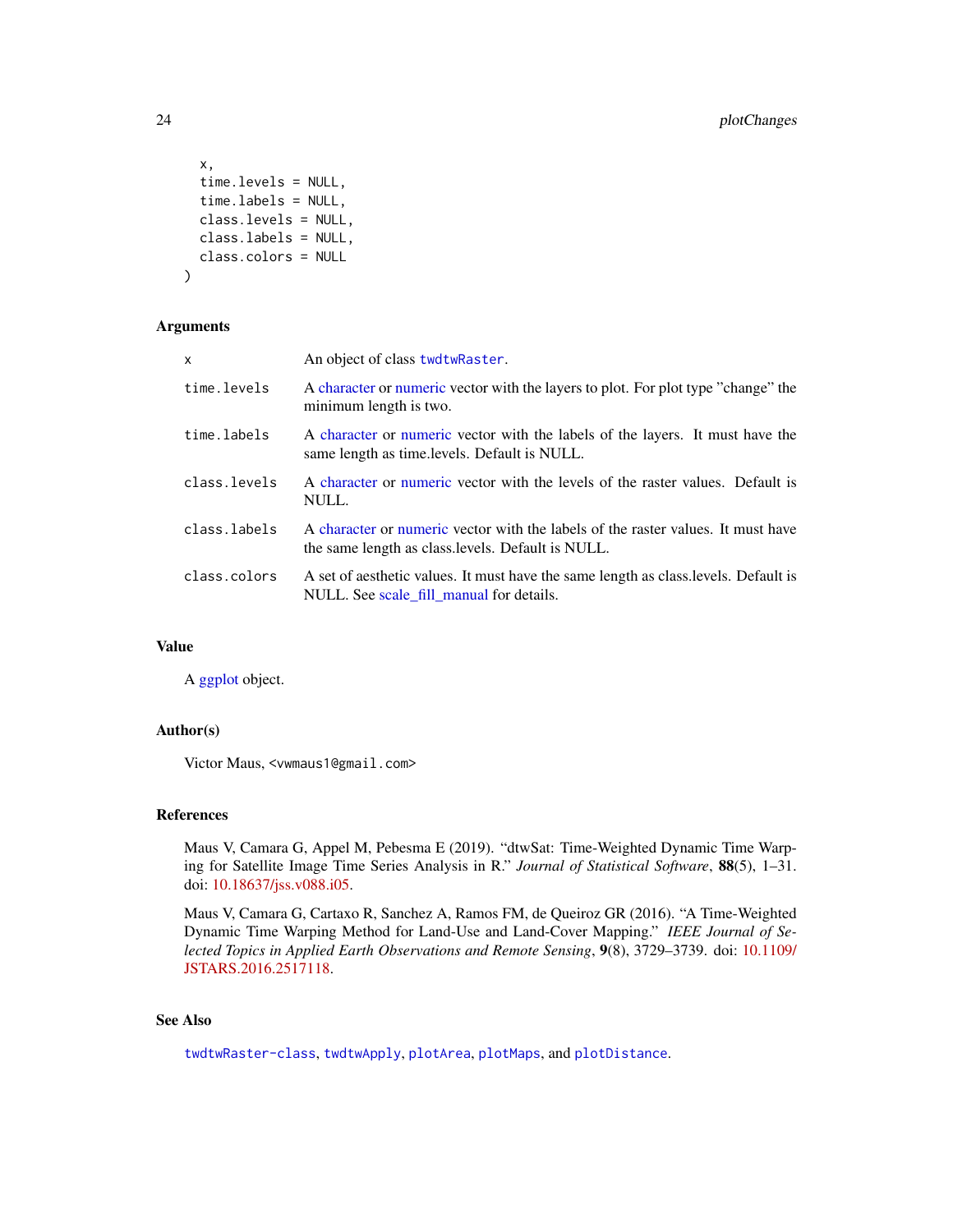### <span id="page-24-0"></span>plotClassification 25

#### Examples

```
## Not run:
# Run TWDTW analysis for raster time series
patt = MOD13Q1.MT.yearly.patterns
evi = brick(system.file("lucc_MT/data/evi.tif", package="dtwSat"))
ndvi = brick(system.file("lucc_MT/data/ndvi.tif", package="dtwSat"))
red = brick(system.file("lucc_MT/data/red.tif", package="dtwSat"))
blue = brick(system.file("lucc_MT/data/blue.tif", package="dtwSat"))
nir = brick(system.file("lucc_MT/data/nir.tif", package="dtwSat"))
mir = brick(system.file("lucc_MT/data/mir.tif", package="dtwSat"))
doy = brick(system.file("lucc_MT/data/doy.tif", package="dtwSat"))
timeline = scan(system.file("lucc_MT/data/timeline", package="dtwSat"), what="date")
rts = twdtwRaster(evi, ndvi, red, blue, nir, mir, timeline = timeline, doy = doy)
time_interval = seq(from=as.Date("2007-09-01"), to=as.Date("2013-09-01"),
                    by="12 month")
log_fun = weight.fun=logisticWeight(-0.1,50)
r_twdtw = twdtwApply(x=rts, y=patt, weight.fun=log_fun, breaks=time_interval,
          filepath="~/test_twdtw", overwrite=TRUE, format="GTiff")
r_lucc = twdtwClassify(r_twdtw, format="GTiff", overwrite=TRUE)
plotChanges(r_lucc)
## End(Not run)
```
<span id="page-24-1"></span>plotClassification *Plotting subintervals classification*

### **Description**

Method for plotting the classification of each subinterval of the time series based on TWDTW analysis.

#### Usage

```
plotClassification(
  x,
  timeseries.labels = NULL,
 patterns.labels = NULL,
 attr,
  ...
)
```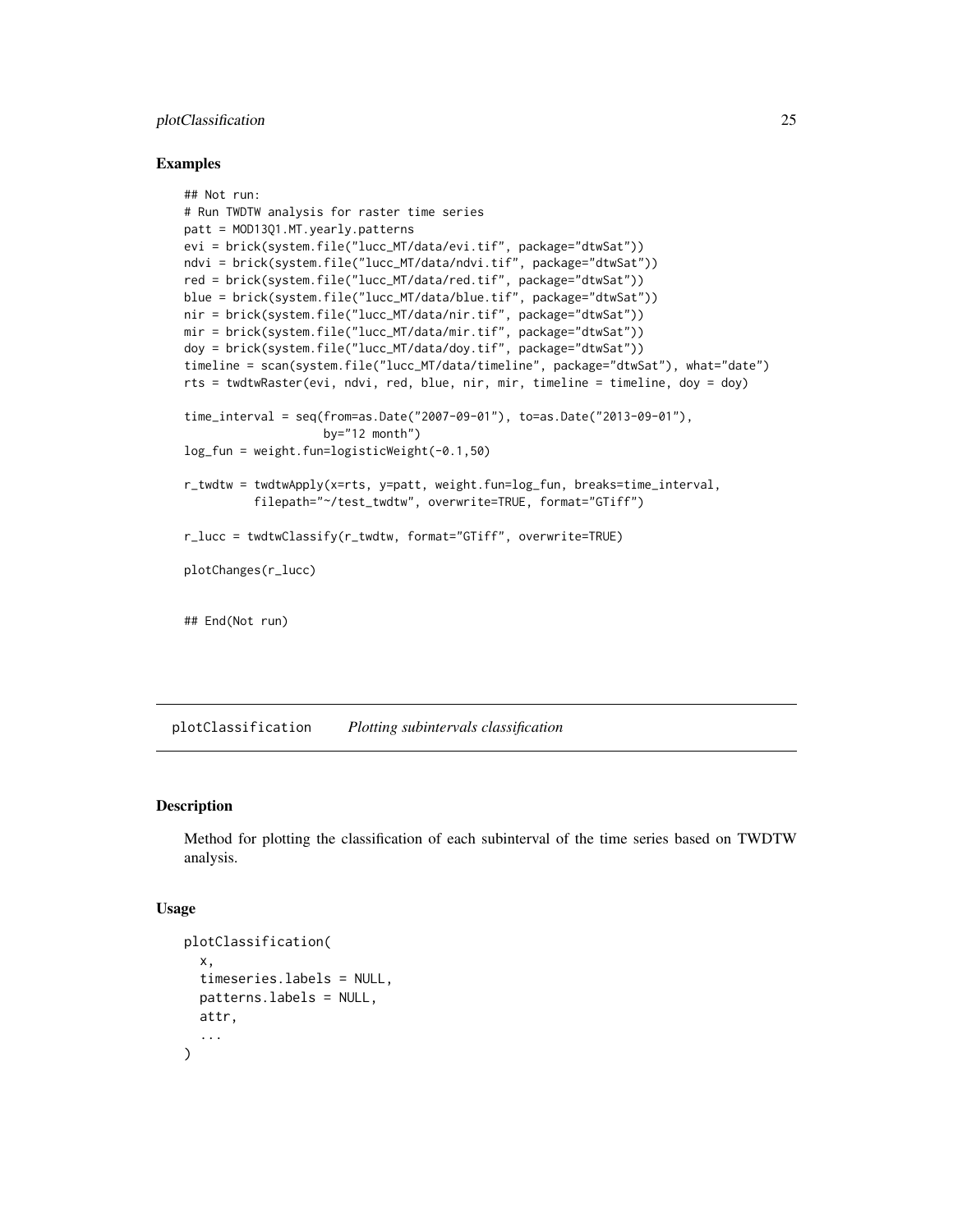#### **Arguments**

| x                 | An object of class twdtwMatches.                                                                                                       |
|-------------------|----------------------------------------------------------------------------------------------------------------------------------------|
| timeseries.labels |                                                                                                                                        |
|                   | The label or index of the time series. Default is 1.                                                                                   |
| patterns.labels   |                                                                                                                                        |
|                   | A vector with labels of the patterns. If not declared the function will plot one<br>alignment for each pattern.                        |
| attr              | An integer vector or character vector indicating the attribute for plotting. If not<br>declared the function will plot all attributes. |
| .                 | Additional arguments passed to twdtwClassify.                                                                                          |

### Value

A [ggplot](#page-0-0) object.

#### Author(s)

Victor Maus, <vwmaus1@gmail.com>

#### References

Maus V, Camara G, Appel M, Pebesma E (2019). "dtwSat: Time-Weighted Dynamic Time Warping for Satellite Image Time Series Analysis in R." *Journal of Statistical Software*, 88(5), 1–31. doi: [10.18637/jss.v088.i05.](https://doi.org/10.18637/jss.v088.i05)

Maus V, Camara G, Cartaxo R, Sanchez A, Ramos FM, de Queiroz GR (2016). "A Time-Weighted Dynamic Time Warping Method for Land-Use and Land-Cover Mapping." *IEEE Journal of Selected Topics in Applied Earth Observations and Remote Sensing*, 9(8), 3729–3739. doi: [10.1109/](https://doi.org/10.1109/JSTARS.2016.2517118) [JSTARS.2016.2517118.](https://doi.org/10.1109/JSTARS.2016.2517118)

### See Also

[twdtwMatches-class](#page-61-1), [twdtwApply](#page-42-1), [twdtwClassify](#page-53-1), [plotAlignments](#page-19-1), [plotPaths](#page-34-1), [plotMatches](#page-33-1), and [plotCostMatrix](#page-26-1).

#### Examples

```
log_fun = logisticWeight(-0.1, 100)
ts = twdtwTimeSeries(MOD13Q1.ts.list)
patt = twdtwTimeSeries(MOD13Q1.patterns.list)
mat1 = twdtwApply(x=ts, y=patt, weight.fun=log_fun)
# Classify interval
from = as.Date("2007-09-01")
to = as.Date("2013-09-01")
by = "6 month"
gp = plotClassification(x=mat1, from=from, to=to, by=by, overlap=.5)
gp
```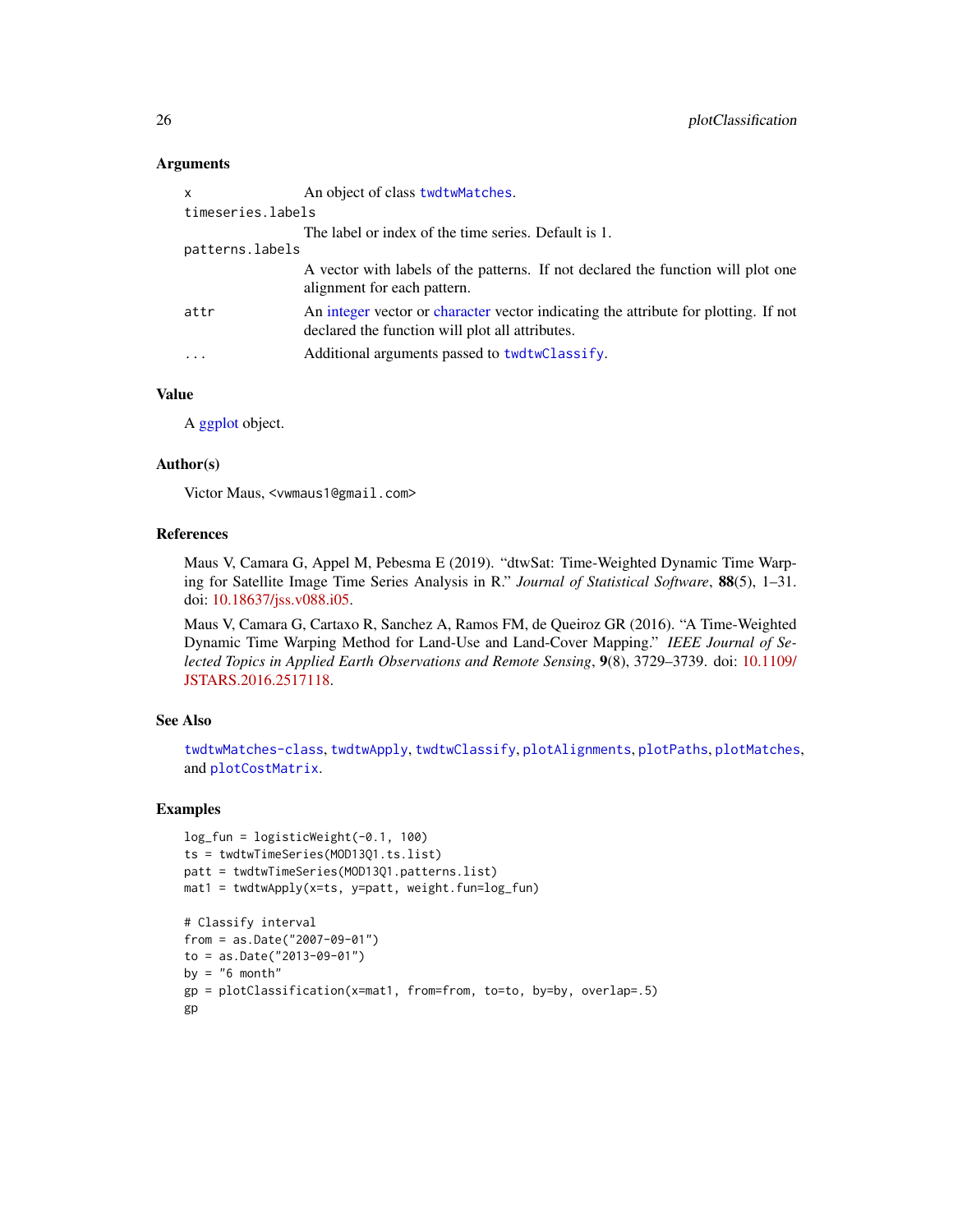<span id="page-26-1"></span><span id="page-26-0"></span>plotCostMatrix *Plotting paths*

### **Description**

Method for plotting low cost paths in the TWDTW cost matrix.

#### Usage

```
plotCostMatrix(
  x,
  timeseries.labels = NULL,
  patterns.labels = NULL,
 matrix.name = "costMatrix"
)
```
#### Arguments

| X                 | An object of class twdtwMatches.                                                                                                                                                |
|-------------------|---------------------------------------------------------------------------------------------------------------------------------------------------------------------------------|
| timeseries.labels |                                                                                                                                                                                 |
|                   | The label or index of the time series. Default is 1.                                                                                                                            |
| patterns.labels   |                                                                                                                                                                                 |
|                   | A vector with labels of the patterns. If not declared the function will plot one<br>alignment for each pattern.                                                                 |
| matrix.name       | A character. The name of the matrix to plot, "costMatrix" for accumulated cost,<br>"localMatrix" for local cost, or "timeWeight" for time-weight. Default is "cost-<br>Matrix". |

### Value

A [ggplot](#page-0-0) object.

### Author(s)

Victor Maus, <vwmaus1@gmail.com>

### References

Maus V, Camara G, Appel M, Pebesma E (2019). "dtwSat: Time-Weighted Dynamic Time Warping for Satellite Image Time Series Analysis in R." *Journal of Statistical Software*, 88(5), 1–31. doi: [10.18637/jss.v088.i05.](https://doi.org/10.18637/jss.v088.i05)

Maus V, Camara G, Cartaxo R, Sanchez A, Ramos FM, de Queiroz GR (2016). "A Time-Weighted Dynamic Time Warping Method for Land-Use and Land-Cover Mapping." *IEEE Journal of Selected Topics in Applied Earth Observations and Remote Sensing*, 9(8), 3729–3739. doi: [10.1109/](https://doi.org/10.1109/JSTARS.2016.2517118) [JSTARS.2016.2517118.](https://doi.org/10.1109/JSTARS.2016.2517118)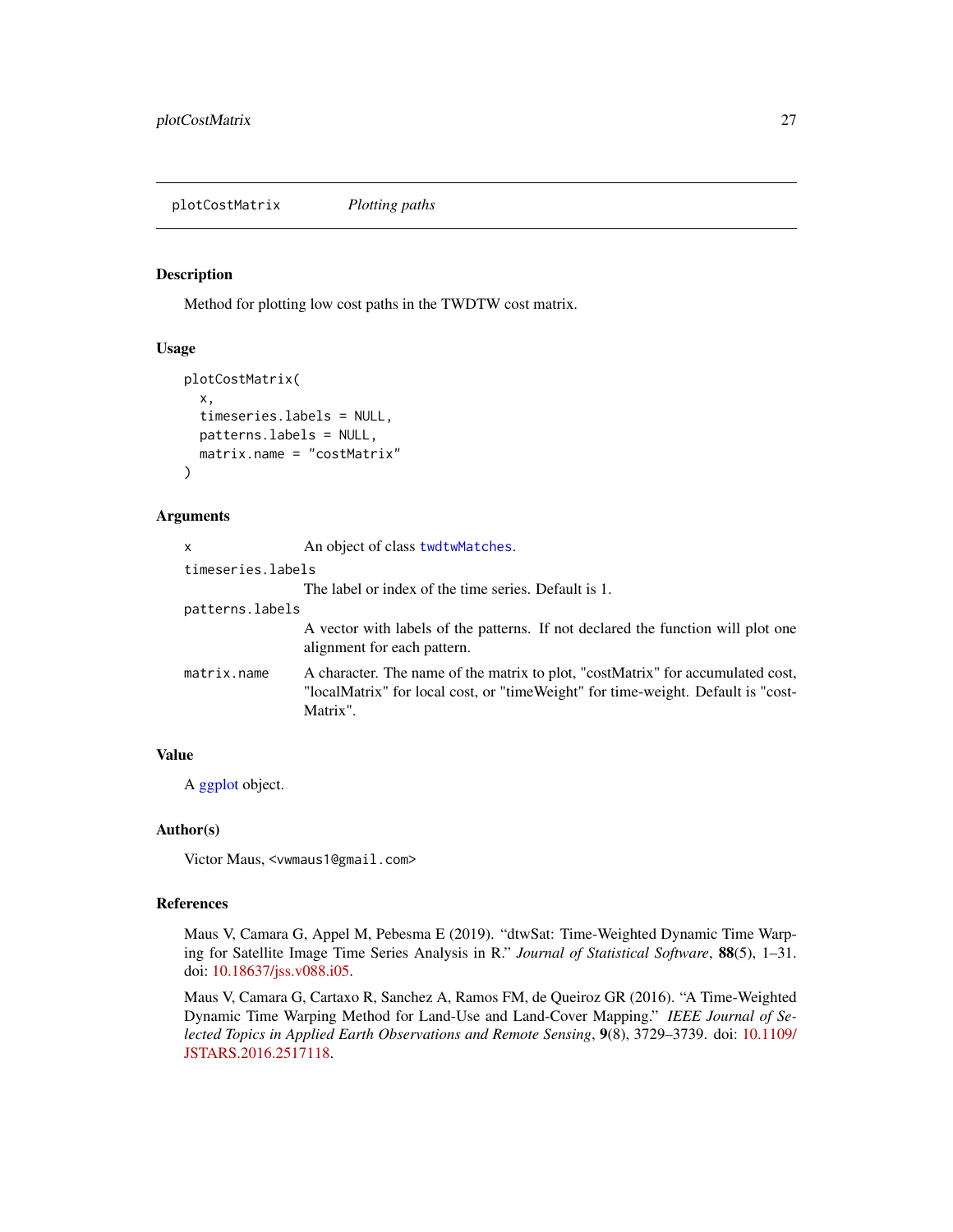### See Also

[twdtwMatches-class](#page-61-1), [twdtwApply](#page-42-1), [plotAlignments](#page-19-1), [plotPaths](#page-34-1), [plotMatches](#page-33-1), and [plotClassification](#page-24-1).

### Examples

```
log_fun = logisticWeight(-0.1, 100)
ts = twdtwTimeSeries(MOD13Q1.ts.list)
patt = twdtwTimeSeries(MOD13Q1.patterns.list)
mat1 = twdtwApply(x=ts, y=patt, weight.fun=log_fun, keep=TRUE)
plotCostMatrix(mat1, matrix.name="costMatrix")
plotCostMatrix(mat1, matrix.name="localMatrix")
plotCostMatrix(mat1, matrix.name="timeWeight")
```
<span id="page-27-1"></span>plotDistance *Plotting distance maps*

### Description

Method for plotting TWDTW distance maps.

### Usage

```
plotDistance(x, time.levels = 1, time.labels = 1, layers = NULL)
```
### Arguments

| $\mathsf{x}$ | An object of class twdtwRaster.                                                                                               |
|--------------|-------------------------------------------------------------------------------------------------------------------------------|
| time.levels  | A character or numeric vector with the layers to plot. For plot type "change" the<br>minimum length is two.                   |
| time.labels  | A character or numeric vector with the labels of the layers. It must have the<br>same length as time.levels. Default is NULL. |
| layers       | A character or numeric vector with the layers/bands of the raster time series.                                                |

### Value

A [ggplot](#page-0-0) object.

#### Author(s)

Victor Maus, <vwmaus1@gmail.com>

<span id="page-27-0"></span>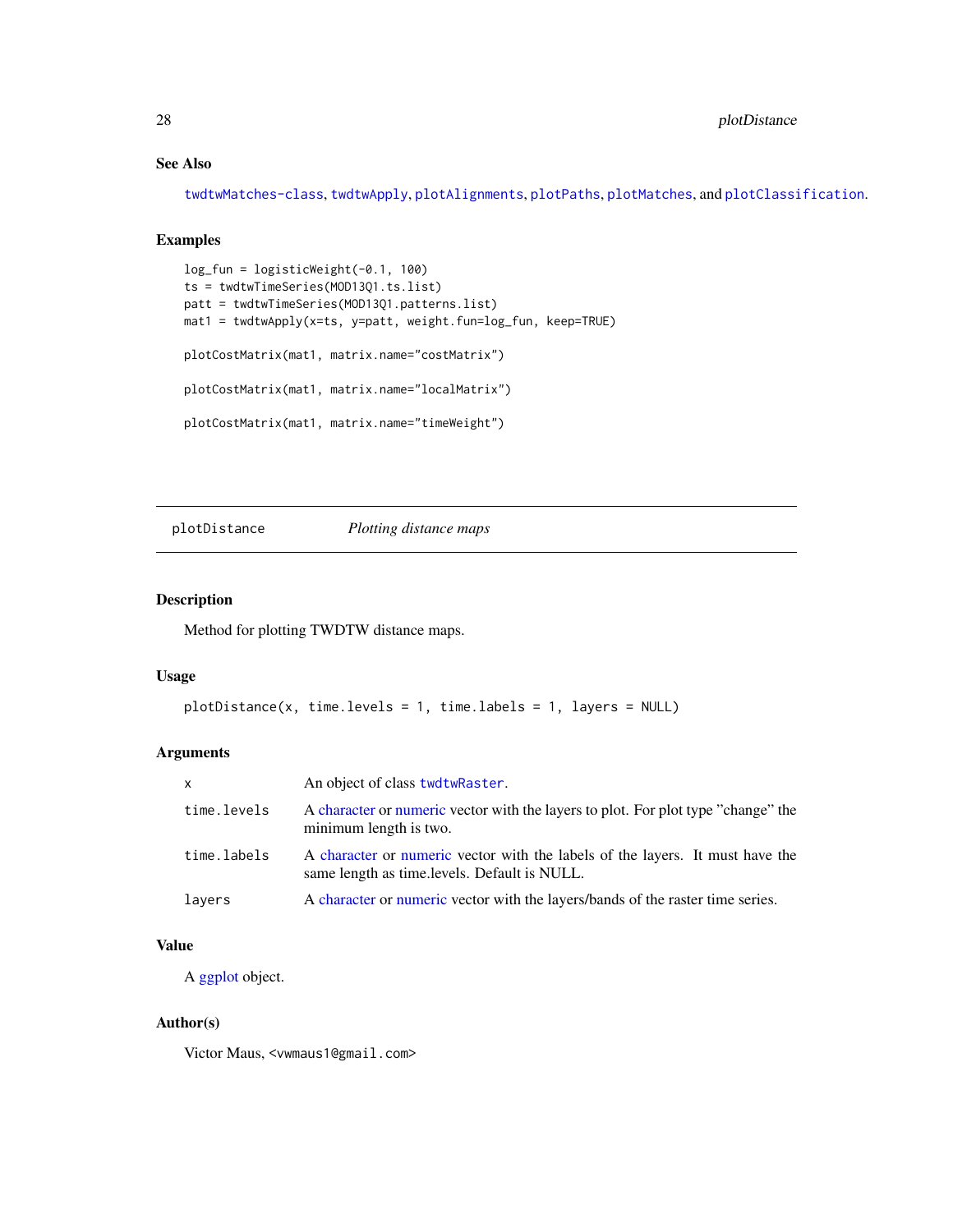#### <span id="page-28-0"></span>plotMaps 29

#### References

Maus V, Camara G, Appel M, Pebesma E (2019). "dtwSat: Time-Weighted Dynamic Time Warping for Satellite Image Time Series Analysis in R." *Journal of Statistical Software*, 88(5), 1–31. doi: [10.18637/jss.v088.i05.](https://doi.org/10.18637/jss.v088.i05)

Maus V, Camara G, Cartaxo R, Sanchez A, Ramos FM, de Queiroz GR (2016). "A Time-Weighted Dynamic Time Warping Method for Land-Use and Land-Cover Mapping." *IEEE Journal of Selected Topics in Applied Earth Observations and Remote Sensing*, 9(8), 3729–3739. doi: [10.1109/](https://doi.org/10.1109/JSTARS.2016.2517118) [JSTARS.2016.2517118.](https://doi.org/10.1109/JSTARS.2016.2517118)

#### See Also

[twdtwRaster-class](#page-64-2), [twdtwApply](#page-42-1), [plotArea](#page-20-1), [plotChanges](#page-22-1), and [plotDistance](#page-27-1).

#### Examples

```
## Not run:
# Run TWDTW analysis for raster time series
patt = MOD13Q1.MT.yearly.patterns
evi = brick(system.file("lucc_MT/data/evi.tif", package="dtwSat"))
ndvi = brick(system.file("lucc_MT/data/ndvi.tif", package="dtwSat"))
red = brick(system.file("lucc_MT/data/red.tif", package="dtwSat"))
blue = brick(system.file("lucc_MT/data/blue.tif", package="dtwSat"))
nir = brick(system.file("lucc_MT/data/nir.tif", package="dtwSat"))
mir = brick(system.file("lucc_MT/data/mir.tif", package="dtwSat"))
doy = brick(system.file("lucc_MT/data/doy.tif", package="dtwSat"))
timeline = scan(system.file("lucc_MT/data/timeline", package="dtwSat"), what="date")
rts = twdtwRaster(evi, ndvi, red, blue, nir, mir, timeline = timeline, doy = doy)
time_interval = seq(from=as.Date("2007-09-01"), to=as.Date("2013-09-01"),
                    by="12 month")
log_fun = weight.fun=logisticWeight(-0.1,50)
r_twdtw = twdtwApply(x=rts, y=patt, weight.fun=log_fun, breaks=time_interval,
          filepath="~/test_twdtw", overwrite=TRUE, format="GTiff", mc.cores=3)
plotDistance(r_twdtw)
## End(Not run)
```
<span id="page-28-1"></span>

plotMaps *Plotting maps*

#### Description

Method for plotting time series of maps.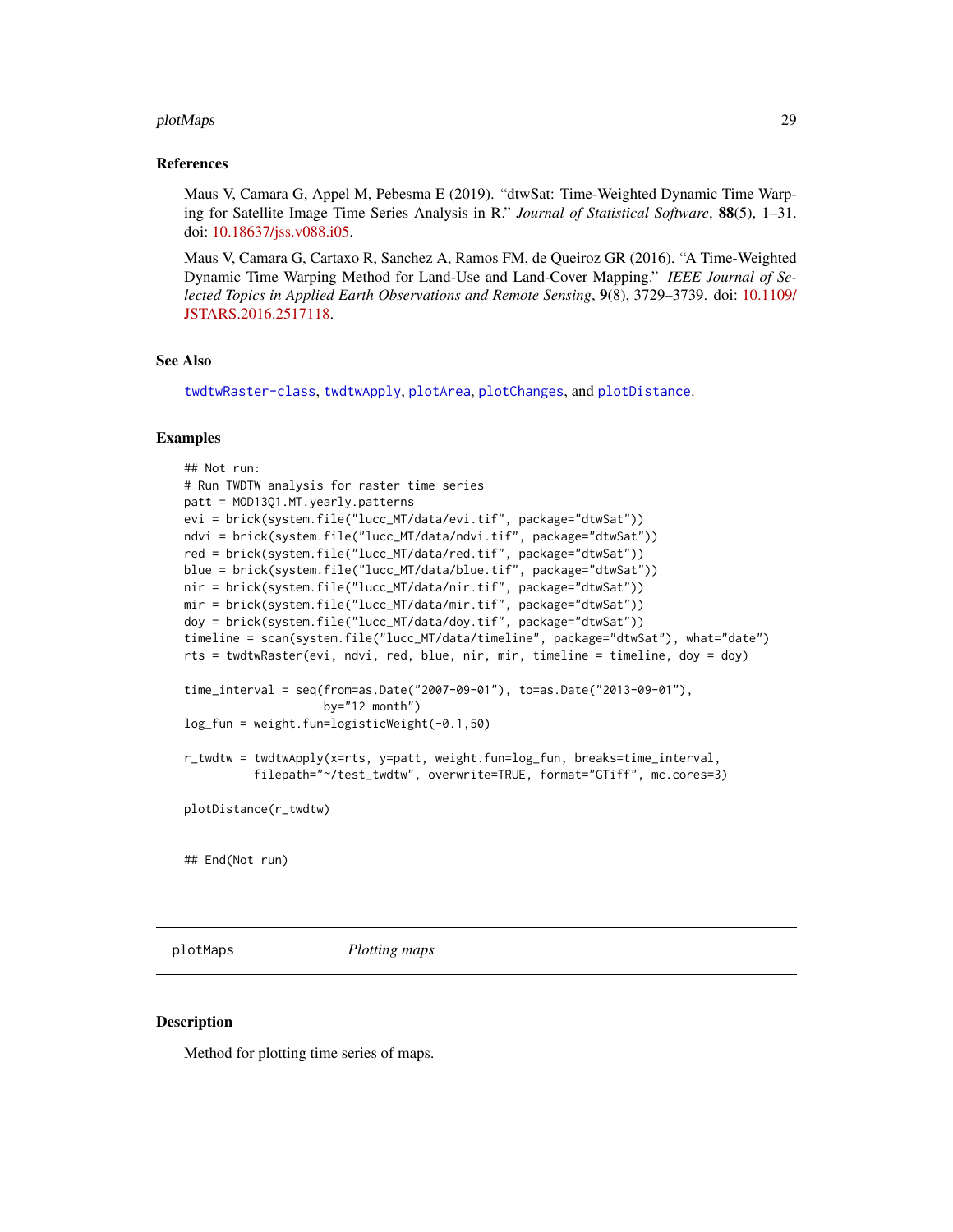#### Usage

```
plotMaps(
  x,
  time.levels = NULL,
  time.labels = NULL,
  class.levels = NULL,
  class.labels = NULL,
  class.colors = NULL
)
```
### Arguments

| X            | An object of class twdtwRaster.                                                                                                        |
|--------------|----------------------------------------------------------------------------------------------------------------------------------------|
| time.levels  | A character or numeric vector with the layers to plot. For plot type "change" the<br>minimum length is two.                            |
| time.labels  | A character or numeric vector with the labels of the layers. It must have the<br>same length as time. levels. Default is NULL.         |
| class.levels | A character or numeric vector with the levels of the raster values. Default is<br>NULL.                                                |
| class.labels | A character or numeric vector with the labels of the raster values. It must have<br>the same length as class. levels. Default is NULL. |
| class.colors | A set of aesthetic values. It must have the same length as class. levels. Default is<br>NULL. See scale_fill_manual for details.       |

### Value

A [ggplot](#page-0-0) object.

### Author(s)

Victor Maus, <vwmaus1@gmail.com>

### References

Maus V, Camara G, Appel M, Pebesma E (2019). "dtwSat: Time-Weighted Dynamic Time Warping for Satellite Image Time Series Analysis in R." *Journal of Statistical Software*, 88(5), 1–31. doi: [10.18637/jss.v088.i05.](https://doi.org/10.18637/jss.v088.i05)

Maus V, Camara G, Cartaxo R, Sanchez A, Ramos FM, de Queiroz GR (2016). "A Time-Weighted Dynamic Time Warping Method for Land-Use and Land-Cover Mapping." *IEEE Journal of Selected Topics in Applied Earth Observations and Remote Sensing*, 9(8), 3729–3739. doi: [10.1109/](https://doi.org/10.1109/JSTARS.2016.2517118) [JSTARS.2016.2517118.](https://doi.org/10.1109/JSTARS.2016.2517118)

### See Also

[twdtwRaster-class](#page-64-2), [twdtwApply](#page-42-1), [plotArea](#page-20-1), [plotChanges](#page-22-1), and [plotDistance](#page-27-1).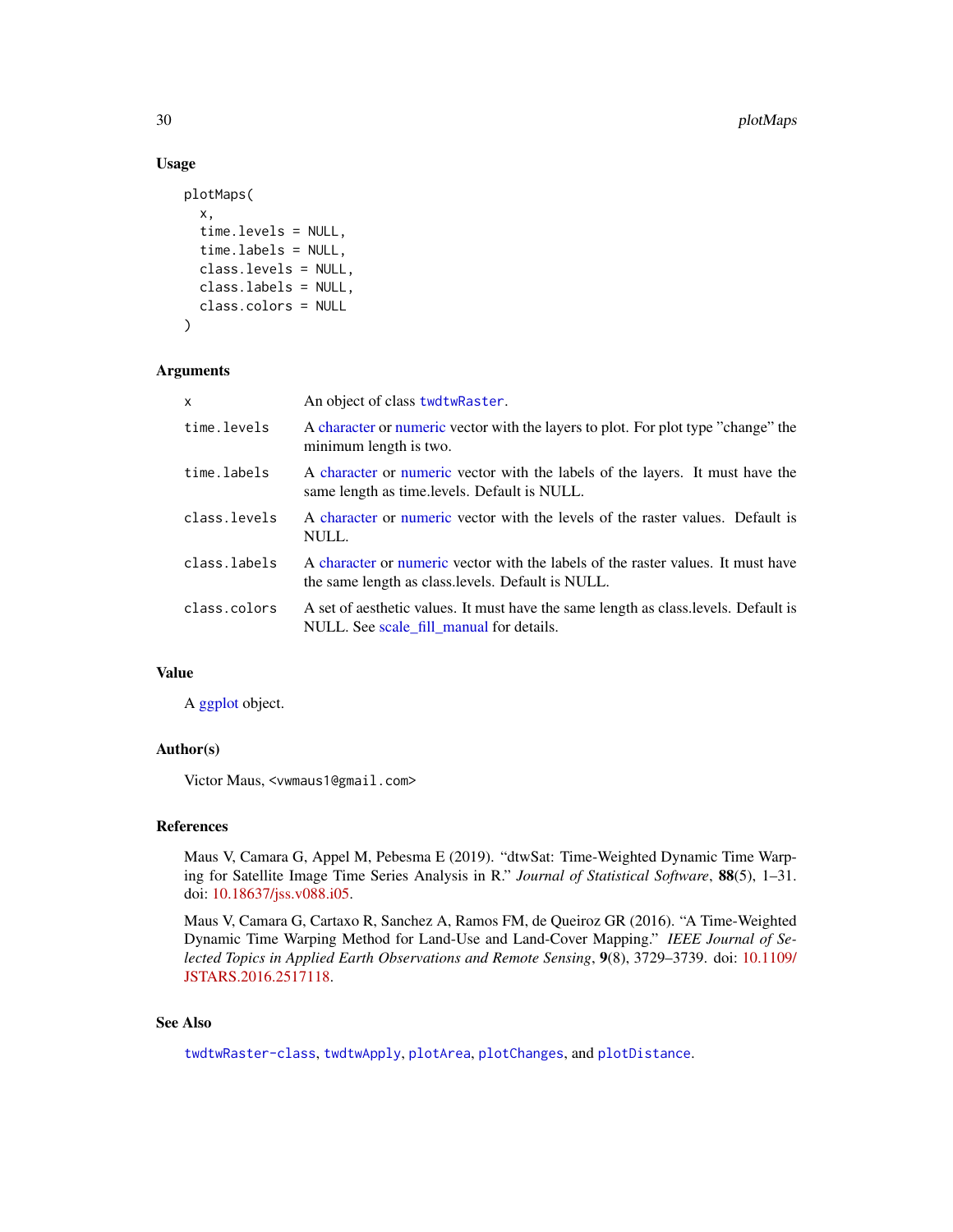### <span id="page-30-0"></span>plotMapSamples 31

#### Examples

```
## Not run:
# Run TWDTW analysis for raster time series
patt = MOD13Q1.MT.yearly.patterns
evi = brick(system.file("lucc_MT/data/evi.tif", package="dtwSat"))
ndvi = brick(system.file("lucc_MT/data/ndvi.tif", package="dtwSat"))
red = brick(system.file("lucc_MT/data/red.tif", package="dtwSat"))
blue = brick(system.file("lucc_MT/data/blue.tif", package="dtwSat"))
nir = brick(system.file("lucc_MT/data/nir.tif", package="dtwSat"))
mir = brick(system.file("lucc_MT/data/mir.tif", package="dtwSat"))
doy = brick(system.file("lucc_MT/data/doy.tif", package="dtwSat"))
timeline = scan(system.file("lucc_MT/data/timeline", package="dtwSat"), what="date")
rts = twdtwRaster(evi, ndvi, red, blue, nir, mir, timeline = timeline, doy = doy)
time_interval = seq(from=as.Date("2007-09-01"), to=as.Date("2013-09-01"),
                    by="12 month")
log_fun = weight.fun=logisticWeight(-0.1,50)
r_twdtw = twdtwApply(x=rts, y=patt, weight.fun=log_fun, breaks=time_interval,
          filepath="~/test_twdtw", overwrite=TRUE, format="GTiff", mc.cores=3)
r_lucc = twdtwClassify(r_twdtw, format="GTiff", overwrite=TRUE)
plotMaps(r_lucc)
## End(Not run)
```
plotMapSamples *Plotting maps*

#### **Description**

Method for plotting maps and samples.

#### Usage

```
plotMapSamples(x, samples = "all", ...)
```
#### Arguments

|          | An object of class twdtwAssessment.                                                          |
|----------|----------------------------------------------------------------------------------------------|
| samples  | A character defining the samples to plot "correct", "incorrect", "all". Default is<br>"all". |
| $\cdots$ | Other arguments to pass to twdtwRaster                                                       |

#### Value

A [ggplot](#page-0-0) object.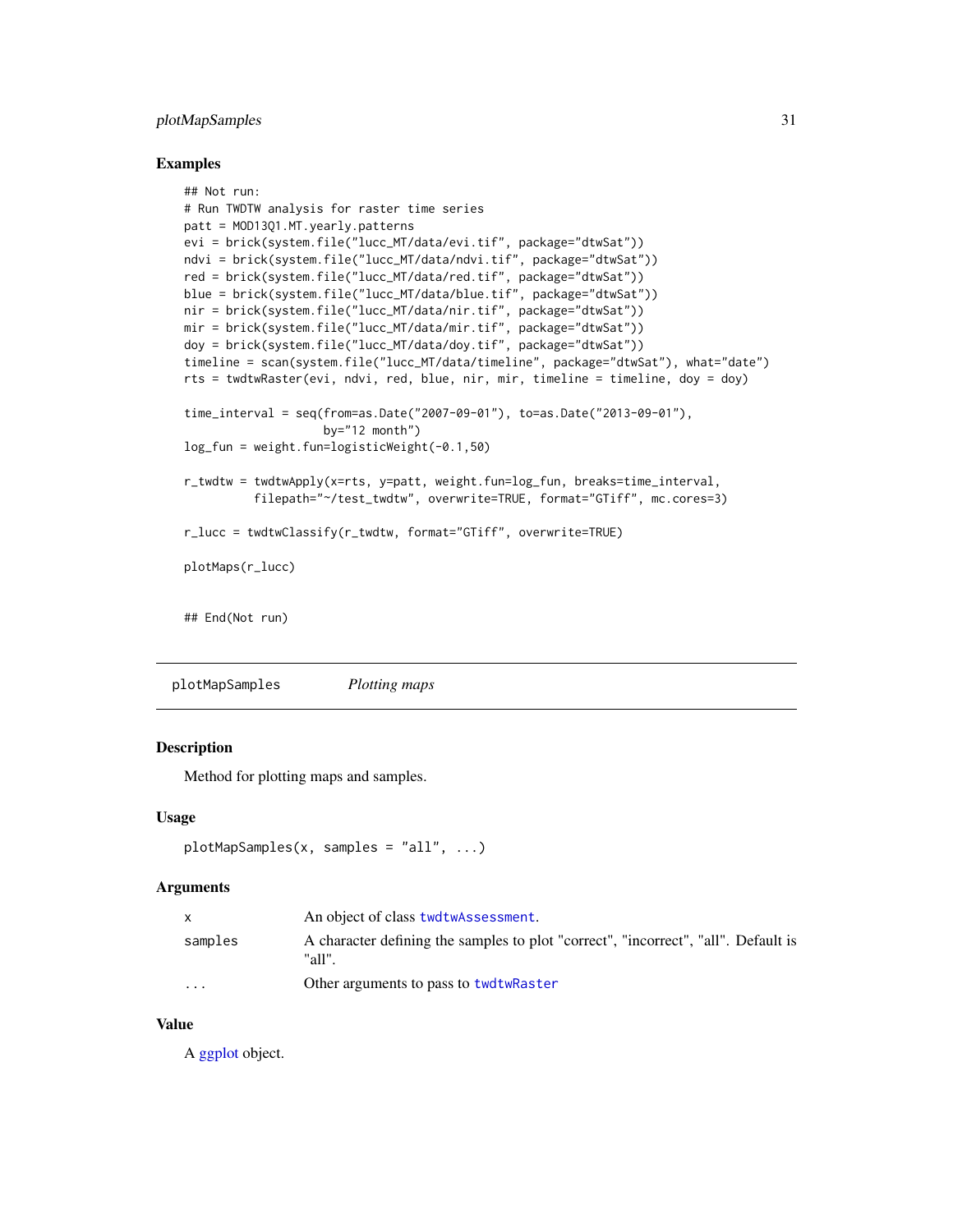#### Author(s)

Victor Maus, <vwmaus1@gmail.com>

#### References

Maus V, Camara G, Appel M, Pebesma E (2019). "dtwSat: Time-Weighted Dynamic Time Warping for Satellite Image Time Series Analysis in R." *Journal of Statistical Software*, 88(5), 1–31. doi: [10.18637/jss.v088.i05.](https://doi.org/10.18637/jss.v088.i05)

Maus V, Camara G, Cartaxo R, Sanchez A, Ramos FM, de Queiroz GR (2016). "A Time-Weighted Dynamic Time Warping Method for Land-Use and Land-Cover Mapping." *IEEE Journal of Selected Topics in Applied Earth Observations and Remote Sensing*, 9(8), 3729–3739. doi: [10.1109/](https://doi.org/10.1109/JSTARS.2016.2517118) [JSTARS.2016.2517118.](https://doi.org/10.1109/JSTARS.2016.2517118)

#### See Also

[twdtwAssessment](#page-52-1), [plotAccuracy](#page-16-1), and [plotAdjustedArea](#page-18-1).

#### Examples

## Not run:

```
# Example of TWDTW analysis using raster files
library(dtwSat)
library(caret)
# Load raster data
evi <- brick(system.file("lucc_MT/data/evi.tif", package = "dtwSat"))
ndvi <- brick(system.file("lucc_MT/data/ndvi.tif", package = "dtwSat"))
red <- brick(system.file("lucc_MT/data/red.tif", package = "dtwSat"))
blue <- brick(system.file("lucc_MT/data/blue.tif", package = "dtwSat"))
nir <- brick(system.file("lucc_MT/data/nir.tif", package = "dtwSat"))
mir <- brick(system.file("lucc_MT/data/mir.tif", package = "dtwSat"))
doy <- brick(system.file("lucc_MT/data/doy.tif", package = "dtwSat"))
timeline <-
  scan(system.file("lucc_MT/data/timeline", package = "dtwSat"), what="date")
# Create raster time series
```

```
rts <- twdtwRaster(evi, ndvi, red, blue, nir, mir, timeline = timeline, doy = doy)
# Load field samples and projection
field_samples <-
 read.csv(system.file("lucc_MT/data/samples.csv", package = "dtwSat"))
proj_str <-
```

```
scan(system.file("lucc_MT/data/samples_projection", package = "dtwSat"),
     what = "character")
```

```
# Split samples for training (10%) and validation (90%) using stratified sampling
set.seed(1)
I <- unlist(createDataPartition(field_samples$label, p = 0.1))
training_samples <- field_samples[I, ]
validation_samples <- field_samples[-I, ]
```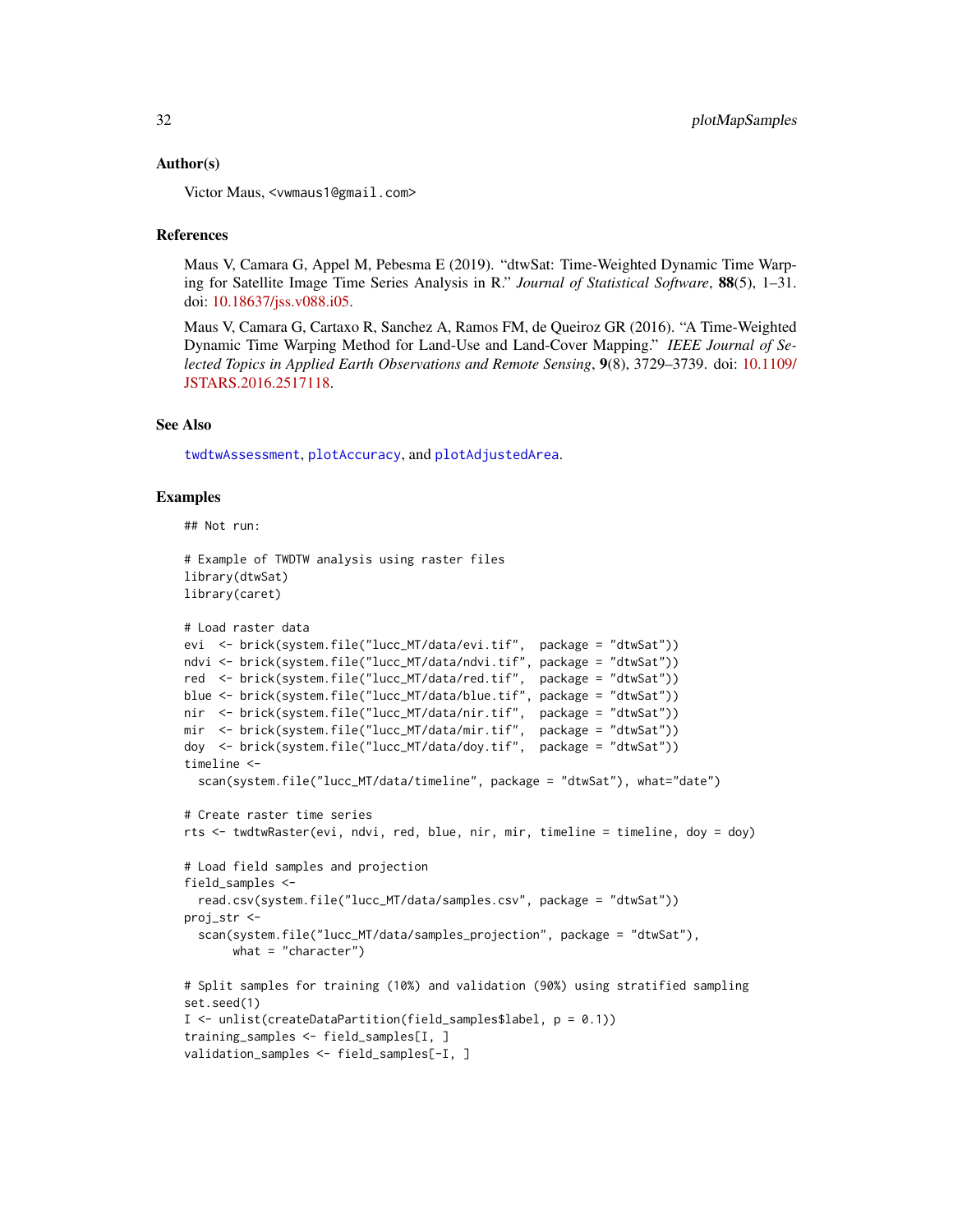```
# Get time series form raster
training_ts <- getTimeSeries(rts, y = training_samples, proj4string = proj_str)
validation_ts <- getTimeSeries(rts, y = validation_samples, proj4string = proj_str)
# Create temporal patterns
temporal_patterns <- createPatterns(training_ts, freq = 8, formula = y \sim s(x))
# Set TWDTW weight function
log_fun <- logisticWeight(-0.1, 50)
# Run TWDTW analysis
system.time(
  r_twdtw <-
    twdtwApply(x = rts, y = temporal<math>-patterns, weight.fun = log_fun, progress = 'text')
\lambda# Plot TWDTW distances for the first year
plot(r_{text{wt}}wdtw, type = "distance", time.levels = 1)
# Classify raster based on the TWDTW analysis
r_lucc <- twdtwClassify(r_twdtw, progress = 'text')
# Plot TWDTW classification results
plot(r_lucc, type = "map")
# Assess classification
twdtw_assess <-
  twdtwAssess(object = r_lucc, y = validation_samples,
              proj4string = proj_str, conf.int = .95)
# Plot map accuracy
plot(twdtw_assess, type = "accuracy")
# Plot area uncertainty
plot(twdtw_assess, type = "area")
# Plot misclassified samples
plot(twdtw_assess, type = "map", samples = "incorrect")
# Get latex table with error matrix
twdtwXtable(twdtw_assess, table.type = "matrix")
# Get latex table with error accuracy
twdtwXtable(twdtw_assess, table.type = "accuracy")
# Get latex table with area uncertainty
twdtwXtable(twdtw_assess, table.type = "area")
## End(Not run)
```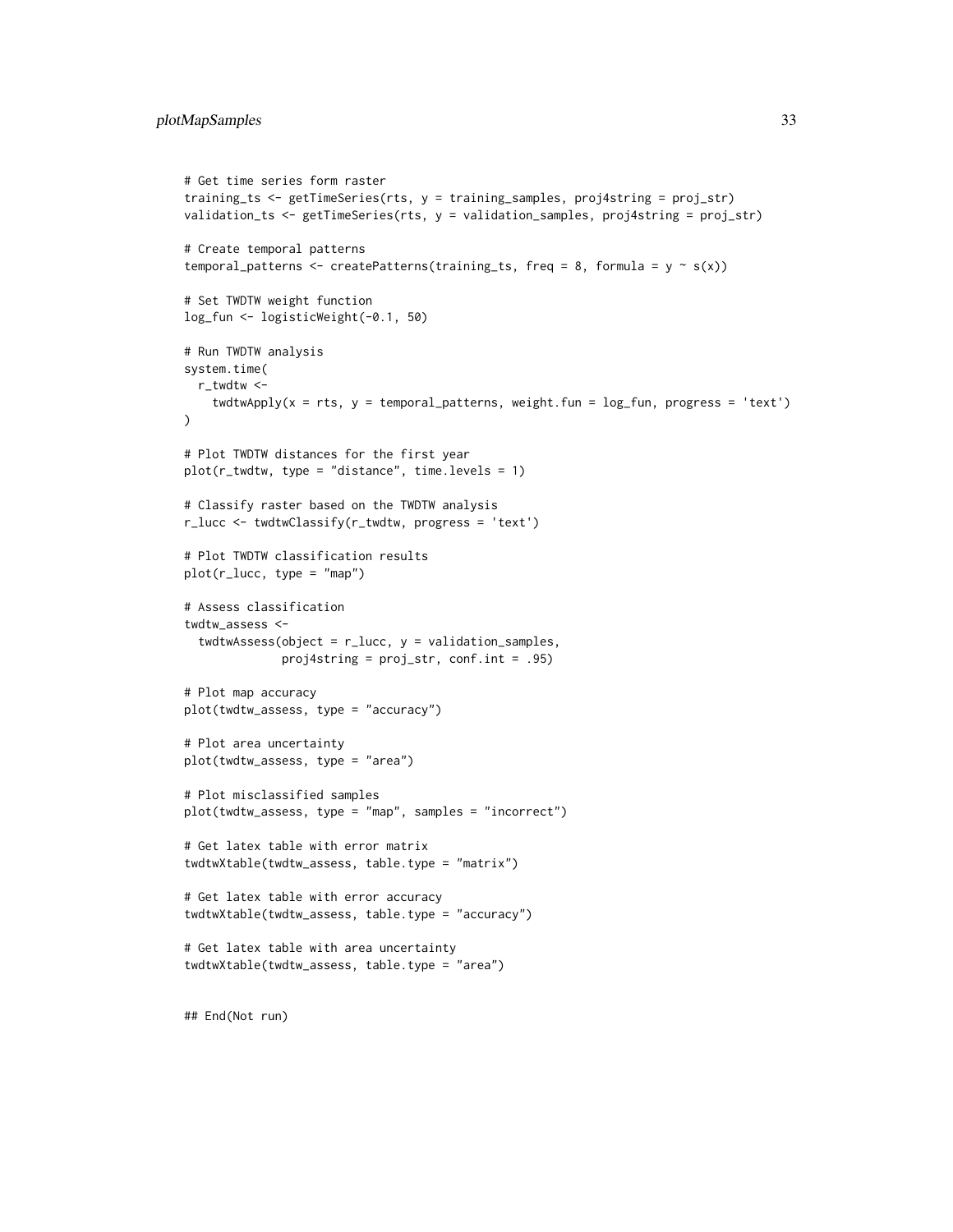<span id="page-33-1"></span><span id="page-33-0"></span>

## Description

Method for plotting the matching points from TWDTW analysis.

### Usage

```
plotMatches(
 x,
 timeseries.labels = 1,
 patterns.labels = NULL,
 k = 1,
 attr = 1,shift = 0.5,
 show.dist = FALSE
)
```
### Arguments

| $\mathsf{x}$      | An object of class twdtwMatches.                                                                                                                       |  |
|-------------------|--------------------------------------------------------------------------------------------------------------------------------------------------------|--|
| timeseries.labels |                                                                                                                                                        |  |
|                   | The label or index of the time series. Default is 1.                                                                                                   |  |
| patterns.labels   |                                                                                                                                                        |  |
|                   | A vector with labels of the patterns. If not declared the function will plot one<br>alignment for each pattern.                                        |  |
| $\mathsf{k}$      | A positive integer. The index of the last alignment to include in the plot. If not<br>declared the function will plot the best match for each pattern. |  |
| attr              | An integer or character vector indicating the attribute for plotting. Default is 1.                                                                    |  |
| shift             | A number that shifts the pattern position in the x direction. Default is 0.5.                                                                          |  |
| show.dist         | Show the distance for each alignment. Default is FALSE.                                                                                                |  |

### Value

A [ggplot](#page-0-0) object.

### Author(s)

Victor Maus, <vwmaus1@gmail.com>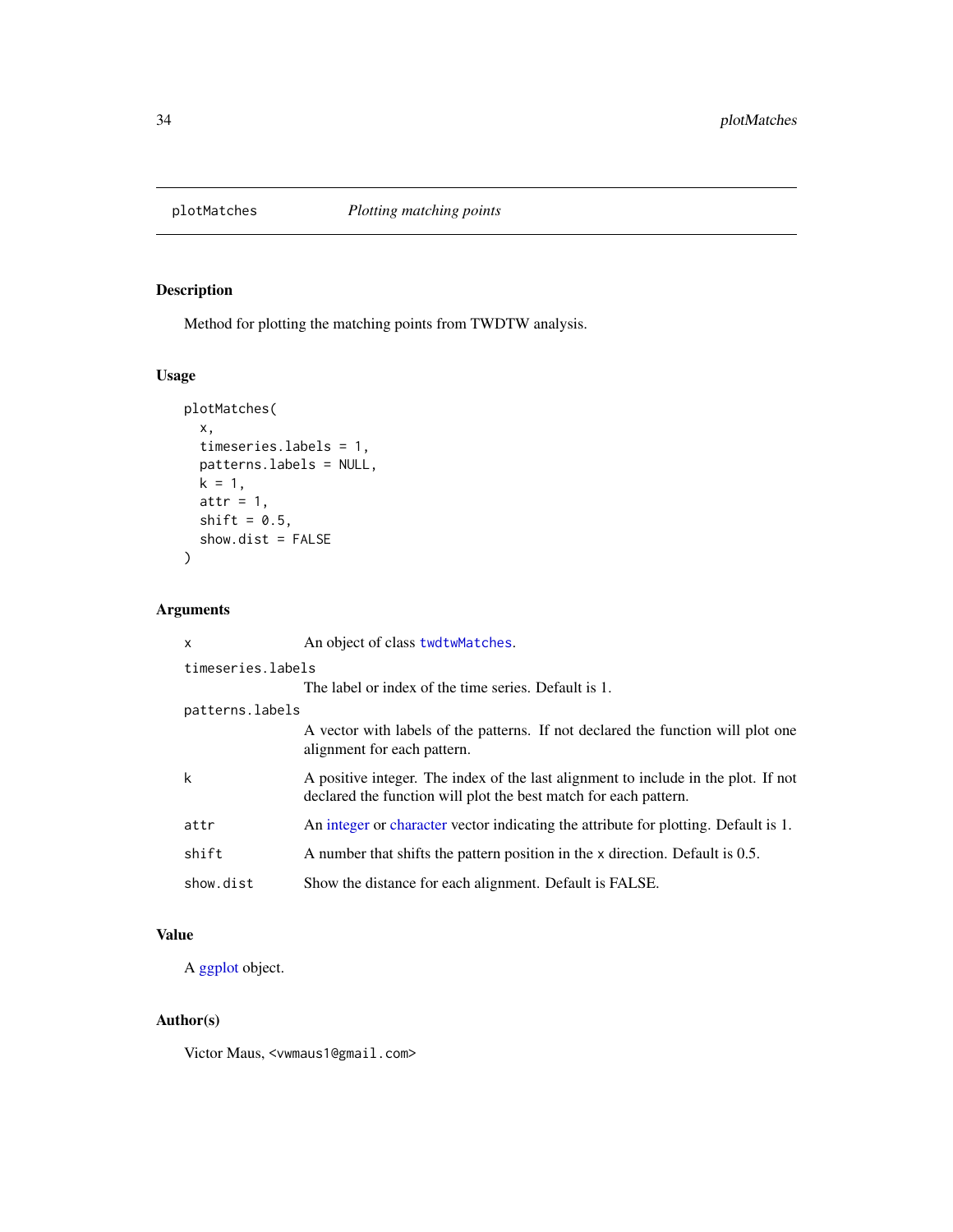#### <span id="page-34-0"></span>plotPaths 35

#### References

Maus V, Camara G, Appel M, Pebesma E (2019). "dtwSat: Time-Weighted Dynamic Time Warping for Satellite Image Time Series Analysis in R." *Journal of Statistical Software*, 88(5), 1–31. doi: [10.18637/jss.v088.i05.](https://doi.org/10.18637/jss.v088.i05)

Maus V, Camara G, Cartaxo R, Sanchez A, Ramos FM, de Queiroz GR (2016). "A Time-Weighted Dynamic Time Warping Method for Land-Use and Land-Cover Mapping." *IEEE Journal of Selected Topics in Applied Earth Observations and Remote Sensing*, 9(8), 3729–3739. doi: [10.1109/](https://doi.org/10.1109/JSTARS.2016.2517118) [JSTARS.2016.2517118.](https://doi.org/10.1109/JSTARS.2016.2517118)

### See Also

[twdtwMatches-class](#page-61-1), [twdtwApply](#page-42-1), [plotPaths](#page-34-1), [plotCostMatrix](#page-26-1), [plotAlignments](#page-19-1), and [plotClassification](#page-24-1).

#### Examples

```
log_fun = logisticWeight(-0.1, 100)
ts = twdtwTimeSeries(MOD13Q1.ts.list)
patt = twdtwTimeSeries(MOD13Q1.patterns.list)
mat1 = twdtwApply(x=ts, y=patt, weight.fun=log_fun, keep=TRUE)
plotMatches(mat1)
plotMatches(mat1, patterns.labels="Soybean", k=4)
plotMatches(mat1, patterns.labels=c("Soybean","Maize"), k=4)
```
plotMatches(mat1, patterns.labels=c("Soybean","Cotton"), k=c(3,1))

<span id="page-34-1"></span>plotPaths *Plotting paths*

#### Description

Method for plotting low cost paths in the TWDTW cost matrix.

### Usage

```
plotPaths(x, timeseries.labels = NULL, patterns.labels = NULL, k = NULL)
```
#### Arguments

x An object of class [twdtwMatches](#page-61-2). timeseries.labels The label or index of the time series. Default is 1. patterns.labels A vector with labels of the patterns. If not declared the function will plot one alignment for each pattern.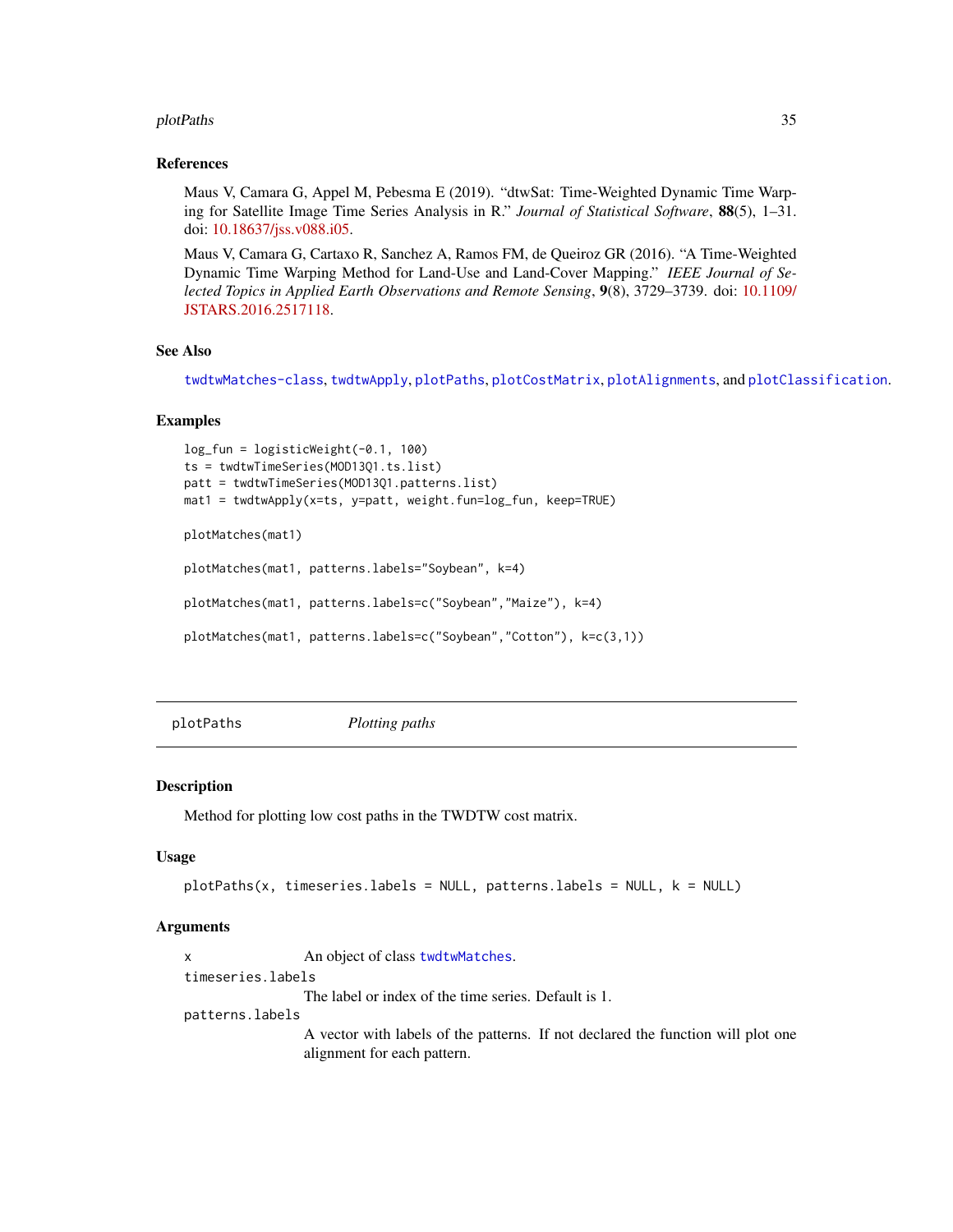<span id="page-35-0"></span>k A positive integer. The index of the last alignment to include in the plot. If not declared the function will plot all low cost paths.

#### Value

A [ggplot](#page-0-0) object.

#### Author(s)

Victor Maus, <vwmaus1@gmail.com>

#### References

Maus V, Camara G, Appel M, Pebesma E (2019). "dtwSat: Time-Weighted Dynamic Time Warping for Satellite Image Time Series Analysis in R." *Journal of Statistical Software*, 88(5), 1–31. doi: [10.18637/jss.v088.i05.](https://doi.org/10.18637/jss.v088.i05)

Maus V, Camara G, Cartaxo R, Sanchez A, Ramos FM, de Queiroz GR (2016). "A Time-Weighted Dynamic Time Warping Method for Land-Use and Land-Cover Mapping." *IEEE Journal of Selected Topics in Applied Earth Observations and Remote Sensing*, 9(8), 3729–3739. doi: [10.1109/](https://doi.org/10.1109/JSTARS.2016.2517118) [JSTARS.2016.2517118.](https://doi.org/10.1109/JSTARS.2016.2517118)

#### See Also

[twdtwMatches-class](#page-61-1), [twdtwApply](#page-42-1), [plotAlignments](#page-19-1), [plotCostMatrix](#page-26-1), [plotMatches](#page-33-1), and [plotClassification](#page-24-1).

### Examples

```
log_fun = logisticWeight(-0.1, 100)
ts = twdtwTimeSeries(MOD13Q1.ts.list)
patt = twdtwTimeSeries(MOD13Q1.patterns.list)
mat1 = twdtwApply(x=ts, y=patt, weight.fun=log_fun, keep=TRUE)
plotPaths(mat1)
plotPaths(mat1, patterns.labels="Soybean", k=1:2)
```
plotPaths(mat1, patterns.labels=c("Maize","Cotton"), k=2)

<span id="page-35-1"></span>plotPatterns *Plotting temporal patterns*

### Description

Method for plotting the temporal patterns.

#### Usage

```
plotPatterns(x, labels = NULL, attr, year = 2005)
```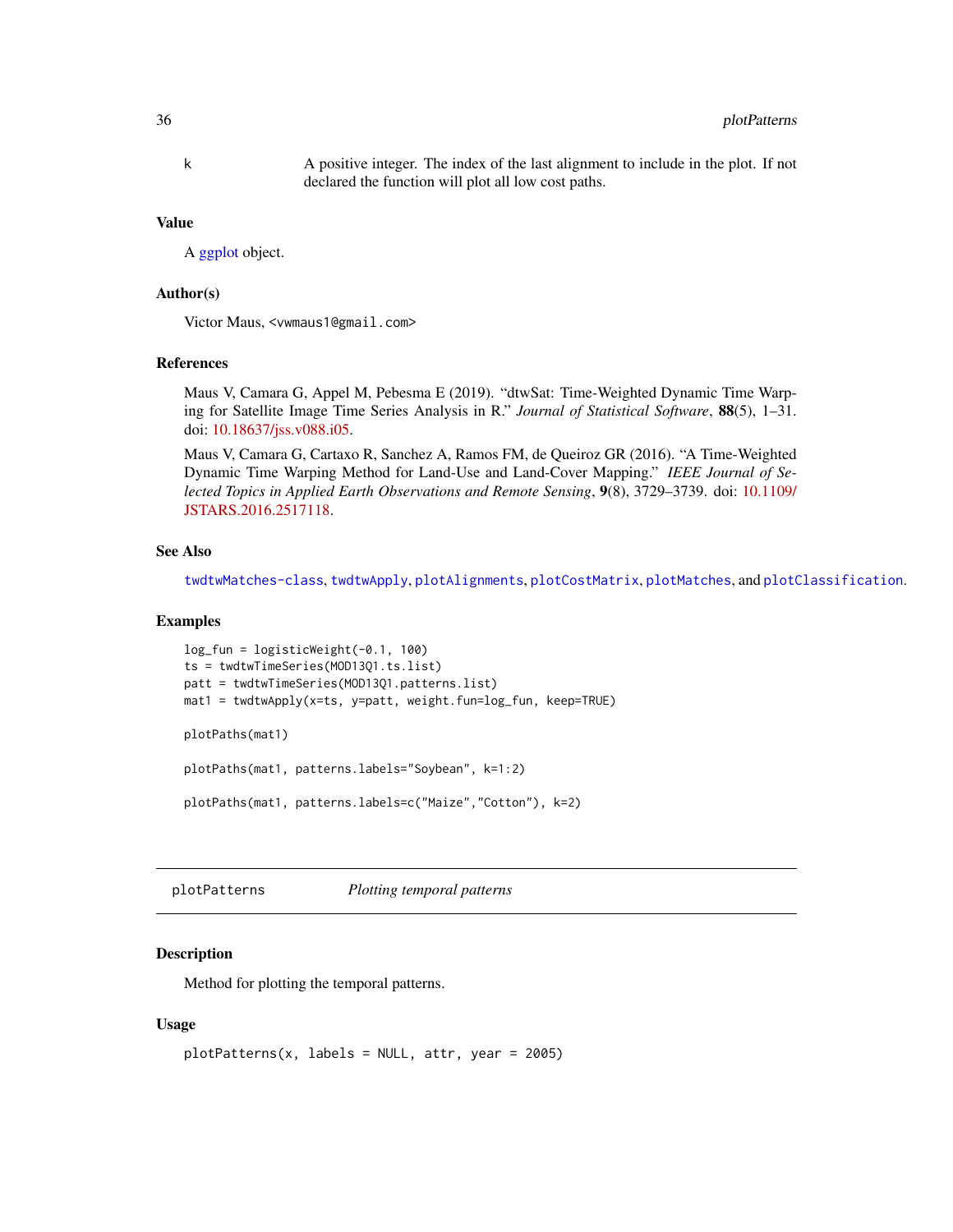## plotTimeSeries 37

#### **Arguments**

| $\mathsf{x}$ | An object of class twdtwTimeSeries, zoo, or list of zoo.                                                                               |
|--------------|----------------------------------------------------------------------------------------------------------------------------------------|
| labels       | A vector with labels of the time series. If not declared the function will plot all<br>time series.                                    |
| attr         | An integer vector or character vector indicating the attribute for plotting. If not<br>declared the function will plot all attributes. |
| vear         | An integer. The base year to shift the dates of the time series to. If NULL then<br>the time series is not shifted. Default is 2005.   |

## Value

A [ggplot](#page-0-0) object.

## Author(s)

Victor Maus, <vwmaus1@gmail.com>

### References

Maus V, Camara G, Appel M, Pebesma E (2019). "dtwSat: Time-Weighted Dynamic Time Warping for Satellite Image Time Series Analysis in R." *Journal of Statistical Software*, 88(5), 1–31. doi: [10.18637/jss.v088.i05.](https://doi.org/10.18637/jss.v088.i05)

Maus V, Camara G, Cartaxo R, Sanchez A, Ramos FM, de Queiroz GR (2016). "A Time-Weighted Dynamic Time Warping Method for Land-Use and Land-Cover Mapping." *IEEE Journal of Selected Topics in Applied Earth Observations and Remote Sensing*, 9(8), 3729–3739. doi: [10.1109/](https://doi.org/10.1109/JSTARS.2016.2517118) [JSTARS.2016.2517118.](https://doi.org/10.1109/JSTARS.2016.2517118)

## See Also

[twdtwTimeSeries-class](#page-69-1) and [plotTimeSeries](#page-36-0)

## Examples

```
patt = twdtwTimeSeries(MOD13Q1.patterns.list)
plotPatterns(patt)
plotPatterns(patt, attr="evi")
```
<span id="page-36-0"></span>plotTimeSeries *Plotting time series*

### Description

Method for plotting the temporal patterns.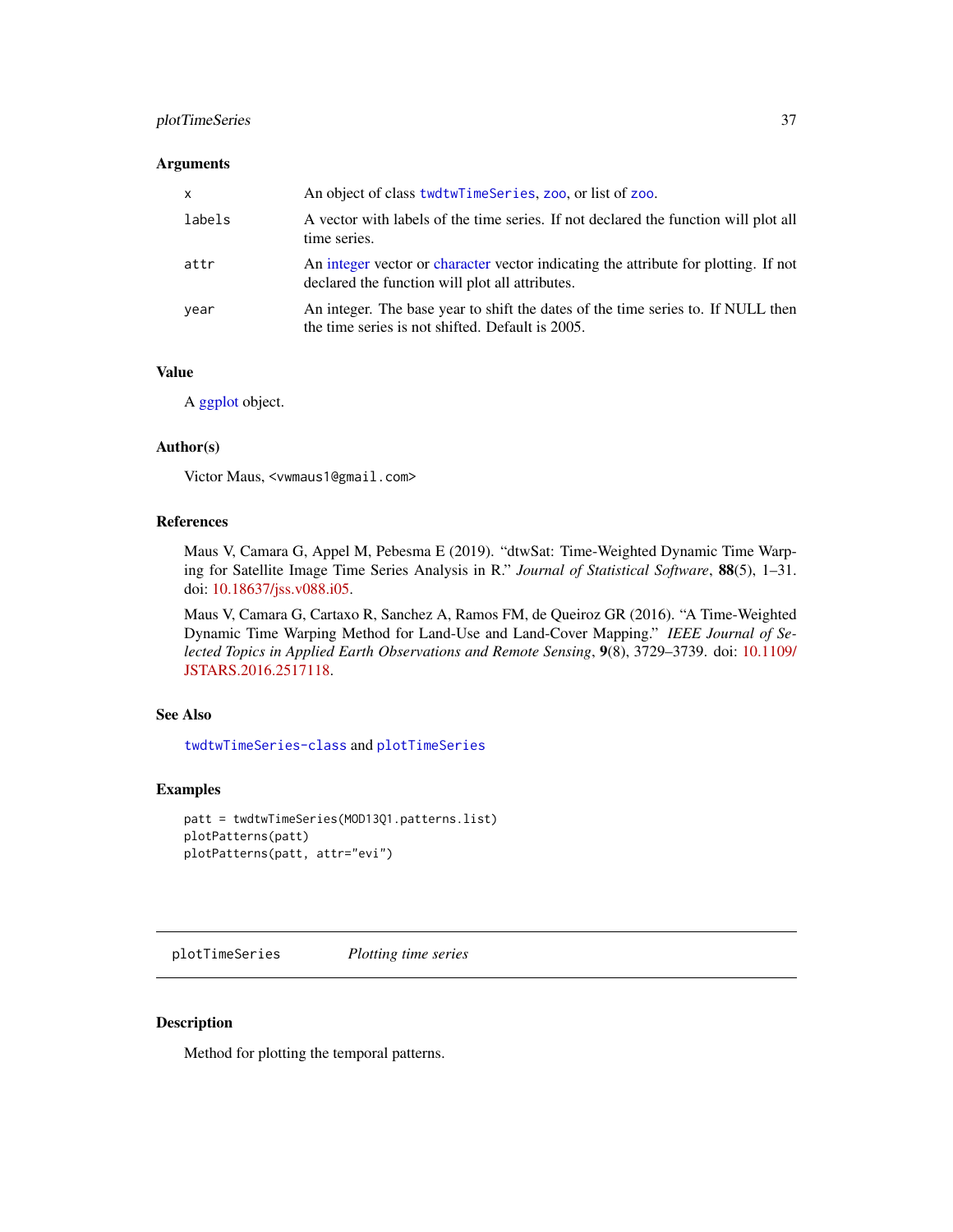#### Usage

plotTimeSeries(x, labels = NULL, attr)

## Arguments

| X      | An object of class twdtwTimeSeries, zoo, or list of class zoo.                                                                         |
|--------|----------------------------------------------------------------------------------------------------------------------------------------|
| labels | A vector with labels of the time series. If missing, all elements in the list will be<br>plotted (up to a maximum of $16$ ).           |
| attr   | An integer vector or character vector indicating the attribute for plotting. If not<br>declared the function will plot all attributes. |

## Value

A [ggplot](#page-0-0) object.

### Author(s)

Victor Maus, <vwmaus1@gmail.com>

## References

Maus V, Camara G, Appel M, Pebesma E (2019). "dtwSat: Time-Weighted Dynamic Time Warping for Satellite Image Time Series Analysis in R." *Journal of Statistical Software*, 88(5), 1–31. doi: [10.18637/jss.v088.i05.](https://doi.org/10.18637/jss.v088.i05)

Maus V, Camara G, Cartaxo R, Sanchez A, Ramos FM, de Queiroz GR (2016). "A Time-Weighted Dynamic Time Warping Method for Land-Use and Land-Cover Mapping." *IEEE Journal of Selected Topics in Applied Earth Observations and Remote Sensing*, 9(8), 3729–3739. doi: [10.1109/](https://doi.org/10.1109/JSTARS.2016.2517118) [JSTARS.2016.2517118.](https://doi.org/10.1109/JSTARS.2016.2517118)

## See Also

[twdtwTimeSeries-class](#page-69-1) and [plotPatterns](#page-35-0)

```
ts = twdtwTimeSeries(MOD13Q1.ts.list)
plotTimeSeries(ts)
plotTimeSeries(ts, attr="evi")
```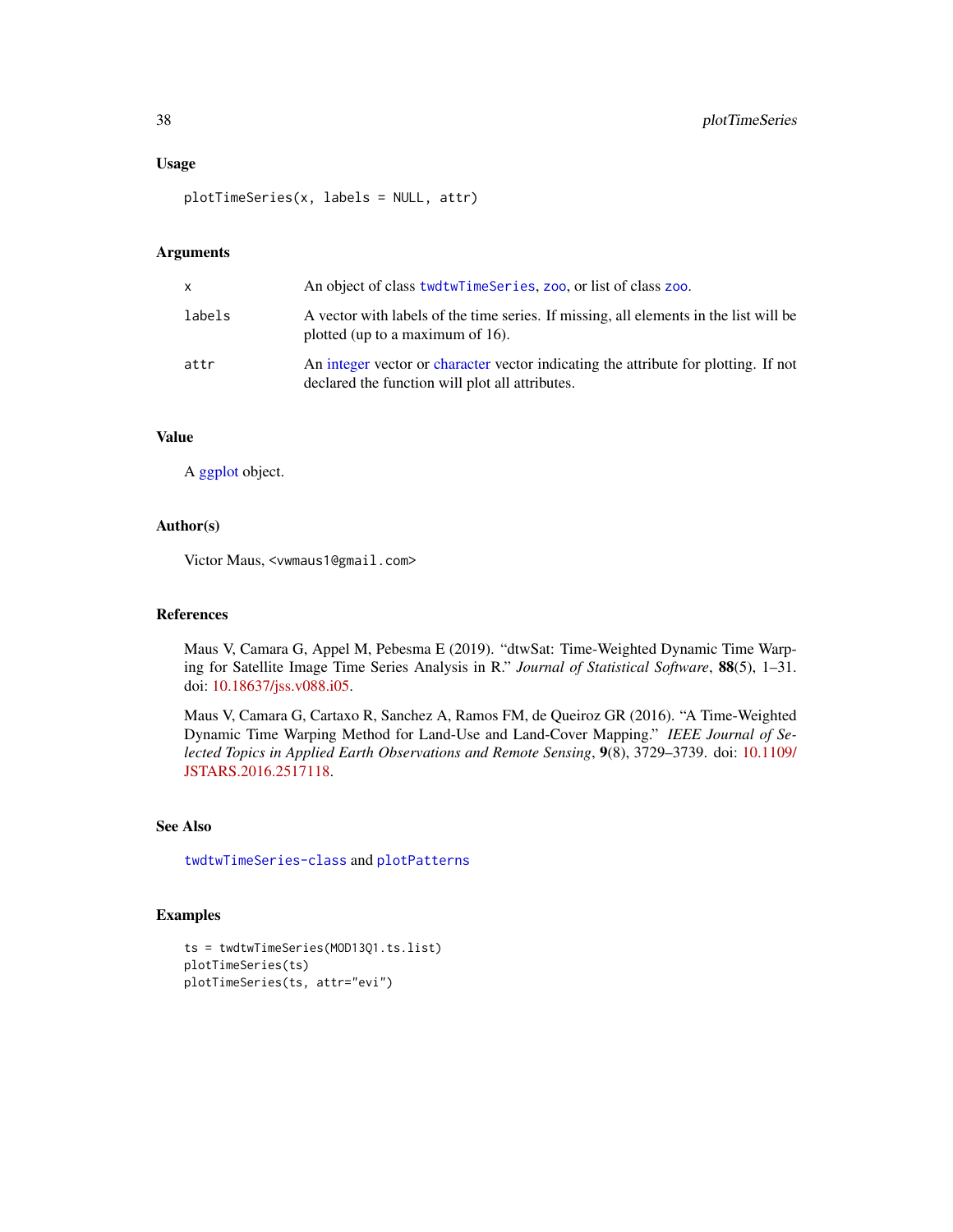<span id="page-38-0"></span>resampleTimeSeries *Resample time series*

## Description

Resample time series in the object to have the same length.

## Usage

```
resampleTimeSeries(object, length = NULL)
```

```
## S4 method for signature 'twdtwTimeSeries'
resampleTimeSeries(object, length = NULL)
```
## Arguments

| object | an object of class twdtwTimeSeries.                                               |
|--------|-----------------------------------------------------------------------------------|
| length | An integer. The number of samples to resample the time series to. If not declared |
|        | the length is set to the length of the longest time series.                       |

## Value

An object of class [twdtwTimeSeries](#page-69-0) whose time series have the same number of samples (points).

## Author(s)

Victor Maus, <vwmaus1@gmail.com>

### See Also

[twdtwTimeSeries-class](#page-69-1), and [twdtwApply](#page-42-0)

```
# Resampling time series from objects of class twdtwTimeSeries
patt = twdtwTimeSeries(MOD13Q1.patterns.list)
npatt = resampleTimeSeries(patt, length=46)
nrow(patt)
nrow(npatt)
```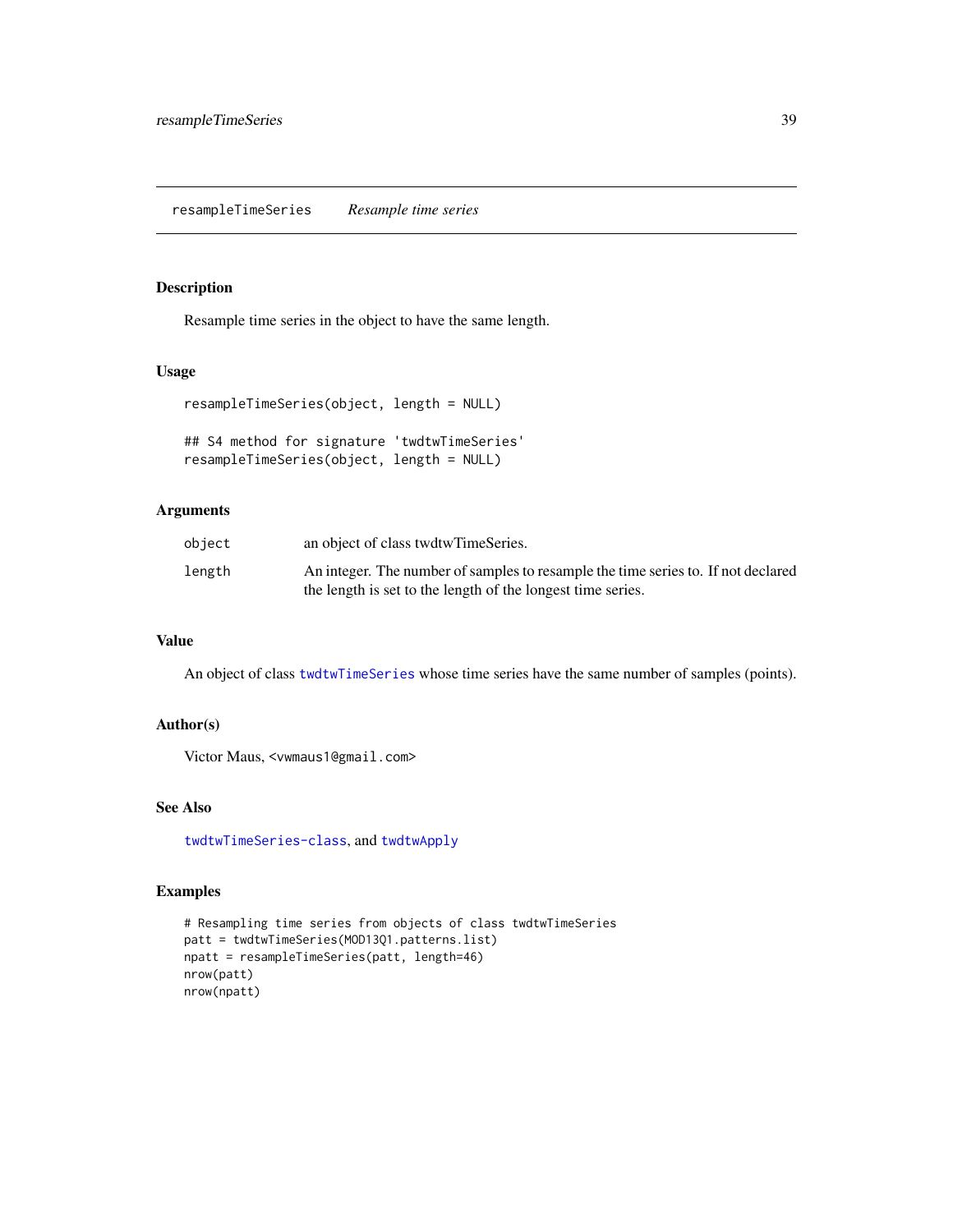shiftDates *Shift dates*

#### Description

This function shifts the dates of the time series to a given base year.

### Usage

```
shiftDates(object, year = NULL)
## S4 method for signature 'twdtwTimeSeries'
shiftDates(object, year = NULL)
## S4 method for signature 'list'
shiftDates(object, year = NULL)
## S4 method for signature 'zoo'
shiftDates(object, year = NULL)
```
## Arguments

| object | twdtwTimeSeries objects, zoo objects or a list of zoo objects. |
|--------|----------------------------------------------------------------|
| year   | the base year to shift the time series to.                     |

## Value

An object of the same class as the input object.

## Author(s)

Victor Maus, <vwmaus1@gmail.com>

#### References

Maus V, Camara G, Appel M, Pebesma E (2019). "dtwSat: Time-Weighted Dynamic Time Warping for Satellite Image Time Series Analysis in R." *Journal of Statistical Software*, 88(5), 1–31. doi: [10.18637/jss.v088.i05.](https://doi.org/10.18637/jss.v088.i05)

Maus V, Camara G, Cartaxo R, Sanchez A, Ramos FM, de Queiroz GR (2016). "A Time-Weighted Dynamic Time Warping Method for Land-Use and Land-Cover Mapping." *IEEE Journal of Selected Topics in Applied Earth Observations and Remote Sensing*, 9(8), 3729–3739. doi: [10.1109/](https://doi.org/10.1109/JSTARS.2016.2517118) [JSTARS.2016.2517118.](https://doi.org/10.1109/JSTARS.2016.2517118)

Maus V, Camara G, Appel M, Pebesma E (2019). "dtwSat: Time-Weighted Dynamic Time Warping for Satellite Image Time Series Analysis in R." *Journal of Statistical Software*, 88(5), 1–31. doi: [10.18637/jss.v088.i05.](https://doi.org/10.18637/jss.v088.i05)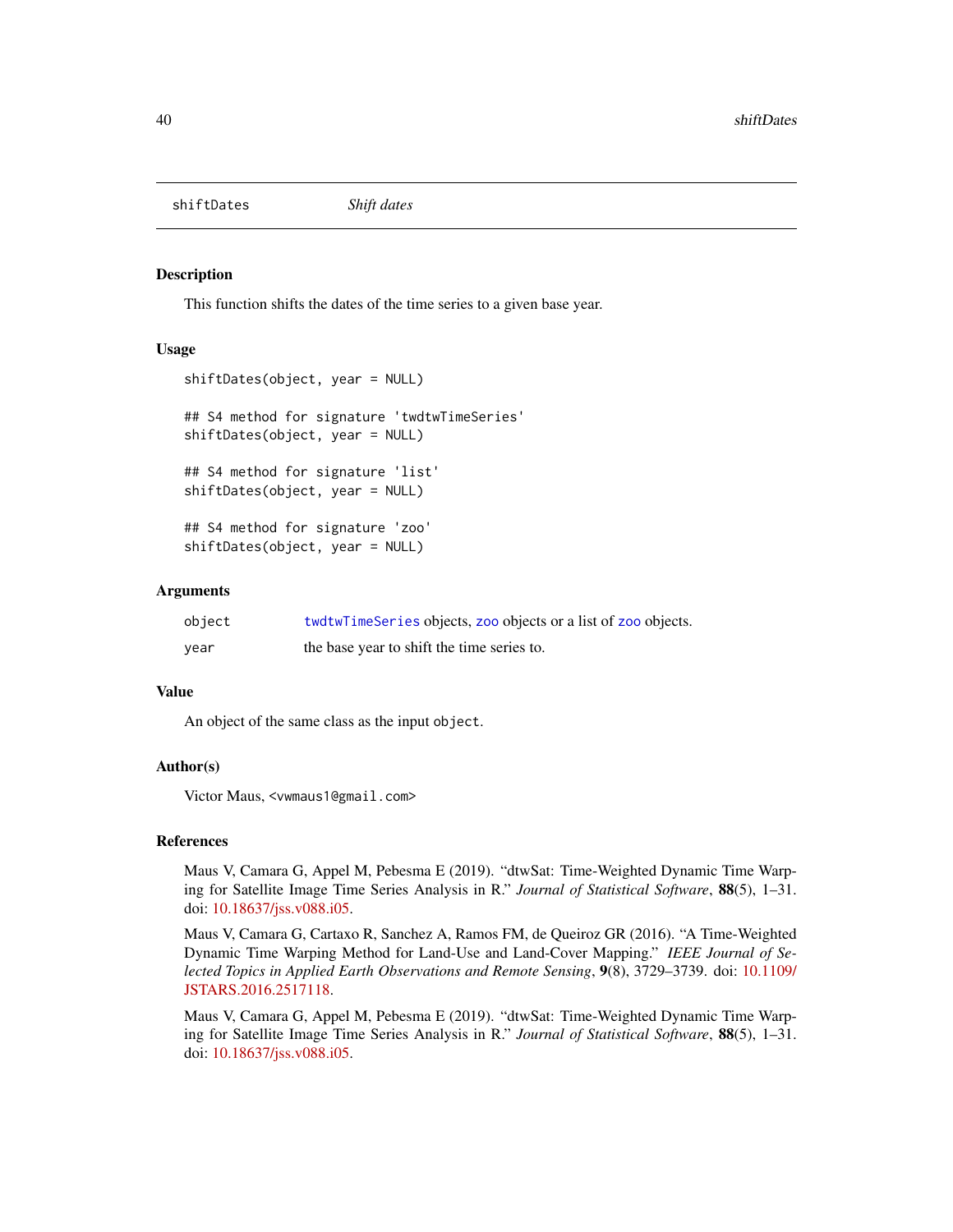#### $\mathbf{s}$ ubset  $\mathbf{41}$

Maus V, Camara G, Cartaxo R, Sanchez A, Ramos FM, de Queiroz GR (2016). "A Time-Weighted Dynamic Time Warping Method for Land-Use and Land-Cover Mapping." *IEEE Journal of Selected Topics in Applied Earth Observations and Remote Sensing*, 9(8), 3729–3739. doi: [10.1109/](https://doi.org/10.1109/JSTARS.2016.2517118) [JSTARS.2016.2517118.](https://doi.org/10.1109/JSTARS.2016.2517118)

## See Also

[twdtwTimeSeries-class](#page-69-1)

### Examples

```
patt = twdtwTimeSeries(MOD13Q1.patterns.list)
npatt = shiftDates(patt, year=2005)
index(patt)
index(npatt)
```
subset *Subset time series*

## Description

Get subsets from objects of class twdtw\*.

### Usage

```
## S4 method for signature 'twdtwTimeSeries'
subset(x, labels = NULL)
## S4 method for signature 'twdtwMatches'
subset(x, timeseries.labels = NULL, patterns.labels = NULL, k = NULL)
```
## S4 method for signature 'twdtwRaster'  $subset(x, e = NULL, layers = NULL)$ 

## Arguments

| x                 | An objects of class twdtw*.                                                                            |
|-------------------|--------------------------------------------------------------------------------------------------------|
| labels            | A character vector with time series labels.                                                            |
| timeseries.labels |                                                                                                        |
|                   | a vector with labels of the time series.                                                               |
| patterns.labels   |                                                                                                        |
|                   | a vector with labels of the patterns.                                                                  |
| k                 | A positive integer. The index of the last alignment to include in the subset.                          |
| e                 | An extent object, or any object from which an Extent object can be extracted.<br>See crop for details. |
| layers            | A vector with the names of the twdtwRaster object to include in the subset.                            |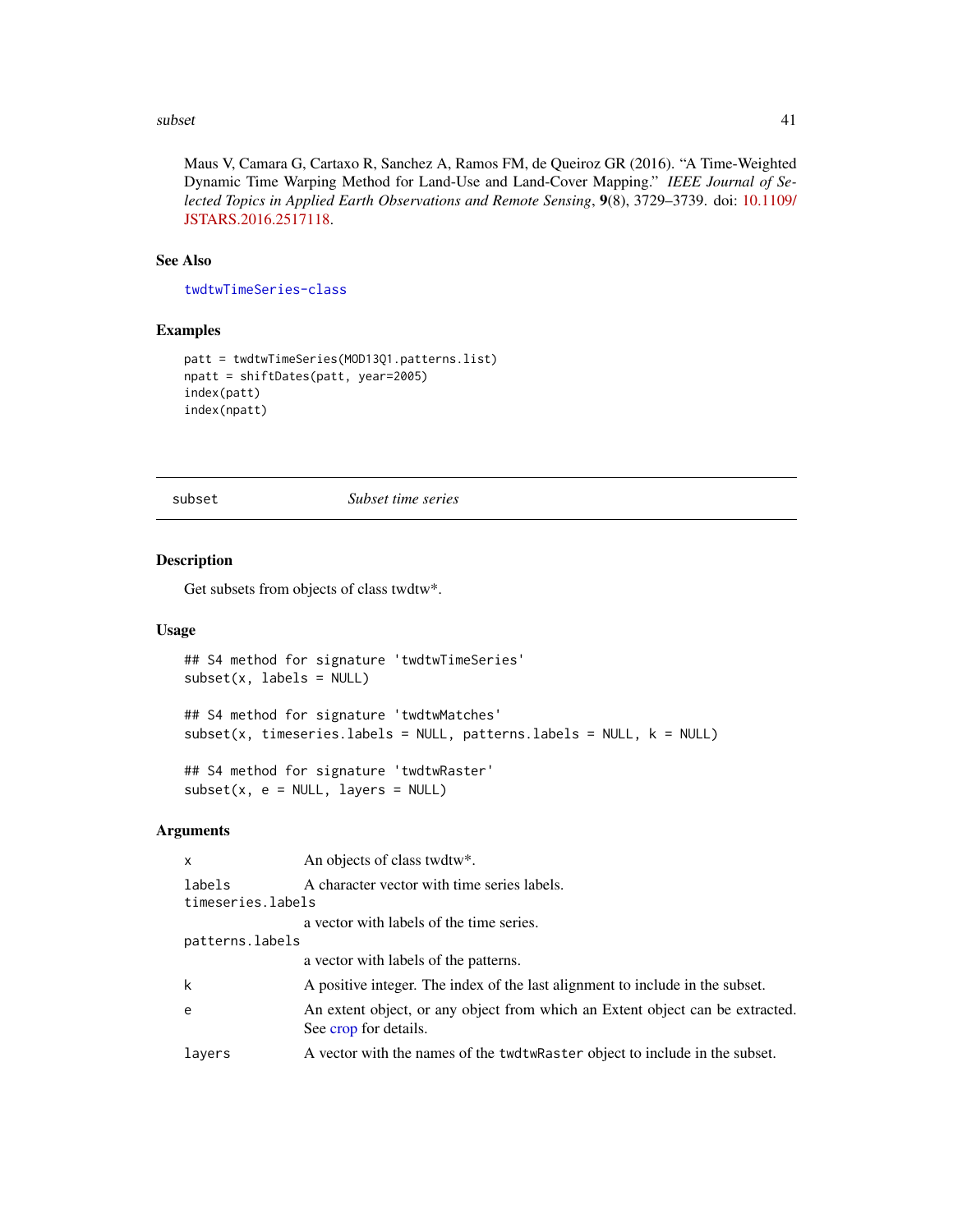#### Value

An object of class twdtw\*.

### Author(s)

Victor Maus, <vwmaus1@gmail.com>

### References

Maus V, Camara G, Appel M, Pebesma E (2019). "dtwSat: Time-Weighted Dynamic Time Warping for Satellite Image Time Series Analysis in R." *Journal of Statistical Software*, 88(5), 1–31. doi: [10.18637/jss.v088.i05.](https://doi.org/10.18637/jss.v088.i05)

Maus V, Camara G, Cartaxo R, Sanchez A, Ramos FM, de Queiroz GR (2016). "A Time-Weighted Dynamic Time Warping Method for Land-Use and Land-Cover Mapping." *IEEE Journal of Selected Topics in Applied Earth Observations and Remote Sensing*, 9(8), 3729–3739. doi: [10.1109/](https://doi.org/10.1109/JSTARS.2016.2517118) [JSTARS.2016.2517118.](https://doi.org/10.1109/JSTARS.2016.2517118)

### See Also

[twdtwRaster-class](#page-64-0), [twdtwTimeSeries-class](#page-69-1), and [twdtwMatches-class](#page-61-0)

```
# Getting time series from objects of class twdtwTimeSeries
ts = twdtwTimeSeries(MOD13Q1.ts.list)
ts = subset(ts, 2)ts
# Getting time series from objects of class twdtwTimeSeries
patt = twdtwTimeSeries(MOD13Q1.patterns.list)
mat = twdtwApply(x=ts, y=patt, weight.fun=logisticWeight(-0.1,100))
mat = subset(max, k=4)## This example creates a twdtwRaster object and extracts time series from it.
# Creating objects of class twdtwRaster with evi and ndvi time series
evi = brick(system.file("lucc_MT/data/evi.tif", package="dtwSat"))
ndvi = brick(system.file("lucc_MT/data/ndvi.tif", package="dtwSat"))
timeline = scan(system.file("lucc_MT/data/timeline", package="dtwSat"), what="date")
rts = twdtwRaster(evi, ndvi, timeline=timeline)
rts_evi = subset(rts, layers="evi")
field_samples = read.csv(system.file("lucc_MT/data/samples.csv", package="dtwSat"))
prj_string = scan(system.file("lucc_MT/data/samples_projection", package="dtwSat"),
                  what = "character")
# Extract time series
ts_evi = getTimeSeries(rts_evi, y = field_samples, proj4string = prj_string)
# Subset all labels = "Forest"
ts_forest = subset(ts_evi, labels="Forest")
```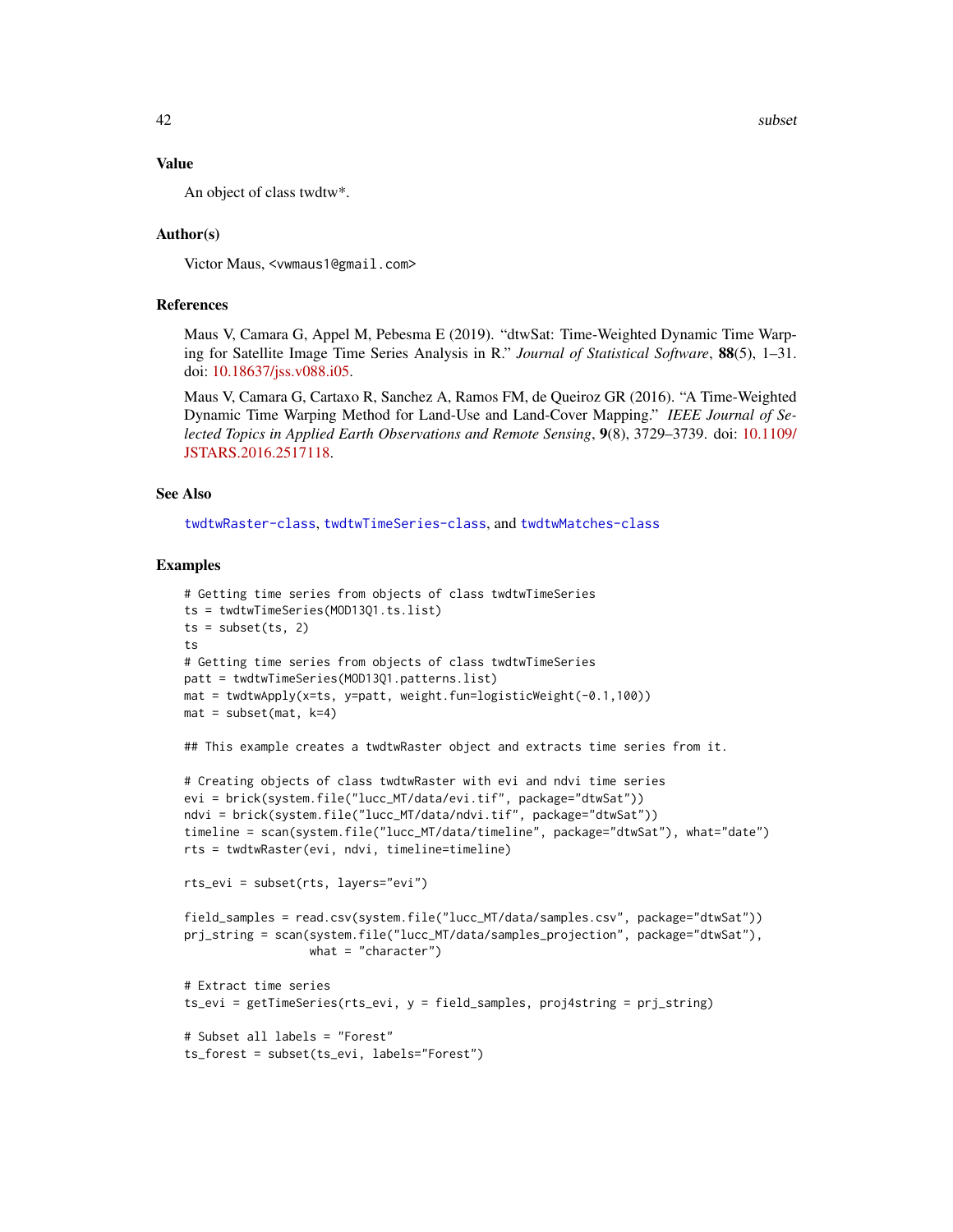<span id="page-42-0"></span>

## Description

This function performs a multidimensional Time-Weighted DTW analysis and retrieves the matches between the temporal patterns and a set of time series (Maus et al. 2019).

## Usage

```
twdtwApply(
 x,
 y,
 resample = TRUE,
 length = NULL,
 weight.fun = function(phi, psi) phi,
 dist.method = "Euclidean",
  step.matrix = symmetric1,
 n = NULL,span = NULL,min.length = 0,
  ...
\lambda## S4 method for signature 'twdtwTimeSeries'
twdtwApply(
 x,
 y,
 resample,
 length,
 weight.fun,
 dist.method,
  step.matrix,
 n,
  span,
 min.length,
 keep = FALSE,
  ...
\mathcal{L}## S4 method for signature 'twdtwRaster'
twdtwApply(
 x,
 y,
  resample,
```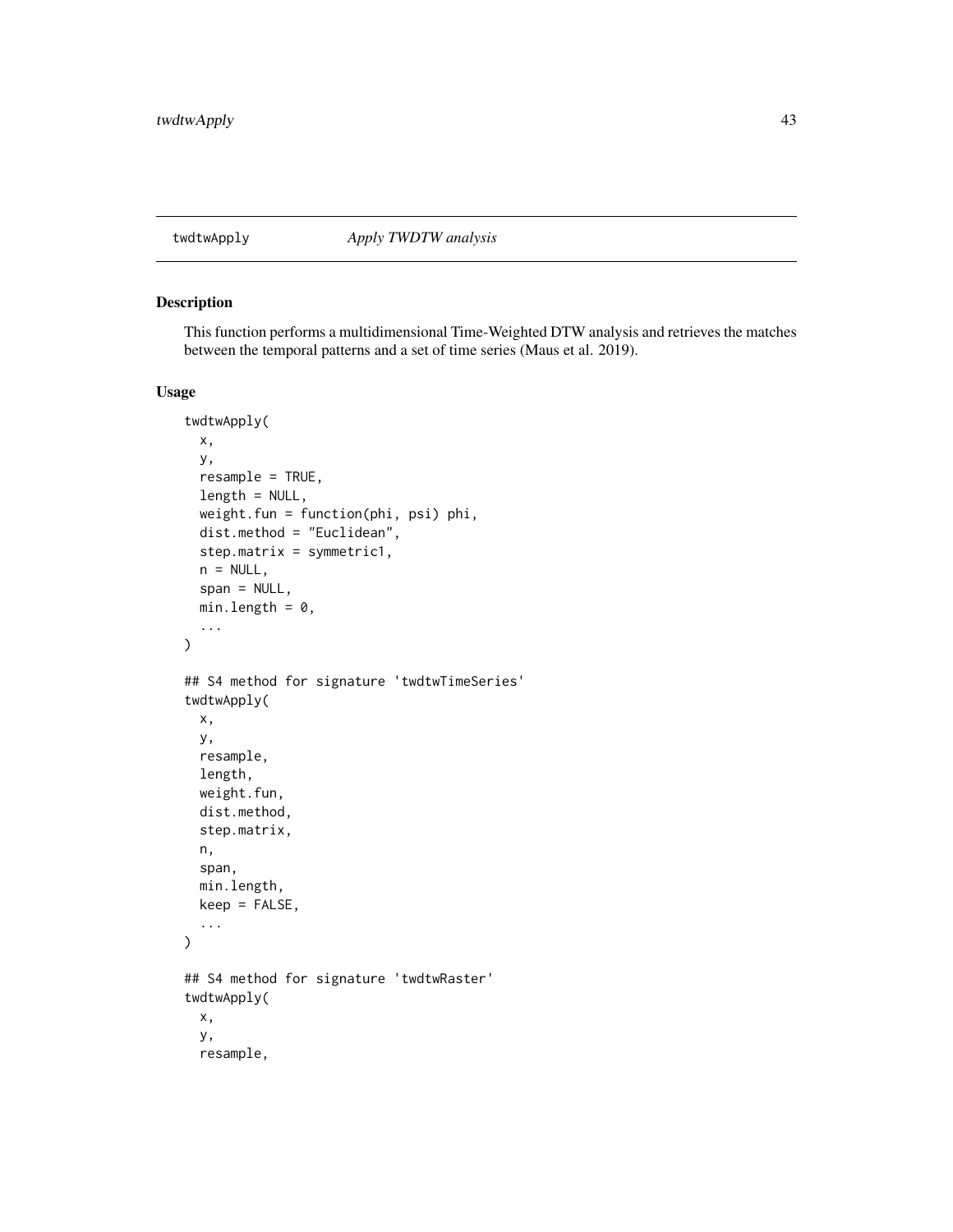```
length,
 weight.fun,
 dist.method,
 step.matrix,
 n,
 span,
 min.length,
 breaks = NULL,
 from = NULL,
 to = NULL,
 by = NULL,
 overlap = 0.5,
 filepath = ",
  ...
\mathcal{L}
```
# Arguments

| X           | An object of class twdtw*. This is the target time series. Usually, it is a set of<br>unclassified time series.                                                                                                                                                                                                                                                                                                                                                                                  |
|-------------|--------------------------------------------------------------------------------------------------------------------------------------------------------------------------------------------------------------------------------------------------------------------------------------------------------------------------------------------------------------------------------------------------------------------------------------------------------------------------------------------------|
| У           | An object of class twdtwTimeSeries. The temporal patterns.                                                                                                                                                                                                                                                                                                                                                                                                                                       |
| resample    | Resample the patterns to have the same length. Default is TRUE. See resample-<br>TimeSeries for details.                                                                                                                                                                                                                                                                                                                                                                                         |
| length      | An integer. Length of patterns used with patterns. length. If not declared the<br>length of the output patterns will be the length of the longest pattern.                                                                                                                                                                                                                                                                                                                                       |
| weight.fun  | A function. Any function that receives two matrices and performs a computation<br>on them, returning a single matrix with the same dimensions. The first matrix<br>is the DTW local cost matrix and the second a matrix of the time differences<br>in days. The function should return a matrix of DTW local cost weighted by<br>the time differences. If not declared the time-weight is zero. In this case the<br>function runs the standard version of the dynamic time warping. See details. |
| dist.method | A character. Method to derive the local cost matrix. Default is "Euclidean" see<br>dist in package proxy.                                                                                                                                                                                                                                                                                                                                                                                        |
| step.matrix | See stepPattern in package dtw (Giorgino 2009).                                                                                                                                                                                                                                                                                                                                                                                                                                                  |
| n           | An integer. The maximun number of matches to perform. NULL will return all<br>matches.                                                                                                                                                                                                                                                                                                                                                                                                           |
| span        | A number. Span between two matches, <i>i.e.</i> the minimum interval between two<br>matches; for details see (Muller 2007). If not declared it removes all overlapping<br>matches of the same pattern. To include overlapping matches of the same pattern<br>use span=0.                                                                                                                                                                                                                         |
| min.length  | A number between 0 an 1. This argument removes overfittings. Minimum length<br>after warping. Percentage of the original pattern length. Default is 0.5, meaning<br>that the matching cannot be shorter than half of the pattern length.                                                                                                                                                                                                                                                         |
| $\cdots$    | Arguments to pass to writeRaster and pbCreate                                                                                                                                                                                                                                                                                                                                                                                                                                                    |
| keep        | Preserves the cost matrix, inputs, and other internal structures. Default is FALSE.<br>For plot methods use keep=TRUE.                                                                                                                                                                                                                                                                                                                                                                           |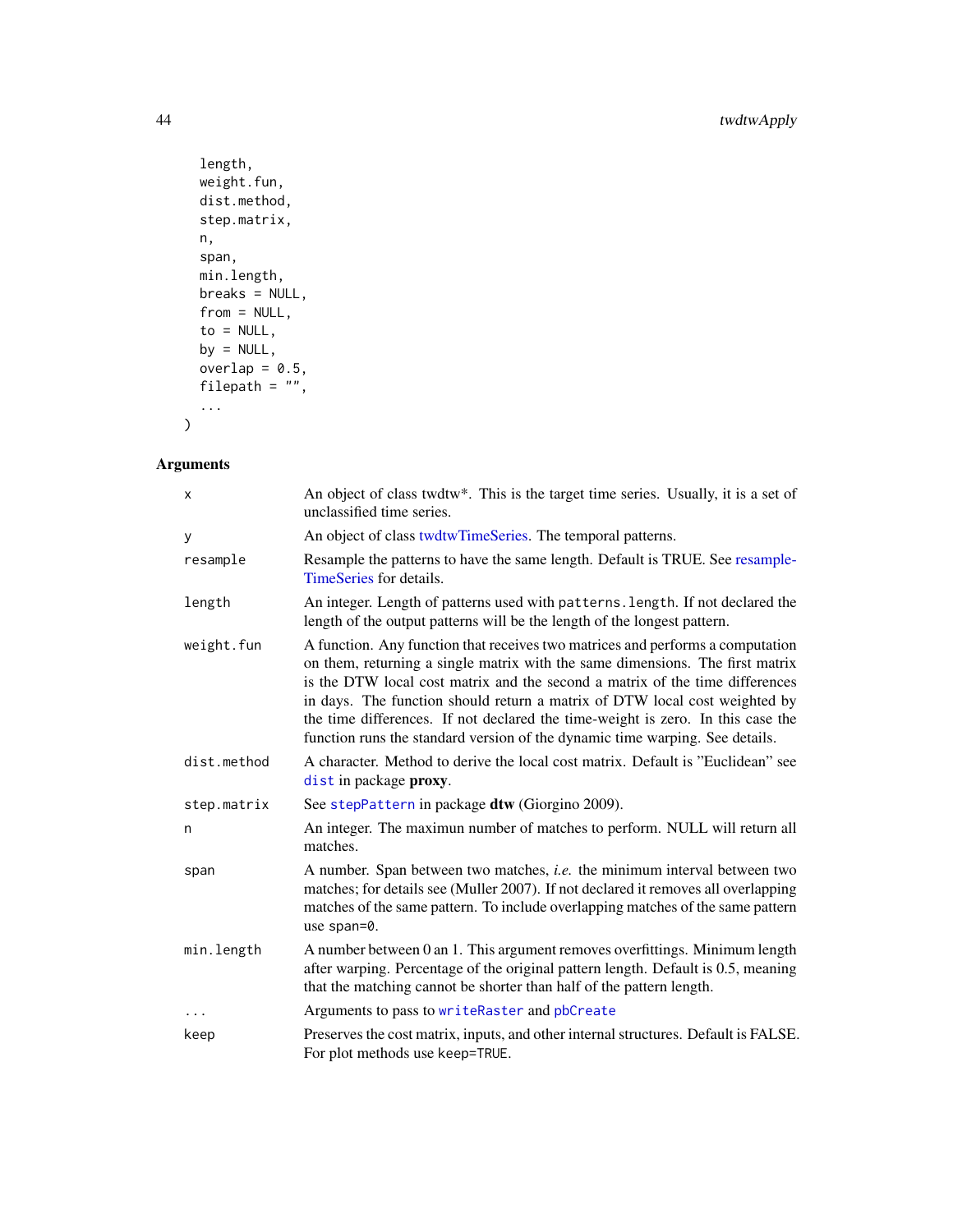## twdtwApply 45

| breaks   | A vector of class Dates. This replaces the arguments from, to, and by.                                                                                                   |
|----------|--------------------------------------------------------------------------------------------------------------------------------------------------------------------------|
| from     | A character or Dates object in the format "yyyy-mm-dd".                                                                                                                  |
| to       | A character or Dates object in the format "yyyy-mm-dd".                                                                                                                  |
| by       | A character with the interval size, e.g. "6 month".                                                                                                                      |
| overlap  | A number between 0 and 1. The minimum overlapping between one match and<br>the interval of classification. Default is $0.5$ , <i>i.e.</i> an overlap minimum of $50\%$ . |
| filepath | A character. The path at which to save the raster with results. If not provided<br>the function saves in the current work directory.                                     |

#### Details

The linear linearWeight and logisticWeight weight functions can be passed to twdtwApply through the argument weight. fun. This will add a time-weight to the dynamic time warping analysis. The time weight creates a global constraint useful for analyzing time series with phenological cycles of vegetation that are usually bound to seasons. In previous studies by (Maus et al. 2016) the logistic weight had better results than the linear for land cover classification. See (Maus et al. 2016; Maus et al. 2019) for details about the method.

### Value

An object of class twdtw\*.

## Author(s)

Victor Maus, <vwmaus1@gmail.com>

### References

Giorgino T (2009). "Computing and Visualizing Dynamic Time Warping Alignments in R: The dtw Package." *Journal of Statistical Software*, 31(7), 1–24. doi: [10.18637/jss.v031.i07.](https://doi.org/10.18637/jss.v031.i07)

Maus V, Camara G, Appel M, Pebesma E (2019). "dtwSat: Time-Weighted Dynamic Time Warping for Satellite Image Time Series Analysis in R." *Journal of Statistical Software*, 88(5), 1–31. doi: [10.18637/jss.v088.i05.](https://doi.org/10.18637/jss.v088.i05)

Maus V, Camara G, Cartaxo R, Sanchez A, Ramos FM, de Queiroz GR (2016). "A Time-Weighted Dynamic Time Warping Method for Land-Use and Land-Cover Mapping." *IEEE Journal of Selected Topics in Applied Earth Observations and Remote Sensing*, 9(8), 3729–3739. doi: [10.1109/](https://doi.org/10.1109/JSTARS.2016.2517118) [JSTARS.2016.2517118.](https://doi.org/10.1109/JSTARS.2016.2517118)

Muller M (2007). *Information Retrieval for Music and Motion*. Springer-Verlag, London.

## See Also

[twdtwMatches-class](#page-61-0), [twdtwTimeSeries-class](#page-69-1), [twdtwRaster-class](#page-64-0), [getTimeSeries](#page-7-0), and [createPatterns](#page-2-0)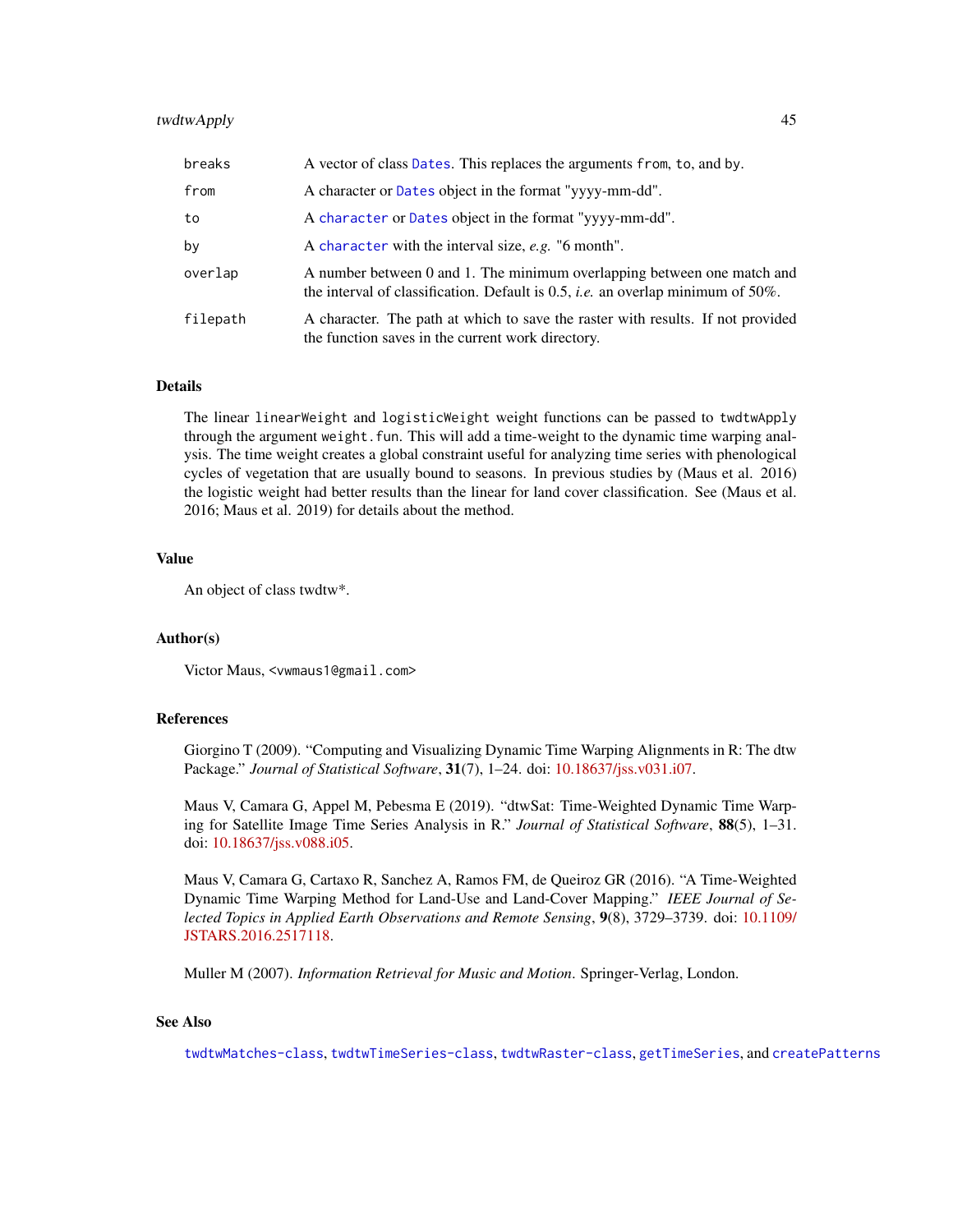```
# Applying TWDTW analysis to objects of class twdtwTimeSeries
log_fun = logisticWeight(-0.1, 100)
ts = twdtwTimeSeries(MOD13Q1.ts.list)
patt = twdtwTimeSeries(MOD13Q1.patterns.list)
mat1 = twdtwApply(x=ts, y=patt, weight.fun=log_fn)mat1
## Not run:
# Parallel processin
require(parallel)
mat_list = mclapply(as.list(ts), mc.cores=2, FUN=twdtwApply, y=patt, weight.fun=log_fun)
mat2 = twdtwMatches(alignments=mat_list)
## End(Not run)
## Not run:
# Example of TWDTW analysis using raster files
library(dtwSat)
library(caret)
# Load raster data
evi <- brick(system.file("lucc_MT/data/evi.tif", package = "dtwSat"))
ndvi <- brick(system.file("lucc_MT/data/ndvi.tif", package = "dtwSat"))
red <- brick(system.file("lucc_MT/data/red.tif", package = "dtwSat"))
blue <- brick(system.file("lucc_MT/data/blue.tif", package = "dtwSat"))
nir <- brick(system.file("lucc_MT/data/nir.tif", package = "dtwSat"))
mir <- brick(system.file("lucc_MT/data/mir.tif", package = "dtwSat"))
doy <- brick(system.file("lucc_MT/data/doy.tif", package = "dtwSat"))
timeline <-
  scan(system.file("lucc_MT/data/timeline", package = "dtwSat"), what="date")
# Create raster time series
rts <- twdtwRaster(evi, ndvi, red, blue, nir, mir, timeline = timeline, doy = doy)
# Load field samples and projection
field_samples <-
  read.csv(system.file("lucc_MT/data/samples.csv", package = "dtwSat"))
proj_str <-
  scan(system.file("lucc_MT/data/samples_projection", package = "dtwSat"),
       what = "character")
# Split samples for training (10%) and validation (90%) using stratified sampling
set.seed(1)
I <- unlist(createDataPartition(field_samples$label, p = 0.1))
training_samples <- field_samples[I, ]
validation_samples <- field_samples[-I, ]
# Get time series form raster
training_ts <- getTimeSeries(rts, y = training_samples, proj4string = proj_str)
validation_ts <- getTimeSeries(rts, y = validation_samples, proj4string = proj_str)
```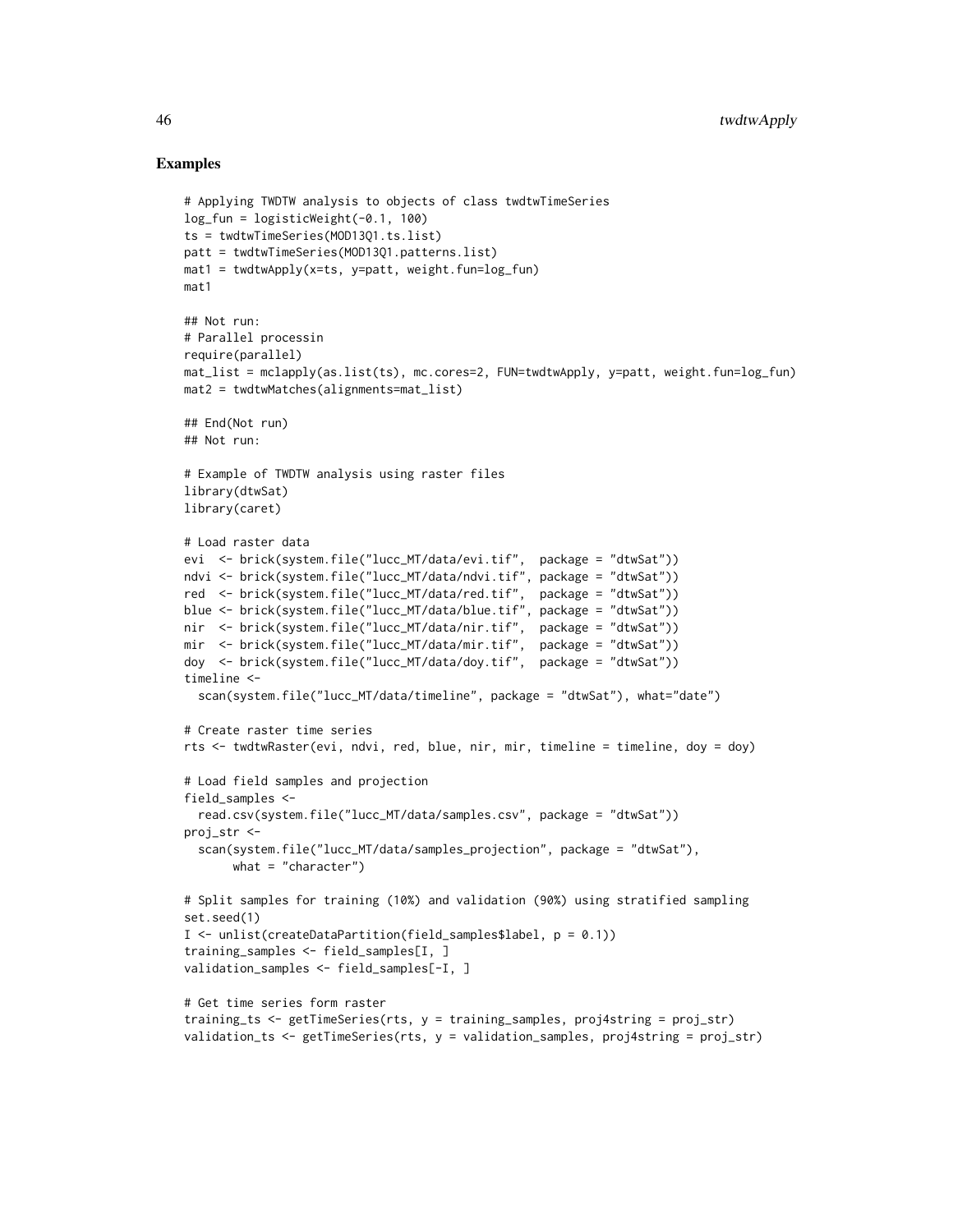#### twdtwAssess 47

```
# Create temporal patterns
temporal_patterns <- createPatterns(training_ts, freq = 8, formula = y \sim s(x))
# Set TWDTW weight function
log_fun <- logisticWeight(-0.1, 50)
# Run TWDTW analysis
system.time(
  r_twdtw <-
    twdtwApply(x = rts, y = temporal<math>-patterns, weight.fun = log_fun, progress = 'text')
)
# Plot TWDTW distances for the first year
plot(r_twdtw, type = "distance", time. levels = 1)# Classify raster based on the TWDTW analysis
r_lucc <- twdtwClassify(r_twdtw, progress = 'text')
# Plot TWDTW classification results
plot(r_{\text{lucc}}, type = "map")# Assess classification
twdtw assess <-
  twdtwAssess(object = r<sup>lucc</sup>, y = validation_samples,
              proj4string = proj_str, conf.int = .95)
# Plot map accuracy
plot(twdtw_assess, type = "accuracy")
# Plot area uncertainty
plot(twdtw_assess, type = "area")
# Plot misclassified samples
plot(twdtw_assess, type = "map", samples = "incorrect")
# Get latex table with error matrix
twdtwXtable(twdtw_assess, table.type = "matrix")
# Get latex table with error accuracy
twdtwXtable(twdtw_assess, table.type = "accuracy")
# Get latex table with area uncertainty
twdtwXtable(twdtw_assess, table.type = "area")
## End(Not run)
```
<span id="page-46-0"></span>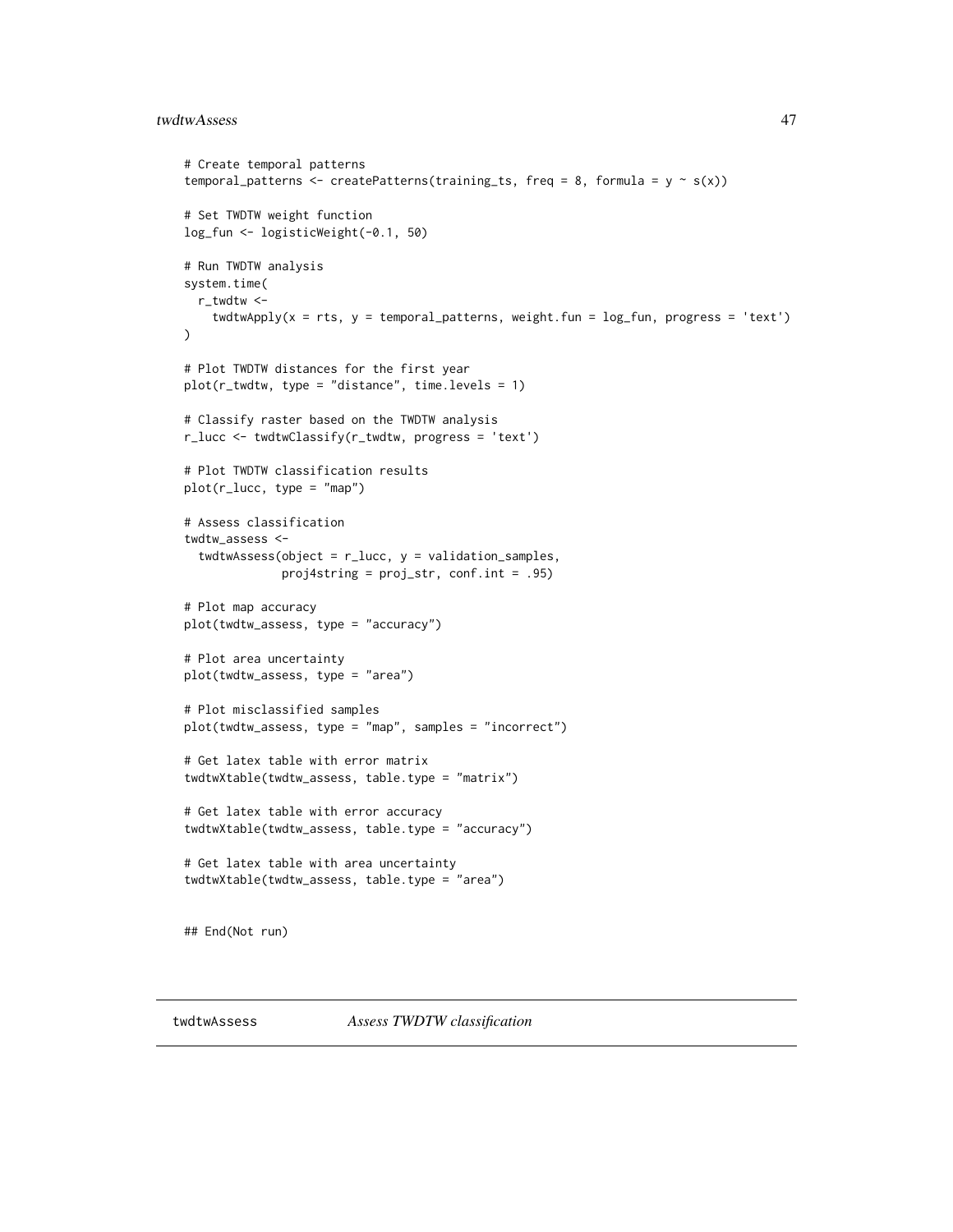## Description

Performs an accuracy assessment of the classified maps. The function returns Overall Accuracy, User's Accuracy, Produce's Accuracy, error matrix (confusion matrix), and estimated area according to Olofsson et al. (2013); Olofsson et al. (2014). The function returns the metrics for each time interval and a summary considering all classified intervals.

## Usage

```
## S4 method for signature 'twdtwRaster'
twdtwAssess(
 object,
 y,
 labels = NULL,
  id.labels = NULL,
 proj4string = NULL,
 conf.int = 0.95,
  rm.nosample = FALSE,
  start_date = NULL
)
## S4 method for signature 'data.frame'
twdtwAssess(object, area, conf.int = 0.95, rm.nosample = TRUE)
## S4 method for signature 'table'
twdtwAssess(object, area, conf.int = 0.95, rm.nosample = TRUE)
## S4 method for signature 'matrix'
twdtwAssess(object, area, conf.int = 0.95, rm.nosample = TRUE)
## S4 method for signature 'twdtwMatches'
```
twdtwAssess(object, area, conf.int = 0.95, rm.nosample = TRUE)

## Arguments

| object    | An object of class twdtwRaster resulting from the classification, i.e. twdtwClassify.<br>The argument can also receive an error matrix (confusion matrix) using the<br>classes data. frame or table. In this case the user must provide the area for<br>each class to the argument area.                                                        |
|-----------|-------------------------------------------------------------------------------------------------------------------------------------------------------------------------------------------------------------------------------------------------------------------------------------------------------------------------------------------------|
| y         | A data, frame whose attributes are: longitude, latitude, the start "from" and the<br>end "to" of the time interval for each sample. This can also be a Spatial Points DataFrame<br>whose attributes are the start "from" and the end "to" of the time interval. If<br>missing "from" and/or "to", they are set to the time range of the object. |
| labels    | Character vector with time series labels. For signature twdtwRaster this argu-<br>ment can be used to set the labels for each sample in y, or it can be combined<br>with id. labels to select samples with a specific label.                                                                                                                    |
| id.labels | A numeric or character with an column name from y to be used as samples<br>labels. Optional.                                                                                                                                                                                                                                                    |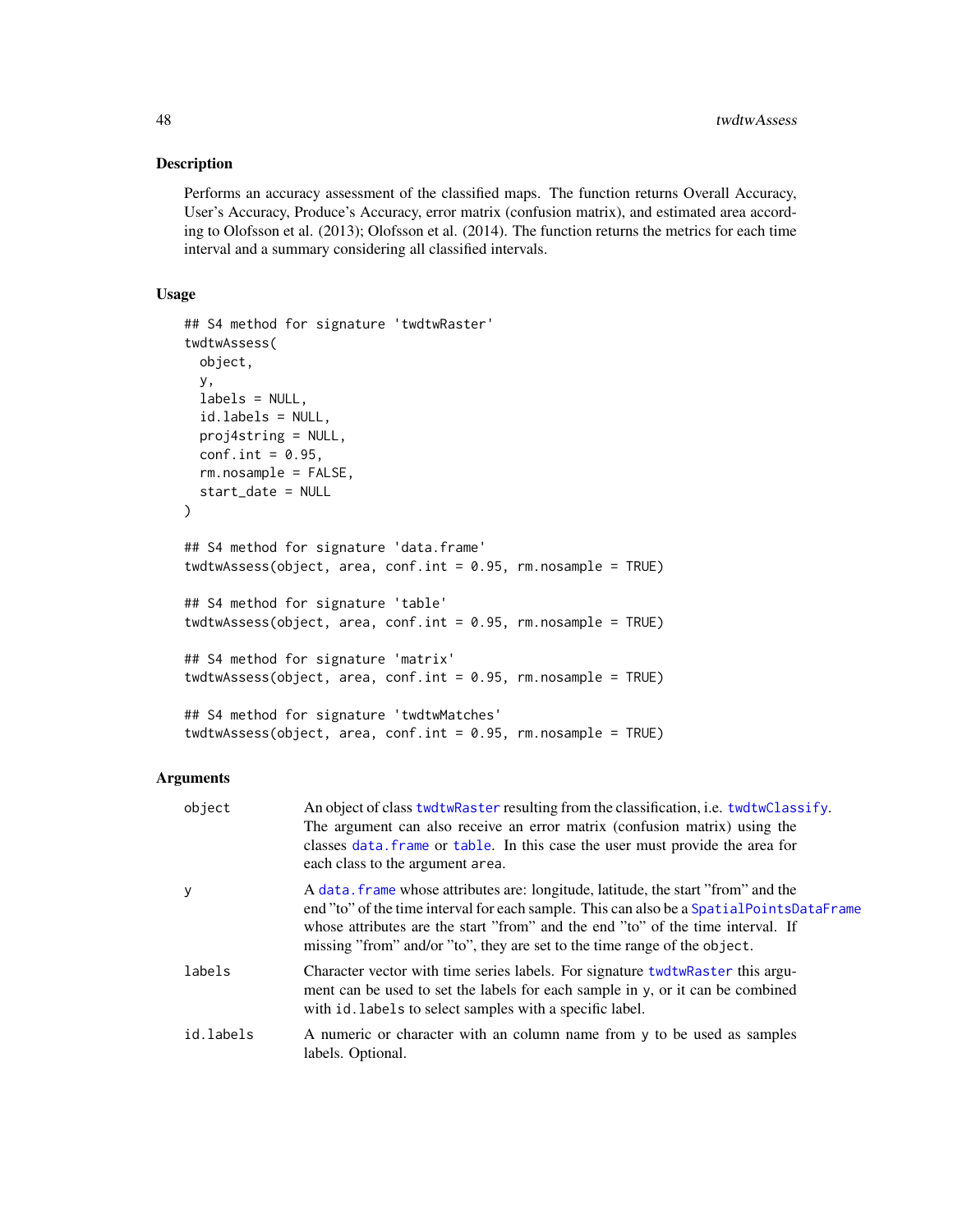#### twdtwAssess 49

| proj4string | Projection string, see CRS-class. Used if y is a data. frame.                                                                                                                                                                                                            |
|-------------|--------------------------------------------------------------------------------------------------------------------------------------------------------------------------------------------------------------------------------------------------------------------------|
| conf.int    | Specifies the confidence level $(0-1)$ .                                                                                                                                                                                                                                 |
| rm.nosample | If sum of columns and sum of rows of the error matrix are zero then remove<br>class. Default is TRUE.                                                                                                                                                                    |
| start_date  | A date. Required if there is only one map to be assessed. Usually this is the first<br>date of the timeline from satellite images.                                                                                                                                       |
| area        | A numeric vector with the area for each class if the argument object is an<br>error matrix (confusion matrix). If object is twdtwMatches area can be either<br>a vector with the area of each classified object, or a single number if the objects<br>are single pixels. |

#### Author(s)

Victor Maus, <vwmaus1@gmail.com>

### References

Olofsson P, Foody GM, Herold M, Stehman SV, Woodcock CE, Wulder MA (2014). "Good Practices for Estimating Area and Assessing Accuracy of Land Change." *Remote Sensing of Environment*, 148, 42–57. ISSN 0034–4257, doi: [10.1016/j.rse.2014.02.015.](https://doi.org/10.1016/j.rse.2014.02.015)

Olofsson P, Foody GM, Stehman SV, Woodcock CE (2013). "Making Better Use of Accuracy Aata in Land Change Studies: Estimating Accuracy and Area and Quantifying Uncertainty Using Stratified Estimation." *Remote Sensing of Environment*, 129, 122–131. doi: [10.1016/j.rse.2012.10.031.](https://doi.org/10.1016/j.rse.2012.10.031)

Maus V, Camara G, Appel M, Pebesma E (2019). "dtwSat: Time-Weighted Dynamic Time Warping for Satellite Image Time Series Analysis in R." *Journal of Statistical Software*, 88(5), 1–31. doi: [10.18637/jss.v088.i05.](https://doi.org/10.18637/jss.v088.i05)

Maus V, Camara G, Cartaxo R, Sanchez A, Ramos FM, de Queiroz GR (2016). "A Time-Weighted Dynamic Time Warping Method for Land-Use and Land-Cover Mapping." *IEEE Journal of Selected Topics in Applied Earth Observations and Remote Sensing*, 9(8), 3729–3739. doi: [10.1109/](https://doi.org/10.1109/JSTARS.2016.2517118) [JSTARS.2016.2517118.](https://doi.org/10.1109/JSTARS.2016.2517118)

#### See Also

[twdtwClassify](#page-53-0), [twdtwAssessment](#page-52-0), and [twdtwXtable](#page-72-0).

```
## Not run:
```

```
# Example of TWDTW analysis using raster files
library(dtwSat)
library(caret)
# Load raster data
evi <- brick(system.file("lucc_MT/data/evi.tif", package = "dtwSat"))
ndvi <- brick(system.file("lucc_MT/data/ndvi.tif", package = "dtwSat"))
red <- brick(system.file("lucc_MT/data/red.tif", package = "dtwSat"))
```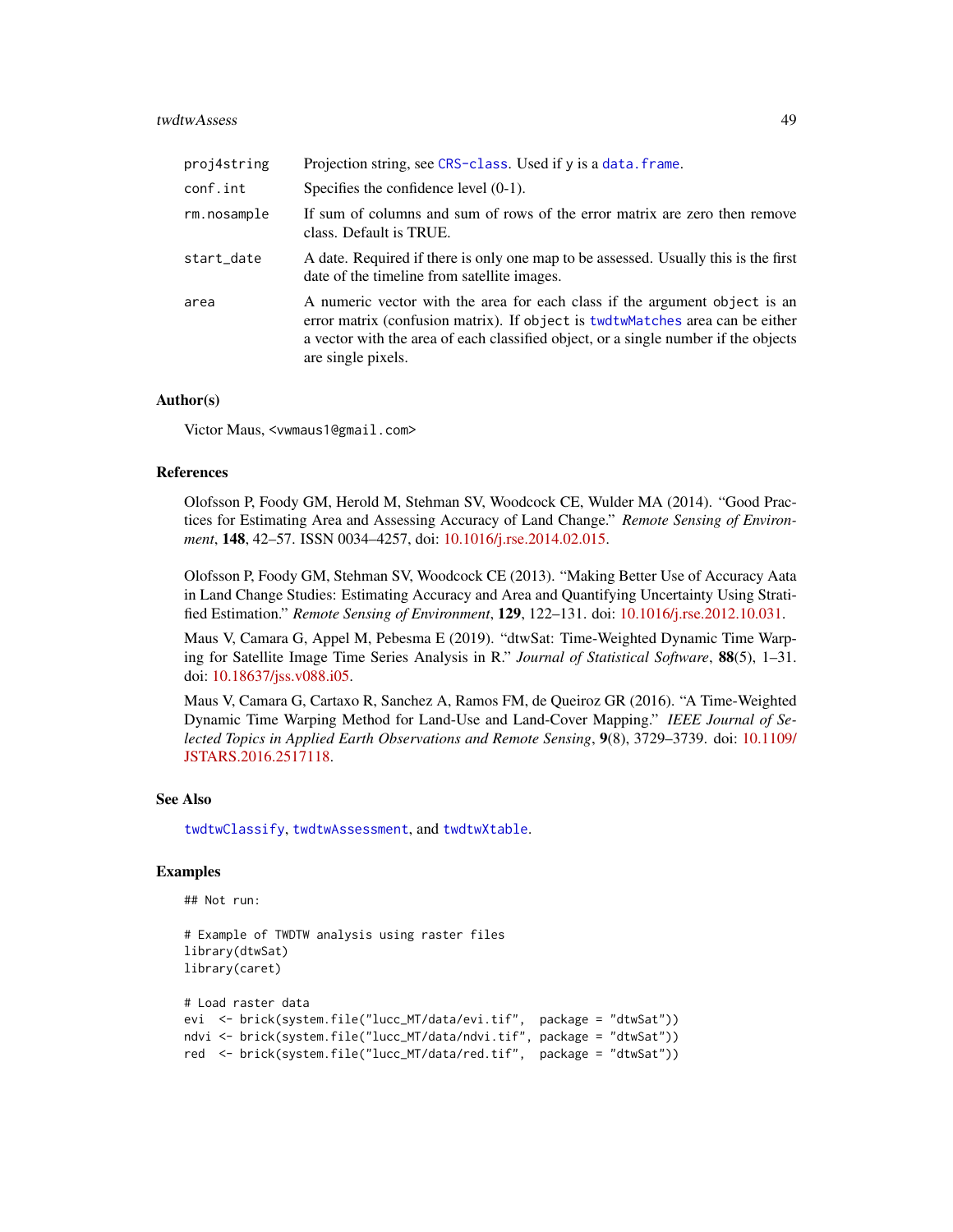```
blue <- brick(system.file("lucc_MT/data/blue.tif", package = "dtwSat"))
nir <- brick(system.file("lucc_MT/data/nir.tif", package = "dtwSat"))
mir <- brick(system.file("lucc_MT/data/mir.tif", package = "dtwSat"))
doy <- brick(system.file("lucc_MT/data/doy.tif", package = "dtwSat"))
timeline <-
 scan(system.file("lucc_MT/data/timeline", package = "dtwSat"), what="date")
# Create raster time series
rts <- twdtwRaster(evi, ndvi, red, blue, nir, mir, timeline = timeline, doy = doy)
# Load field samples and projection
field_samples <-
  read.csv(system.file("lucc_MT/data/samples.csv", package = "dtwSat"))
proj_str <-
  scan(system.file("lucc_MT/data/samples_projection", package = "dtwSat"),
       what = "character")
# Split samples for training (10%) and validation (90%) using stratified sampling
set.seed(1)
I <- unlist(createDataPartition(field_samples$label, p = 0.1))
training_samples <- field_samples[I, ]
validation_samples <- field_samples[-I, ]
# Get time series form raster
training_ts <- getTimeSeries(rts, y = training_samples, proj4string = proj_str)
validation_ts <- getTimeSeries(rts, y = validation_samples, proj4string = proj_str)
# Create temporal patterns
temporal_patterns <- createPatterns(training_ts, freq = 8, formula = y \sim s(x))
# Set TWDTW weight function
log_fun <- logisticWeight(-0.1, 50)
# Run TWDTW analysis
system.time(
  r_twdtw <-
    twdtwApply(x = rts, y = temporal patterns, weight.fun = log_fun, progress = 'text')
\lambda# Plot TWDTW distances for the first year
plot(r_{text{wtw}}, type = "distance", time. levels = 1)# Classify raster based on the TWDTW analysis
r_lucc <- twdtwClassify(r_twdtw, progress = 'text')
# Plot TWDTW classification results
plot(r_lucc, type = "map")
# Assess classification
twdtw assess <-
  twdtwAssess(object = r<sup>lucc</sup>, y = validation_samples,
              proj4string = proj_str, conf.int = .95)
```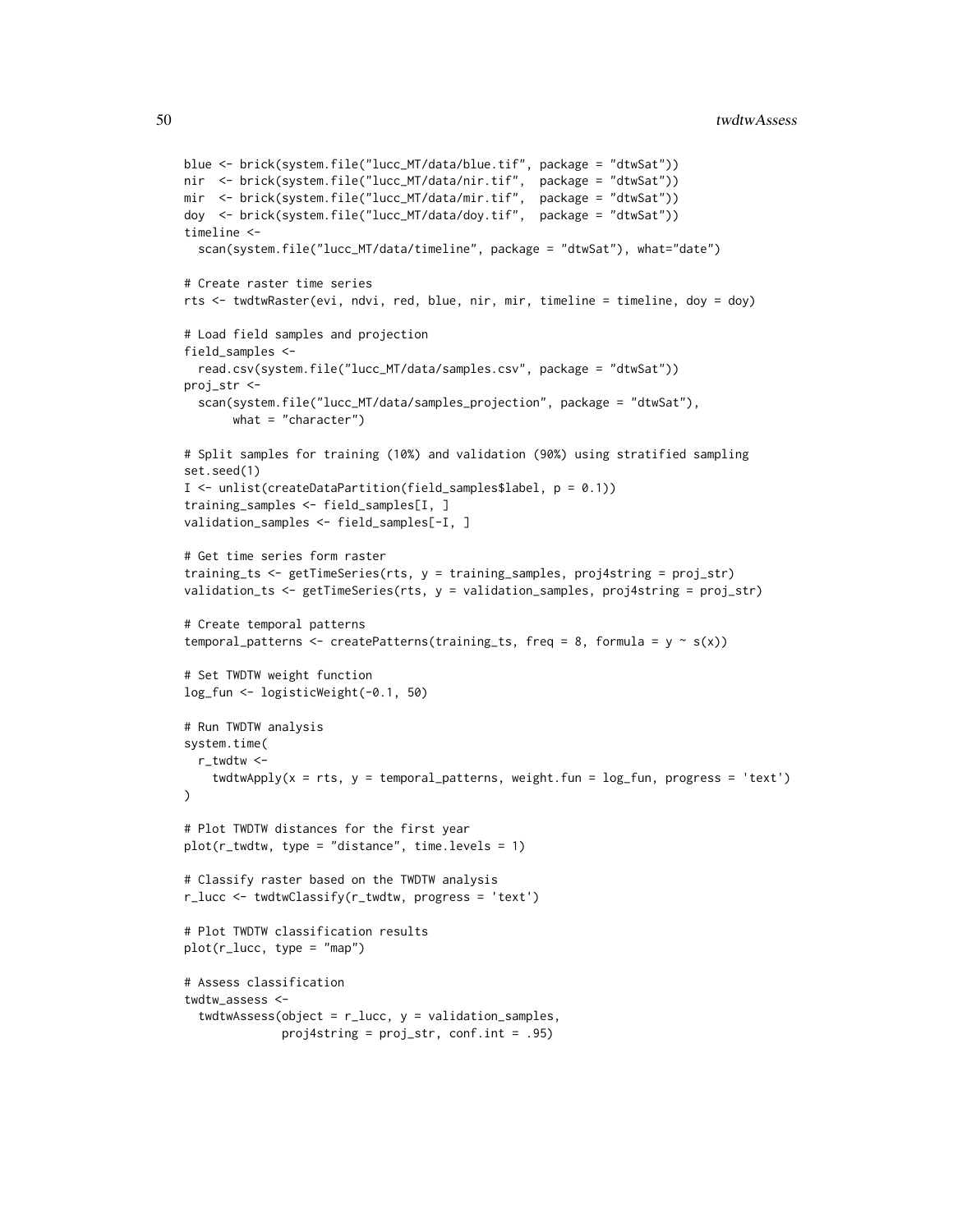#### twdtwAssess 51

```
# Plot map accuracy
plot(twdtw_assess, type = "accuracy")
# Plot area uncertainty
plot(twdtw_assess, type = "area")
# Plot misclassified samples
plot(twdtw_assess, type = "map", samples = "incorrect")
# Get latex table with error matrix
twdtwXtable(twdtw_assess, table.type = "matrix")
# Get latex table with error accuracy
twdtwXtable(twdtw_assess, table.type = "accuracy")
# Get latex table with area uncertainty
twdtwXtable(twdtw_assess, table.type = "area")
## End(Not run)
# Total mapped area by class. Data from [1]
area = c(A = 22353, B = 1122543, C = 610228)
# Error matrix, columns (Reference) rows (Map)
x =rbind(
        c( 97, 0, 3),
        c( 3, 279, 18),
        c( 2, 1, 97)
   )
table\_assess = twdtwAssess(x, area, conf.int = .95)table_assess
plot(table_assess, type="area", perc=FALSE)
plot(table_assess, type="accuracy")
## Not run:
# Example of TWDTW analysis using raster files
library(dtwSat)
library(caret)
# Load raster data
evi <- brick(system.file("lucc_MT/data/evi.tif", package = "dtwSat"))
ndvi <- brick(system.file("lucc_MT/data/ndvi.tif", package = "dtwSat"))
red <- brick(system.file("lucc_MT/data/red.tif", package = "dtwSat"))
blue <- brick(system.file("lucc_MT/data/blue.tif", package = "dtwSat"))
nir <- brick(system.file("lucc_MT/data/nir.tif", package = "dtwSat"))
```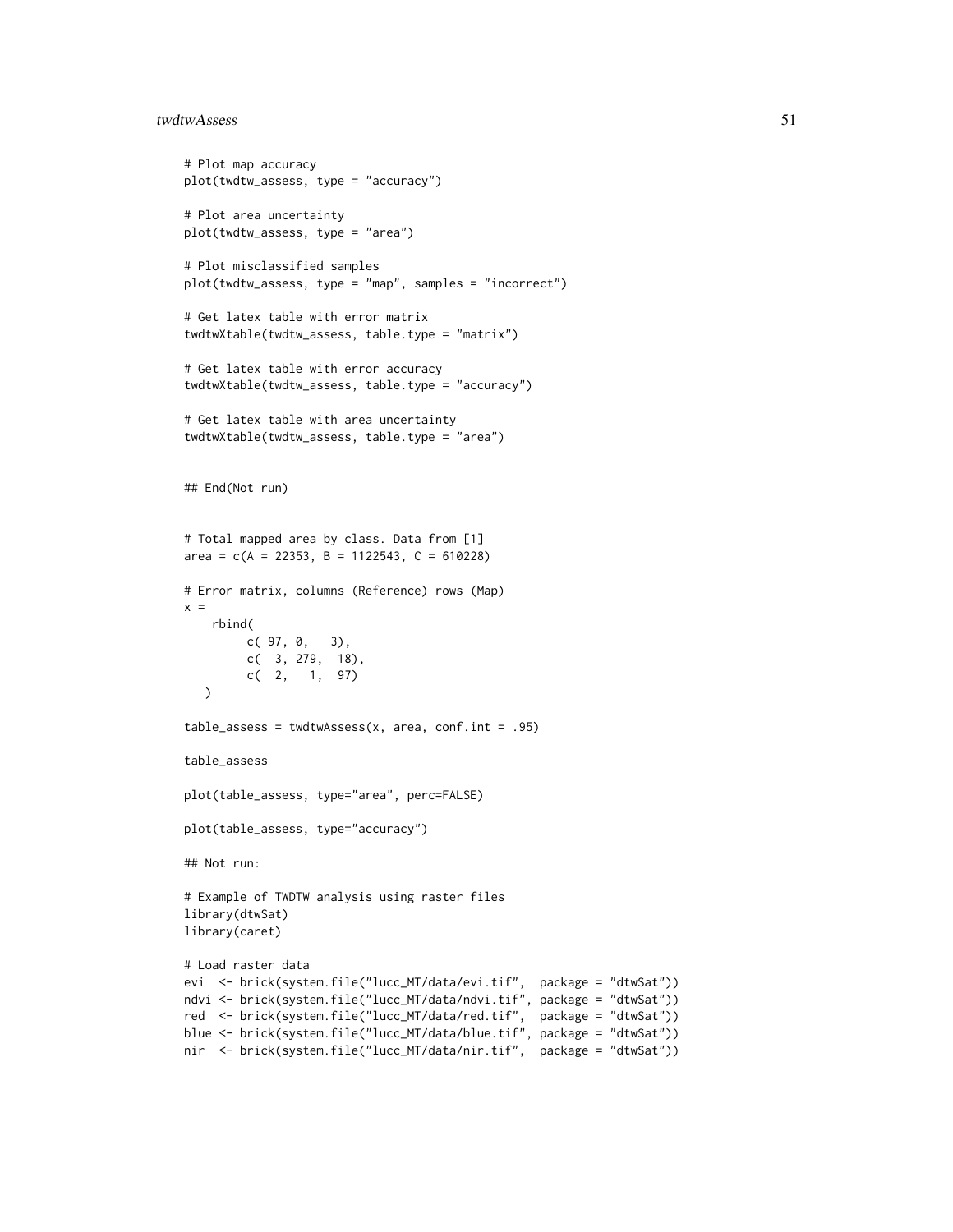```
mir <- brick(system.file("lucc_MT/data/mir.tif", package = "dtwSat"))
doy <- brick(system.file("lucc_MT/data/doy.tif", package = "dtwSat"))
timeline <-
 scan(system.file("lucc_MT/data/timeline", package = "dtwSat"), what="date")
# Create raster time series
rts <- twdtwRaster(evi, ndvi, red, blue, nir, mir, timeline = timeline, doy = doy)
# Load field samples and projection
field_samples <-
  read.csv(system.file("lucc_MT/data/samples.csv", package = "dtwSat"))
proj_str <-
  scan(system.file("lucc_MT/data/samples_projection", package = "dtwSat"),
       what = "character")# Split samples for training (10%) and validation (90%) using stratified sampling
set.seed(1)
I <- unlist(createDataPartition(field_samples$label, p = 0.1))
training_samples <- field_samples[I, ]
validation_samples <- field_samples[-I, ]
# Get time series form raster
training_ts <- getTimeSeries(rts, y = training_samples, proj4string = proj_str)
validation_ts <- getTimeSeries(rts, y = validation_samples, proj4string = proj_str)
# Create temporal patterns
temporal_patterns <- createPatterns(training_ts, freq = 8, formula = y \sim s(x))
# Set TWDTW weight function
log_fun <- logisticWeight(-0.1, 50)
# Run TWDTW analysis
system.time(
  r_twdtw <-
    twdtwApply(x = rts, y = temporal<math>-patterns, weight.fun = log_fun, progress = 'text')
\lambda# Plot TWDTW distances for the first year
plot(r_{text{wtw}}, type = "distance", time. levels = 1)# Classify raster based on the TWDTW analysis
r_lucc <- twdtwClassify(r_twdtw, progress = 'text')
# Plot TWDTW classification results
plot(r_lucc, type = "map")
# Assess classification
twdtw_assess <-
  twdtwAssess(object = r<sup>lucc</sup>, y = validation_samples,
              proj4string = proj_str, conf.int = .95)
# Plot map accuracy
plot(twdtw_assess, type = "accuracy")
```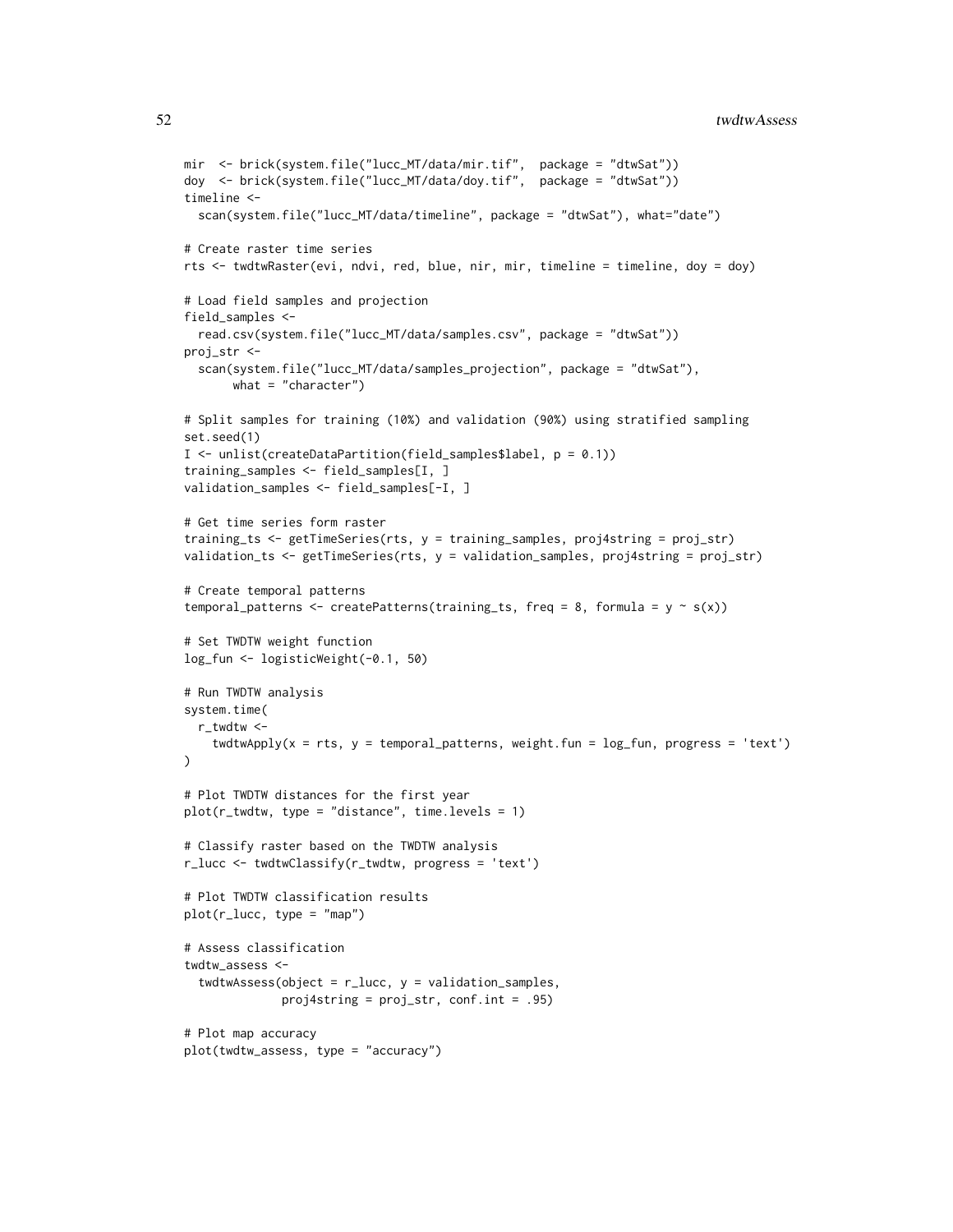```
# Plot area uncertainty
plot(twdtw_assess, type = "area")
# Plot misclassified samples
plot(twdtw_assess, type = "map", samples = "incorrect")
# Get latex table with error matrix
twdtwXtable(twdtw_assess, table.type = "matrix")
# Get latex table with error accuracy
twdtwXtable(twdtw_assess, table.type = "accuracy")
# Get latex table with area uncertainty
twdtwXtable(twdtw_assess, table.type = "area")
```
## End(Not run)

twdtwAssessment-class *class "twdtwAssessment"*

## <span id="page-52-0"></span>**Description**

This class stores the map assessment metrics.

### Usage

```
## S4 method for signature 'twdtwAssessment'
show(object)
```
#### **Arguments**

object an object of class twdtwAssessment.

## Details

If the twdtwRaster is unprojected (longitude/latitude) the estimated area is the sum of the approximate surface area in km2 of each cell (pixel). If the twdtwRaster is projected the estimated area is calculated using the the pixel resolution in the map unit.

### **Slots**

- accuracySummary: Overall Accuracy, User's Accuracy, Producer's Accuracy, Error Matrix (confusion matrix), and Estimated Area, considering all time periods.
- accuracyByPeriod: Overall Accuracy, User's Accuracy, Producer's Accuracy, Error Matrix (confusion matrix), and Estimated Area, for each time periods independently from each other.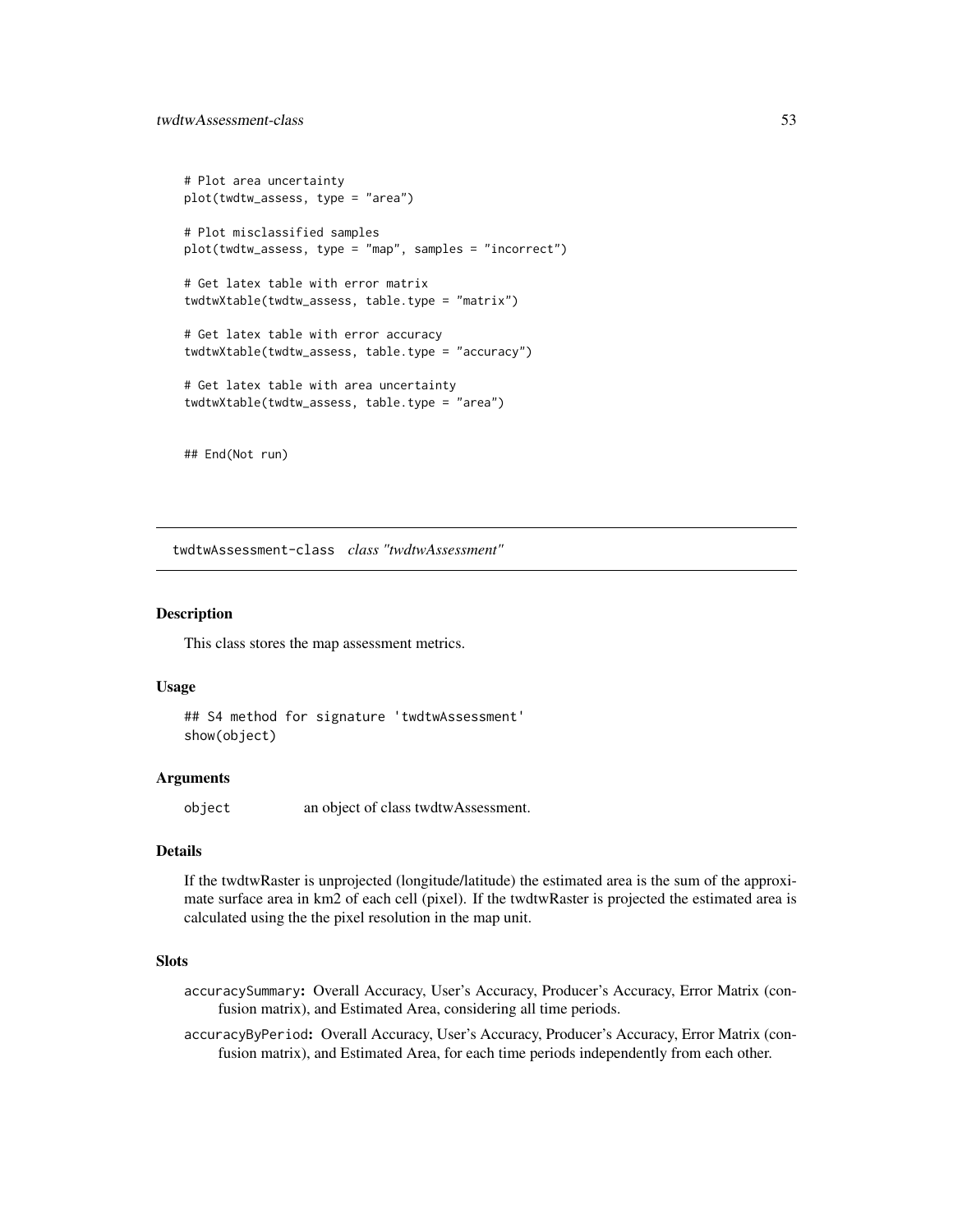data: A [SpatialPointsDataFrame](#page-0-0) with sample ID, period, date from, date to, reference labels, predicted labels, and TWDTW distance.

map: A [twdtwRaster](#page-64-1) with the raster maps.

## Author(s)

Victor Maus, <vwmaus1@gmail.com>

### References

Maus V, Camara G, Appel M, Pebesma E (2019). "dtwSat: Time-Weighted Dynamic Time Warping for Satellite Image Time Series Analysis in R." *Journal of Statistical Software*, 88(5), 1–31. doi: [10.18637/jss.v088.i05.](https://doi.org/10.18637/jss.v088.i05)

Maus V, Camara G, Cartaxo R, Sanchez A, Ramos FM, de Queiroz GR (2016). "A Time-Weighted Dynamic Time Warping Method for Land-Use and Land-Cover Mapping." *IEEE Journal of Selected Topics in Applied Earth Observations and Remote Sensing*, 9(8), 3729–3739. doi: [10.1109/](https://doi.org/10.1109/JSTARS.2016.2517118) [JSTARS.2016.2517118.](https://doi.org/10.1109/JSTARS.2016.2517118)

## See Also

[twdtwClassify](#page-53-0), [twdtwAssess](#page-46-0), and [twdtwXtable](#page-72-0).

<span id="page-53-0"></span>twdtwClassify *Classify time series*

twdtwClassify(x, ...)

## Description

This function classifies the intervals of a time series based on the TWDTW results.

### Usage

```
## S4 method for signature 'twdtwMatches'
twdtwClassify(
  x,
 patterns.labels = NULL,
  from = NULL,to = NULL,
  by = NULL,breaks = NULL,
 overlap = 0.5,
  thresholds = Inf,
  fill = "unclassified"
\lambda## S4 method for signature 'twdtwRaster'
```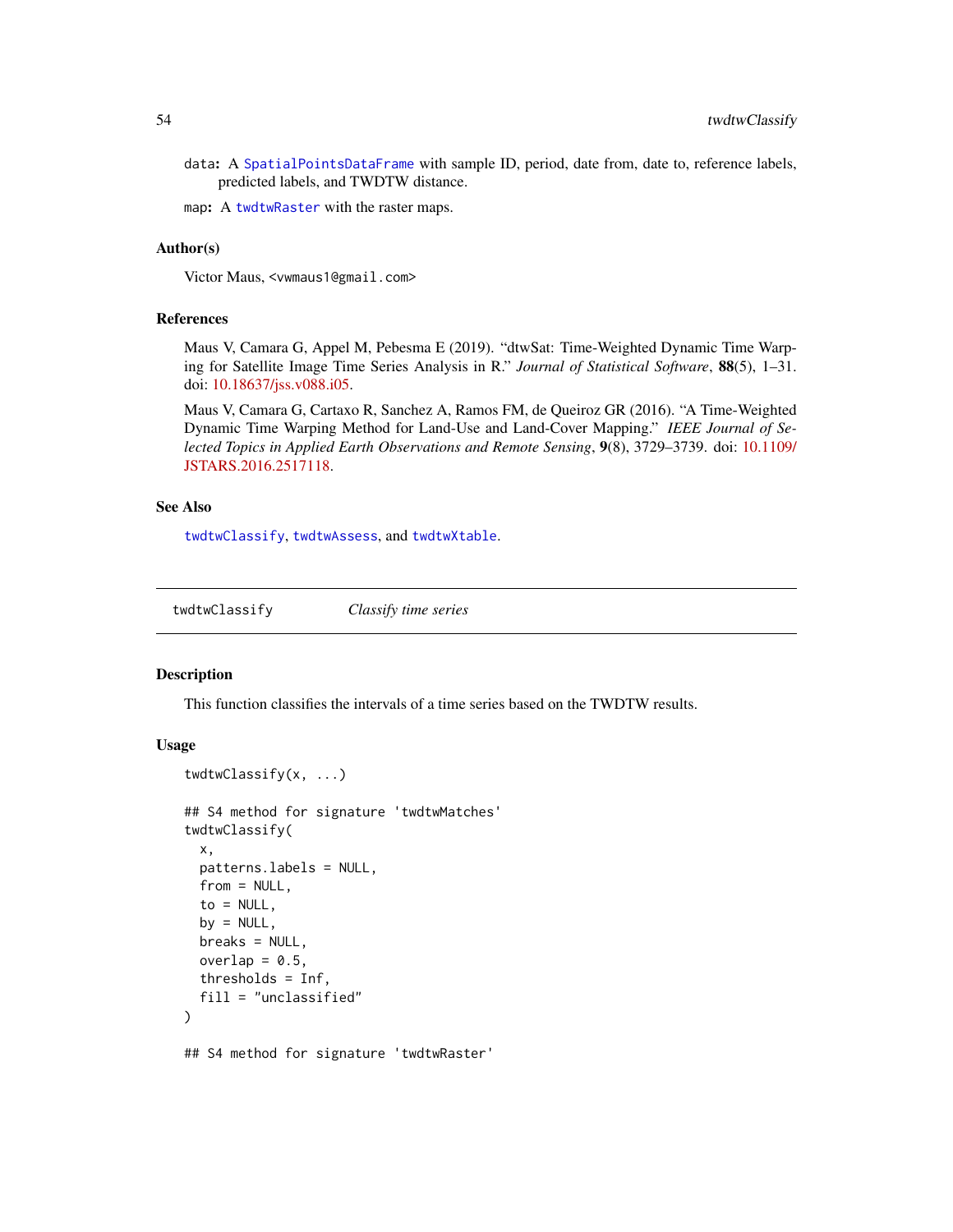## twdtwClassify 55

```
twdtwClassify(
  x,
 patterns.labels = NULL,
  thresholds = Inf,
  fill = 255,filepath = ",
  ...
\mathcal{E}
```
## Arguments

| $\mathsf{x}$    | An object of class twdtw*. This is the target time series. Usually, it is a set of<br>unclassified time series.                                                                                                 |
|-----------------|-----------------------------------------------------------------------------------------------------------------------------------------------------------------------------------------------------------------|
| $\ddots$ .      | Arguments to pass to specific methods for each twdtw* class and other argu-<br>ments to pass to writeRaster and pbCreate.                                                                                       |
| patterns.labels |                                                                                                                                                                                                                 |
|                 | a vector with labels of the patterns.                                                                                                                                                                           |
| from            | A character or Dates object in the format "yyyy-mm-dd".                                                                                                                                                         |
| to              | A character or Dates object in the format "yyyy-mm-dd".                                                                                                                                                         |
| by              | A character with the interval size, $e.g.$ "6 month".                                                                                                                                                           |
| breaks          | A vector of class Dates. This replaces the arguments from, to, and by.                                                                                                                                          |
| overlap         | A number between 0 and 1. The minimum overlapping between one match and<br>the interval of classification. Default is $0.5$ , <i>i.e.</i> an overlap minimum of $50\%$ .                                        |
| thresholds      | A numeric vector the same length as patterns. labels. The TWDTW dis-<br>similarity thresholds, i.e. the maximum TWDTW cost for consideration in the<br>classification. Default is Inf for all patterns. labels. |
| fill            | A character to fill the classification gaps. For signature twdtwTimeSeries the<br>default is fill="unclassified", for signature twdtwRaster the default is fill="unclassified".                                 |
| filepath        | A character. The path at which to save the raster with results. If not provided<br>the function saves in the same directory as the input time series raster.                                                    |

# Value

An object of class twdtw\*.

## Author(s)

Victor Maus, <vwmaus1@gmail.com>

## References

Maus V, Camara G, Appel M, Pebesma E (2019). "dtwSat: Time-Weighted Dynamic Time Warping for Satellite Image Time Series Analysis in R." *Journal of Statistical Software*, 88(5), 1–31. doi: [10.18637/jss.v088.i05.](https://doi.org/10.18637/jss.v088.i05)

Maus V, Camara G, Cartaxo R, Sanchez A, Ramos FM, de Queiroz GR (2016). "A Time-Weighted Dynamic Time Warping Method for Land-Use and Land-Cover Mapping." *IEEE Journal of Selected Topics in Applied Earth Observations and Remote Sensing*, 9(8), 3729–3739. doi: [10.1109/](https://doi.org/10.1109/JSTARS.2016.2517118) [JSTARS.2016.2517118.](https://doi.org/10.1109/JSTARS.2016.2517118)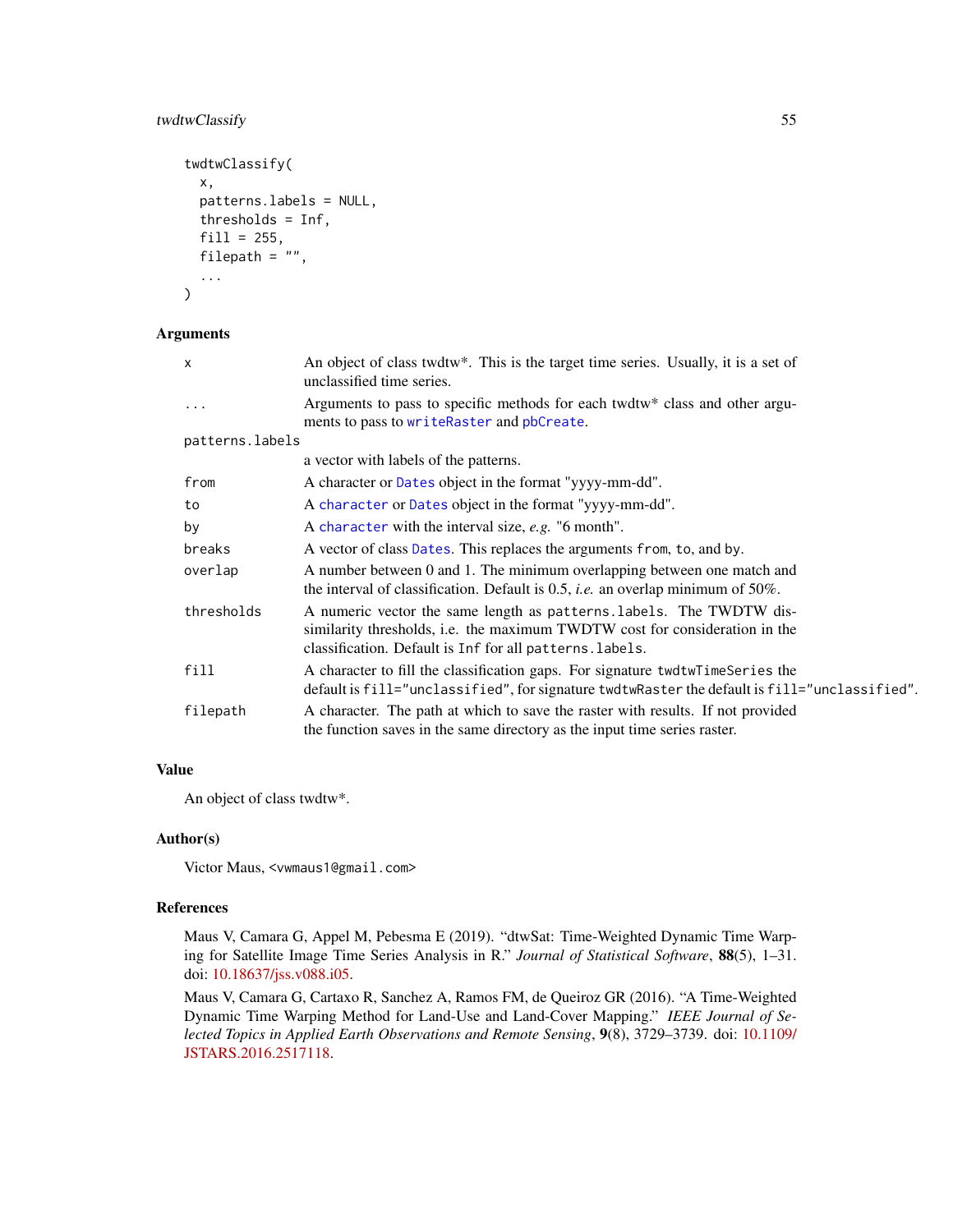### See Also

[twdtwApply](#page-42-0), [twdtwMatches-class](#page-61-0), [twdtwTimeSeries-class](#page-69-1), and [twdtwRaster-class](#page-64-0),

## Examples

## Not run:

```
# Example of TWDTW analysis using raster files
library(dtwSat)
library(caret)
# Load raster data
evi <- brick(system.file("lucc_MT/data/evi.tif", package = "dtwSat"))
ndvi <- brick(system.file("lucc_MT/data/ndvi.tif", package = "dtwSat"))
red <- brick(system.file("lucc_MT/data/red.tif", package = "dtwSat"))
blue <- brick(system.file("lucc_MT/data/blue.tif", package = "dtwSat"))
nir <- brick(system.file("lucc_MT/data/nir.tif", package = "dtwSat"))
mir <- brick(system.file("lucc_MT/data/mir.tif", package = "dtwSat"))
doy <- brick(system.file("lucc_MT/data/doy.tif", package = "dtwSat"))
timeline <-
  scan(system.file("lucc_MT/data/timeline", package = "dtwSat"), what="date")
# Create raster time series
rts <- twdtwRaster(evi, ndvi, red, blue, nir, mir, timeline = timeline, doy = doy)
# Load field samples and projection
field_samples <-
  read.csv(system.file("lucc_MT/data/samples.csv", package = "dtwSat"))
proj_str <-
  scan(system.file("lucc_MT/data/samples_projection", package = "dtwSat"),
       what = "character")
# Split samples for training (10%) and validation (90%) using stratified sampling
set.seed(1)
I <- unlist(createDataPartition(field_samples$label, p = 0.1))
training_samples <- field_samples[I, ]
validation_samples <- field_samples[-I, ]
# Get time series form raster
training_ts <- getTimeSeries(rts, y = training_samples, proj4string = proj_str)
validation_ts <- getTimeSeries(rts, y = validation_samples, proj4string = proj_str)
# Create temporal patterns
temporal_patterns <- createPatterns(training_ts, freq = 8, formula = y \sim s(x))
# Set TWDTW weight function
log_fun <- logisticWeight(-0.1, 50)
# Run TWDTW analysis
system.time(
  r_twdtw <-
    twdtwApply(x = rts, y = temporal_{patterns}, weight.fun = log_{fun}, progress = 'text')
```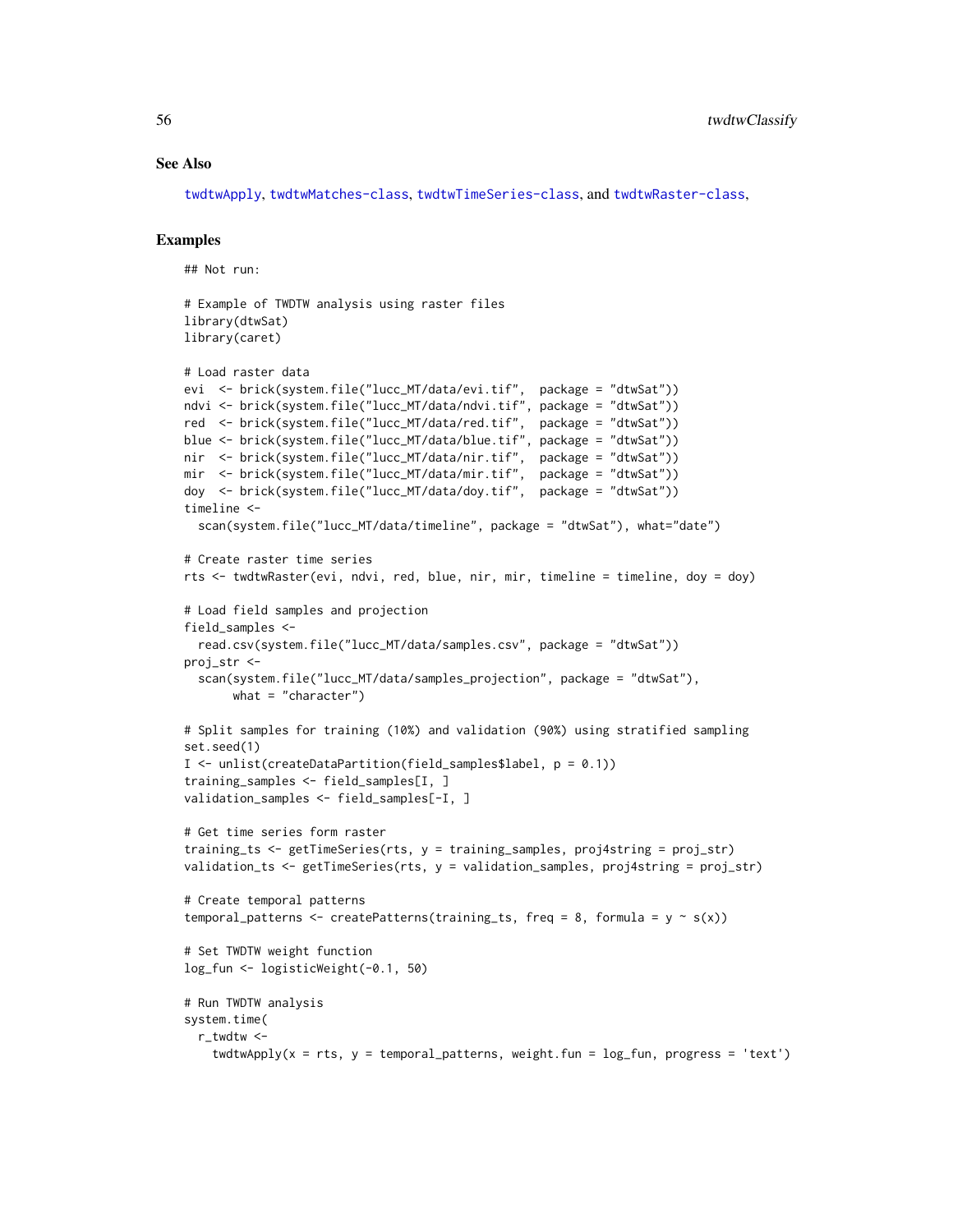```
\lambda# Plot TWDTW distances for the first year
plot(r_{text{wt}}wdtw, type = "distance", time.levels = 1)
# Classify raster based on the TWDTW analysis
r_lucc <- twdtwClassify(r_twdtw, progress = 'text')
# Plot TWDTW classification results
plot(r_lucc, type = "map")
# Assess classification
twdtw_assess <-
  twdtwAssess(object = r<sup>lucc</sup>, y = validation_samples,
              proj4string = proj_str, conf.int = .95)
# Plot map accuracy
plot(twdtw_assess, type = "accuracy")
# Plot area uncertainty
plot(twdtw_assess, type = "area")
# Plot misclassified samples
plot(twdtw_assess, type = "map", samples = "incorrect")
# Get latex table with error matrix
twdtwXtable(twdtw_assess, table.type = "matrix")
# Get latex table with error accuracy
twdtwXtable(twdtw_assess, table.type = "accuracy")
# Get latex table with area uncertainty
twdtwXtable(twdtw_assess, table.type = "area")
## End(Not run)
## Not run:
# Example of TWDTW analysis using raster files
library(dtwSat)
library(caret)
# Load raster data
evi <- brick(system.file("lucc_MT/data/evi.tif", package = "dtwSat"))
ndvi <- brick(system.file("lucc_MT/data/ndvi.tif", package = "dtwSat"))
red <- brick(system.file("lucc_MT/data/red.tif", package = "dtwSat"))
blue <- brick(system.file("lucc_MT/data/blue.tif", package = "dtwSat"))
nir <- brick(system.file("lucc_MT/data/nir.tif", package = "dtwSat"))
mir <- brick(system.file("lucc_MT/data/mir.tif", package = "dtwSat"))
doy <- brick(system.file("lucc_MT/data/doy.tif", package = "dtwSat"))
timeline <-
  scan(system.file("lucc_MT/data/timeline", package = "dtwSat"), what="date")
```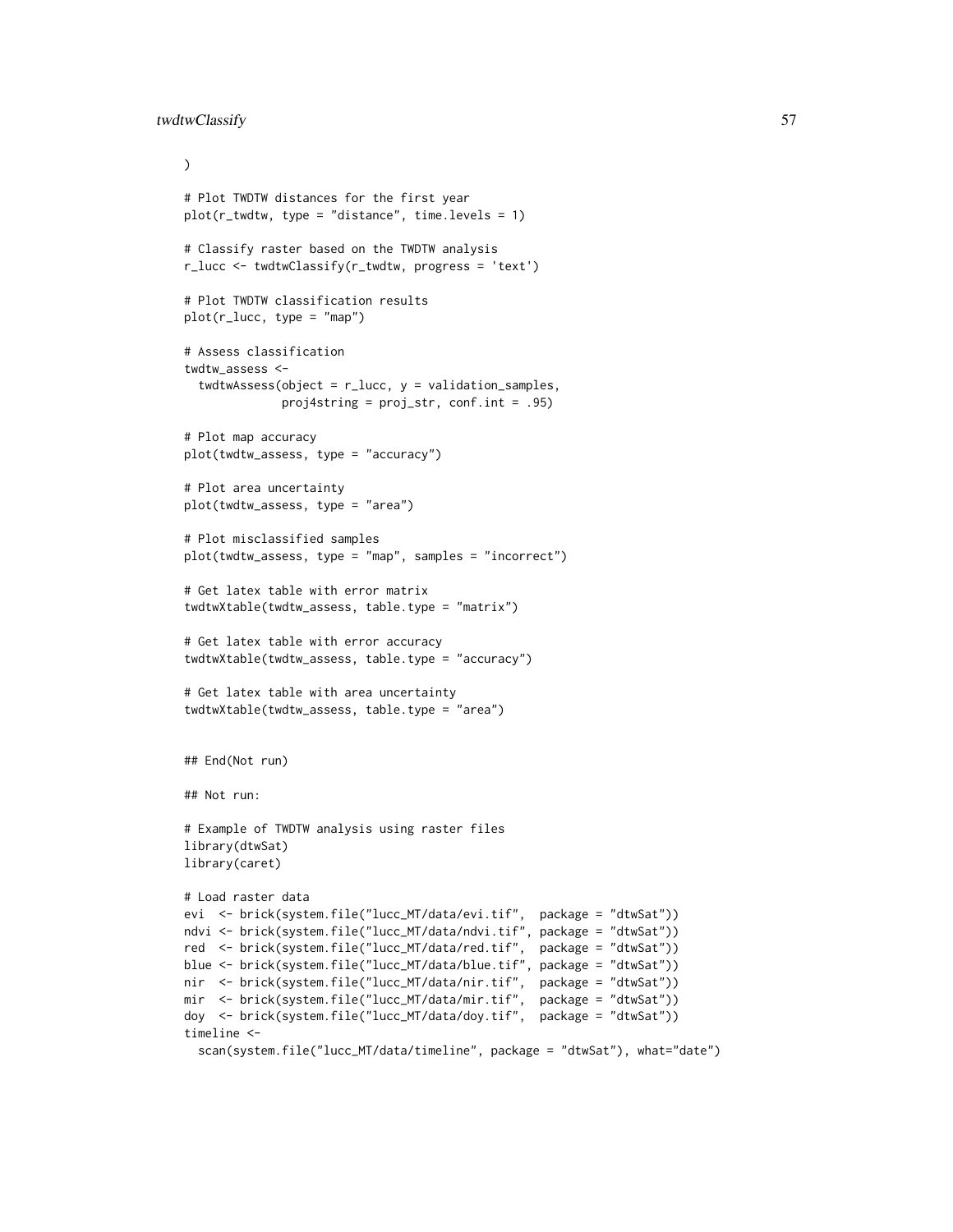```
# Create raster time series
rts <- twdtwRaster(evi, ndvi, red, blue, nir, mir, timeline = timeline, doy = doy)
# Load field samples and projection
field_samples <-
  read.csv(system.file("lucc_MT/data/samples.csv", package = "dtwSat"))
proj_str <-
  scan(system.file("lucc_MT/data/samples_projection", package = "dtwSat"),
       what = "character")
# Split samples for training (10%) and validation (90%) using stratified sampling
set.seed(1)
I <- unlist(createDataPartition(field_samples$label, p = 0.1))
training_samples <- field_samples[I, ]
validation_samples <- field_samples[-I, ]
# Get time series form raster
training_ts <- getTimeSeries(rts, y = training_samples, proj4string = proj_str)
validation_ts <- getTimeSeries(rts, y = validation_samples, proj4string = proj_str)
# Create temporal patterns
temporal_patterns <- createPatterns(training_ts, freq = 8, formula = y \sim s(x))
# Set TWDTW weight function
log_fun <- logisticWeight(-0.1, 50)
# Run TWDTW analysis
system.time(
 r_twdtw <-
    twdtwApply(x = rts, y = temporal_{pattern}, weight.fun = log_fun, progress = 'text')
\lambda# Plot TWDTW distances for the first year
plot(r_{text{wt}}wdtw, type = "distance", time.levels = 1)
# Classify raster based on the TWDTW analysis
r_lucc <- twdtwClassify(r_twdtw, progress = 'text')
# Plot TWDTW classification results
plot(r_lucc, type = "map")
# Assess classification
twdtw_assess <-
  twdtwAssess(object = r<sup>lucc</sup>, y = validation_samples,
              proj4string = proj_str, conf.int = .95)
# Plot map accuracy
plot(twdtw_assess, type = "accuracy")
# Plot area uncertainty
plot(twdtw_assess, type = "area")
```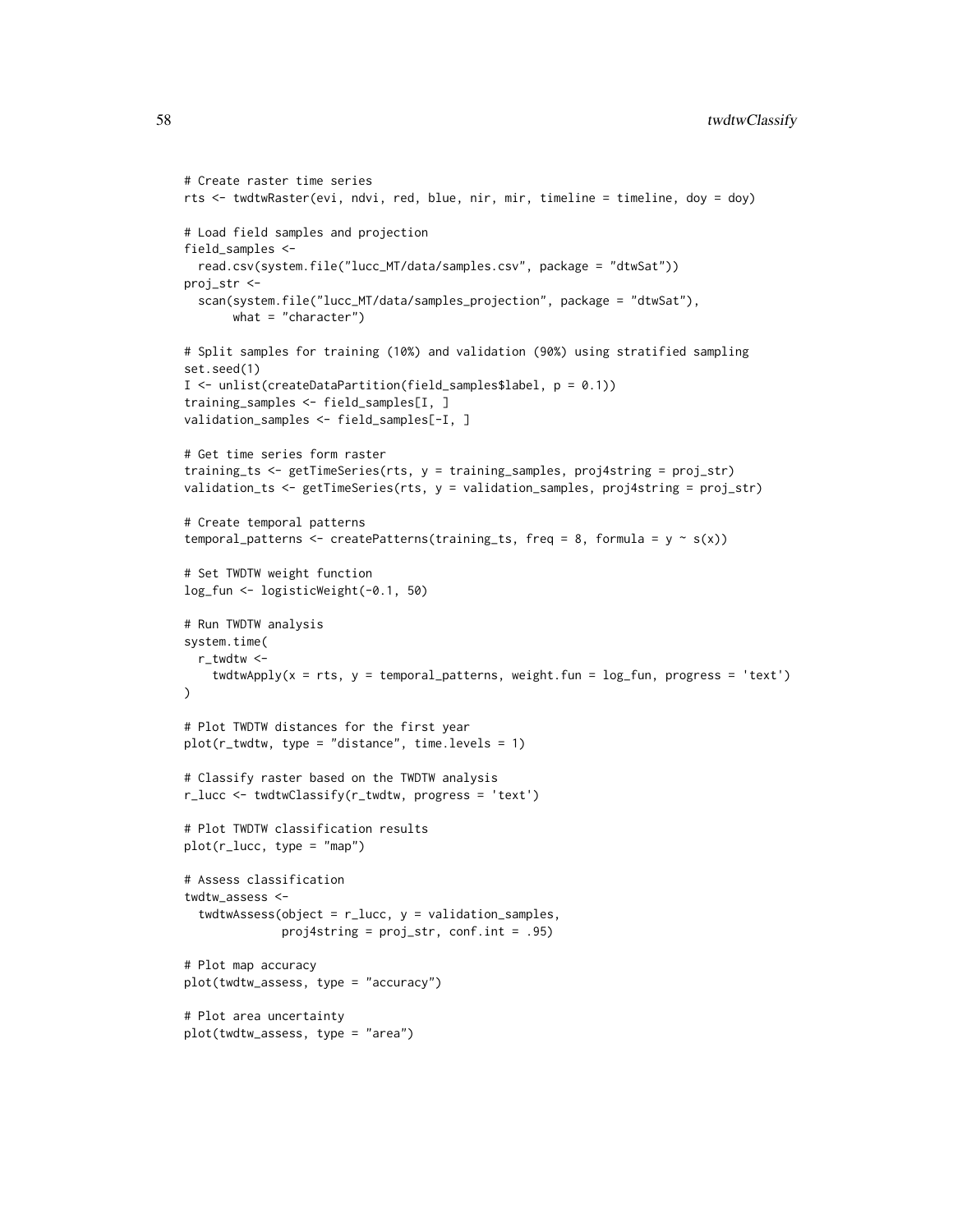## twdtwCrossValidate 59

```
# Plot misclassified samples
plot(twdtw_assess, type = "map", samples = "incorrect")
# Get latex table with error matrix
twdtwXtable(twdtw_assess, table.type = "matrix")
# Get latex table with error accuracy
twdtwXtable(twdtw_assess, table.type = "accuracy")
# Get latex table with area uncertainty
twdtwXtable(twdtw_assess, table.type = "area")
## End(Not run)
```
twdtwCrossValidate *Cross Validate temporal patterns*

## Description

Splits the set of time series into training and validation and computes accuracy metrics. The function uses stratified sampling and a simple random sampling for each stratum. For each data partition this function performs a TWDTW analysis and returns the Overall Accuracy, User's Accuracy, Produce's Accuracy, error matrix (confusion matrix), and a [data.frame](#page-0-0) with the classification (Predicted), the reference classes (Reference), and the results of the TWDTW analysis.

## Usage

```
## S4 method for signature 'twdtwTimeSeries'
twdtwCrossValidate(object, times, p, ...)
```
## Arguments

| object    | An object of class twdtwTimeSeries.                                                   |
|-----------|---------------------------------------------------------------------------------------|
| times     | Number of partitions to create.                                                       |
| p         | The percentage of data that goes to training. See createDataPartition for<br>details. |
| $\ddotsc$ | Other arguments to be passed to createPatterns and to twdtwApply.                     |
|           |                                                                                       |

## Author(s)

Victor Maus, <vwmaus1@gmail.com>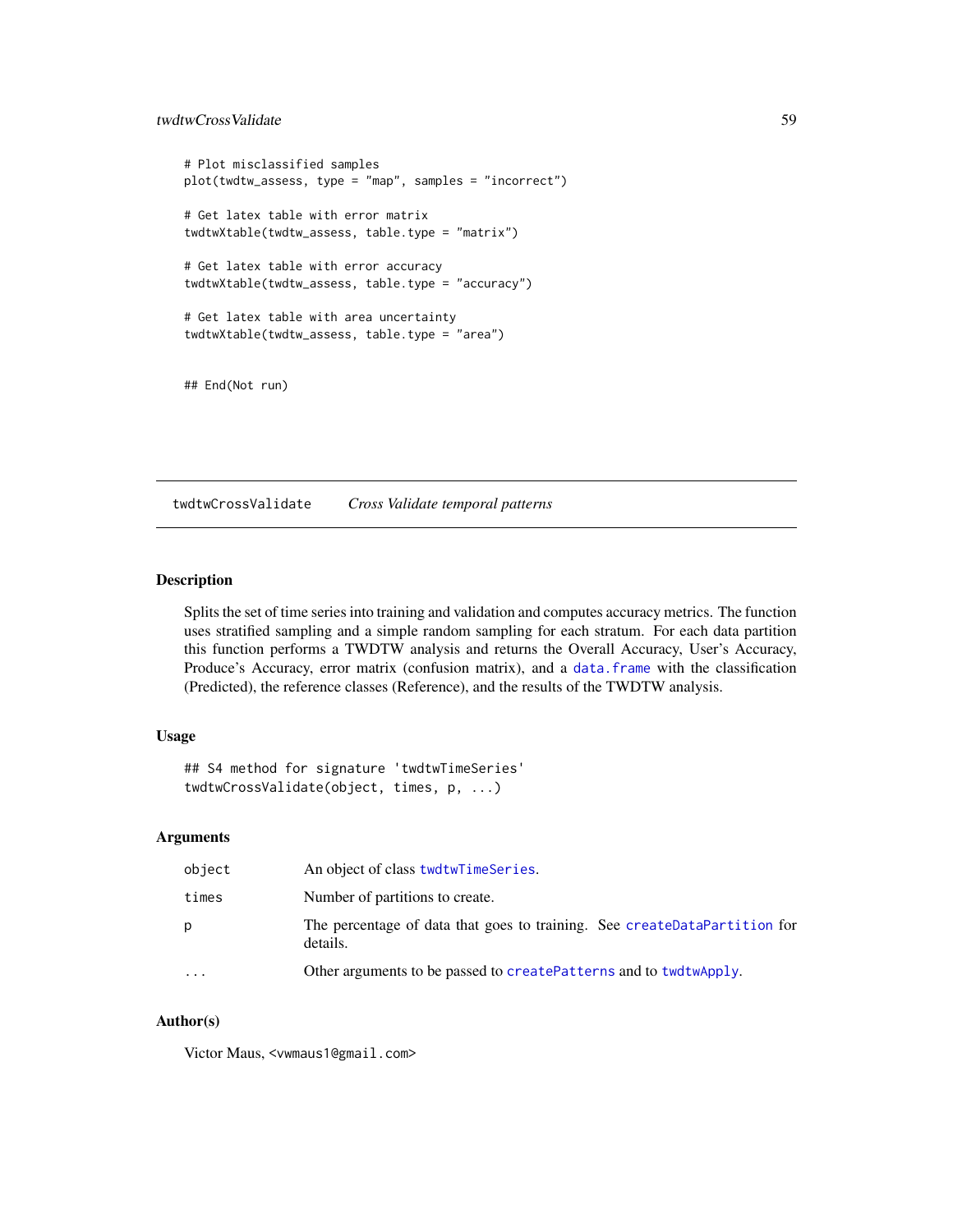#### References

Maus V, Camara G, Appel M, Pebesma E (2019). "dtwSat: Time-Weighted Dynamic Time Warping for Satellite Image Time Series Analysis in R." *Journal of Statistical Software*, 88(5), 1–31. doi: [10.18637/jss.v088.i05.](https://doi.org/10.18637/jss.v088.i05)

Maus V, Camara G, Cartaxo R, Sanchez A, Ramos FM, de Queiroz GR (2016). "A Time-Weighted Dynamic Time Warping Method for Land-Use and Land-Cover Mapping." *IEEE Journal of Selected Topics in Applied Earth Observations and Remote Sensing*, 9(8), 3729–3739. doi: [10.1109/](https://doi.org/10.1109/JSTARS.2016.2517118) [JSTARS.2016.2517118.](https://doi.org/10.1109/JSTARS.2016.2517118)

```
## Not run:
# Data folder
data_folder = system.file("lucc_MT/data", package = "dtwSat")
# Read dates
dates = scan(paste(data_folder,"timeline", sep = "/"), what = "dates")
# Read raster time series
evi = brick(paste(data_folder,"evi.tif", sep = "/"))
raster_timeseries = twdtwRaster(evi, timeline = dates)
# Read field samples
field_samples = read.csv(paste(data_folder,"samples.csv", sep = "/"))
table(field_samples[["label"]])
# Read field samples projection
proj_str = scan(paste(data_folder,"samples_projection", sep = "/"),
     what = "character")# Get sample time series from raster time series
field_samples_ts = getTimeSeries(raster_timeseries,
     y = field_samples, proj4string = proj_str)
field_samples_ts
# Run cross validation
set.seed(1)
# Define TWDTW weight function
log_fun = logisticWeight(alpha=-0.1, beta=50)
cross_validation = twdtwCrossValidate(field_samples_ts, times=3, p=0.1,
                          freq = 8, formula = y \sim s(x, bs="cc"), weight.fun = log_fun)
cross_validation
summary(cross_validation)
plot(cross_validation)
twdtwXtable(cross_validation)
twdtwXtable(cross_validation, show.overall=FALSE)
```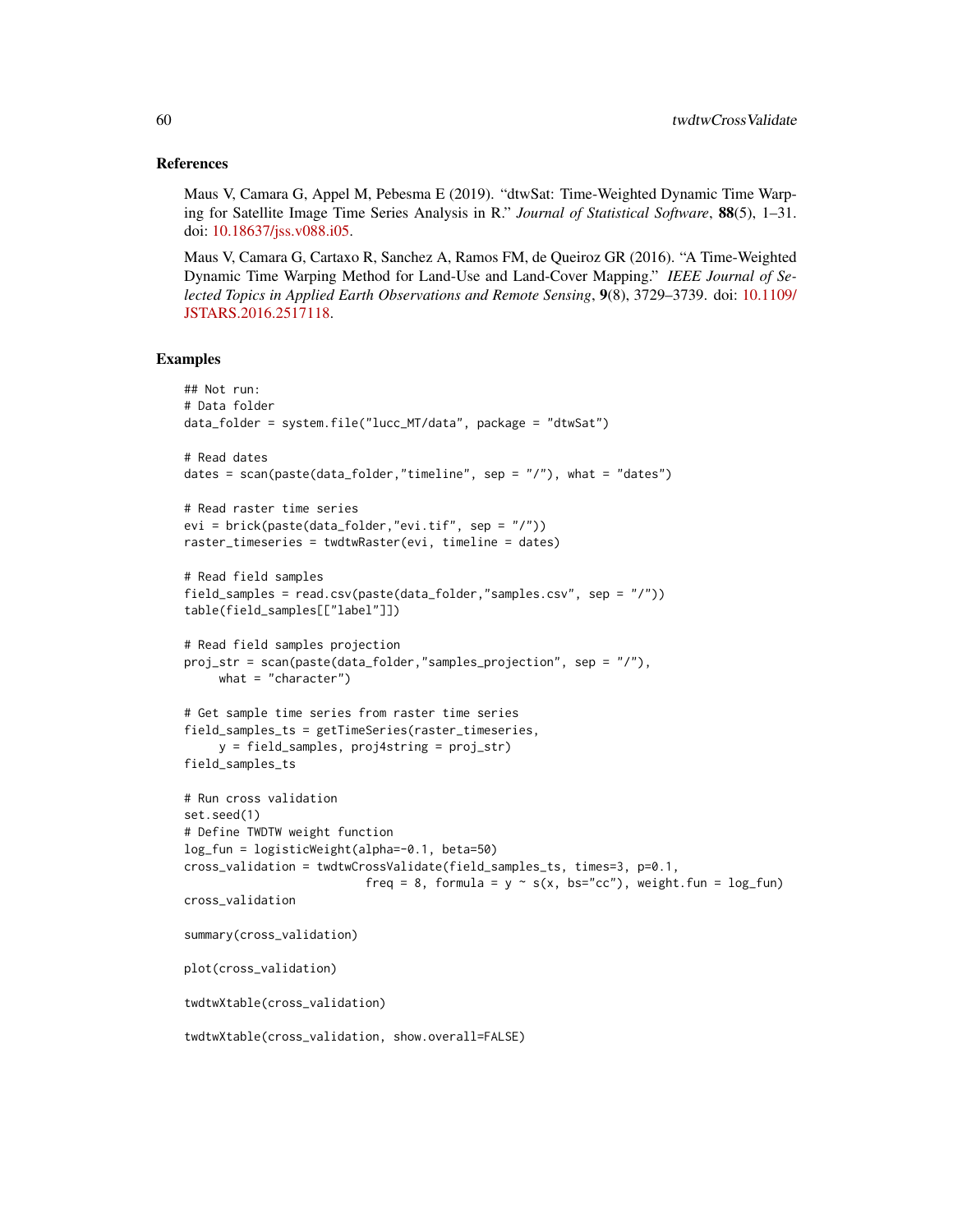## End(Not run)

twdtwCrossValidation-class

*class "twdtwCrossValidation"*

## **Description**

This class stores the results of the cross-validation.

## Usage

```
## S4 method for signature 'twdtwCrossValidation'
show(object)
```
## S4 method for signature 'twdtwCrossValidation' summary(object, conf.int =  $0.95, ...$ )

## Arguments

| object   | an object of class twdtwCrossValidation.                                                                                     |
|----------|------------------------------------------------------------------------------------------------------------------------------|
| conf.int | specifies the confidence level $(0-1)$ for interval estimation of the population<br>mean. For more details see mean_cl_boot. |
| $\cdot$  | Other arguments. Not used.                                                                                                   |

### Slots

partitions: A list with the indices of time series used for training. accuracy: A list with the accuracy and other TWDTW information for each data partitions.

## Author(s)

Victor Maus, <vwmaus1@gmail.com>

#### References

Maus V, Camara G, Appel M, Pebesma E (2019). "dtwSat: Time-Weighted Dynamic Time Warping for Satellite Image Time Series Analysis in R." *Journal of Statistical Software*, 88(5), 1–31. doi: [10.18637/jss.v088.i05.](https://doi.org/10.18637/jss.v088.i05)

Maus V, Camara G, Cartaxo R, Sanchez A, Ramos FM, de Queiroz GR (2016). "A Time-Weighted Dynamic Time Warping Method for Land-Use and Land-Cover Mapping." *IEEE Journal of Selected Topics in Applied Earth Observations and Remote Sensing*, 9(8), 3729–3739. doi: [10.1109/](https://doi.org/10.1109/JSTARS.2016.2517118) [JSTARS.2016.2517118.](https://doi.org/10.1109/JSTARS.2016.2517118)

### See Also

[twdtwMatches-class](#page-61-0), [createPatterns](#page-2-0), and [twdtwApply](#page-42-0).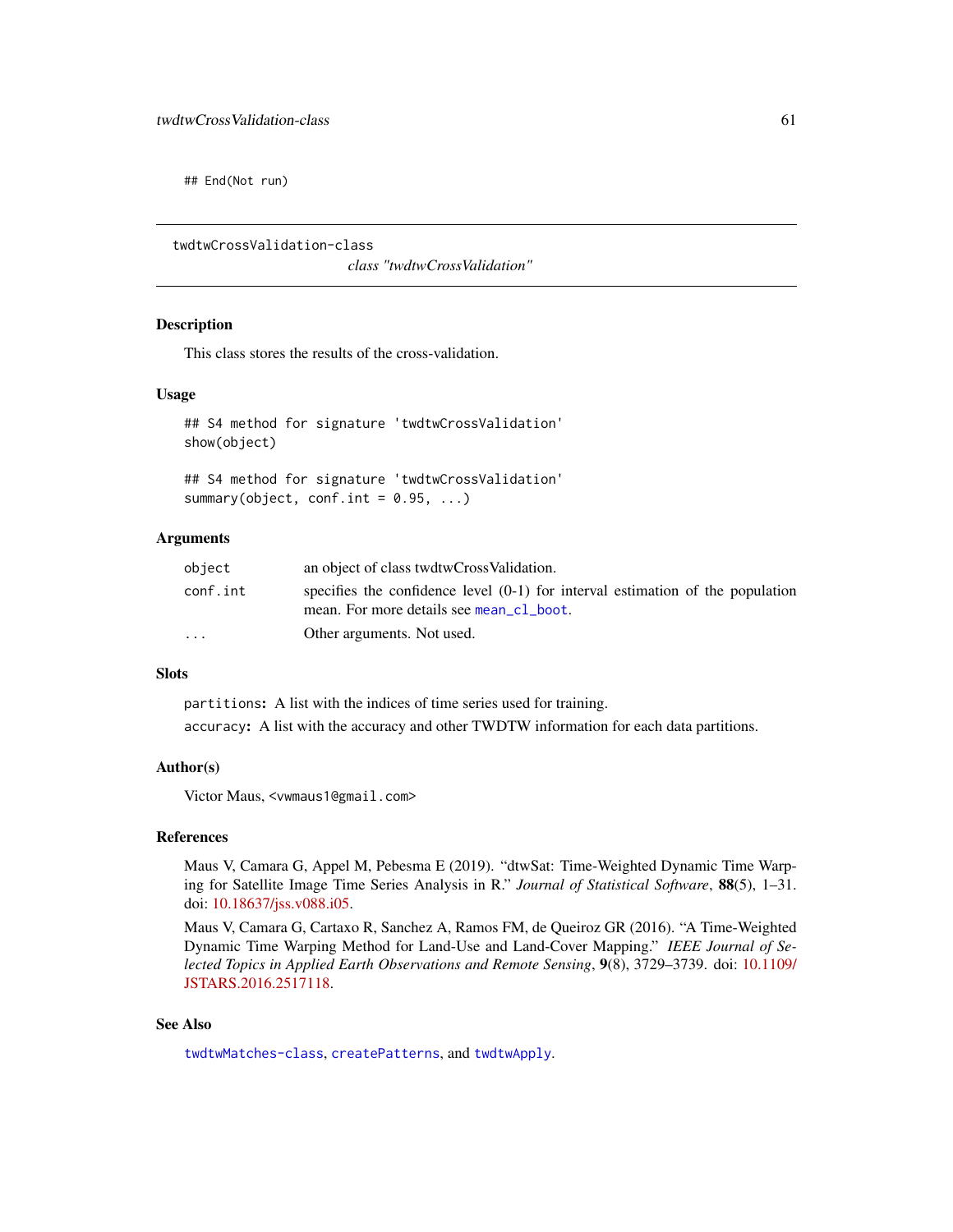## Examples

```
## Not run:
# Data folder
data_folder = system.file("lucc_MT/data", package = "dtwSat")
# Read dates
dates = scan(paste(data_folder,"timeline", sep = "/"), what = "dates")
# Read raster time series
evi = brick(paste(data_folder,"evi.tif", sep = "/"))
raster_timeseries = twdtwRaster(evi, timeline = dates)
# Read field samples
field_samples = read.csv(paste(data_folder,"samples.csv", sep = "/"))
table(field_samples[["label"]])
# Read field samples projection
proj_str = scan(paste(data_folder,"samples_projection", sep = "/"),
     what = "character")
# Get sample time series from raster time series
field_samples_ts = getTimeSeries(raster_timeseries,
     y = field_samples, proj4string = proj_str)
field_samples_ts
# Run cross validation
set.seed(1)
# Define TWDTW weight function
log_fun = logisticWeight(alpha=-0.1, beta=50)
cross_validation = twdtwCrossValidate(field_samples_ts, times=3, p=0.1,
                          freq = 8, formula = y \sim s(x, bs="cc"), weight.fun = log_fun)
cross_validation
summary(cross_validation)
plot(cross_validation)
## End(Not run)
```
<span id="page-61-0"></span>twdtwMatches-class *class "twdtwMatches"*

## <span id="page-61-1"></span>Description

Class for Time-Weighted Dynamic Time Warping results.

### Usage

## S4 method for signature 'ANY'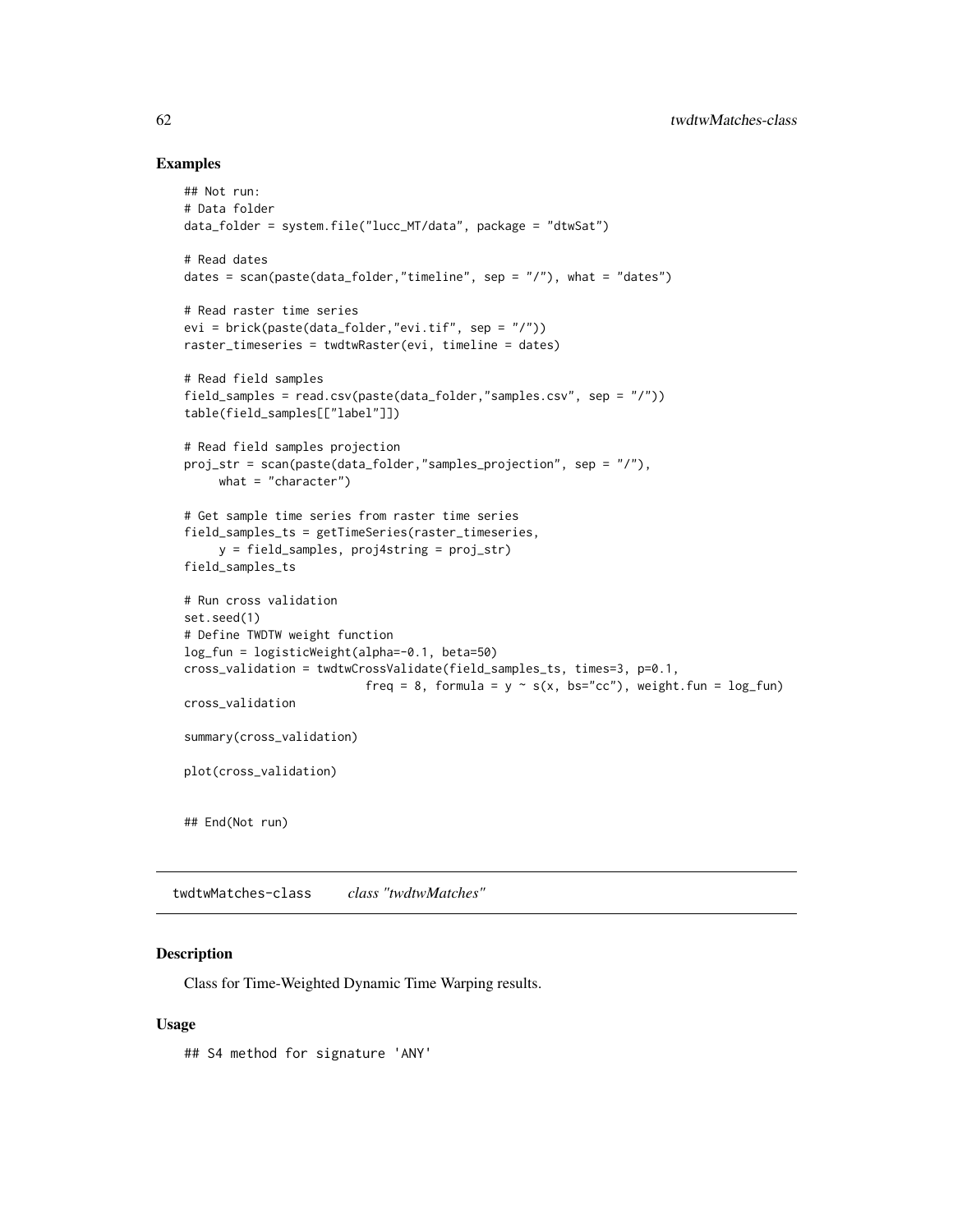## twdtwMatches-class 63

```
twdtwMatches(timeseries = NULL, patterns = NULL, alignments = NULL)
## S4 method for signature 'twdtwMatches'
index(x)
## S4 method for signature 'twdtwMatches'
length(x)
## S4 method for signature 'twdtwMatches'
as.list(x)
## S4 method for signature 'twdtwRaster'
as.list(x)
## S4 method for signature 'twdtwMatches,ANY,ANY,ANY'
x[i, j, drop = TRUE]## S4 method for signature 'twdtwMatches,numeric,ANY'
x[[i, j, drop = TRUE]]## S4 method for signature 'twdtwMatches'
labels(object)
## S4 method for signature 'twdtwMatches'
show(object)
```
## S4 method for signature 'ANY' is.twdtwMatches(x)

## Arguments

| timeseries   | a twdtwTimeSeries object.                                                                                       |
|--------------|-----------------------------------------------------------------------------------------------------------------|
| patterns     | a twdtwTimeSeries object.                                                                                       |
| alignments   | an object of class list with the TWDTW results with the same length as timeseries<br>or a list of twdtwMatches. |
| $\mathsf{x}$ | an object of class twdtwMatches.                                                                                |
| $\mathbf{i}$ | indices of the time series.                                                                                     |
| j            | indices of the pattern.                                                                                         |
| drop         | if TRUE returns a data.frame, if FALSE returns a list. Default is TRUE.                                         |
| object       | an object of class twdtwMatches.                                                                                |
| labels       | a vector with labels of the time series.                                                                        |

## Methods (by generic)

- twdtwMatches: Create object of class twdtwMatches.
- is.twdtwMatches: Check if the object belongs to the class twdtwMatches.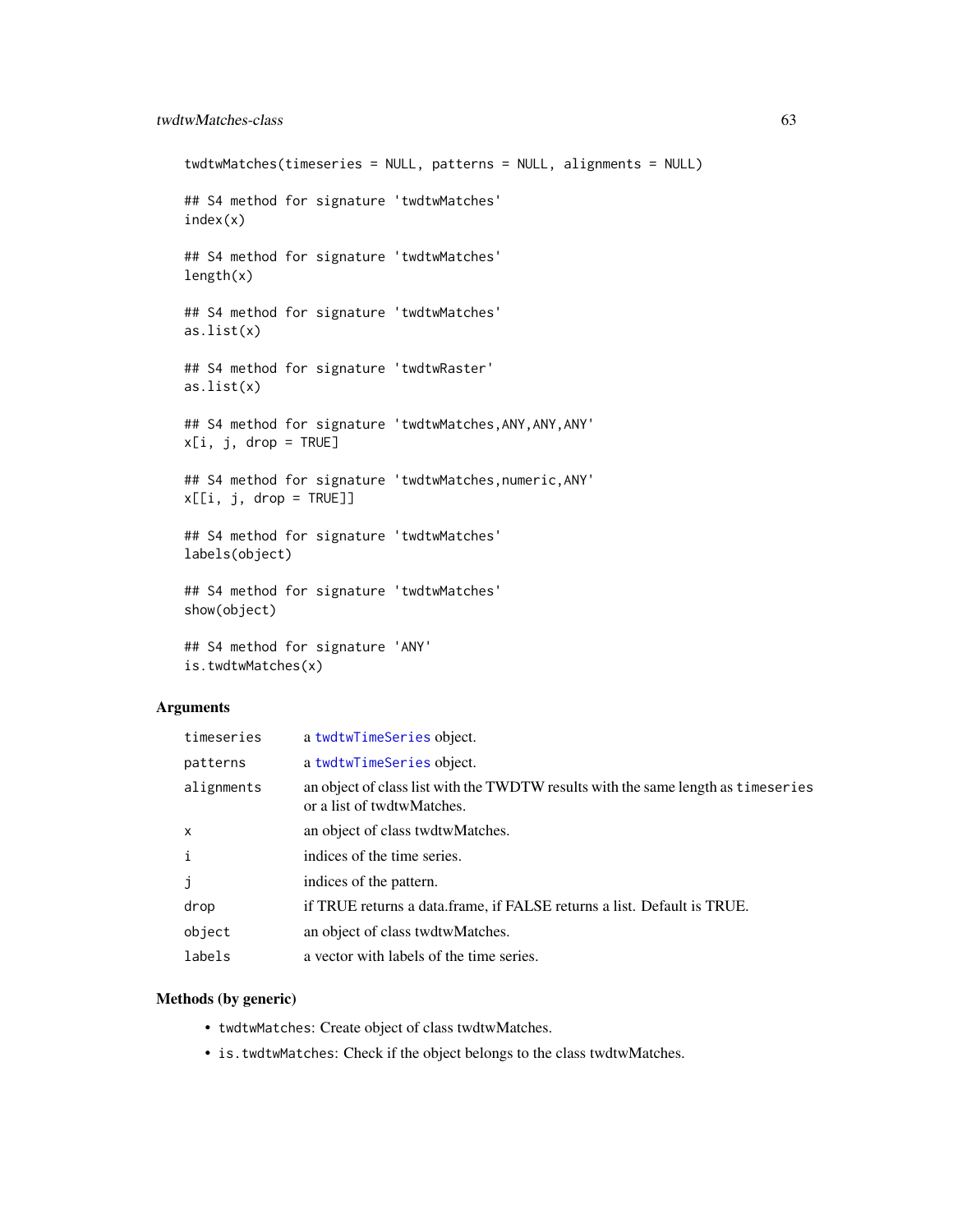#### **Slots**

timeseries: An object of class [twdtwTimeSeries-class](#page-69-1) with the satellite time series.

pattern: An object of class [twdtwTimeSeries-class](#page-69-1) with the temporal patterns.

- alignments: A [list](#page-0-0) of TWDTW results with the same length as the timeseries. Each element in this list has the following results for each temporal pattern in patterns: from: a vector with the starting dates of each match in the format "YYYY-MM-DD", to: a vector with the ending dates of each match in the format "YYYY-MM-DD", distance: a vector with TWDTW dissimilarity measure, and K: the number of matches of the pattern.
- This list might have additional elements: if keep=TRUE in the twdtwApply call the list is extended to include internal structures used during the TWDTW computation: costMatrix: cumulative cost matrix, directionMatrix: directions of steps that would be taken from each element of matrix, startingMatrix: the starting points of each element of the matrix, stepPattern: [stepPattern](#page-0-0) used for the computation, see package [dtw](#page-0-0), N: the length of the pattern, M: the length of the time series timeseries, timeWeight: time weight matrix, localMatrix: local cost matrix, matching: A list whose elements have the matching points for each match between pattern the time series, such that: –index1: a vector with matching points of the pattern, and –index2: a vector with matching points of the time series.

#### Author(s)

Victor Maus, <vwmaus1@gmail.com>

### References

Maus V, Camara G, Appel M, Pebesma E (2019). "dtwSat: Time-Weighted Dynamic Time Warping for Satellite Image Time Series Analysis in R." *Journal of Statistical Software*, 88(5), 1–31. doi: [10.18637/jss.v088.i05.](https://doi.org/10.18637/jss.v088.i05)

Maus V, Camara G, Cartaxo R, Sanchez A, Ramos FM, de Queiroz GR (2016). "A Time-Weighted Dynamic Time Warping Method for Land-Use and Land-Cover Mapping." *IEEE Journal of Selected Topics in Applied Earth Observations and Remote Sensing*, 9(8), 3729–3739. doi: [10.1109/](https://doi.org/10.1109/JSTARS.2016.2517118) [JSTARS.2016.2517118.](https://doi.org/10.1109/JSTARS.2016.2517118)

#### See Also

[twdtwApply](#page-42-0), [twdtwTimeSeries-class](#page-69-1), and [twdtwRaster-class](#page-64-0)

```
ts = twdtwTimeSeries(timeseries=MOD13Q1.ts.list)
patterns = twdtwTimeSeries(timeseries=MOD13Q1.patterns.list)
matches = twdtwApply(x = ts, y = patterns)
class(matches)
```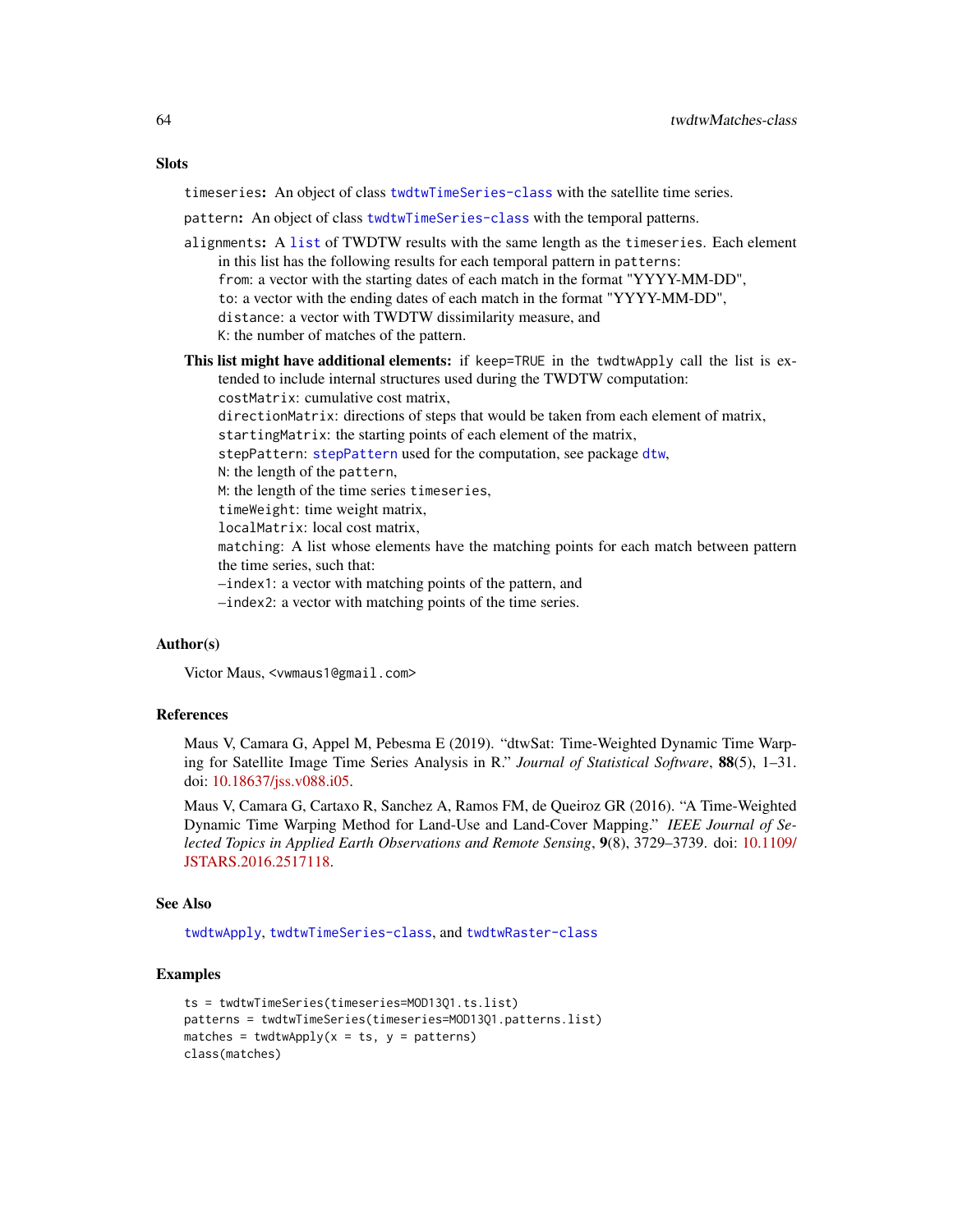## twdtwRaster-class 65

```
length(matches)
matches
# Creating objects of class twdtwMatches
ts = twdtwTimeSeries(MOD13Q1.ts.list)
patt = twdtwTimeSeries(MOD13Q1.patterns.list)
mat = twdtwApply(ts, patt, weight.fun = logisticWeight(-0.1, 100))
mat = twdtwMatches(ts, patterns=patt, alignments=mat)
mat
```
<span id="page-64-0"></span>twdtwRaster-class *class "twdtwRaster"*

## <span id="page-64-1"></span>Description

Class for set of satellite time series.

## Usage

```
## S4 method for signature 'ANY'
twdtwRaster(
  ...,
  timeline,
  \text{doy} = \text{NULL},
  layers = NULL,
  labels = NULL,
  levels = NULL,
  filepath = NULL)
## S4 method for signature 'twdtwRaster'
dim(x)
## S4 method for signature 'twdtwRaster'
res(x)
## S4 method for signature 'twdtwRaster'
extent(x, y, ...)## S4 method for signature 'twdtwRaster,ANY'
writeRaster(x, filepath = ".", ...)
## S4 method for signature 'twdtwRaster'
ncol(x)
## S4 method for signature 'twdtwRaster'
nrow(x)
```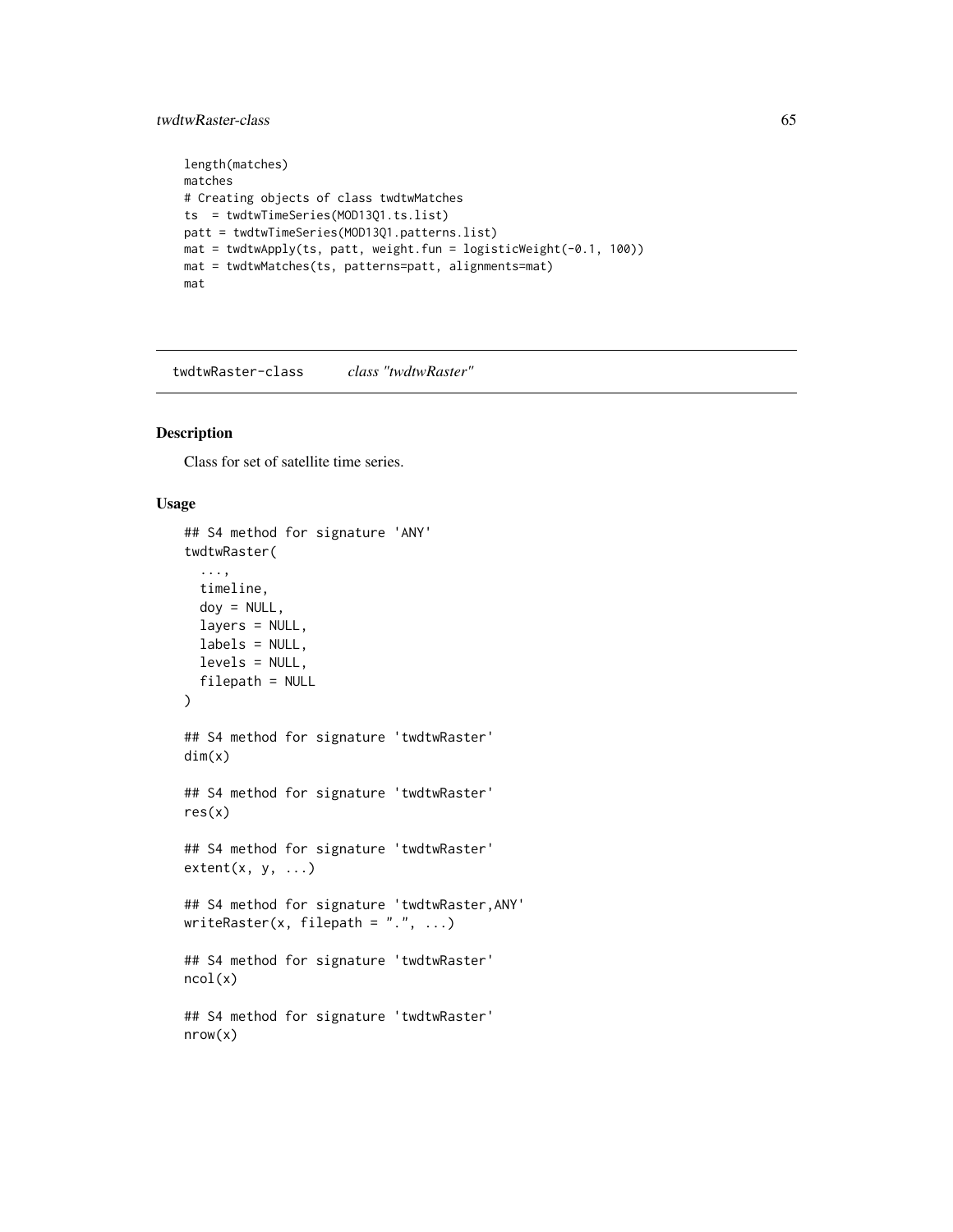66 twdtwRaster-class

## S4 method for signature 'twdtwRaster' nlayers(x) ## S4 method for signature 'twdtwRaster' levels(x) ## S4 method for signature 'twdtwRaster' layers(x) ## S4 method for signature 'twdtwRaster' coverages(x) ## S4 method for signature 'twdtwRaster'  $bands(x)$ ## S4 method for signature 'twdtwRaster' names(x) ## S4 method for signature 'twdtwRaster' index(x) ## S4 method for signature 'twdtwRaster' length(x) ## S4 method for signature 'twdtwRaster, ANY, ANY, ANY' x[i] ## S4 method for signature 'twdtwRaster,ANY,ANY' x[[i]] ## S4 method for signature 'twdtwRaster' labels(object) ## S4 method for signature 'twdtwRaster'  $\text{crop}(x, y, \ldots)$ ## S4 method for signature 'twdtwRaster' coordinates(obj, ...) ## S4 method for signature 'twdtwRaster'  $extent(x, y, ...)$ ## S4 method for signature 'twdtwRaster' show(object) ## S4 method for signature 'ANY'

is.twdtwRaster(x)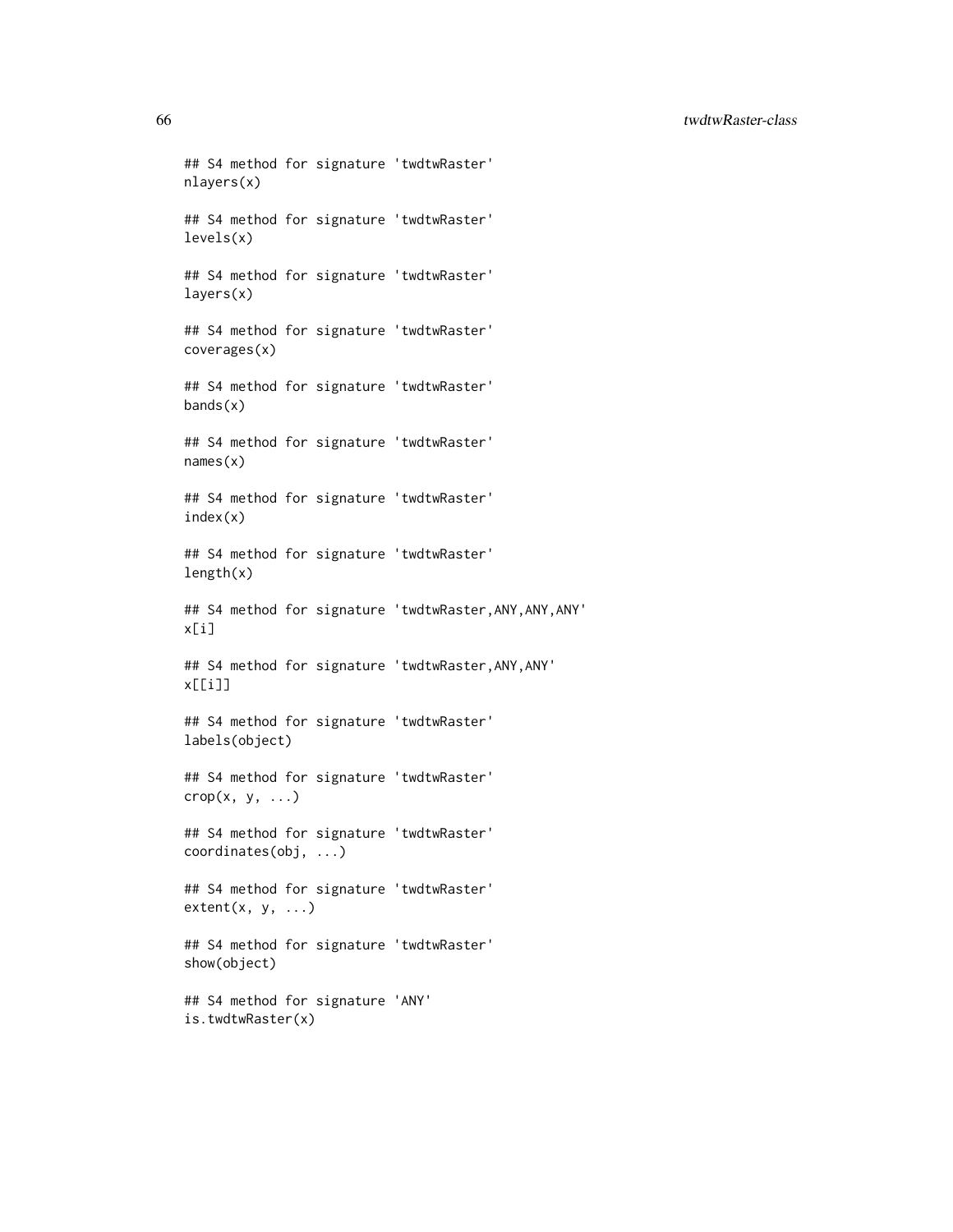## twdtwRaster-class 67

## S4 method for signature 'twdtwRaster' projecttwdtwRaster(x, crs, ...)

## Arguments

| .        | objects of class RasterBrick-class or RasterStack-class.                                                                                                                                                                                                                                                                                         |
|----------|--------------------------------------------------------------------------------------------------------------------------------------------------------------------------------------------------------------------------------------------------------------------------------------------------------------------------------------------------|
| timeline | a vector with the dates of the satellite images in the format of "YYYY-MM-DD".                                                                                                                                                                                                                                                                   |
| doy      | A RasterBrick-class or RasterStack-class with a sequence of days of the<br>year for each pixel. doy must have the same spatial and temporal extents as the<br>Raster* objects passed to  If doy is not provided then at least one Raster*<br>object must be passed through                                                                       |
| layers   | a vector with the names of the Raster* objects passed to "". If not provided<br>the layers are set to the names of objects in $" \dots"$ .                                                                                                                                                                                                       |
| labels   | a vector of class character with labels of the values in the Raster* objects. This<br>is useful for categorical Raster* values of land use classes.                                                                                                                                                                                              |
| levels   | a vector of class numeric with levels of the values in the Raster* objects. This<br>is useful for categorical Raster* values of land use classes.                                                                                                                                                                                                |
| filepath | A character. The path to save the raster time series. If provided the function<br>saves a raster file for each Raster* object in the list, <i>i.e</i> one file for each time<br>series. This way the function retrieves a list of RasterBrick-class. It is useful<br>when the time series are originally stored in separated files. See details. |
| X        | an object of class twdtwRaster.                                                                                                                                                                                                                                                                                                                  |
| у        | Extent object, or any object from which an Extent object can be extracted.                                                                                                                                                                                                                                                                       |
| i        | indices of the time series.                                                                                                                                                                                                                                                                                                                      |
| object   | an object of class twdtwRaster.                                                                                                                                                                                                                                                                                                                  |
| obj      | object of class twdtwRaster.                                                                                                                                                                                                                                                                                                                     |
| crs      | character or object of class 'CRS'. PROJ.4 description of the coordinate refer-<br>ence system. For other arguments and more details see projectRaster.                                                                                                                                                                                          |

## Details

The performance of the functions [twdtwApply](#page-42-0) and [getTimeSeries](#page-7-0) is improved if the Raster\* objects are connected to files with the whole time series for each attribute.

## Methods (by generic)

- twdtwRaster: Create object of class twdtwRaster.
- is.twdtwRaster: Check if the object belongs to the class twdtwRaster.
- projecttwdtwRaster: project twdtwRaster object.

## Slots

timeseries: A list of multi-layer Raster\* objects with the satellite image time series.

timeline: A vector of class [date](#page-0-0) with dates of the satellite images in timeseries.

layers: A vector of class [character](#page-0-0) with the names of the Raster\* objects.

labels: A vector of class [factor](#page-0-0) with levels and labels of the values in the Raster\* objects. This is useful for categorical Raster\* values of land use classes.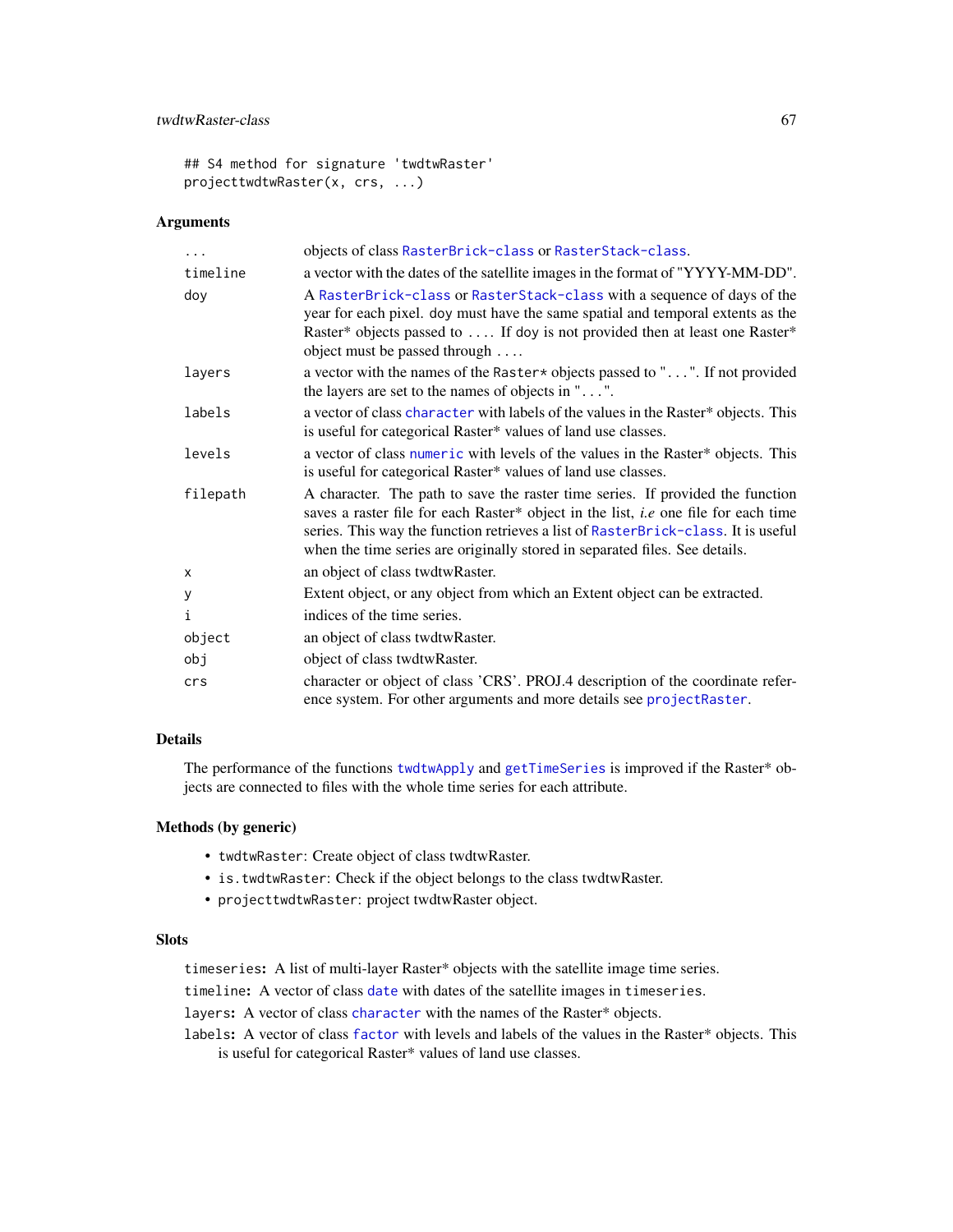#### Author(s)

Victor Maus, <vwmaus1@gmail.com>

#### References

Maus V, Camara G, Appel M, Pebesma E (2019). "dtwSat: Time-Weighted Dynamic Time Warping for Satellite Image Time Series Analysis in R." *Journal of Statistical Software*, 88(5), 1–31. doi: [10.18637/jss.v088.i05.](https://doi.org/10.18637/jss.v088.i05)

Maus V, Camara G, Cartaxo R, Sanchez A, Ramos FM, de Queiroz GR (2016). "A Time-Weighted Dynamic Time Warping Method for Land-Use and Land-Cover Mapping." *IEEE Journal of Selected Topics in Applied Earth Observations and Remote Sensing*, 9(8), 3729–3739. doi: [10.1109/](https://doi.org/10.1109/JSTARS.2016.2517118) [JSTARS.2016.2517118.](https://doi.org/10.1109/JSTARS.2016.2517118)

## See Also

[twdtwApply](#page-42-0), [getTimeSeries](#page-7-0), [twdtwMatches-class](#page-61-0), and [twdtwTimeSeries-class](#page-69-1)

### Examples

```
# Creating a new object of class twdtwTimeSeries
evi = brick(system.file("lucc_MT/data/evi.tif", package="dtwSat"))
timeline = scan(system.file("lucc_MT/data/timeline", package="dtwSat"), what="date")
rts = new("twdtwRaster", timeseries = evi, timeline = timeline)
## Not run:
# Creating objects of class twdtwRaster
evi = brick(system.file("lucc_MT/data/evi.tif", package="dtwSat"))
timeline = scan(system.file("lucc_MT/data/timeline", package="dtwSat"), what="date")
ts_evi = twdtwRaster(evi, timeline=timeline)
ndvi = brick(system.file("lucc_MT/data/ndvi.tif", package="dtwSat"))
blue = brick(system.file("lucc_MT/data/blue.tif", package="dtwSat"))
red = brick(system.file("lucc_MT/data/red.tif", package="dtwSat"))
nir = brick(system.file("lucc_MT/data/nir.tif", package="dtwSat"))
mir = brick(system.file("lucc_MT/data/mir.tif", package="dtwSat"))
doy = brick(system.file("lucc_MT/data/doy.tif", package="dtwSat"))
rts = twdtwRaster(doy, evi, ndvi, blue, red, nir, mir, timeline = timeline)
## End(Not run)
```
twdtwReduceTime *Minimalist version of TWDTW apply*

#### Description

This function is a minimalist implementation of [twdtwApply](#page-42-0) that is in average 3x faster. It does not keep any intermediate data. It performs a multidimensional TWDTW analysis (Maus et al. 2019) and retrieves only the best matches between the unclassified time series and the patterns for each defined time interval.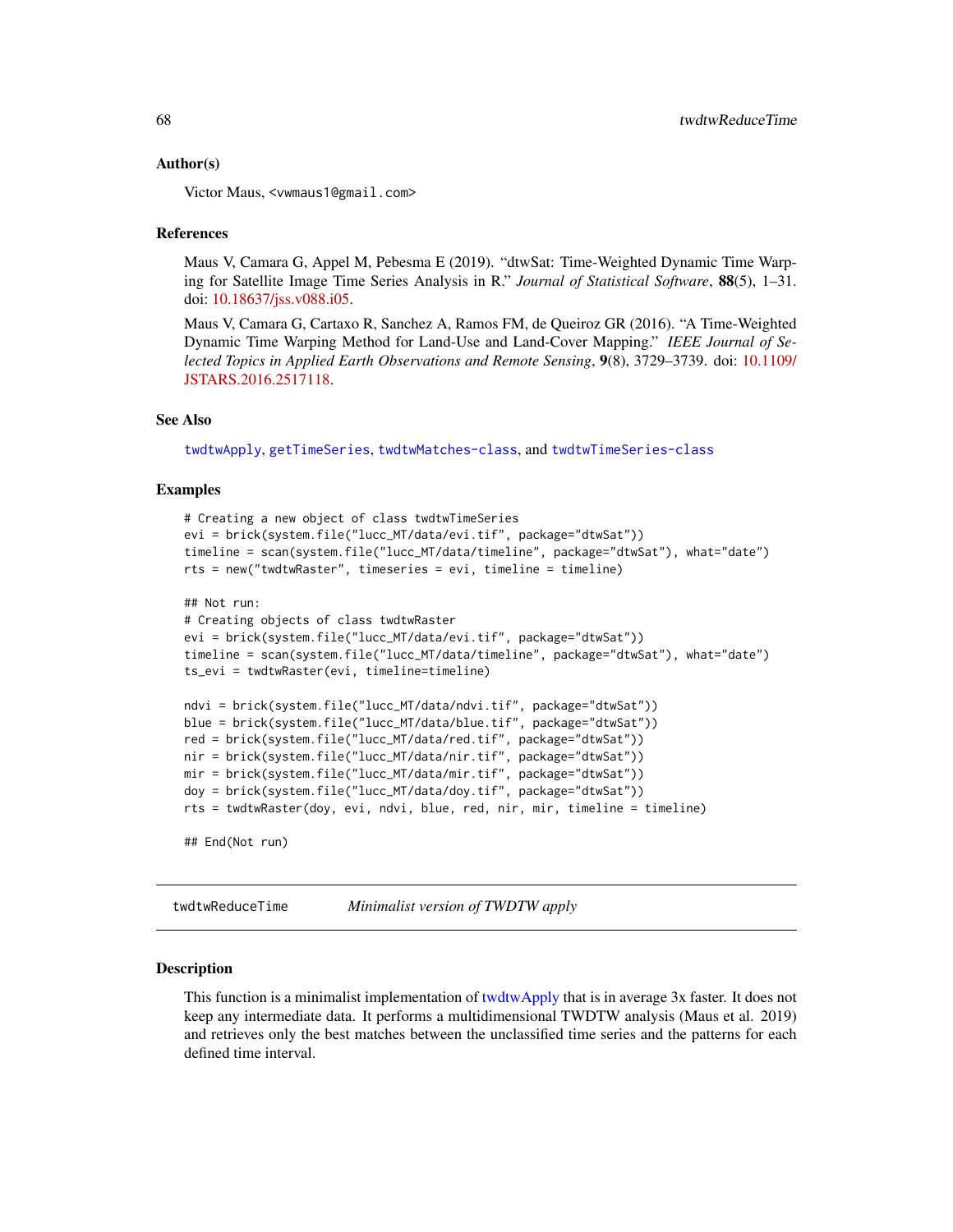# twdtwReduceTime 69

# Usage

```
twdtwReduceTime(
 x,
 y,
 weight.fun = NULL,
 dist.method = "Euclidean",
 step.matrix = symmetric1,
 from = NULL,
 to = NULL,
 by = NULL,
 overlap = 0.5,
 fill = 255)
```
# Arguments

| X           | a data. frame with the target time series. Usually, it is an unclassified time series.<br>It must contain two or more columns, one column called date with dates in the<br>format "YYYY-MM-DD". The other columns can have any names (e.g., red,<br>blue, nir, evi, ndvi) as long as they match the column names in the temporal<br>patterns y.                                                                                                                                                  |
|-------------|--------------------------------------------------------------------------------------------------------------------------------------------------------------------------------------------------------------------------------------------------------------------------------------------------------------------------------------------------------------------------------------------------------------------------------------------------------------------------------------------------|
| У           | a list of data.frame objects similar to x. The temporal patterns used to classify<br>the time series in x.                                                                                                                                                                                                                                                                                                                                                                                       |
| weight.fun  | A function. Any function that receives two matrices and performs a computation<br>on them, returning a single matrix with the same dimensions. The first matrix<br>is the DTW local cost matrix and the second a matrix of the time differences<br>in days. The function should return a matrix of DTW local cost weighted by<br>the time differences. If not declared the time-weight is zero. In this case the<br>function runs the standard version of the dynamic time warping. See details. |
| dist.method | A character. Method to derive the local cost matrix. Default is "Euclidean" see<br>dist in package proxy.                                                                                                                                                                                                                                                                                                                                                                                        |
| step.matrix | See stepPattern in package dtw (Giorgino 2009).                                                                                                                                                                                                                                                                                                                                                                                                                                                  |
| from        | A character or Dates object in the format "yyyy-mm-dd".                                                                                                                                                                                                                                                                                                                                                                                                                                          |
| to          | A character or Dates object in the format "yyyy-mm-dd".                                                                                                                                                                                                                                                                                                                                                                                                                                          |
| by          | A character with the interval size, $e.g.$ "6 month".                                                                                                                                                                                                                                                                                                                                                                                                                                            |
| overlap     | A number between 0 and 1. The minimum overlapping between one match and<br>the interval of classification. Default is $0.5$ , <i>i.e.</i> an overlap minimum of $50\%$ .                                                                                                                                                                                                                                                                                                                         |
| fill        | An integer to fill the classification gaps. Default 255.                                                                                                                                                                                                                                                                                                                                                                                                                                         |

# Author(s)

Victor Maus, <vwmaus1@gmail.com>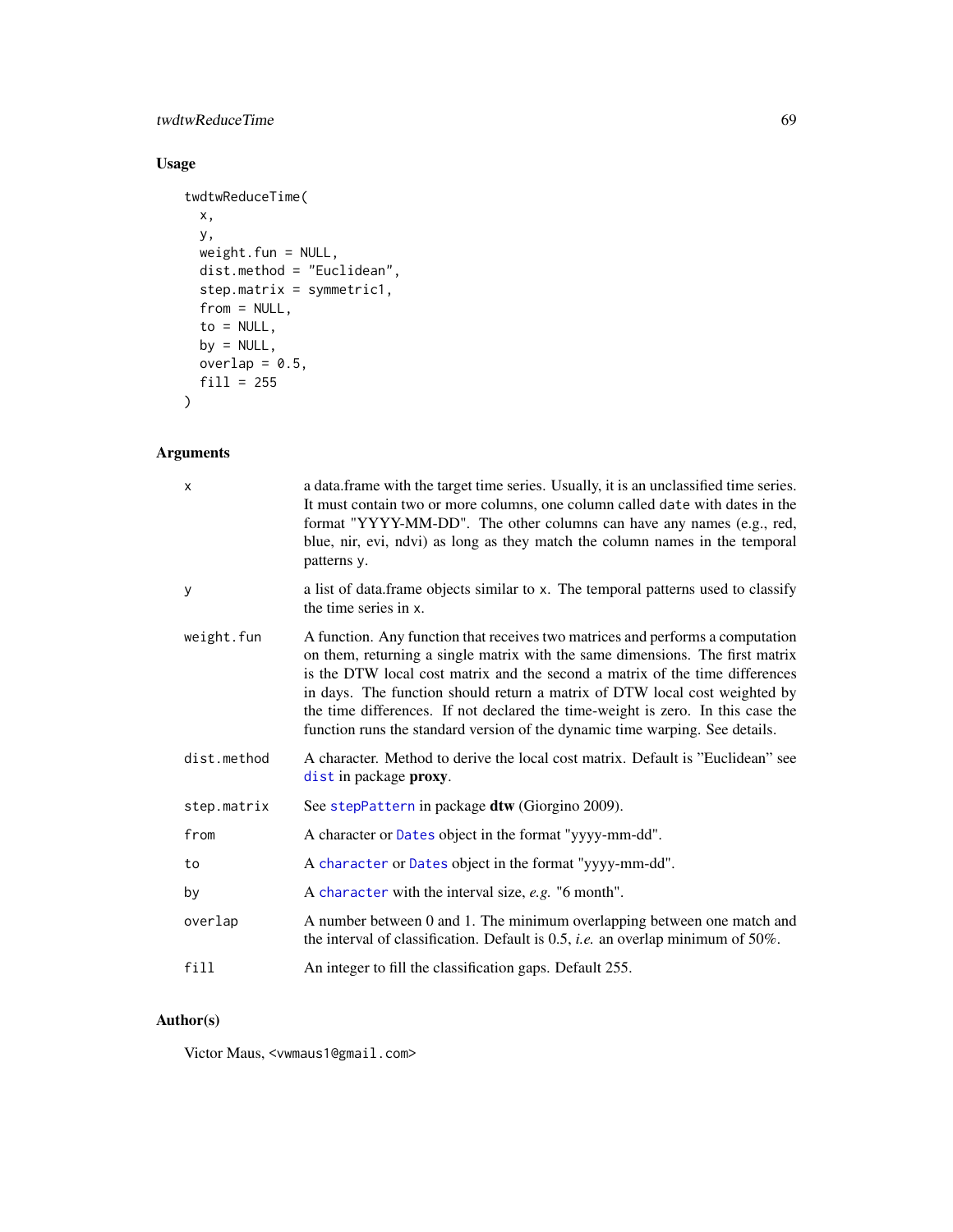## Examples

## Not run:

```
library(dtwSat)
log_fun = logisticWeight(-0.1, 50)
from = "2009-09-01"
to = "2017-09-01"
by = "12 month"
# S4 objects for original implementation
tw_patt = readRDS(system.file("lucc_MT/patterns/patt.rds", package = "dtwSat"))
tw_ts = twdtwTimeSeries(MOD13Q1.ts)
# Table from csv for minimalist version
mn_patt <- lapply(dir(system.file("lucc_MT/patterns", package = "dtwSat"),
  pattern = ".csv$", full.names = TRUE), read.csv, stringsAsFactors = FALSE)
mn_ts <- read.csv(system.file("reduce_time/ts_MODIS13Q1.csv", package = "dtwSat"),
  stringsAsFactors = FALSE)
# Benchtmark
rbenchmark::benchmark(
  original = twdtwClassify(twdtwApply(x = tw_ts, y = tw_patt, weight.fun = log_ffun),
                                      from = from, to = to, by = by)[1],
  minimalist = twdtwReduceTime(x = mn_{1}ts, y = mn_{2}patt, weight.fun = log_fun,
                                      from = from, to = to, by = by)
 )
## End(Not run)
```
<span id="page-69-1"></span>twdtwTimeSeries-class *class "twdtwTimeSeries"*

## <span id="page-69-0"></span>Description

Class for setting irregular time series.

## Usage

```
## S4 method for signature 'ANY'
twdtwTimeSeries(..., labels = NULL)
## S4 method for signature 'twdtwTimeSeries'
dim(x)
## S4 method for signature 'twdtwTimeSeries'
index(x)
## S4 method for signature 'twdtwTimeSeries'
```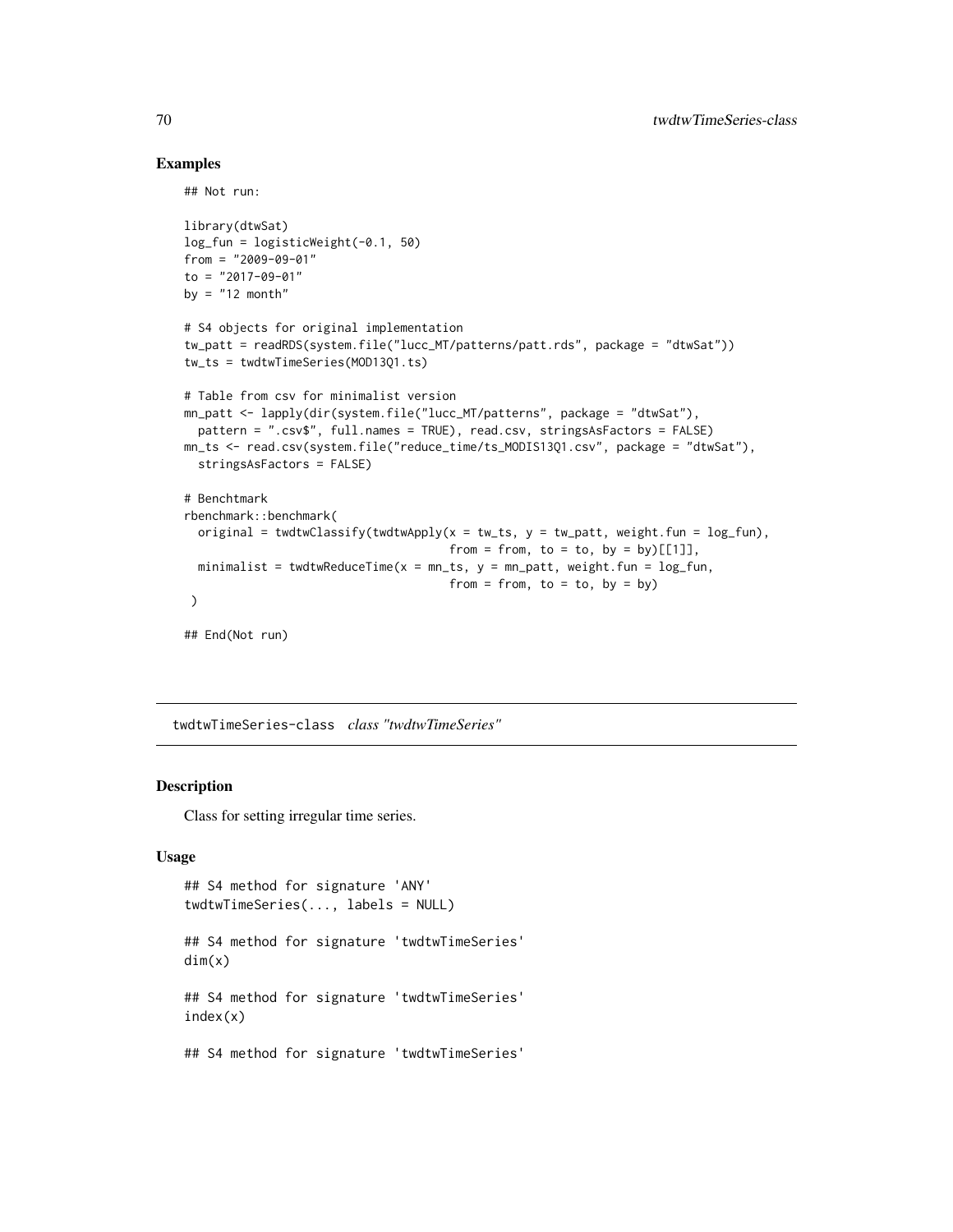nrow(x) ## S4 method for signature 'twdtwTimeSeries' ncol(x) ## S4 method for signature 'twdtwTimeSeries' length(x) ## S4 method for signature 'twdtwTimeSeries' as.list(x) ## S4 method for signature 'twdtwTimeSeries' as.data.frame(x) ## S4 method for signature 'twdtwTimeSeries,ANY,ANY,ANY' x[i] ## S4 method for signature 'twdtwTimeSeries,ANY,ANY' x[[i]] ## S4 method for signature 'twdtwTimeSeries' labels(object) ## S4 method for signature 'twdtwTimeSeries' levels(x) ## S4 method for signature 'twdtwTimeSeries' show(object) ## S4 method for signature 'ANY' as.twdtwTimeSeries(x) ## S4 method for signature 'ANY' is.twdtwTimeSeries(x)

## Arguments

| $\cdot$ $\cdot$ $\cdot$ | twdtwTimeSeries objects, zoo objects or a list of zoo objects. |
|-------------------------|----------------------------------------------------------------|
| labels                  | a vector with labels of the time series.                       |
| $\mathsf{x}$            | an object of class twdtwTimeSeries.                            |
| i                       | indices of the time series.                                    |
| object                  | an object of class twdtwTimeSeries.                            |

## Methods (by generic)

- twdtwTimeSeries: Create object of class twdtwTimeSeries.
- as.twdtwTimeSeries: convert list of data.frame to class twdtwTimeSeries.
- is.twdtwTimeSeries: Check if the object belongs to the class twdtwTimeSeries.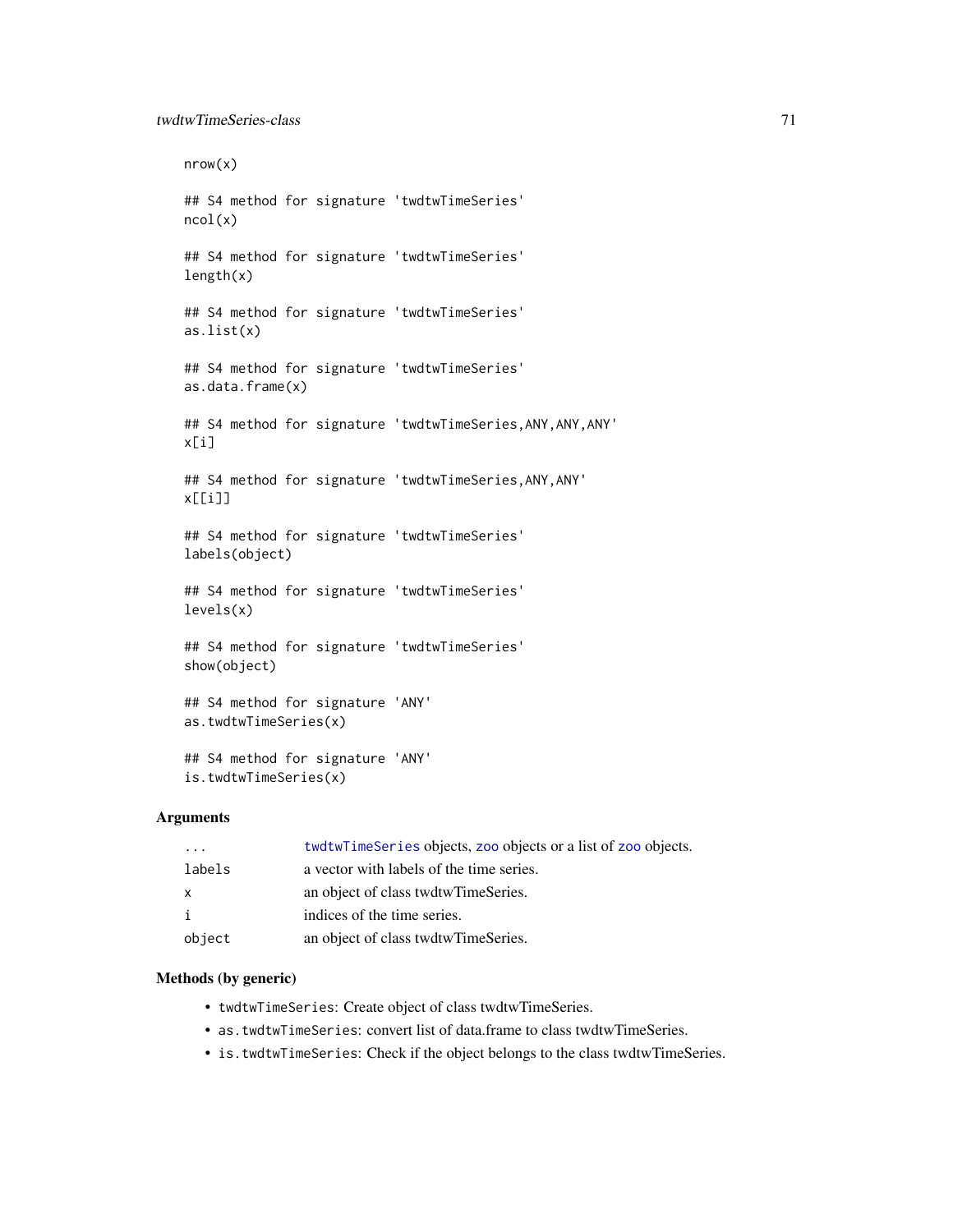timeseries: A list of [zoo](#page-0-0) objects.

labels: A vector of class [factor](#page-0-0) with time series labels.

### Author(s)

Victor Maus, <vwmaus1@gmail.com>

### References

Maus V, Camara G, Appel M, Pebesma E (2019). "dtwSat: Time-Weighted Dynamic Time Warping for Satellite Image Time Series Analysis in R." *Journal of Statistical Software*, 88(5), 1–31. doi: [10.18637/jss.v088.i05.](https://doi.org/10.18637/jss.v088.i05)

Maus V, Camara G, Cartaxo R, Sanchez A, Ramos FM, de Queiroz GR (2016). "A Time-Weighted Dynamic Time Warping Method for Land-Use and Land-Cover Mapping." *IEEE Journal of Selected Topics in Applied Earth Observations and Remote Sensing*, 9(8), 3729–3739. doi: [10.1109/](https://doi.org/10.1109/JSTARS.2016.2517118) [JSTARS.2016.2517118.](https://doi.org/10.1109/JSTARS.2016.2517118)

## See Also

[twdtwMatches-class](#page-61-0), [twdtwRaster-class](#page-64-0), [getTimeSeries](#page-7-0), and [twdtwApply](#page-42-0)

```
# Creating a new object of class twdtwTimeSeries
ptt = new("twdtwTimeSeries", timeseries = MOD13Q1.patterns.list,
           labels = names(MOD13Q1.patterns.list))
class(ptt)
labels(ptt)
levels(ptt)
length(ptt)
nrow(ptt)
ncol(ptt)
dim(ptt)
# Creating objects of class twdtwTimeSeries from zoo objects
ts = twdtwTimeSeries(MOD13Q1.ts)
ts
# Creating objects of class twdtwTimeSeries from list of zoo objects
patt = twdtwTimeSeries(MOD13Q1.patterns.list)
patt
# Joining objects of class twdtwTimeSeries
tsA = twdtwTimeSeries(MOD13Q1.ts.list[[1]], labels = "A")
tsB = twdtwTimeSeries(B = MOD13Q1.ts.list[[2]])ts = twdtwTimeSeries(tsA, tsB, C=MOD13Q1.ts)
ts
```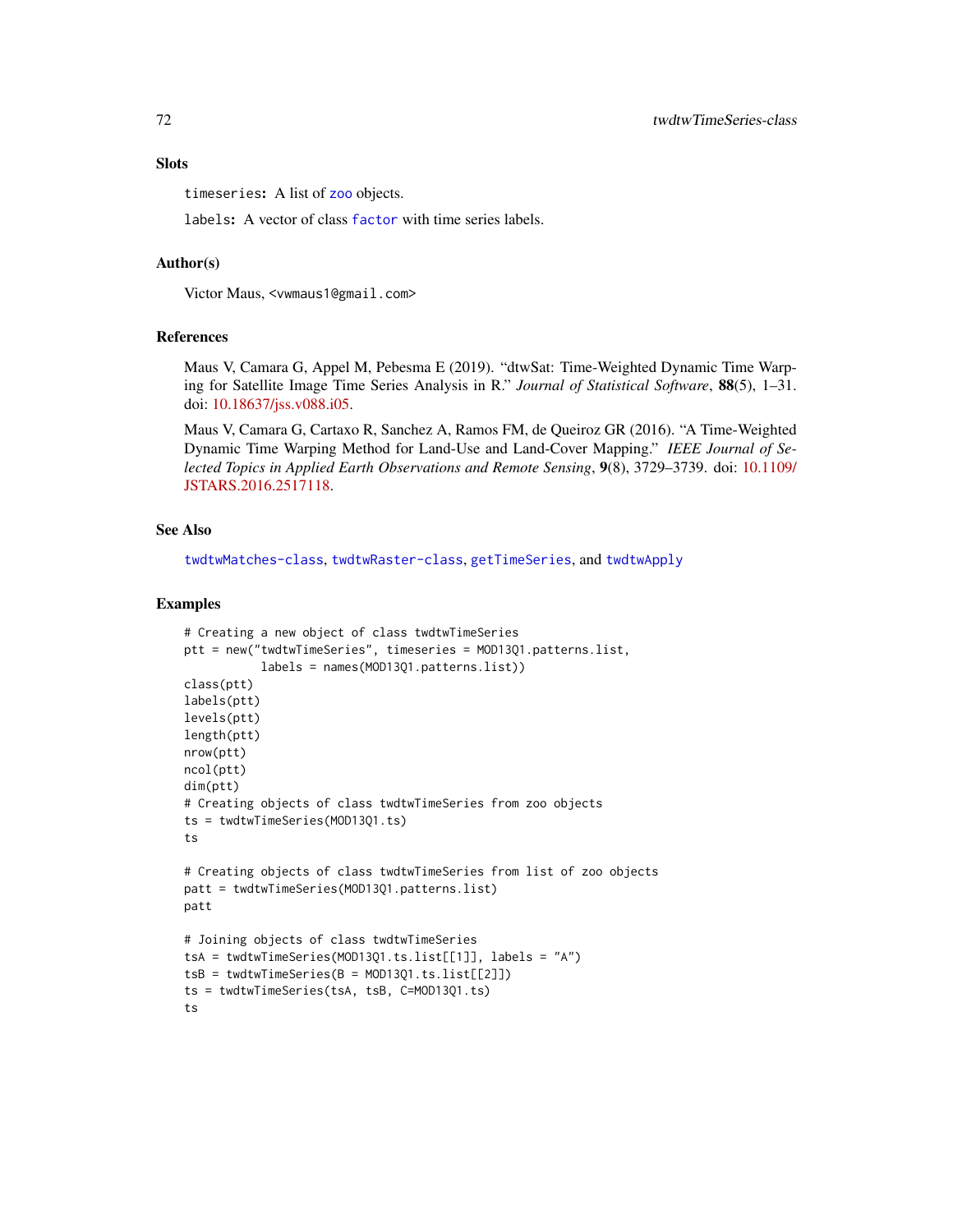<span id="page-72-0"></span>

# Description

Creates LaTeX table from accuracy metrics

## Usage

```
## S4 method for signature 'twdtwAssessment'
twdtwXtable(
 object,
  table.type = "accuracy",
  show.prop = TRUE,
 category.name = NULL,
 category.type = NULL,
  rotate.col = FALSE,
  time.labels = NULL,
  caption = NULL,
  digits = 2,
  show.footnote = TRUE,
  ...
\mathcal{L}## S4 method for signature 'twdtwCrossValidation'
twdtwXtable(
 object,
 conf.int = 0.95,
  show. overall = TRUE,category.name = NULL,
 category.type = NULL,
  caption = NULL,
 digits = 2,
  show.footnote = TRUE,
  ...
\mathcal{L}
```
## Arguments

| object        | an object of class twdtwAssessment.                                                                                                                       |
|---------------|-----------------------------------------------------------------------------------------------------------------------------------------------------------|
| table.type    | Table type, 'accuracy' for User's and Producer's Accuracy, 'errormatrix' for<br>error matrix, and 'area' for area and uncertainty. Default is 'accuracy'. |
| show.prop     | If TRUE shows the estimated proportion of area. Used with table . type='accuracy'.<br>Default is TRUE.                                                    |
| category.name | A character vector defining the class names. If NULL the class names in the<br>object x are used. Default is NULL.                                        |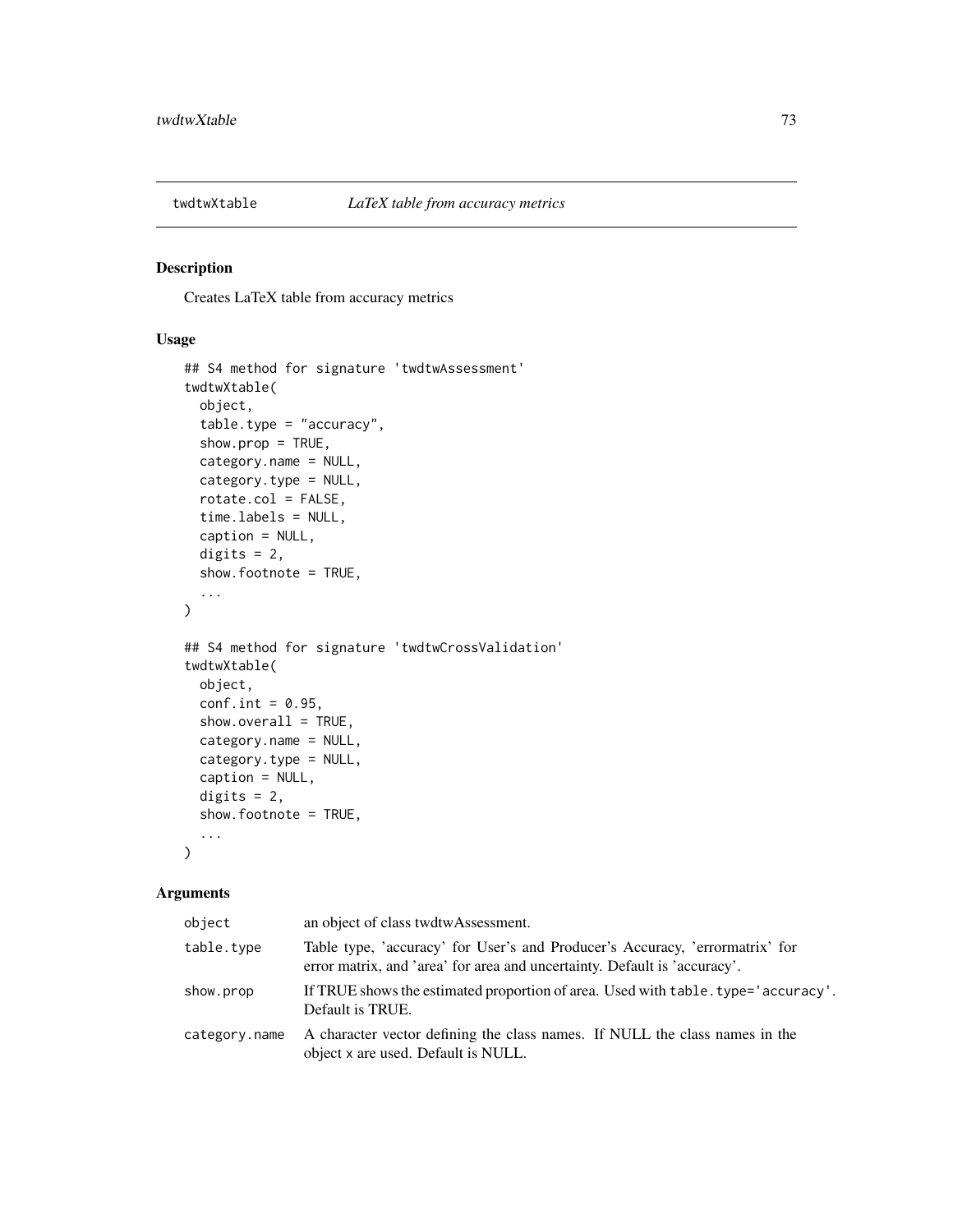<span id="page-73-0"></span>

| category.type | A character defining the categories type "numeric" or "letter", if NULL the class<br>names are used. Default is NULL. |
|---------------|-----------------------------------------------------------------------------------------------------------------------|
| rotate.col    | Rotate class column names in latex table. Default is FALSE.                                                           |
| time.labels   | A character or numeric for the time period or NULL to include all classified<br>periods. Default is NULL.             |
| caption       | The table caption.                                                                                                    |
| digits        | Number of digits to show.                                                                                             |
| show.footnote | Show confidence interval in the footnote.                                                                             |
| $\cdots$      | Other arguments to pass to print. xtable.                                                                             |
| conf.int      | Specifies the confidence level $(0-1)$ .                                                                              |
| show.overall  | If TRUE shows the overall accuracy of the cross-validation. Default is TRUE.                                          |

#### Author(s)

Victor Maus, <vwmaus1@gmail.com>

#### References

Maus V, Camara G, Appel M, Pebesma E (2019). "dtwSat: Time-Weighted Dynamic Time Warping for Satellite Image Time Series Analysis in R." *Journal of Statistical Software*, 88(5), 1–31. doi: [10.18637/jss.v088.i05.](https://doi.org/10.18637/jss.v088.i05)

Maus V, Camara G, Cartaxo R, Sanchez A, Ramos FM, de Queiroz GR (2016). "A Time-Weighted Dynamic Time Warping Method for Land-Use and Land-Cover Mapping." *IEEE Journal of Selected Topics in Applied Earth Observations and Remote Sensing*, 9(8), 3729–3739. doi: [10.1109/](https://doi.org/10.1109/JSTARS.2016.2517118) [JSTARS.2016.2517118.](https://doi.org/10.1109/JSTARS.2016.2517118)

## See Also

[twdtwAssess](#page-46-0) and [twdtwAssessment](#page-52-0).

### Examples

## Not run:

```
# Create raster time series
evi = brick(system.file("lucc_MT/data/evi.tif", package="dtwSat"))
ndvi = brick(system.file("lucc_MT/data/ndvi.tif", package="dtwSat"))
red = brick(system.file("lucc_MT/data/red.tif", package="dtwSat"))
blue = brick(system.file("lucc_MT/data/blue.tif", package="dtwSat"))
nir = brick(system.file("lucc_MT/data/nir.tif", package="dtwSat"))
mir = brick(system.file("lucc_MT/data/mir.tif", package="dtwSat"))
doy = brick(system.file("lucc_MT/data/doy.tif", package="dtwSat"))
timeline = scan(system.file("lucc_MT/data/timeline", package="dtwSat"), what="date")
rts = twdtwRaster(evi, ndvi, red, blue, nir, mir, timeline = timeline, doy = doy)
```

```
# Read field samples
field_samples = read.csv(system.file("lucc_MT/data/samples.csv", package="dtwSat"))
proj_str = scan(system.file("lucc_MT/data/samples_projection",
```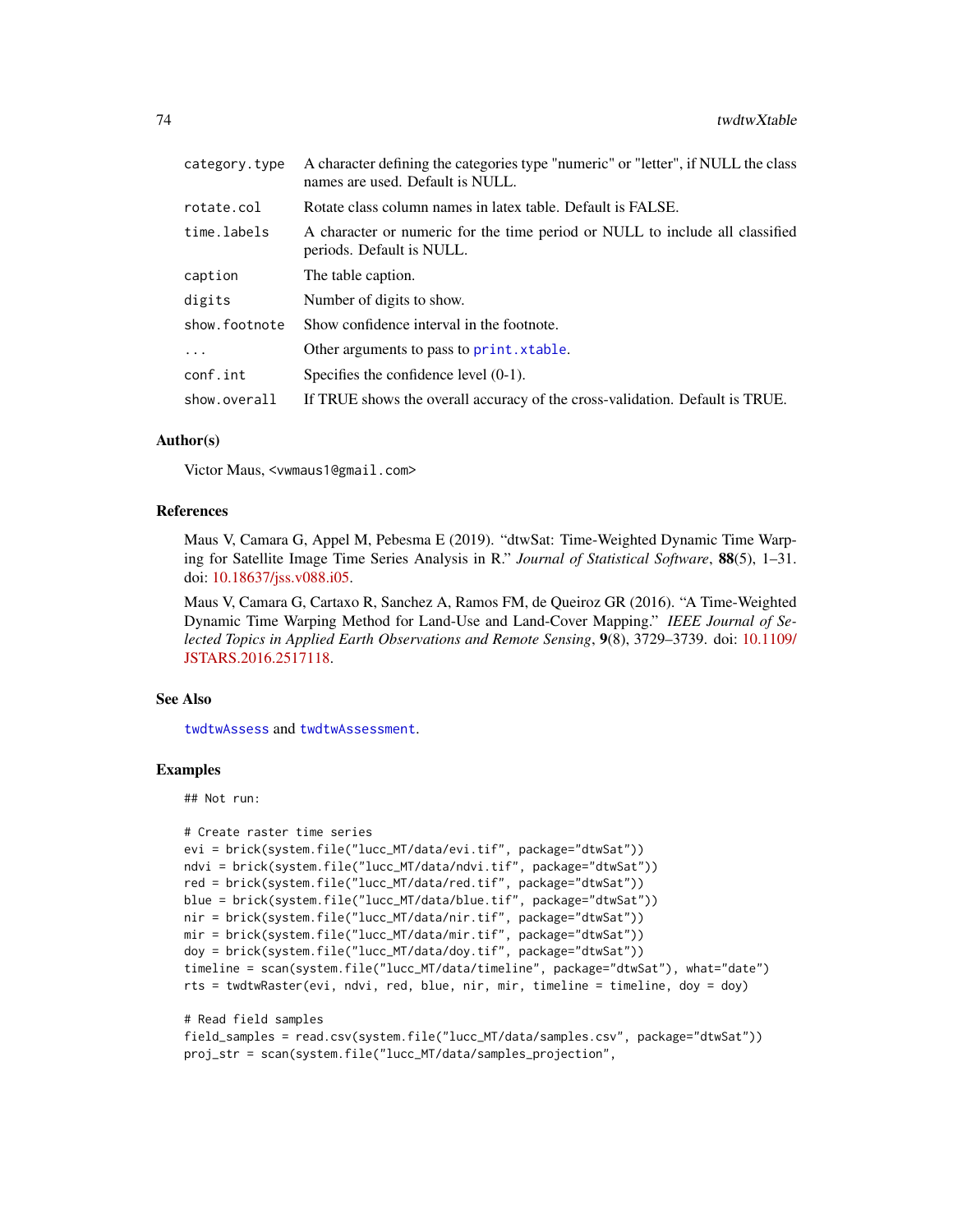```
package="dtwSat"), what = "character")
# Split samples for training (10%) and validation (90%) using stratified sampling
library(caret)
set.seed(1)
I = \text{unlist}(\text{createDataPartition}(\text{field\_samples$label}, p = 0.1))training_samples = field_samples[I,]
validation_samples = field_samples[-I,]
# Create temporal patterns
training_ts = getTimeSeries(rts, y = training_samples, proj4string = proj_str)
temporal_patterns = createPatterns(training_ts, freq = 8, formula = y \sim s(x))
# Run TWDTW analysis for raster time series
log_fun = weight.fun=logisticWeight(-0.1,50)
r_twdtw = twdtwApply(x=rts, y=temporal_patterns, weight.fun=log_fun, format="GTiff",
                     overwrite=TRUE)
# Classify raster based on the TWDTW analysis
r_lucc = twdtwClassify(r_twdtw, format="GTiff", overwrite=TRUE)
plot(r_lucc)
# Assess classification
twdtw_assess = twdtwAssess(object = r_lucc, y = validation_samples,
                           proj4string = proj_str, conf.int=.95)
twdtw_assess
# Create latex tables
twdtwXtable(twdtw_assess, table.type="errormatrix", rotate.col=TRUE,
  caption="Error matrix", digits=2, comment=FALSE)
twdtwXtable(twdtw_assess, table.type="accuracy", category.type="letter",
  caption="Accuracy metrics.")
twdtwXtable(twdtw_assess, table.type="area", category.type="letter",
  digits = 0, caption="Area and uncertainty")
```
## End(Not run)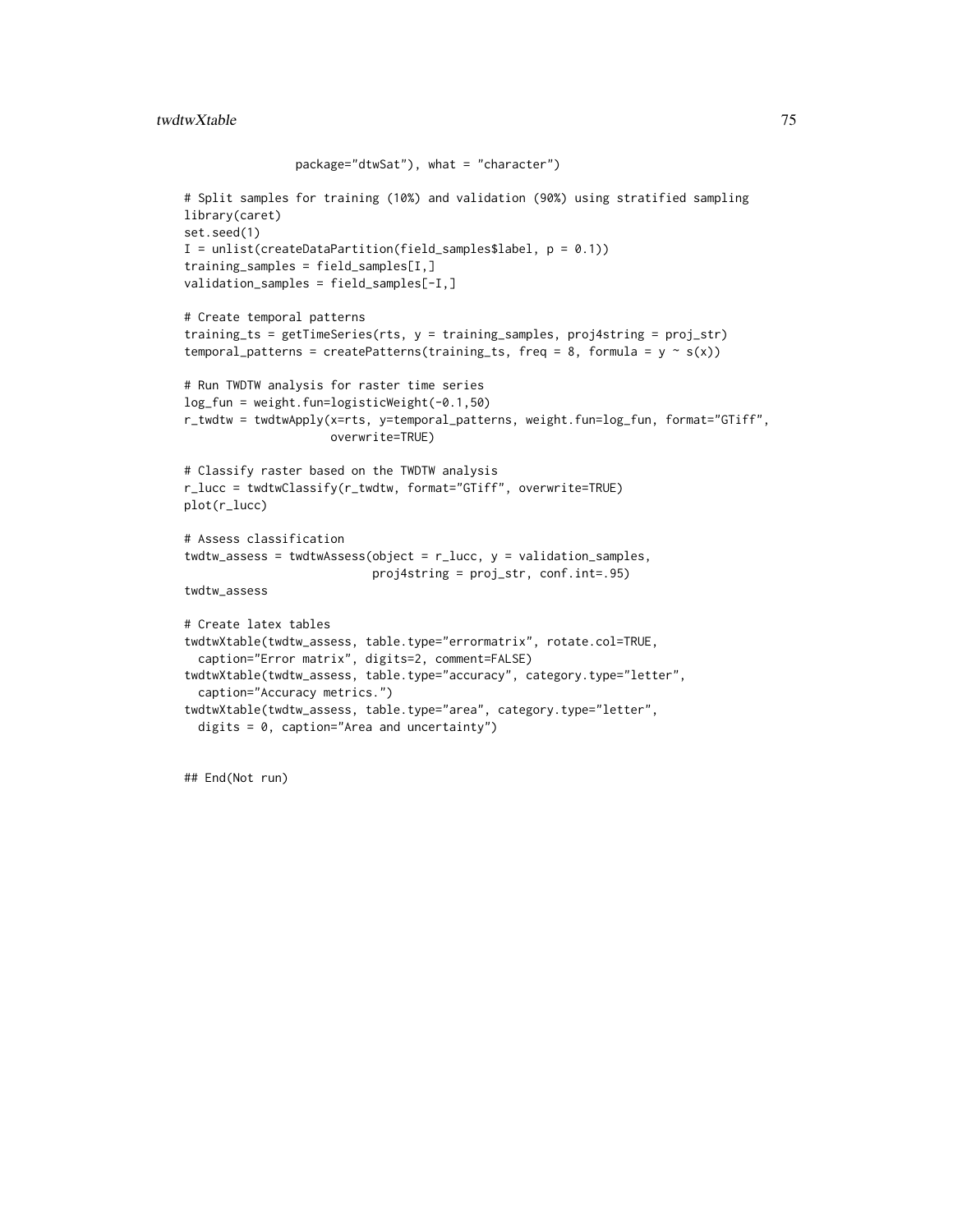# **Index**

∗ datasets MOD13Q1.MT.yearly.patterns, [12](#page-11-0) MOD13Q1.patterns.list, [13](#page-12-0) MOD13Q1.ts, [14](#page-13-0) MOD13Q1.ts.labels, [15](#page-14-0) MOD13Q1.ts.list, [15](#page-14-0) [,twdtwMatches,ANY,ANY,ANY-method *(*twdtwMatches-class*)*, [62](#page-61-0) [,twdtwRaster,ANY,ANY,ANY-method *(*twdtwRaster-class*)*, [65](#page-64-0) [,twdtwTimeSeries,ANY,ANY,ANY-method *(*twdtwTimeSeries-class*)*, [70](#page-69-0) [[,twdtwMatches,numeric,ANY-method *(*twdtwMatches-class*)*, [62](#page-61-0) [[,twdtwRaster,ANY,ANY-method *(*twdtwRaster-class*)*, [65](#page-64-0) [[,twdtwTimeSeries,ANY,ANY-method *(*twdtwTimeSeries-class*)*, [70](#page-69-0) as.data.frame,twdtwTimeSeries-method *(*twdtwTimeSeries-class*)*, [70](#page-69-0) as.list,twdtwMatches-method *(*twdtwMatches-class*)*, [62](#page-61-0) as.list,twdtwRaster-method *(*twdtwMatches-class*)*, [62](#page-61-0) as.list,twdtwTimeSeries-method *(*twdtwTimeSeries-class*)*, [70](#page-69-0) as.twdtwTimeSeries *(*twdtwTimeSeries-class*)*, [70](#page-69-0) as.twdtwTimeSeries,ANY-method *(*twdtwTimeSeries-class*)*, [70](#page-69-0)

bands *(*twdtwRaster-class*)*, [65](#page-64-0) bands,twdtwRaster-method *(*twdtwRaster-class*)*, [65](#page-64-0)

character, *[4](#page-3-0)*, *[20](#page-19-0)*, *[22](#page-21-0)*, *[24](#page-23-0)*, *[26](#page-25-0)*, *[28](#page-27-0)*, *[30](#page-29-0)*, *[34](#page-33-0)*, *[37,](#page-36-0) [38](#page-37-0)*, *[45](#page-44-0)*, *[55](#page-54-0)*, *[67](#page-66-0)*, *[69](#page-68-0)* coordinates,twdtwRaster-method *(*twdtwRaster-class*)*, [65](#page-64-0)

coverages *(*twdtwRaster-class*)*, [65](#page-64-0) coverages,twdtwRaster-method *(*twdtwRaster-class*)*, [65](#page-64-0) createDataPartition, *[59](#page-58-0)* createPatterns, [3,](#page-2-0) *[12](#page-11-0)[–14](#page-13-0)*, *[45](#page-44-0)*, *[59](#page-58-0)*, *[61](#page-60-0)* createPatterns,twdtwTimeSeries-method *(*createPatterns*)*, [3](#page-2-0) createPatterns-twdtwMatches *(*createPatterns*)*, [3](#page-2-0) crop, *[41](#page-40-0)* crop,twdtwRaster-method *(*twdtwRaster-class*)*, [65](#page-64-0)

data.frame, *[9](#page-8-0)*, *[15](#page-14-0)*, *[48,](#page-47-0) [49](#page-48-0)*, *[59](#page-58-0)* date, *[67](#page-66-0)* Dates, *[4](#page-3-0)*, *[7](#page-6-0)*, *[13](#page-12-0)[–15](#page-14-0)*, *[45](#page-44-0)*, *[55](#page-54-0)*, *[69](#page-68-0)* dim,twdtwRaster-method *(*twdtwRaster-class*)*, [65](#page-64-0) dim,twdtwTimeSeries-method *(*twdtwTimeSeries-class*)*, [70](#page-69-0) dist, *[44](#page-43-0)*, *[69](#page-68-0)* dtw, *[64](#page-63-0)* dtwSat, [5](#page-4-0)

extent, twdtwRaster-method *(*twdtwRaster-class*)*, [65](#page-64-0)

factor, *[67](#page-66-0)*, *[72](#page-71-0)* function, *[10,](#page-9-0) [11](#page-10-0)*

gam, *[4](#page-3-0)* get, [6](#page-5-0) getAlignments *(*get*)*, [6](#page-5-0) getAlignments,twdtwMatches-method *(*get*)*, [6](#page-5-0) getDatesFromDOY, [7](#page-6-0) getInternals *(*get*)*, [6](#page-5-0) getInternals,twdtwMatches-method *(*get*)*, [6](#page-5-0) getMatches *(*get*)*, [6](#page-5-0)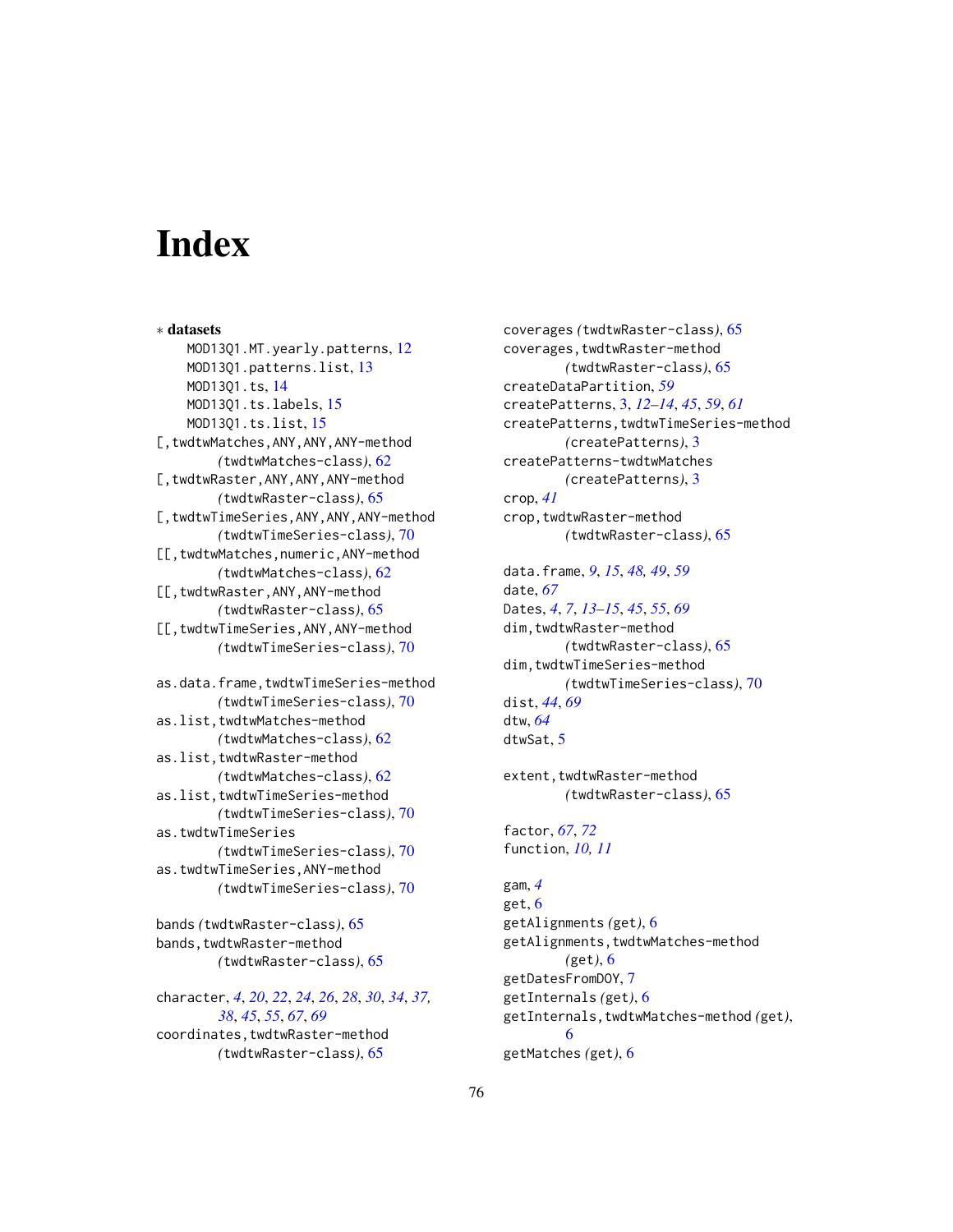#### INDEX 277

getMatches,twdtwMatches-method *(*get*)*, [6](#page-5-0) getPatterns *(*getTimeSeries*)*, [8](#page-7-0) getPatterns,twdtwMatches-method *(*getTimeSeries*)*, [8](#page-7-0) getPatterns-twdtwMatches *(*getTimeSeries*)*, [8](#page-7-0) getTimeSeries, *[4](#page-3-0)*, [8,](#page-7-0) *[45](#page-44-0)*, *[67,](#page-66-0) [68](#page-67-0)*, *[72](#page-71-0)* getTimeSeries,twdtwMatches-method *(*getTimeSeries*)*, [8](#page-7-0) getTimeSeries,twdtwRaster-method *(*getTimeSeries*)*, [8](#page-7-0) getTimeSeries,twdtwTimeSeries-method *(*getTimeSeries*)*, [8](#page-7-0) getTimeSeries-twdtwMatches *(*getTimeSeries*)*, [8](#page-7-0) getTimeSeries-twdtwRaster *(*getTimeSeries*)*, [8](#page-7-0) getTimeSeries-twdtwTimeSeries *(*getTimeSeries*)*, [8](#page-7-0) ggplot, *[17](#page-16-0)[–19](#page-18-0)*, *[21,](#page-20-0) [22](#page-21-0)*, *[24](#page-23-0)*, *[26–](#page-25-0)[28](#page-27-0)*, *[30,](#page-29-0) [31](#page-30-0)*, *[34](#page-33-0)*, *[36](#page-35-0)[–38](#page-37-0)*

index, twdtwMatches-method *(*twdtwMatches-class*)*, [62](#page-61-0) index, twdtwRaster-method *(*twdtwRaster-class*)*, [65](#page-64-0) index,twdtwTimeSeries-method *(*twdtwTimeSeries-class*)*, [70](#page-69-0) integer, *[20](#page-19-0)*, *[26](#page-25-0)*, *[34](#page-33-0)*, *[37,](#page-36-0) [38](#page-37-0)* is.twdtwMatches *(*twdtwMatches-class*)*, [62](#page-61-0) is.twdtwMatches,ANY-method *(*twdtwMatches-class*)*, [62](#page-61-0) is.twdtwRaster *(*twdtwRaster-class*)*, [65](#page-64-0) is.twdtwRaster,ANY-method *(*twdtwRaster-class*)*, [65](#page-64-0) is.twdtwTimeSeries *(*twdtwTimeSeries-class*)*, [70](#page-69-0) is.twdtwTimeSeries,ANY-method *(*twdtwTimeSeries-class*)*, [70](#page-69-0) labels,twdtwMatches-method *(*twdtwMatches-class*)*, [62](#page-61-0) labels,twdtwRaster-method *(*twdtwRaster-class*)*, [65](#page-64-0) labels,twdtwTimeSeries-method

*(*twdtwTimeSeries-class*)*, [70](#page-69-0) layers *(*twdtwRaster-class*)*, [65](#page-64-0) layers,twdtwRaster-method *(*twdtwRaster-class*)*, [65](#page-64-0)

length, twdtwMatches-method *(*twdtwMatches-class*)*, [62](#page-61-0) length,twdtwRaster-method *(*twdtwRaster-class*)*, [65](#page-64-0) length,twdtwTimeSeries-method *(*twdtwTimeSeries-class*)*, [70](#page-69-0) levels,twdtwRaster-method *(*twdtwRaster-class*)*, [65](#page-64-0) levels,twdtwTimeSeries-method *(*twdtwTimeSeries-class*)*, [70](#page-69-0) linearWeight, [10](#page-9-0) list, *[64](#page-63-0)* logisticWeight, [11](#page-10-0)

mean\_cl\_boot, *[61](#page-60-0)* MOD13Q1.MT.yearly.patterns, [12](#page-11-0) MOD13Q1.patterns.list, [13,](#page-12-0) *[14](#page-13-0)*, *[16](#page-15-0)* MOD13Q1.ts, *[14](#page-13-0)*, [14,](#page-13-0) *[15,](#page-14-0) [16](#page-15-0)* MOD13Q1.ts.labels, [15](#page-14-0) MOD13Q1.ts.list, *[14](#page-13-0)*, [15](#page-14-0)

names,twdtwRaster-method *(*twdtwRaster-class*)*, [65](#page-64-0) ncol, twdtwRaster-method *(*twdtwRaster-class*)*, [65](#page-64-0) ncol,twdtwTimeSeries-method *(*twdtwTimeSeries-class*)*, [70](#page-69-0) nlayers,twdtwRaster-method *(*twdtwRaster-class*)*, [65](#page-64-0) nrow,twdtwRaster-method *(*twdtwRaster-class*)*, [65](#page-64-0) nrow,twdtwTimeSeries-method *(*twdtwTimeSeries-class*)*, [70](#page-69-0) numeric, *[22](#page-21-0)*, *[24](#page-23-0)*, *[28](#page-27-0)*, *[30](#page-29-0)*, *[67](#page-66-0)*

pbCreate, *[44](#page-43-0)*, *[55](#page-54-0)* plot, [16](#page-15-0) plot,twdtwAssessment,ANY-method *(*plot*)*, [16](#page-15-0) plot,twdtwCrossValidation,ANY-method *(*plot*)*, [16](#page-15-0) plot,twdtwMatches,ANY-method *(*plot*)*, [16](#page-15-0) plot,twdtwRaster,ANY-method *(*plot*)*, [16](#page-15-0) plot,twdtwTimeSeries,ANY-method *(*plot*)*, [16](#page-15-0) plot-twdtwAssessment *(*plot*)*, [16](#page-15-0) plot-twdtwMatches *(*plot*)*, [16](#page-15-0) plot-twdtwRaster *(*plot*)*, [16](#page-15-0) plot-twdtwTimeSeries *(*plot*)*, [16](#page-15-0)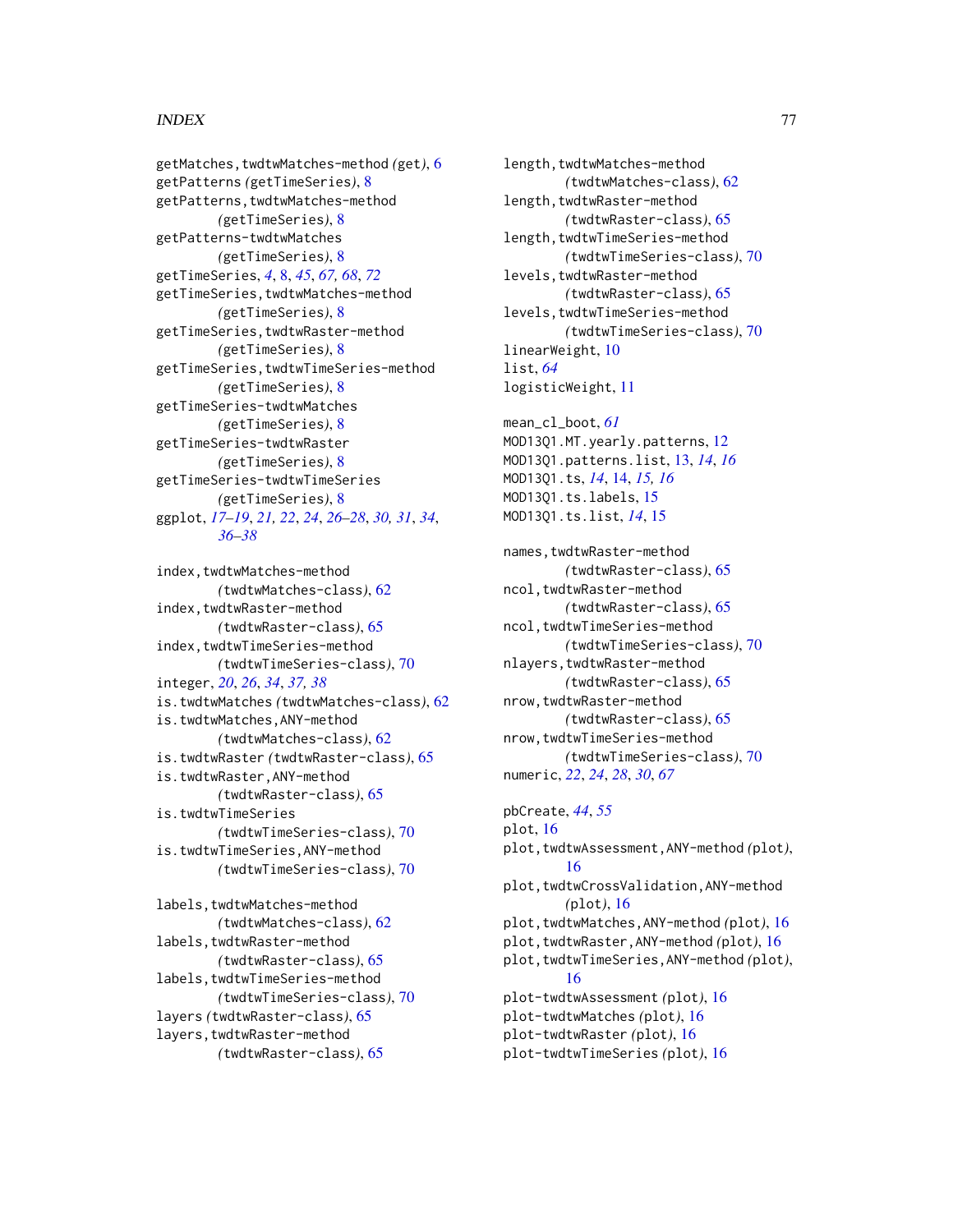# 78 INDEX

plotAccuracy, [17,](#page-16-0) *[32](#page-31-0)* plotAdjustedArea, [19,](#page-18-0) *[32](#page-31-0)* plotAlignments, *[17](#page-16-0)*, [20,](#page-19-0) *[26](#page-25-0)*, *[28](#page-27-0)*, *[35,](#page-34-0) [36](#page-35-0)* plotArea, *[17](#page-16-0)*, [21,](#page-20-0) *[24](#page-23-0)*, *[29,](#page-28-0) [30](#page-29-0)* plotChanges, *[17](#page-16-0)*, *[22](#page-21-0)*, [23,](#page-22-0) *[29,](#page-28-0) [30](#page-29-0)* plotClassification, *[17](#page-16-0)*, *[21](#page-20-0)*, [25,](#page-24-0) *[28](#page-27-0)*, *[35,](#page-34-0) [36](#page-35-0)* plotCostMatrix, *[17](#page-16-0)*, *[21](#page-20-0)*, *[26](#page-25-0)*, [27,](#page-26-0) *[35,](#page-34-0) [36](#page-35-0)* plotDistance, *[22](#page-21-0)*, *[24](#page-23-0)*, [28,](#page-27-0) *[29,](#page-28-0) [30](#page-29-0)* plotMaps, *[17](#page-16-0)*, *[22](#page-21-0)*, *[24](#page-23-0)*, [29](#page-28-0) plotMapSamples, [31](#page-30-0) plotMatches, *[17](#page-16-0)*, *[21](#page-20-0)*, *[26](#page-25-0)*, *[28](#page-27-0)*, [34,](#page-33-0) *[36](#page-35-0)* plotPaths, *[17](#page-16-0)*, *[21](#page-20-0)*, *[26](#page-25-0)*, *[28](#page-27-0)*, *[35](#page-34-0)*, [35](#page-34-0) plotPatterns, *[17](#page-16-0)*, [36,](#page-35-0) *[38](#page-37-0)* plotTimeSeries, *[17](#page-16-0)*, *[37](#page-36-0)*, [37](#page-36-0) print.xtable, *[74](#page-73-0)* projectRaster, *[67](#page-66-0)* projecttwdtwRaster *(*twdtwRaster-class*)*, [65](#page-64-0) projecttwdtwRaster,twdtwRaster-method *(*twdtwRaster-class*)*, [65](#page-64-0)

res,twdtwRaster-method *(*twdtwRaster-class*)*, [65](#page-64-0) resampleTimeSeries, [39,](#page-38-0) *[44](#page-43-0)* resampleTimeSeries,twdtwTimeSeries-method *(*resampleTimeSeries*)*, [39](#page-38-0) resampleTimeSeries-twdtwMatches *(*resampleTimeSeries*)*, [39](#page-38-0)

```
scale_fill_manual, 22, 24, 30
shiftDates, 8, 40
shiftDates,list-method (shiftDates), 40
shiftDates,twdtwTimeSeries-method
        (shiftDates), 40
shiftDates,zoo-method (shiftDates), 40
shiftDates-list (shiftDates), 40
shiftDates-twdtwTimeSeries
        (shiftDates), 40
shiftDates-zoo (shiftDates), 40
show,twdtwAssessment-method
        (twdtwAssessment-class), 53
show,twdtwCrossValidation-method
        (twdtwCrossValidation-class),
        61
show, twdtwMatches-method
        (twdtwMatches-class), 62
show,twdtwRaster-method
```
*(*twdtwRaster-class*)*, [65](#page-64-0)

show,twdtwTimeSeries-method *(*twdtwTimeSeries-class*)*, [70](#page-69-0) smean.cl.normal, *[18](#page-17-0)* SpatialPointsDataFrame, *[9](#page-8-0)*, *[48](#page-47-0)*, *[54](#page-53-0)* stepPattern, *[44](#page-43-0)*, *[64](#page-63-0)*, *[69](#page-68-0)* subset, [41](#page-40-0) subset, twdtwMatches-method *(subset)*, [41](#page-40-0) subset,twdtwRaster-method *(*subset*)*, [41](#page-40-0) subset,twdtwTimeSeries-method *(*subset*)*, [41](#page-40-0) subset-twdtwMatches *(*subset*)*, [41](#page-40-0) subset-twdtwRaster *(*subset*)*, [41](#page-40-0) subset-twdtwTimeSeries *(*subset*)*, [41](#page-40-0) summary, twdtwCrossValidation-method *(*twdtwCrossValidation-class*)*, [61](#page-60-0)

table, *[48](#page-47-0)* twdtwApply, *[4](#page-3-0)*, *[6,](#page-5-0) [7](#page-6-0)*, *[10](#page-9-0)[–12](#page-11-0)*, *[21,](#page-20-0) [22](#page-21-0)*, *[24](#page-23-0)*, *[26](#page-25-0)*, *[28](#page-27-0)[–30](#page-29-0)*, *[35,](#page-34-0) [36](#page-35-0)*, *[39](#page-38-0)*, [43,](#page-42-0) *[56](#page-55-0)*, *[59](#page-58-0)*, *[61](#page-60-0)*, *[64](#page-63-0)*, *[67,](#page-66-0) [68](#page-67-0)*, *[72](#page-71-0)* twdtwApply,twdtwRaster-method *(*twdtwApply*)*, [43](#page-42-0) twdtwApply,twdtwTimeSeries-method *(*twdtwApply*)*, [43](#page-42-0) twdtwApply-twdtwRaster *(*twdtwApply*)*, [43](#page-42-0) twdtwApply-twdtwTimeSeries *(*twdtwApply*)*, [43](#page-42-0) twdtwAssess, *[18](#page-17-0)*, *[20](#page-19-0)*, [47,](#page-46-1) *[54](#page-53-0)*, *[74](#page-73-0)* twdtwAssess,data.frame-method *(*twdtwAssess*)*, [47](#page-46-1) twdtwAssess,matrix-method *(*twdtwAssess*)*, [47](#page-46-1) twdtwAssess,table-method *(*twdtwAssess*)*, [47](#page-46-1) twdtwAssess,twdtwMatches-method *(*twdtwAssess*)*, [47](#page-46-1) twdtwAssess,twdtwRaster-method *(*twdtwAssess*)*, [47](#page-46-1) twdtwAssess-data.frame *(*twdtwAssess*)*, [47](#page-46-1) twdtwAssess-matrix *(*twdtwAssess*)*, [47](#page-46-1) twdtwAssess-table *(*twdtwAssess*)*, [47](#page-46-1) twdtwAssess-twdtwMatches *(*twdtwAssess*)*, [47](#page-46-1) twdtwAssess-twdtwRaster *(*twdtwAssess*)*, [47](#page-46-1) twdtwAssessment, *[18](#page-17-0)[–20](#page-19-0)*, *[31,](#page-30-0) [32](#page-31-0)*, *[49](#page-48-0)*, *[74](#page-73-0)* twdtwAssessment *(*twdtwAssessment-class*)*, [53](#page-52-1)